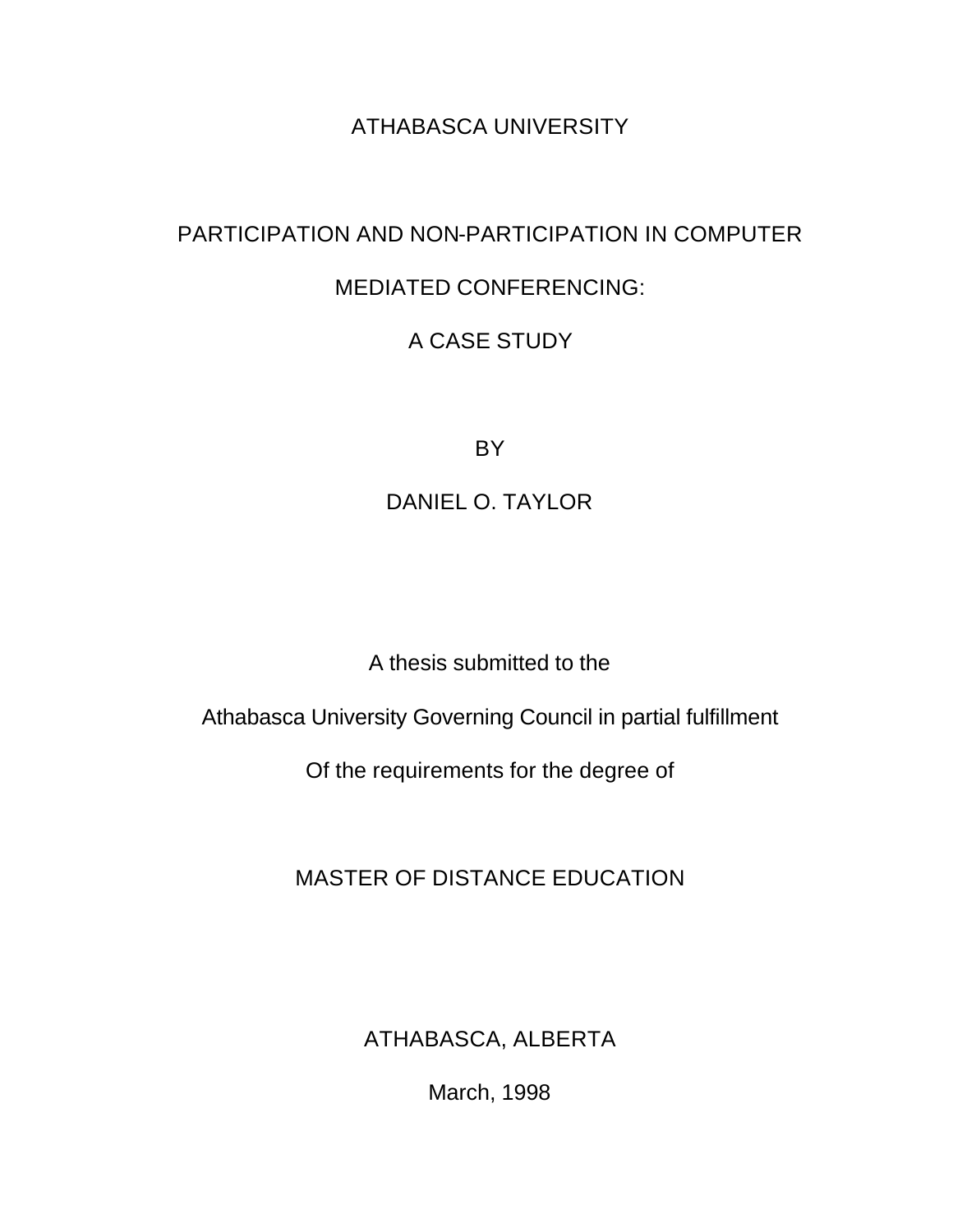## ATHABASCA UNIVERSITY

The undersigned certify that they have read and recommend to the Athabasca University Governing Council for acceptance a thesis "PARTICIPATION AND NON-PARTICIPATION IN COMPUTER CONFERENCING: A CASE STUDY." submitted by DANIEL O. TAYLOR in partial fulfilment of the requirements for the degree of MASTER OF DISTANCE EDUCATION.

raw 10

Gail Crawford Ph. D.

**Committee Supervisor** 

Bob Spencer Ph. D.

Director, Centre for Distance Education

 $\sqrt{2}$ 

Tom Jones Ph. D.

**Committee Member** 

 $\mathbf{i}$ 

Date: 1998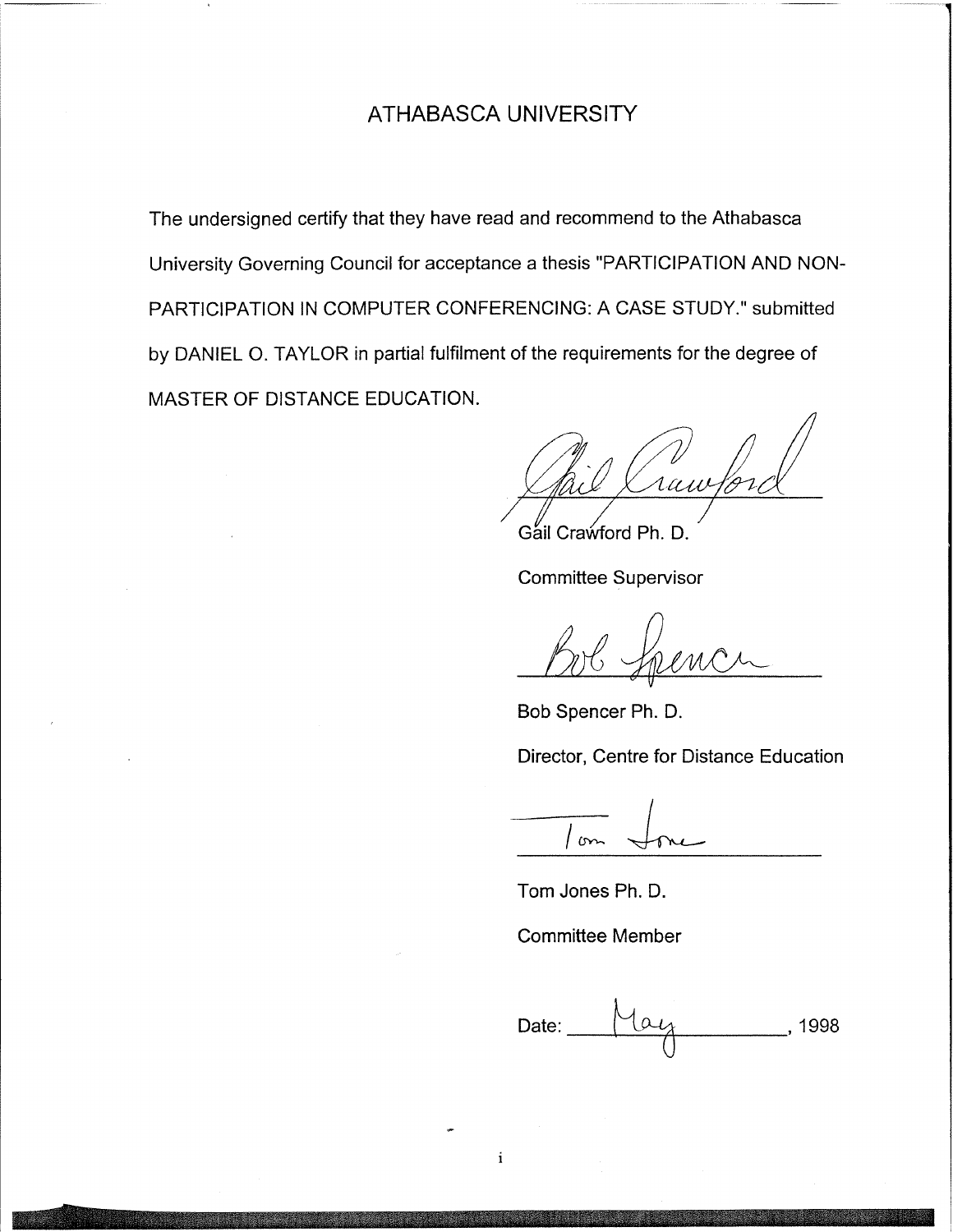### ABSTRACT

Interaction amongst learners has been identified as a critical element in the learning process. It has been argued that distance education practice, because of geographical separation and dependence upon media for communication has offered limited opportunity for interpersonal interaction. However, with the aid of recently introduced computer communications, distance learners now have the potential to interact with other learners, wherever they are, and whenever it is convenient. Yet, despite the benefits offered by computer mediated communication, there are reports that many of the learners in computer conferences do not actively participate or participate minimally and that the majority of messages are contributed by a disproportionate few. Two hypotheses to explain this phenomenon have been offered in the literature; the absence of critical nonverbal elements that are found in face to face communication; and a perceived higher standard for the written word than the spoken word. Those factors may lead to communication apprehension and non-participation by certain individuals. This study utilized a single case study research design to investigate the reasons for varying levels of participation in computer conferencing and to examine whether there is a relationship between communication apprehension and levels of participation in computer conferences. Fifty-two subjects from a sample of 126 adult learners in three graduate distance education courses responded by completing two questionnaires. Participants answered questions about their general conferencing activity and the extent to which certain factors influenced their frequency of message contribution. Data analyses of questionnaire responses revealed no significant relationships with two

ii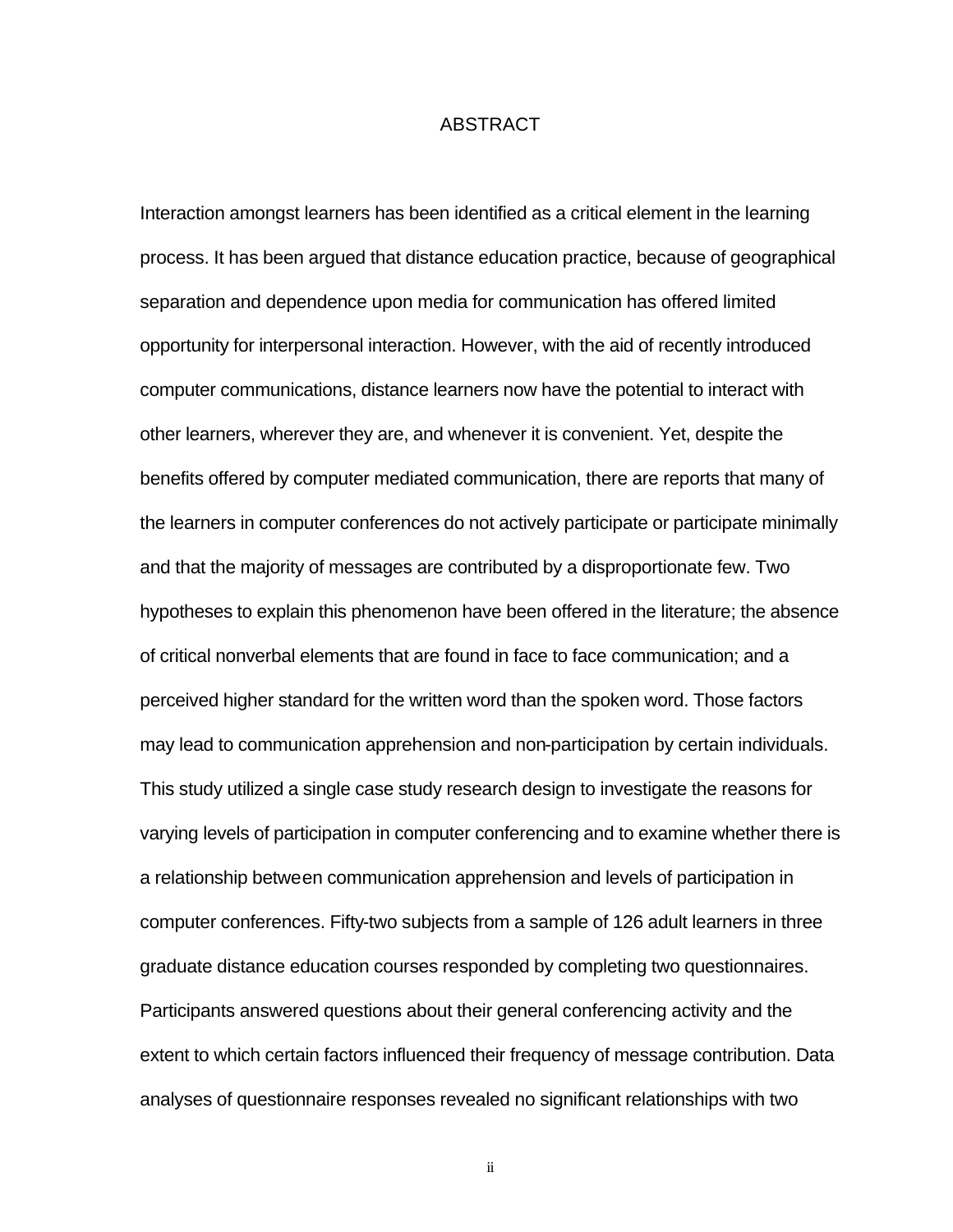exceptions. Low participation students (lurkers) were more likely to report that; a) time limitations related to their jobs influenced their participation to a considerable extent; and, b) that they often found their opinion had already been expressed by another student. Student responses to the questionnaires are discussed and possible explanations are considered. Limitations of the study are described and further research activities are proposed.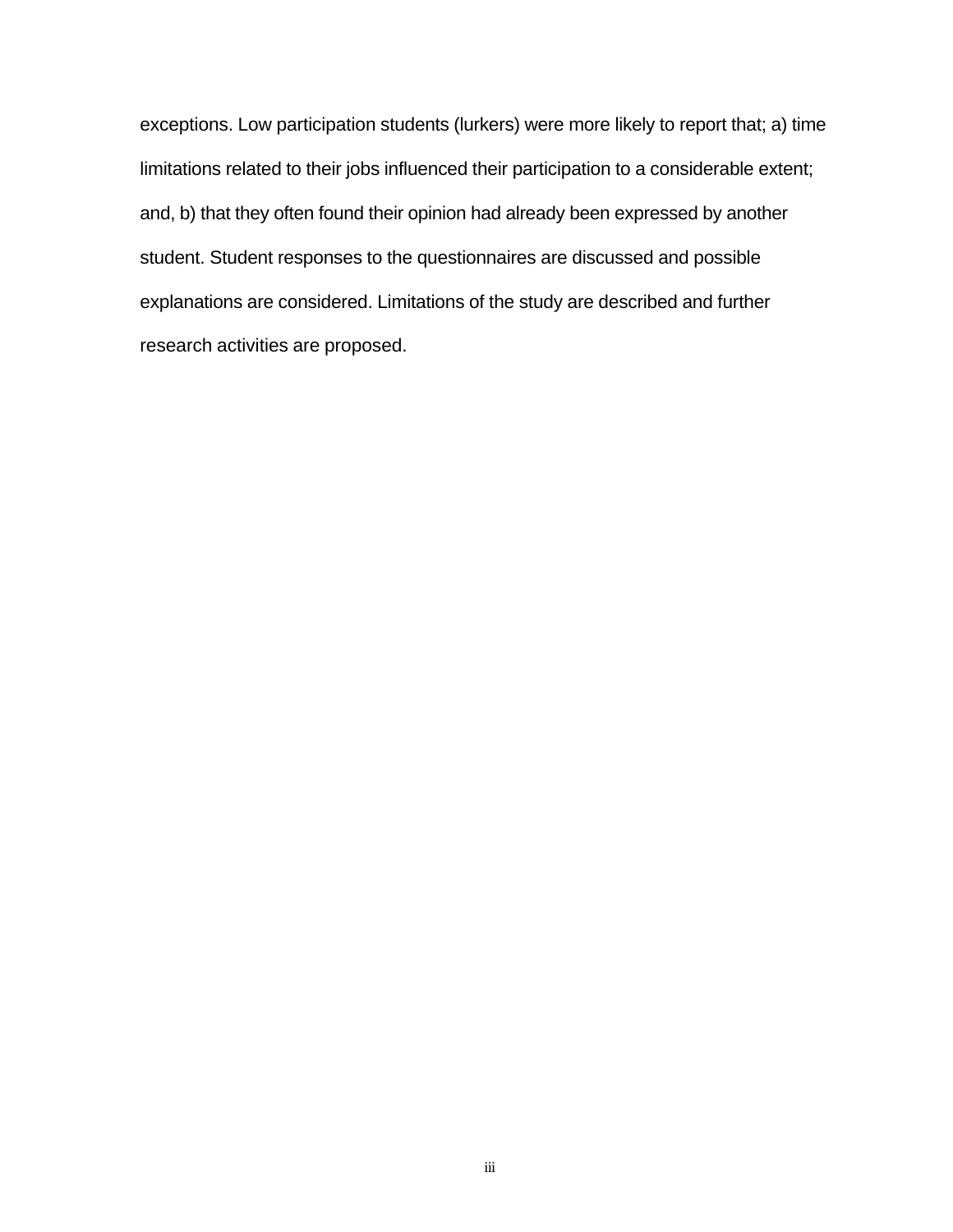## ACKNOWLEDGMENTS

This study was developed and completed with the assistance of a number of individuals to whom I express my sincere appreciation and gratitude.

To: Dr. Gail Crawford for her valued guidance, encouragement and support throughout the process;

To: The committee members, Dr. Bob Spencer and Dr. Tom Jones for their time, effort, and input into my learning;

To: Glenda Hawryluk for her willingness in playing a crucial role in the processing of the questionnaires;

To: Judith Van Duren for planting the seed for the topic of the study; and

To: my wife, Shelley, for her unstinting support and patience.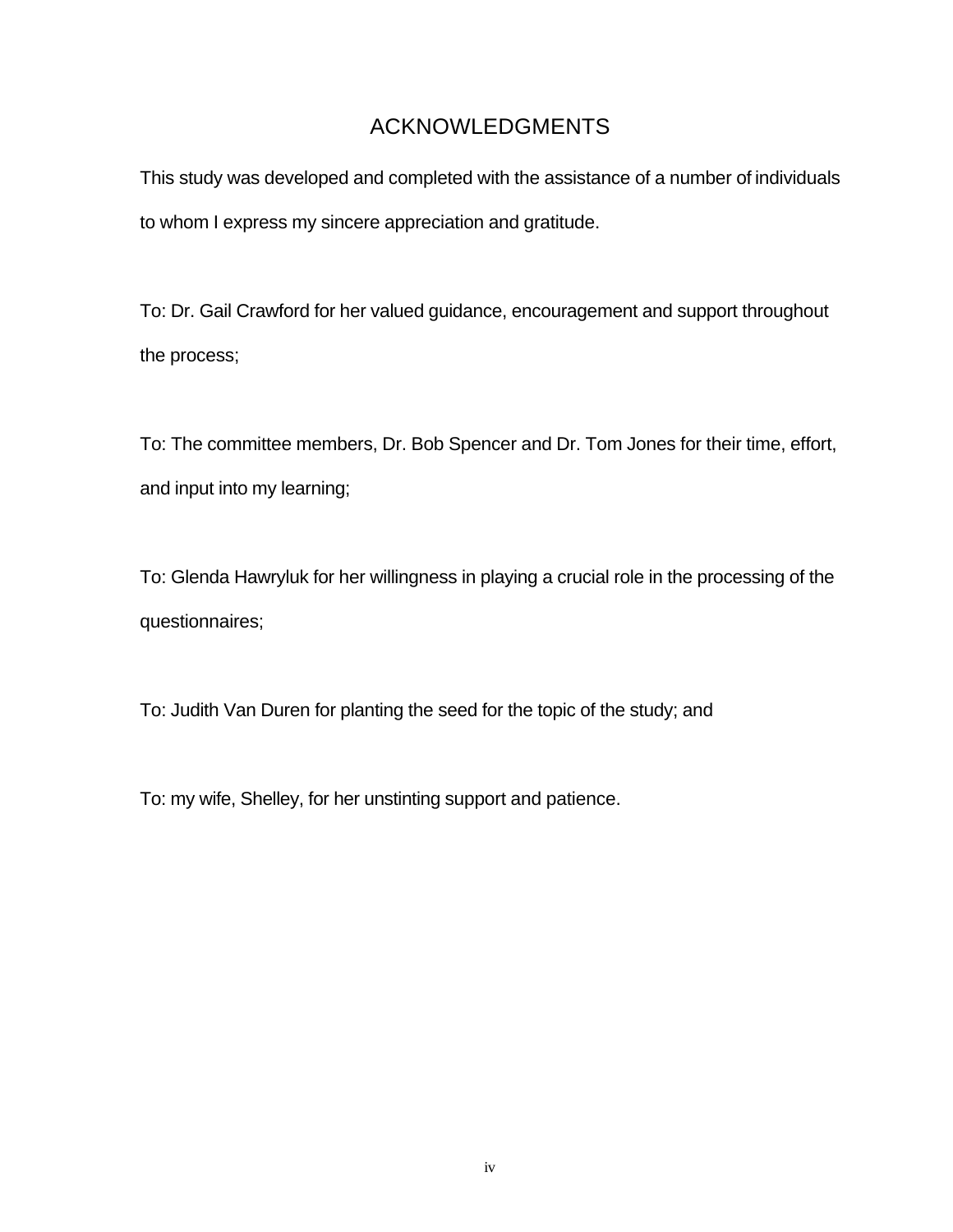## TABLE OF CONTENTS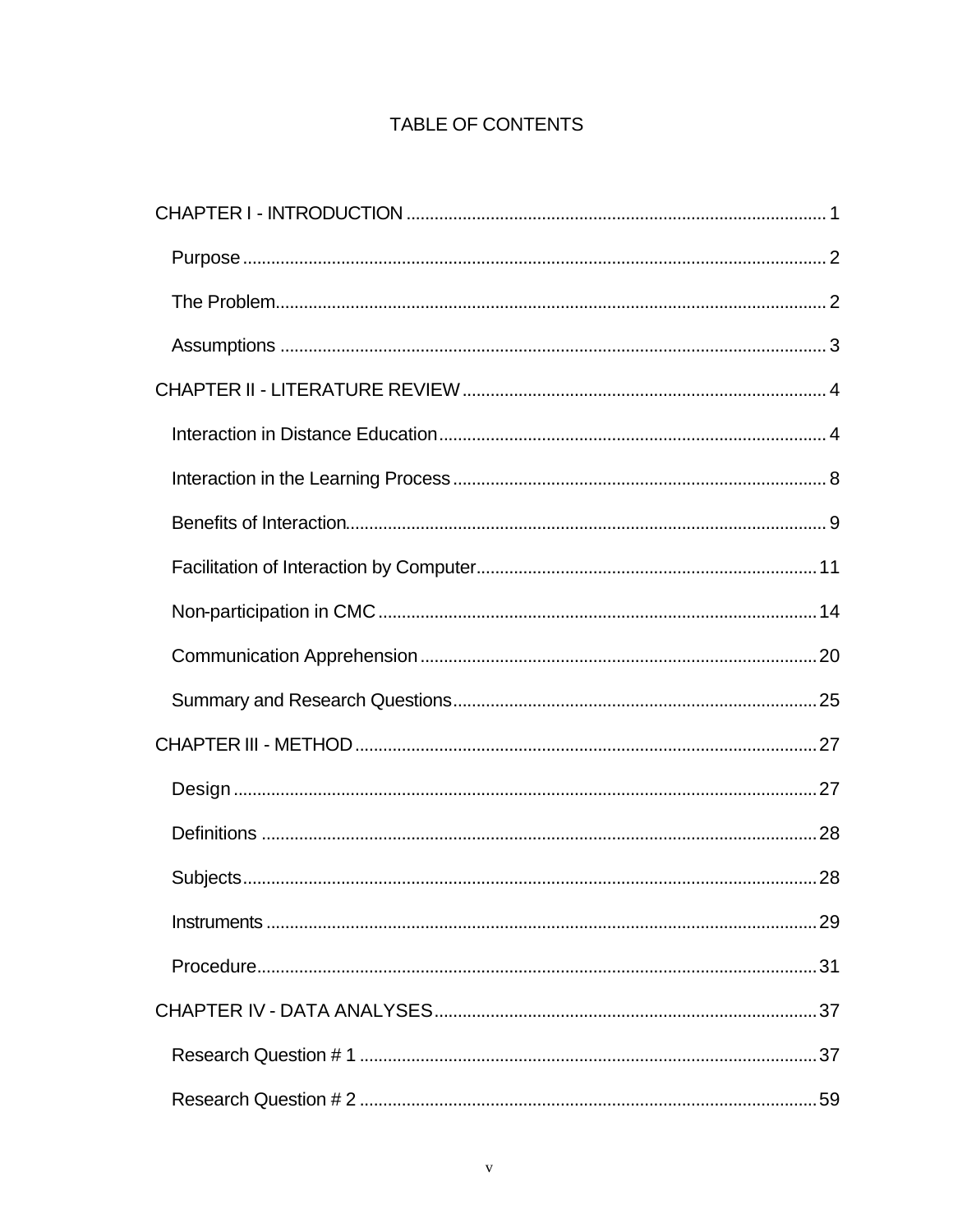| CHAPTER V - DISCUSSION, IMPLICATIONS AND SUGGESTIONS  69   |
|------------------------------------------------------------|
|                                                            |
|                                                            |
|                                                            |
|                                                            |
|                                                            |
| COMPUTER CONFERENCE PARTICIPATION QUESTIONNAIRE  89        |
|                                                            |
| PERSONAL REPORT OF COMMUNICATION APPREHENSION (PRCA-24)102 |
|                                                            |
|                                                            |
|                                                            |
|                                                            |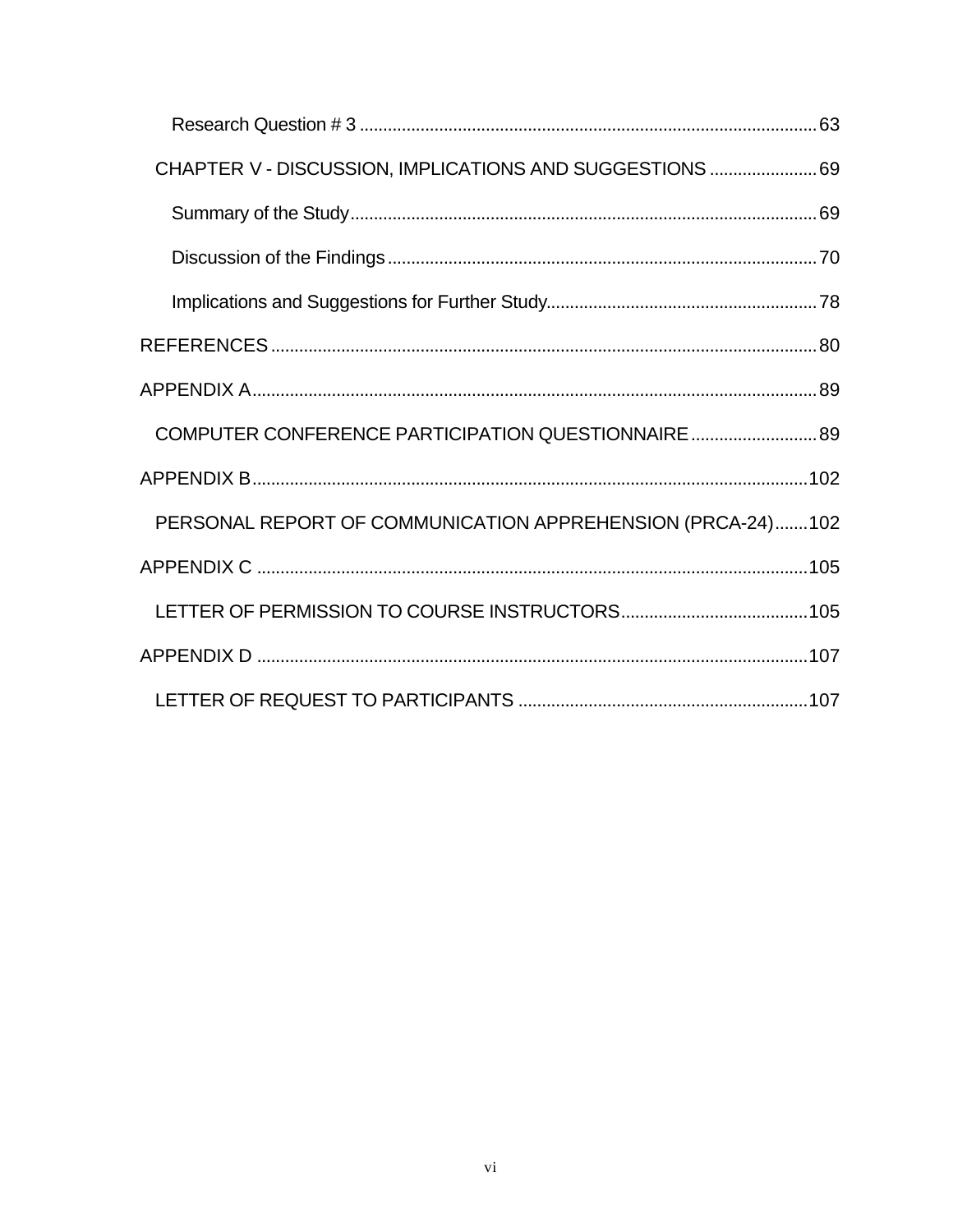## LIST OF TABLES

| 3. Frequency of Reading Others' Entries Without Responding  40                 |  |
|--------------------------------------------------------------------------------|--|
|                                                                                |  |
| 5. Importance of Grammatically Correct or Well-Written Messages  42            |  |
|                                                                                |  |
|                                                                                |  |
| 8. Influence of Communication Technology Factors Upon Contribution 45          |  |
|                                                                                |  |
|                                                                                |  |
| 11. Level of Influence That Perceived Topic Relevance Had Upon Contribution 48 |  |
|                                                                                |  |
| 13. Influence of Prior Expression of Viewpoint Upon Contribution50             |  |
|                                                                                |  |
|                                                                                |  |
|                                                                                |  |
| 17. Influence of Weak Writing and Typing Skills Upon Contribution54            |  |
| 18. Influence of Weak Message Posting Skills Upon Contribution55               |  |
|                                                                                |  |
|                                                                                |  |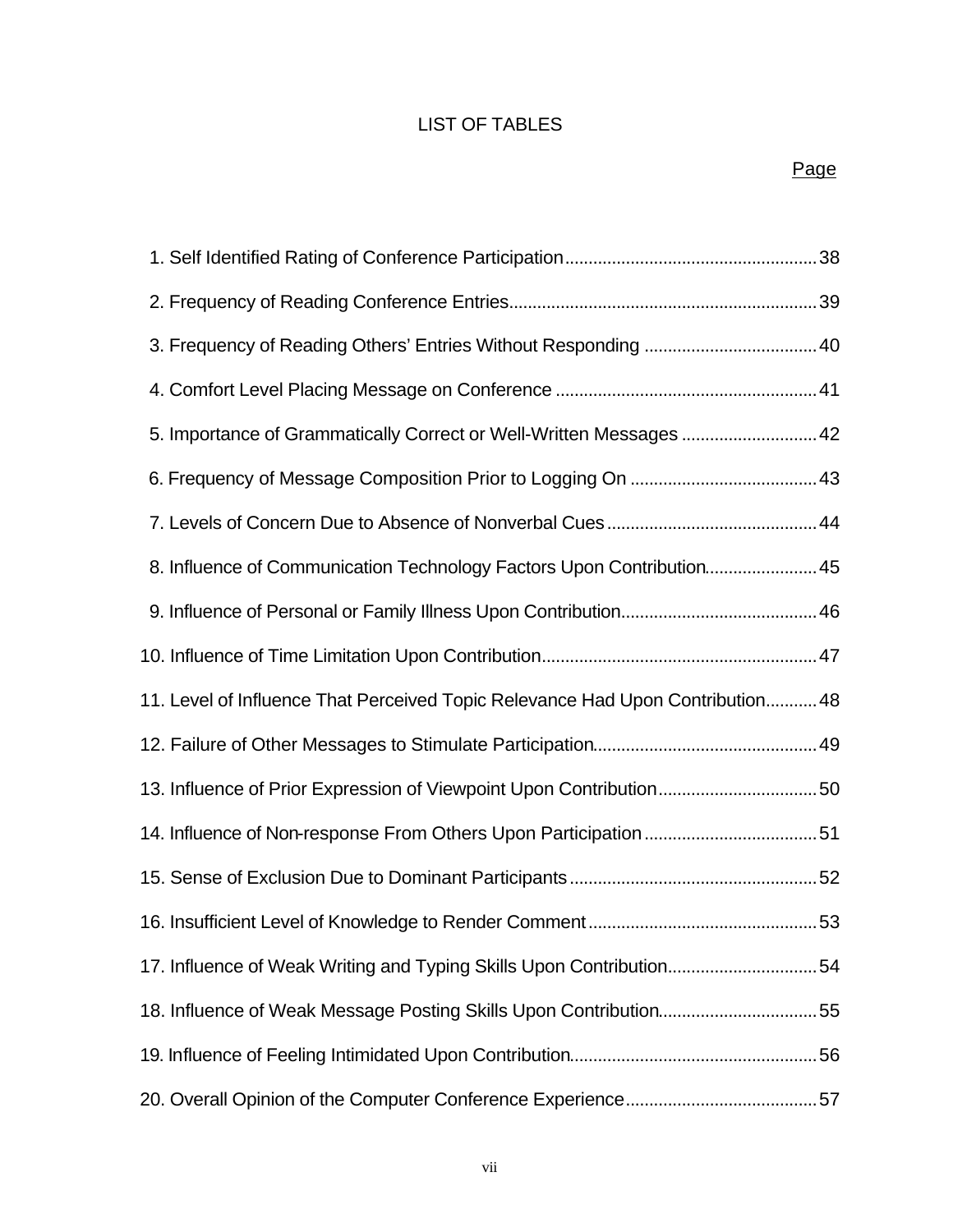| 23. Correlation of PRCA-24 Scores and Conference Participation Levels  63               |  |
|-----------------------------------------------------------------------------------------|--|
| 24. Chi-square Values For Conference Participation Questionnaire Items64                |  |
|                                                                                         |  |
| 26. Influence of Job Related Time Limitations: Non-lurker vs. Lurker 66                 |  |
| 27. Influence of Prior Expression of View Upon Participation; Non-lurker vs. Lurker  67 |  |
|                                                                                         |  |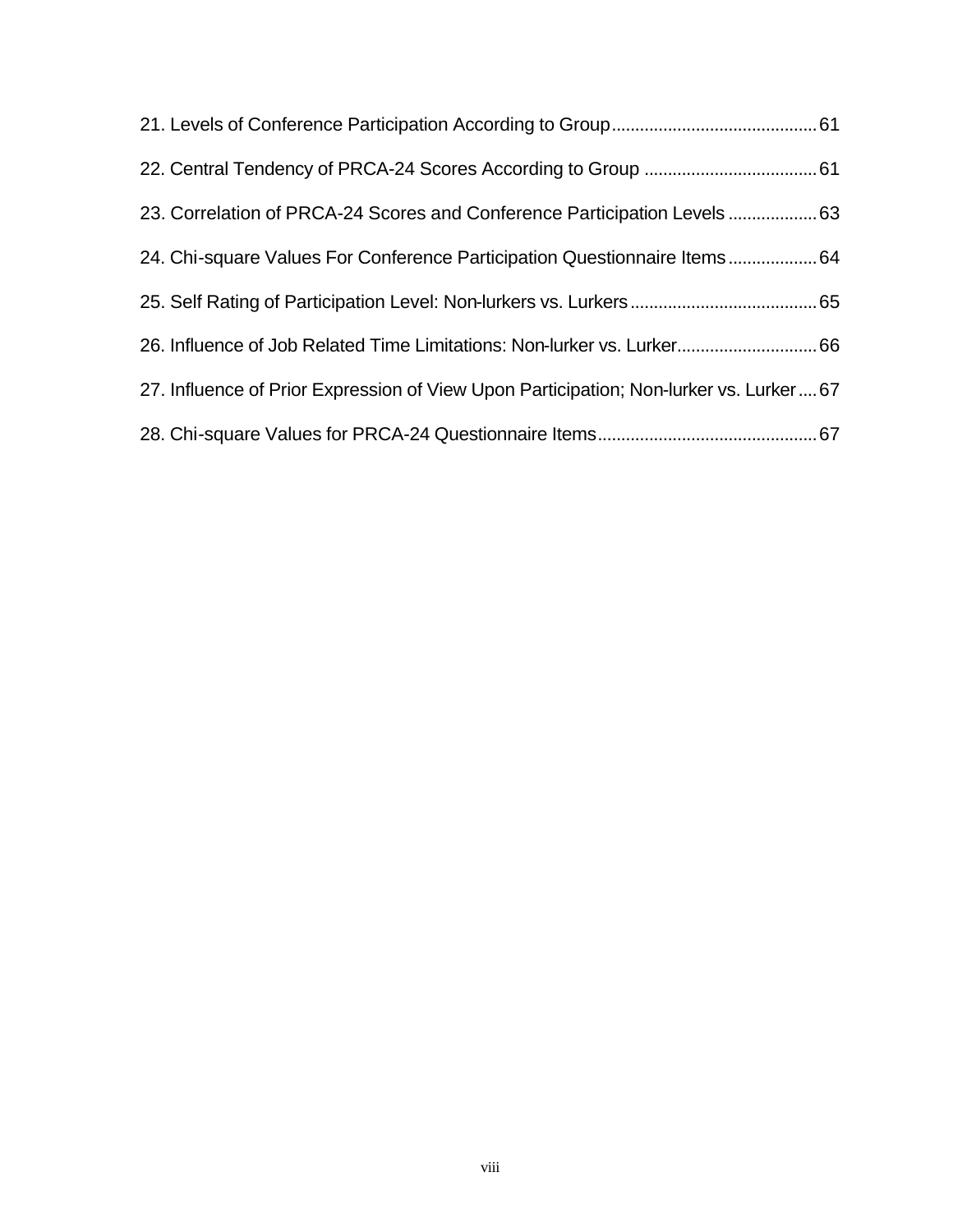### **CHAPTER I**

### INTRODUCTION

Interaction amongst learners has been identified, by many, as an important element in learning (Fulford & Zhang, 1993; Garrison, 1990; Gunawardena, 1991; Lauzon, 1992). In traditional distance education practice interpersonal interaction amongst learners has been uncommon (Bates, 1990; Davie & Wells, 1991; Lauzon, 1992). Typically distance learners are located off campus and at diverse geographic locations: Thus, any communication between the participants requires a communication medium. However, the finite capabilities of communication media have resulted in limited opportunity for interpersonal interaction (Nipper, 1989) subsequently denying the benefits of interaction to the distance learner.

With the introduction of computer technology to the distance education process, the distance learner now has greater opportunity to interact with others who are studying the same course materials. However, it has become increasingly apparent that many of the learners do not actively participate in spite of the opportunity to do so (Harasim, 1989; Mason, 1989). This non-participation is called "lurking" and is defined as reading others' messages but not contributing (Kaye, 1990).

In view of the claimed value of interaction, this study was designed to investigate why learners at a distance do not seize the opportunity when it is given to them?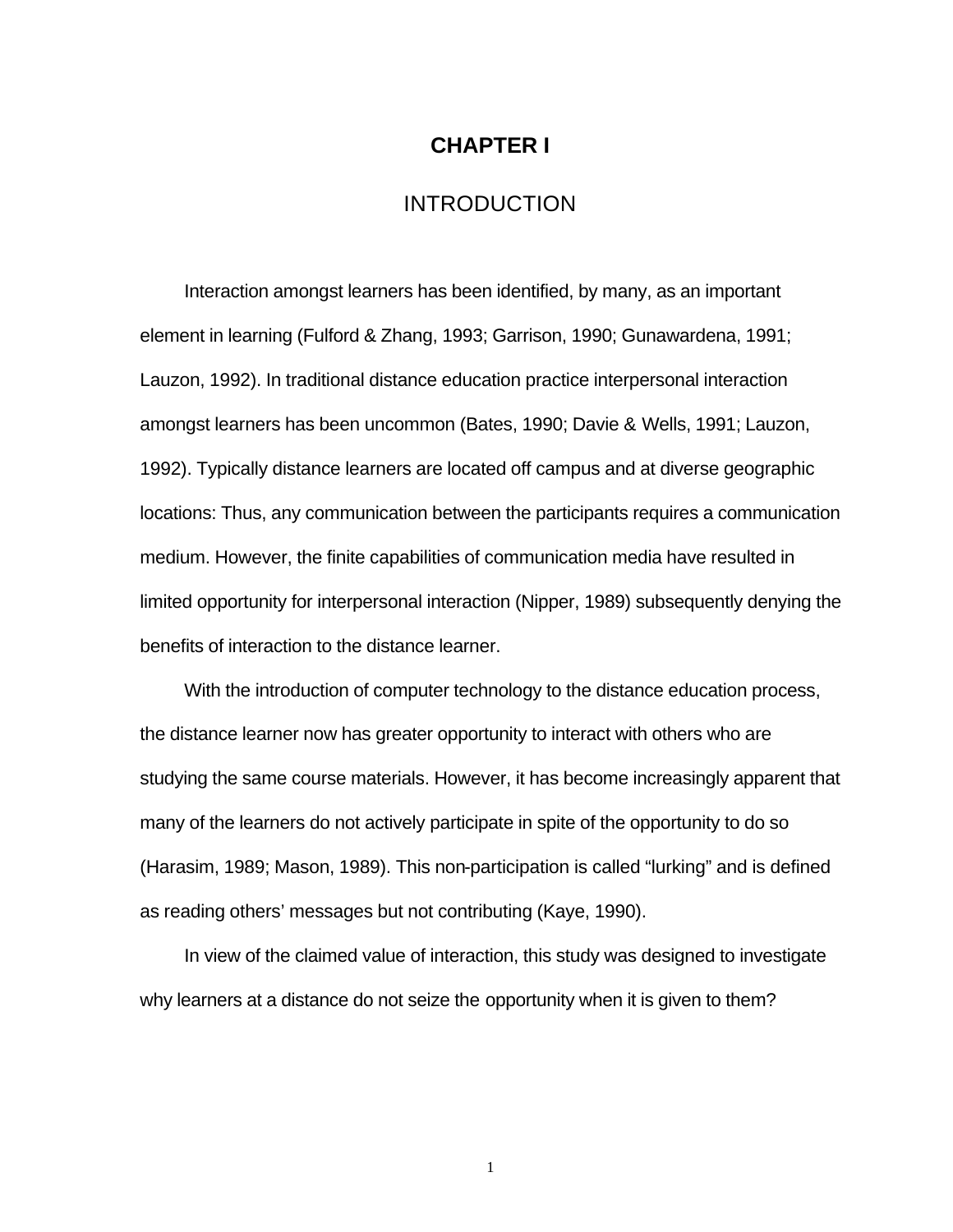#### Purpose

The purpose of this study is to investigate the reasons why distance education students do or do not actively participate in computer conferences.

#### The Problem

While little empirical evidence is available, the arguments supporting the importance of two-way communication in distance education are strong (Fulford & Zhang, 1993; Garrison, 1990; Gunawardena, 1991; Kruh & Murphy, 1990; Lauzon, 1992). To date, distance education does not appear to have been able to capitalize upon the purported benefits associated with interaction in learning. However, with the advent of computer conferencing technology, an opportunity to redress the situation could be at hand. The potential for computer conferencing to greatly increase interaction seems to be widely accepted.

Nevertheless, the phenomenon called lurking, may jeopardize the outcomes of this potentially effective teaching strategy; a strategy that, to this point, has been uncommon in distance education practice.

Studies conducted in conventional educational settings have investigated the effect that non-participation has upon learning outcomes. Several researchers have found that non-participation has a negative impact (Bourhis & Allen, 1992; Bowers, 1986; McCroskey & Payne, 1984). It may be that lurking in computer conferences is a similar phenomenon to non-participation in conventional classes and that it has similar etiology. If that is the case, non-participation in computer conferencing may also have similar negative effects upon the learning outcomes.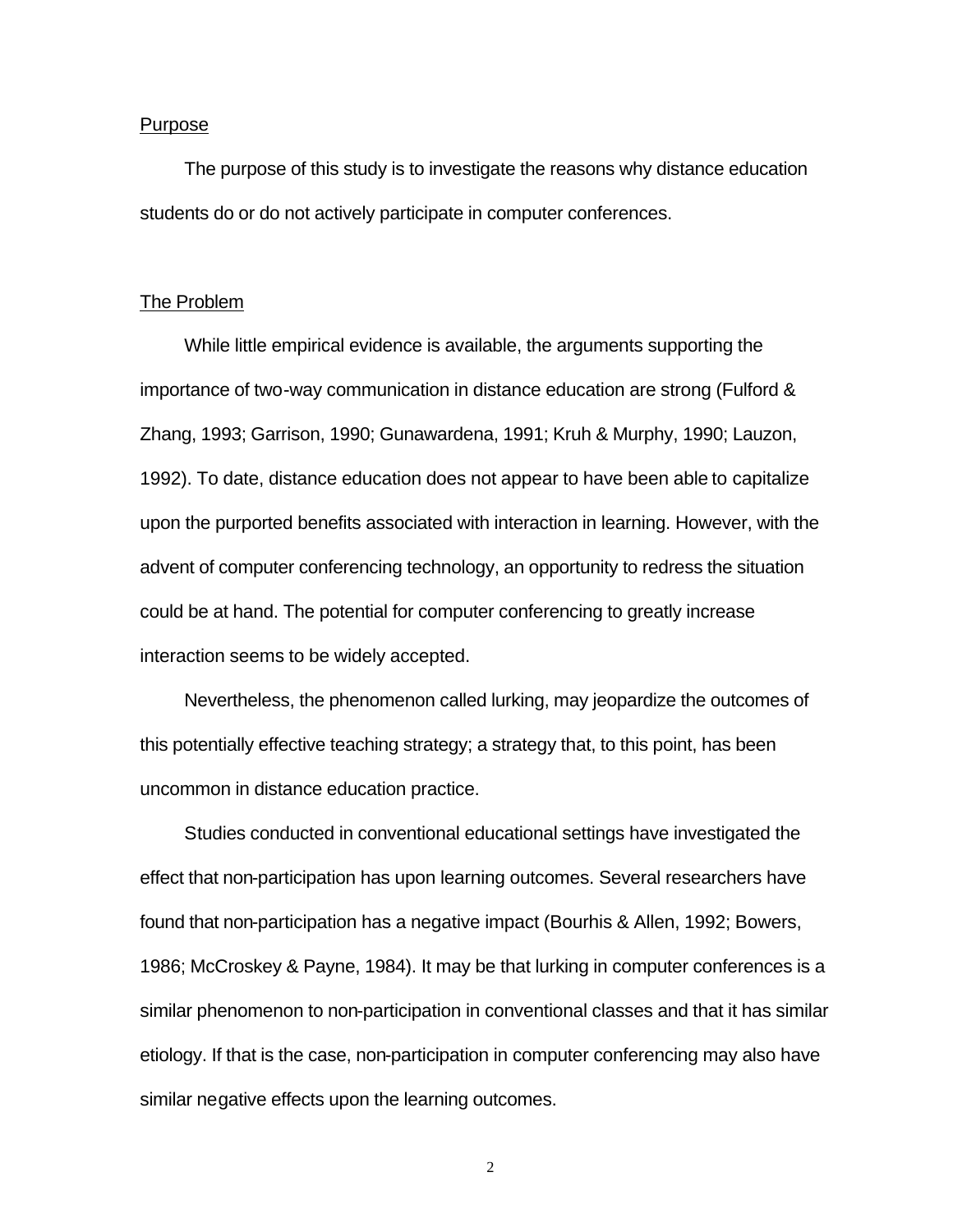Currently, little is published about the lurking phenomenon. For those distance educators who seek to implement interactive learning strategies via computer conferencing, knowledge about possible detractors to the process may be of considerable value. With such knowledge, it is possible that interventions or changes could be made to improve the efficacy of computer conferences for student learning.

The intent of this study is to contribute to the better understanding of factors that may compromise a new dimension of distance education. Inasmuch as the computer and its rapid development is expected to further impact upon the process of learning at a distance, new knowledge in this area is of major significance.

### **Assumptions**

Much of the literature identified in this study concerning the role and usefulness of active learner participation and interaction in education is not empirical research. Rather it reflects various authors' opinions and perceptions. As such, it is recognized that such references have inherent limitations. However, for this study, it is accepted that active learner interaction and participation is important in the learning process.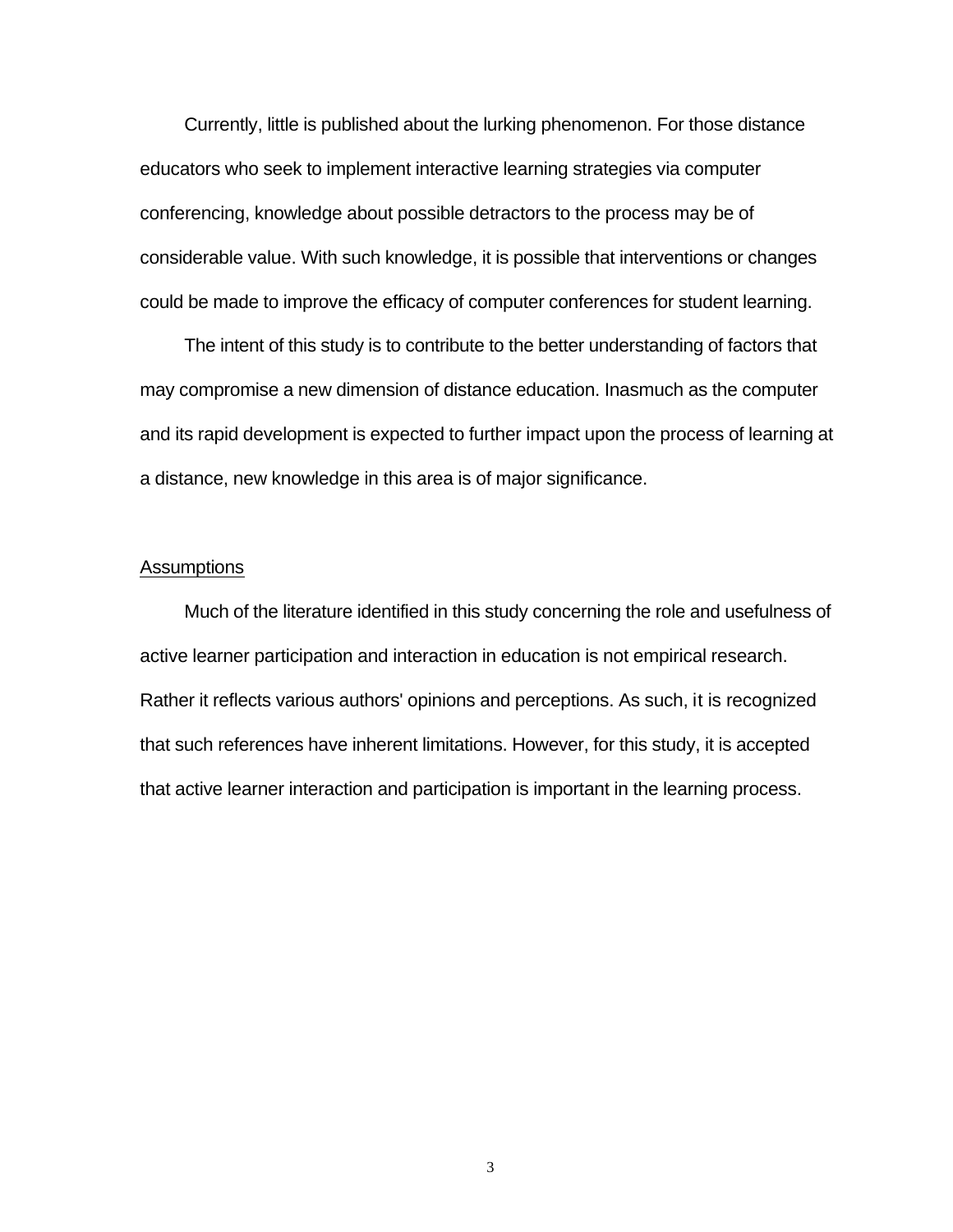### **CHAPTER II**

## LITERATURE REVIEW

#### Interaction In Distance Education

In the practice of distance education, contacts among and between students and instructors is relatively uncommon (Bates, 1990; Davie & Wells, 1991; and Lauzon, 1992). Gunawardena (1991) notes that distance educators have had great difficulty in providing learner-to-learner interaction stating "...groupwork or collaborative learning is rare in distance education..." ( p.14).

Kaye (1990) contends that the lack of opportunity for the learner to engage in "...debate, conversational learning and collaborative work." ( p.4) is a constraint in traditional distance education.

Two important factors are suggested that may account for this limited interaction. First, distance education is dependent upon the use of communication media and those media have functional limitations. Second, the prevailing instructional model focuses upon the transmission of information (Lauzon, 1992).

One of the fundamental elements in the definition of distance education is the separation of the teacher and learner (Keegan, 1990). Typically, distance learners are physically separated by geography, sometimes at great distances from the institution and other learners. Any communication between the two must be mediated by a communication device (Garrison, 1990), which is usually mechanical or electronic. It is generally the case that the educational institution utilizes a medium that reflects the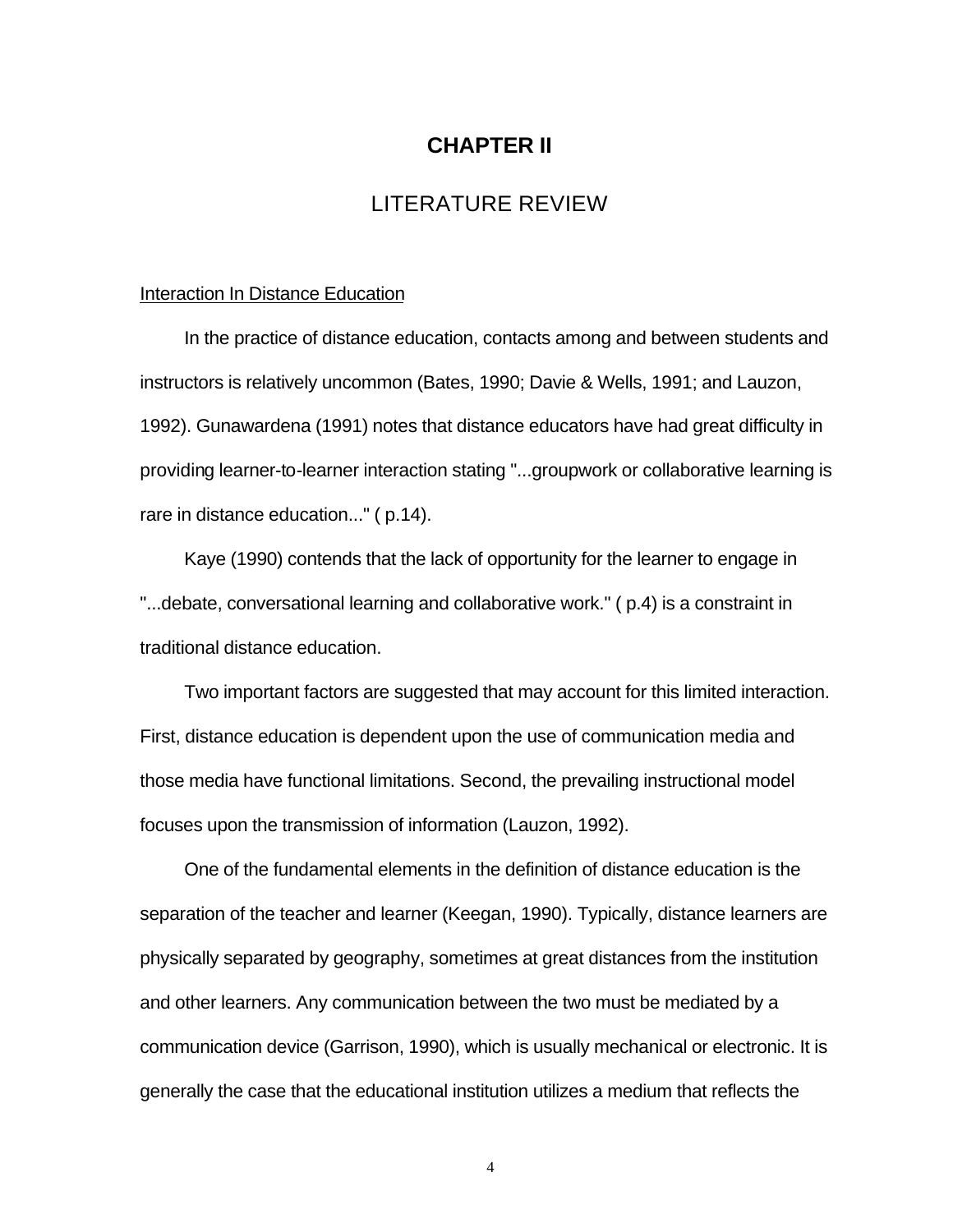contemporary state of the communication technology providing that the technology is available at an acceptable cost.

Since the origin of distance education, a variety of communication media have been used. The most common, and still widely used, is print (Pittman, 1987). In more recent years, audio, video and computer technologies have become a part of the media repertoire.

Nipper (1989) has reflected upon the historical role of media in distance education. In his article, he identifies three models of distance learning practice referring to them as first, second and third generations of distance learning. Each generation is defined by the types of communication media utilized.

In regard to the first generation, also called correspondence learning, he points out that written or printed material were the primary tools for communication. Today, print still forms the backbone of many distance educational programs (Pittman, 1987). This endurance is primarily attributed to print's convenience and economy. However, print has other features that contribute to its use. It is "...portable, easily accessible, easy to skim and search, relatively cheap to deliver and can provide higher quality graphics and design: above all, it is easier to read..." (Bates 1988, p.5). Furthermore, the learner is free to review printed text whenever it is pragmatic.

However, a prime disadvantage of print is that it is a one-way technology. The transportation of the printed text is dependent upon land mail which is inherently slow. The length of time that it takes for communication to travel from teacher to learner and back precludes any sense of immediacy that characterizes personal interaction. This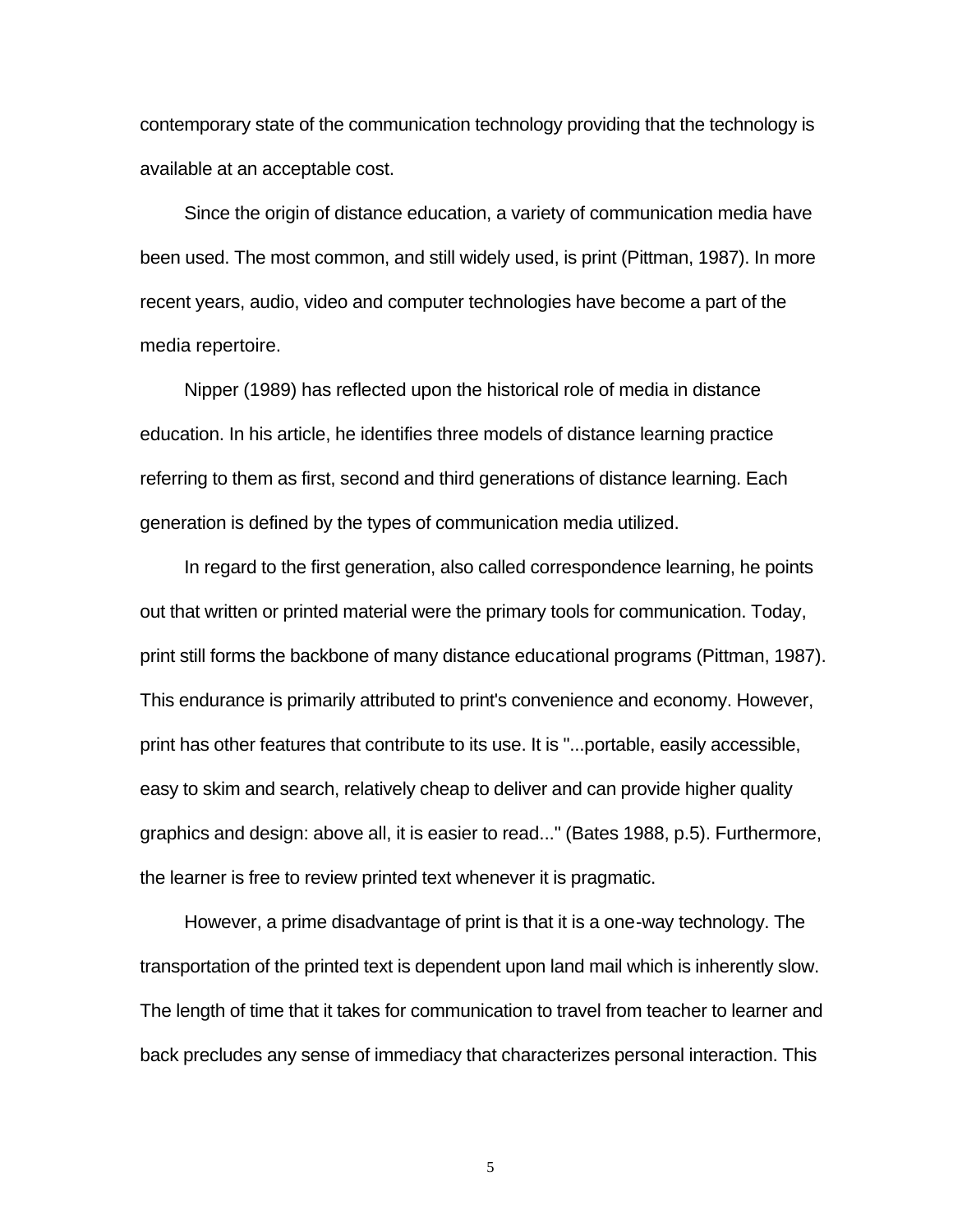time lag has restricted the bulk of communication between learner and teacher to the distribution of course materials and submission of assignments (Nipper, 1989).

According to Nipper (1989), the second generation of distance learning arrived in the 1960's and offered a combination of print materials with broadcast media such as audio and video. Telephones and limited face-to-face meetings were also featured. These media, in comparison to the first generation, decidedly offered the potential for more interaction.

Nonetheless, the second generation is not without its own limitations. Although second generation technologies such as telephones, audio, or video teleconferencing facilitate communication, they are real-time technologies, requiring the participants to interact synchronously (Davie & Wells, 1991; Gunawardena, 1991). For many distance learners synchronous interaction is "...unsuitable or inconvenient " (Gunawardena, 1991 p.14) and Davie & Wells (1991) claim that it impedes the "...frequency and range of student interactions..." (p.18). Additionally, audio and video conferencing are often restricted by limited amounts of air time and are in many cases monopolized by the most assertive students (Davie & Wells, 1991). Furthermore, some of the second generation technologies such as video conferencing are expensive; prohibitively so in many instances.

In view of the fact that the process of distance education is fundamentally dependent upon communication devices, the role of communication media in distance education is significant. The inherent characteristics and limitations of the media exercise considerable governance upon the educational process. That is, if a medium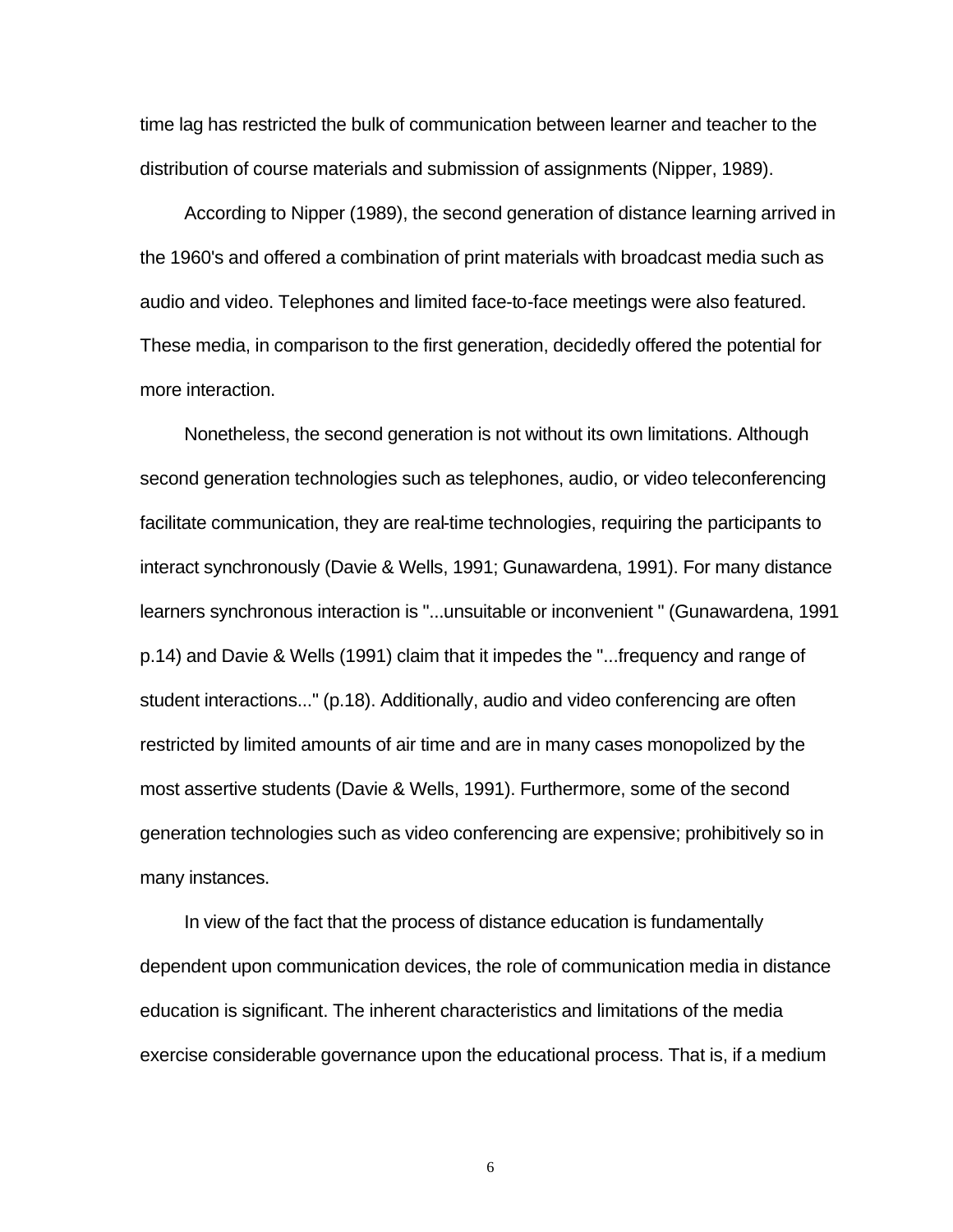is not able to support a particular instructional activity, that activity is virtually impossible in the distance education process.

As Nipper (1989) argues, first and second generation communication media have played a major role in limiting the opportunity for interaction suitable to the distance learner's needs. He contends that from an historical perspective, distance education, in part because of the limitations of the media, has been "...non-interactive..." and that "It isolates learners from each other." (p.65).

However, the reasons for relatively low levels of two-way communication may not be solely related to the capabilities of the technologies. Responsibility may also rest with the type of media chosen or how it is used. Many potentially interactive technologies are not used at all or are under utilized (Jonassen, Davidson, Collins, Campbell & Haag, 1995). Such is the case when the educational design focuses upon transmission of information or when interactive technologies are used as delivery vehicles of lectures to the distance learner.

Despite the recent developments in communication technology, distance education continues to operate from an old paradigm where information delivery is a central activity. Lauzon (1992) states that "...most distance education programs are transmissive rather that transactional in nature." (p.33). The core of communication media selected for use in distance education continues to be essentially one-way technology (Dillon & Blanchard, 1991).

Nipper (1989) suggests that an explanation for the focus upon information delivery lies in the origin of distance education. He points out that the birth and practice of distance education has been primarily a response to wide geographic distances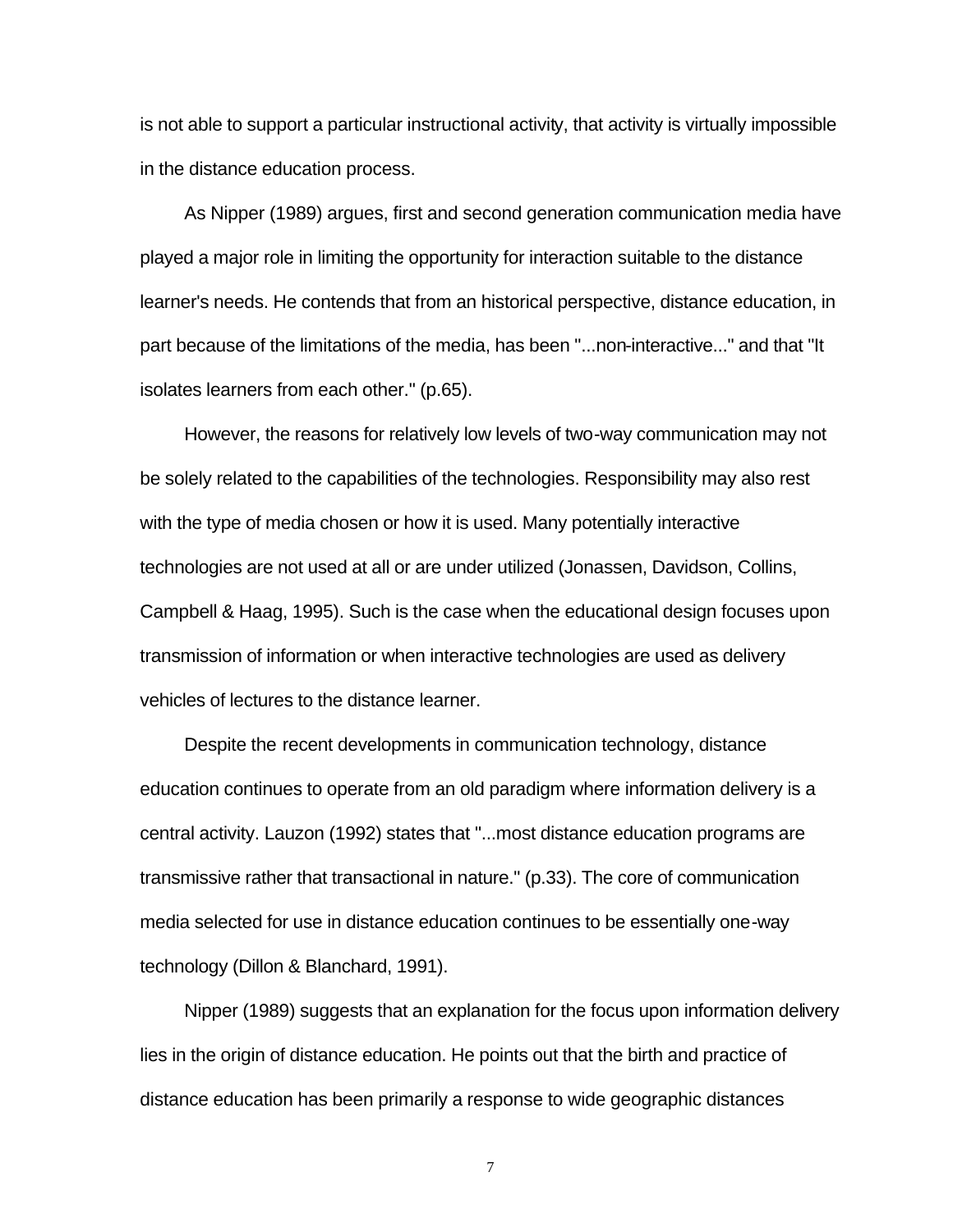between learners and the educational facility. The provision of education programs in the face of that geographic separation has given distance education its very definition and identity. The fundamental purpose of the media in that context was to transmit educational material to individuals who were not on campus and as such distance education practice could succeed with one-way technology. This original conception is still a factor in the design of many distance programs (Jonassen et al. 1995). Thus, the consequence of media limitations and a focus upon transmissive education models may have resulted in limited opportunities for interaction amongst the participants in distance education.

#### Interaction in the Learning Process

Interaction is a term that can have more than one meaning as Moore (1989) points out. He has written about the concept of interaction and identifies three different types; learner-content, learner-teacher, and learner-learner. All are acknowledged as important elements in the learning process (Moore, 1989).

Two-way communication and interaction amongst the participants in a learning environment has long been viewed as a critical element to the learning process (Fulford & Zhang, 1993; Gunawardena, 1991; Lauzon, 1992) regardless of the setting (Garrison, 1990; Kruh & Murphy, 1990). While learner interaction with the content is the primary element in education, it is argued that interaction with others concerning the content molds and provides real meaning to the content (Garrison, 1990). Others view it as the very essence of teaching and learning. Shale (1988), for example, contends that "First, education is a social process; the basis for education is people interacting with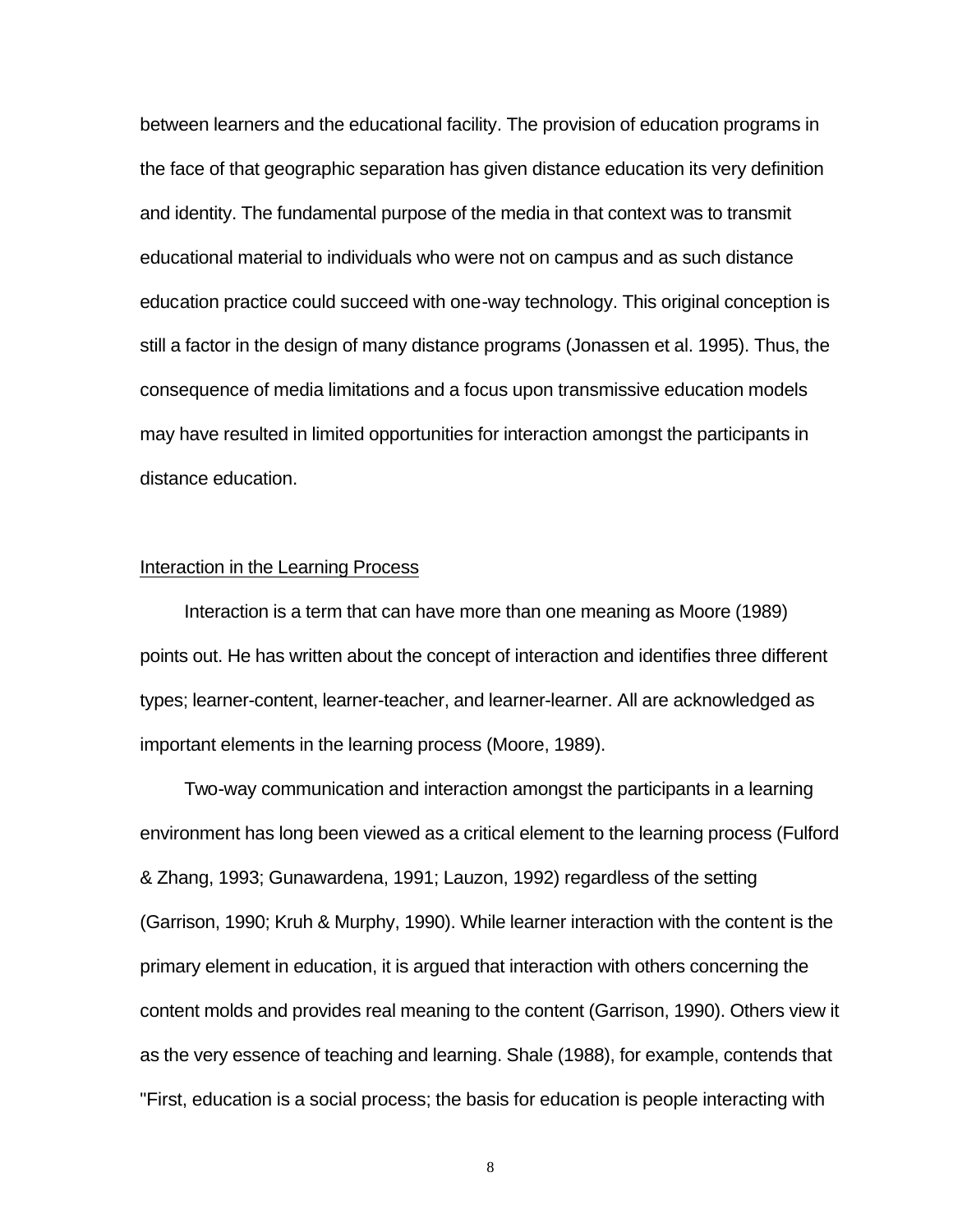people." (p.26). Harasim (1989) states "Knowledge building occurs as students explore issues, examine one another's arguments, agree, disagree and question positions." (p.55). Lauzon (1992) also places emphasis upon the interactive element in the definition of learning stating that learning is "...a transactional process, a process that is characterized by the exchange of ideas, thoughts, and feelings between and among people..." (p.33). This is not a novel view. As far back as the time of Socrates the value of interaction was recognized. Socrates required his students to ask questions in their pursuit of knowledge (Main & Riise, 1995).

This emphasis upon interaction in learning is reflected in constructivist learning models. Jonassen et al. (1995) report that there is a developing shift in instructional design from the cognitive psychology paradigm to constructivism. Social construction theorists believe that learning is a social process and the constructivist learning models place emphasis upon the social, interpersonal, and interactive nature of learning (Jonassen et al. 1995). In constructivist philosophy, the development of real meaning is dependent upon articulation and reflection with others as well as within ourselves. With this transition to interactive instructional models, the future may hold that knowledge is increasingly determined in an environment of social interaction, negotiation and debate.

### Benefits of Interaction

The are many reported benefits of interaction. Although these claims are extensive and not always accompanied by empirical evidence, there is consistency in the literature. There are claims that interaction improves motivation; completion rates; promotes learner satisfaction (Fulford & Zhang, 1993; Gunawardena, 1991; Hiltz,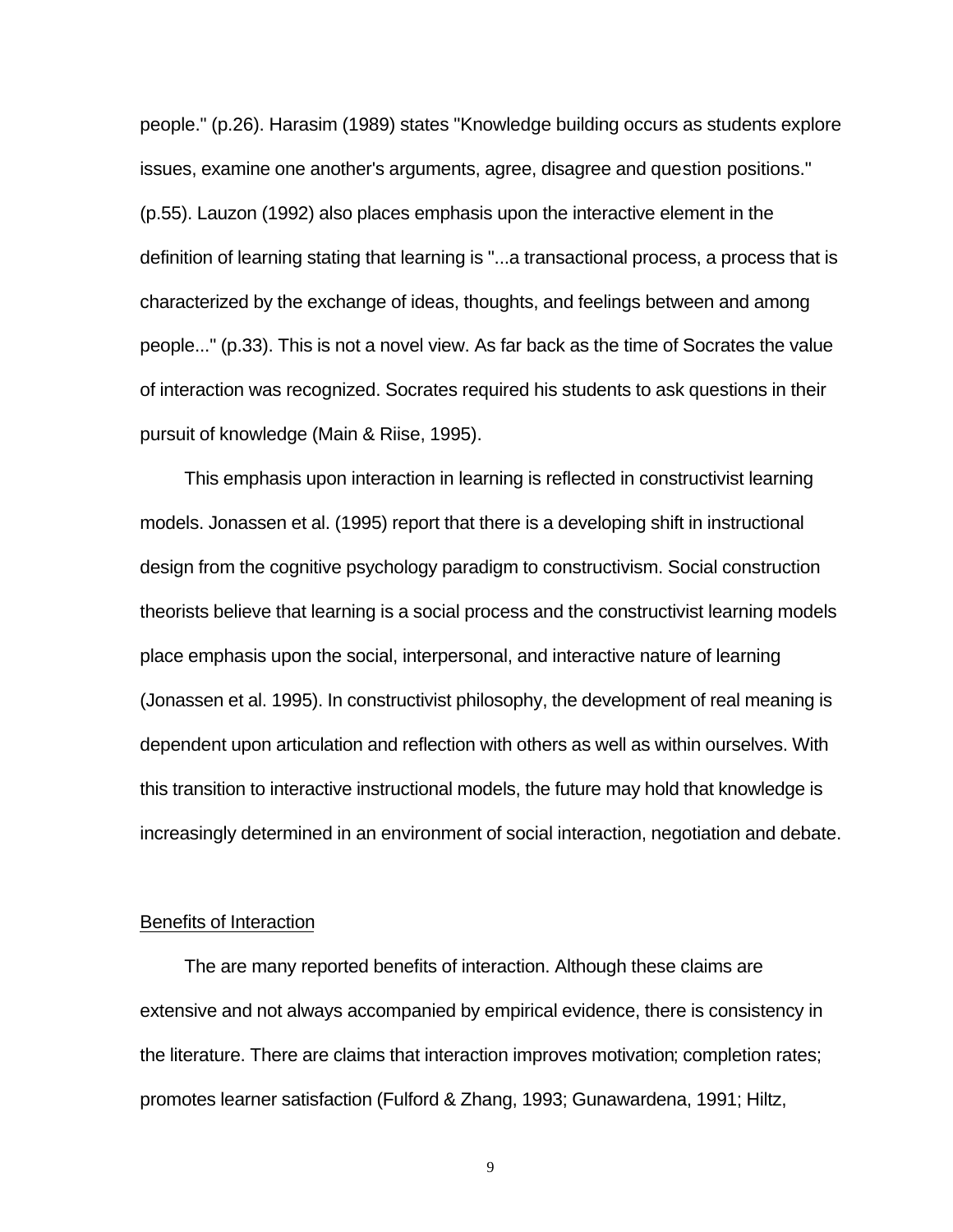1990); improves attitudes and performance (Fulford & Zhang, 1993; Simpson, Pugh & Parchman, 1993); as well as promotes learning independence and better judgement (Imel, 1991).

It is also reported that a higher or deeper level of knowledge grows from active dialogue, reflection and critical analysis of ideas and concepts (Garrison, 1990; Harasim, 1989; Lauzon, 1992). Additionally, interaction is said to enable the adult learner to integrate previous experiences into the learning context thereby tapping a wealth of knowledge and wisdom for the group (Imel, 1991). Jonassen et al. (1995) concur stating "...learning is conversation, and the thinking and intelligence of a community of performers or learners is distributed throughout the group." (p.9). The varied experiences and perspectives of many different people provides a rich resource of information.

Burge (1994) in a study about how students learn in computer conference environments also argues for the benefits of interaction, stating:

When peers provide different perspectives on knowledge from their own experience, their contributions may help a learner to elaborate upon the meaning of a concept or its application. When peers give specific feedback (e.g., examples or paraphrases), it may help a learner to integrate new information with old knowledge or have their new learnings [sic] confirmed. When peers generate implications or inferences, provide cognitive "hooks," or trigger transformations of other's knowledge into personal insights, they promote knowledge organization and elaboration. (p.38)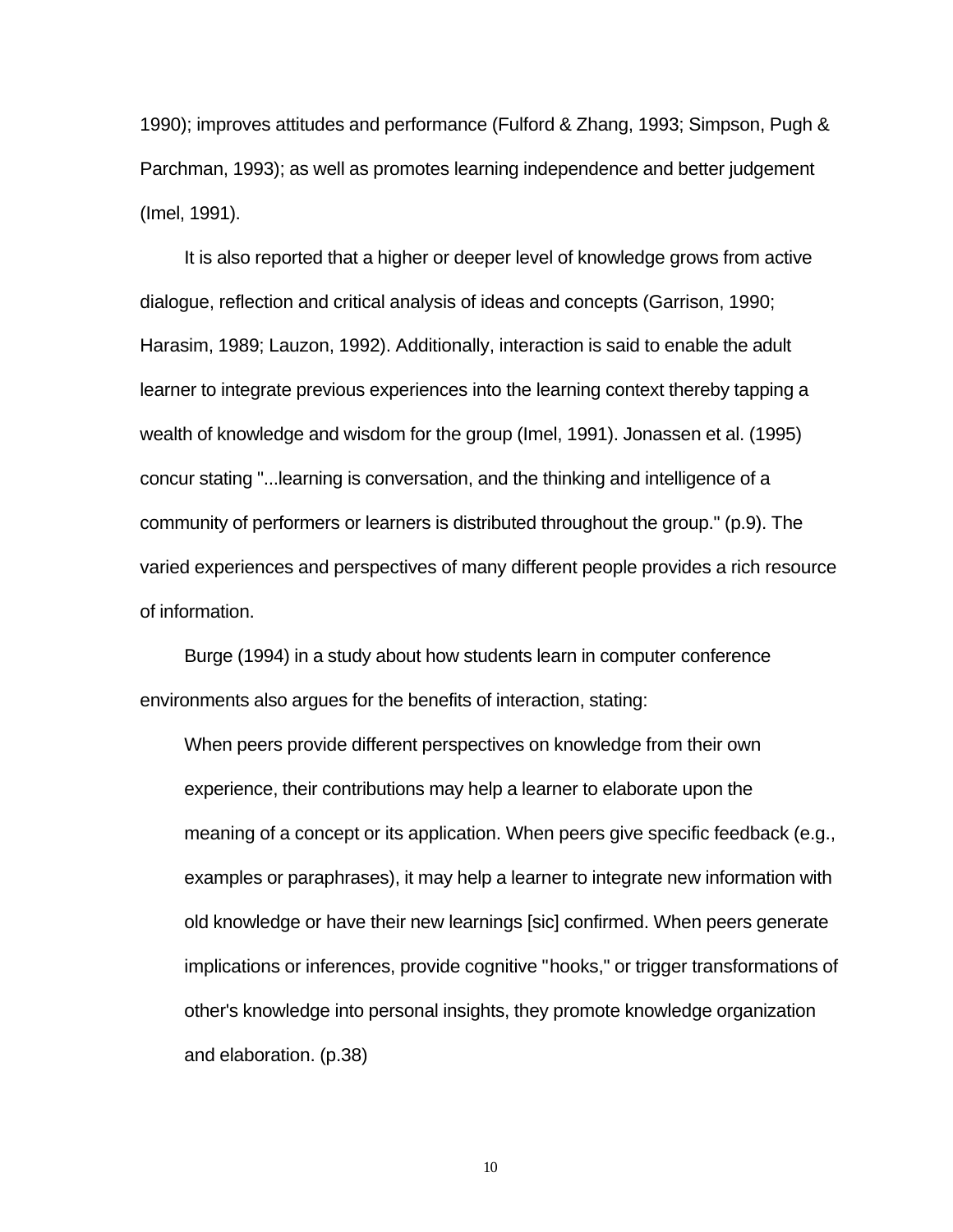In support of those claims, there is some research that suggests the opportunity to interact with others does positively influence educational outcomes. For example, Simpson et al. (1993), in their comparative study of instructional TV technologies, found that the fully interactive technologies were "...the most successful..." (p.162) in terms of educational outcomes. In their research, active and reserve naval personnel (N=743) participated in a four day course. The number of participants in each class was approximately 20. The identical course material was delivered to the learners by different media, utilizing various combinations of audio and video. Each method was compared against a baseline of live instruction to determine relative effectiveness of the techniques. The dependent variables "...were student performance on written examinations and student attitudes..." (p.190) on select factors evaluated by course evaluations. Their findings indicated that the more interactive technologies, such as the two-way audio and two-way video, correlated with better student performances and attitudes.

In summary, it appears that there is significant support for the value of interaction in the learning environment. An environment that fosters participant interaction is regarded as an excellent context for learning (Garrison, 1990; Harasim, 1989). Such a learning context has been limited in traditional distance education practice (Bates, 1990; Davie & Wells, 1991; Lauzon, 1992).

### Facilitation of Interaction by Computer

The introduction of computer technology announces the third generation of distance learning of which Nipper (1989) speaks. Its ability to mediate communication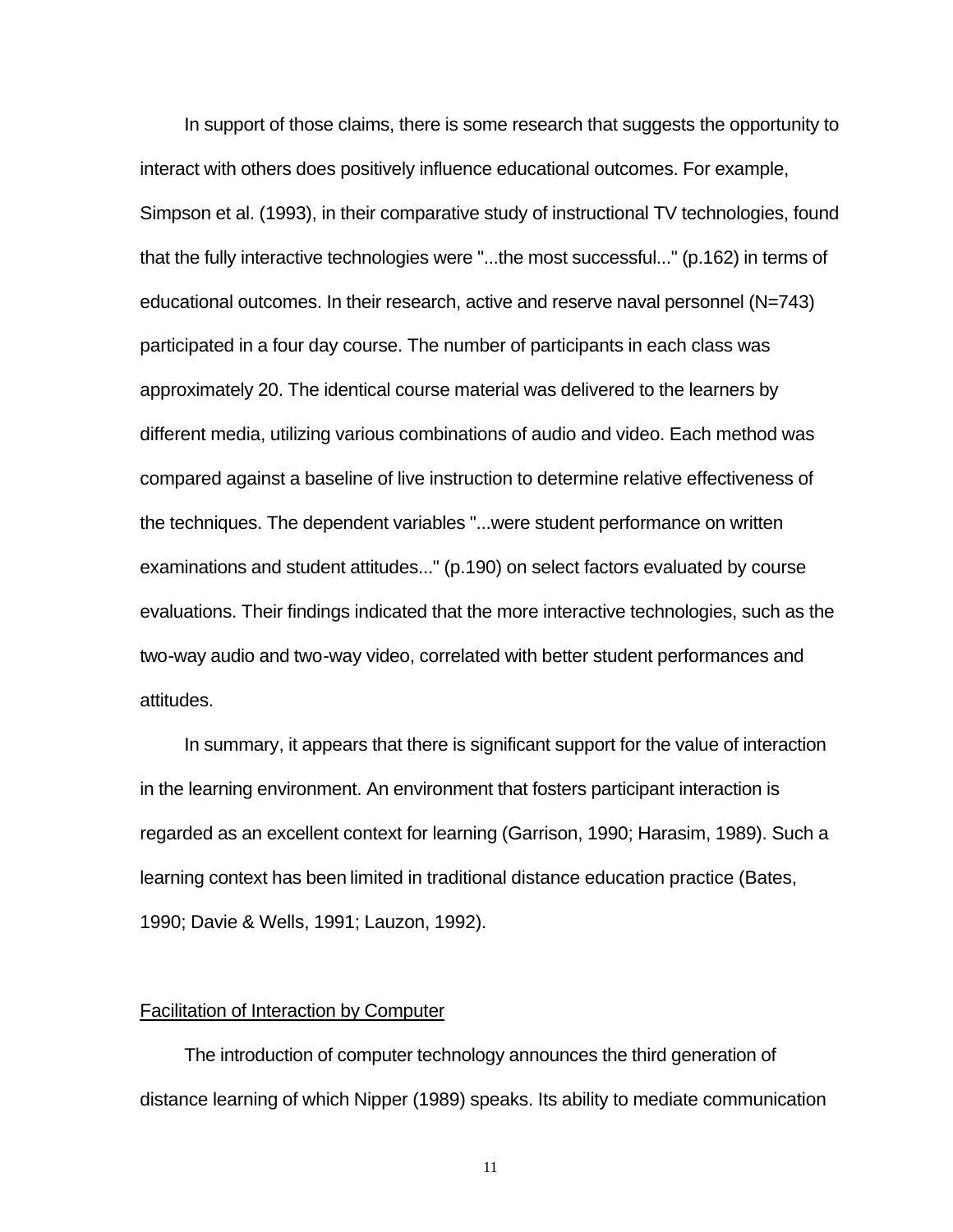over widespread distances opens a powerful new intellectual environment for the distance learner; an environment that fosters learning as a social process. Computer technology is a recent entry to education, appearing first in the early 1980s (Harasim, 1990) and has been applied in the instruction of a wide range of subject areas in both graduate and undergraduate levels (Wells, 1992).

Computer mediated communication (CMC) is an umbrella term that generally refers to three elements:

a) electronic mail,

b) on-line databases, and

c) computer conferencing.

(Gunawardena, 1991; Kaye, 1989; Seaton 1993).

Key features of CMC are that it is time-independent, place-independent, textbased, and permits two-way communication ( Gunawardena 1991; Harasim 1990; Kaye, 1990; Ruberg & Sherman, 1992). Dialogue among the participants may be synchronous, asynchronous, one-to-one, one-to-many, or many-to-many (Berge & Collins, 1993; Gunawardena, 1991; Harasim, 1990; Kaye, 1990; Ruberg & Sherman, 1992). Other features of CMC are that communication is more flexible, faster, and more economical when compared to the telephone and mail services (Ruberg & Sherman, 1992).

Computer Conferencing. Conferencing systems, one element of CMC, specifically support group communication, permitting students to interact with each other, their instructor and to share experiences in social learning (Gunawardena, 1991; Haile & Richards, 1984; Lauzon & Moore, 1989; Phelps, Wells, Ashworth & Hahn,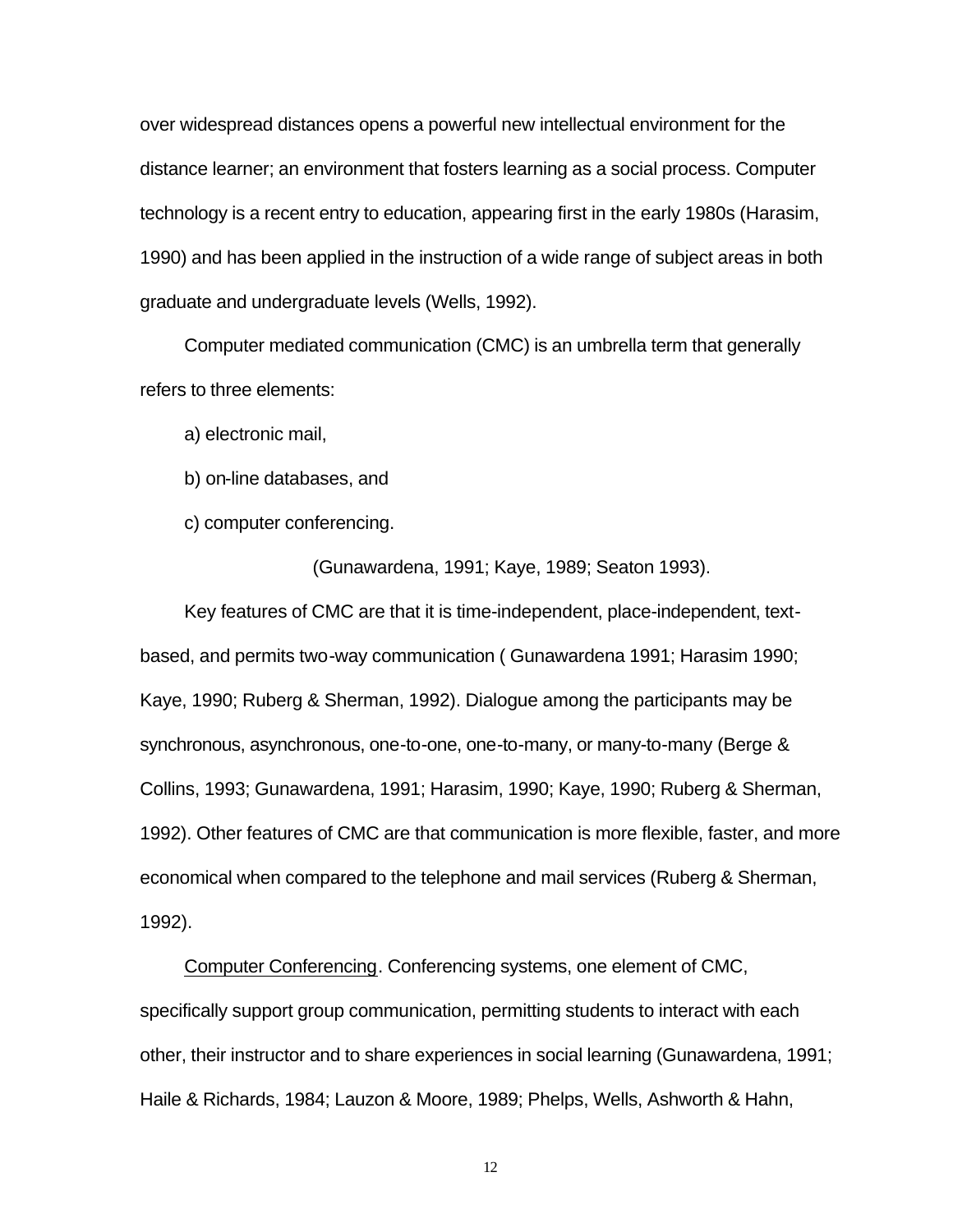1991; Phillips, Santaro & Kuehn, 1988). The home educational institution provides the central computer that acts as the conference host. It contains the software to manage the interactive activities. Learners and instructors are able to connect to the host computer from their own personal computers by use of a modem. Participants have access 24 hours a day, whenever it is most suitable for them.

In a typical conference system, messages are threaded or linked according to a common feature such as topic. These messages are stored on the host computer to which the participants can gain access when they log in (Gunawardena, 1991). The learners may read messages submitted by others and add their own as they wish. Generally a permanent record of all entries exists for future reference.

Computers as a communication medium introduce distinct attributes. Unlike printed media which are also text-based, time and place independent, computer conferencing is interactive, facilitates many-to-many communication, and creates a meeting place without "...physical or temporal boundaries..." (Lauzon & Moore, 1989, p.40). Granted, there are other technologies that also permit one-to-one and many-tomany communication such as telephone, and audio or video conferencing. However, computer conferencing has a feature that is distinct from those technologies; the ability to permit asynchronous communication. That capability is seen by Hiltz (1994) as a crucial factor in establishing a shared learning environment because it permits each learner to participate when and where it is most convenient for him or her.

Those attributes of computer conferencing offer two primary educational benefits. First, they permit distance learners to interact with other learners as well as with the instructors at their convenience and second, they facilitate the design of educational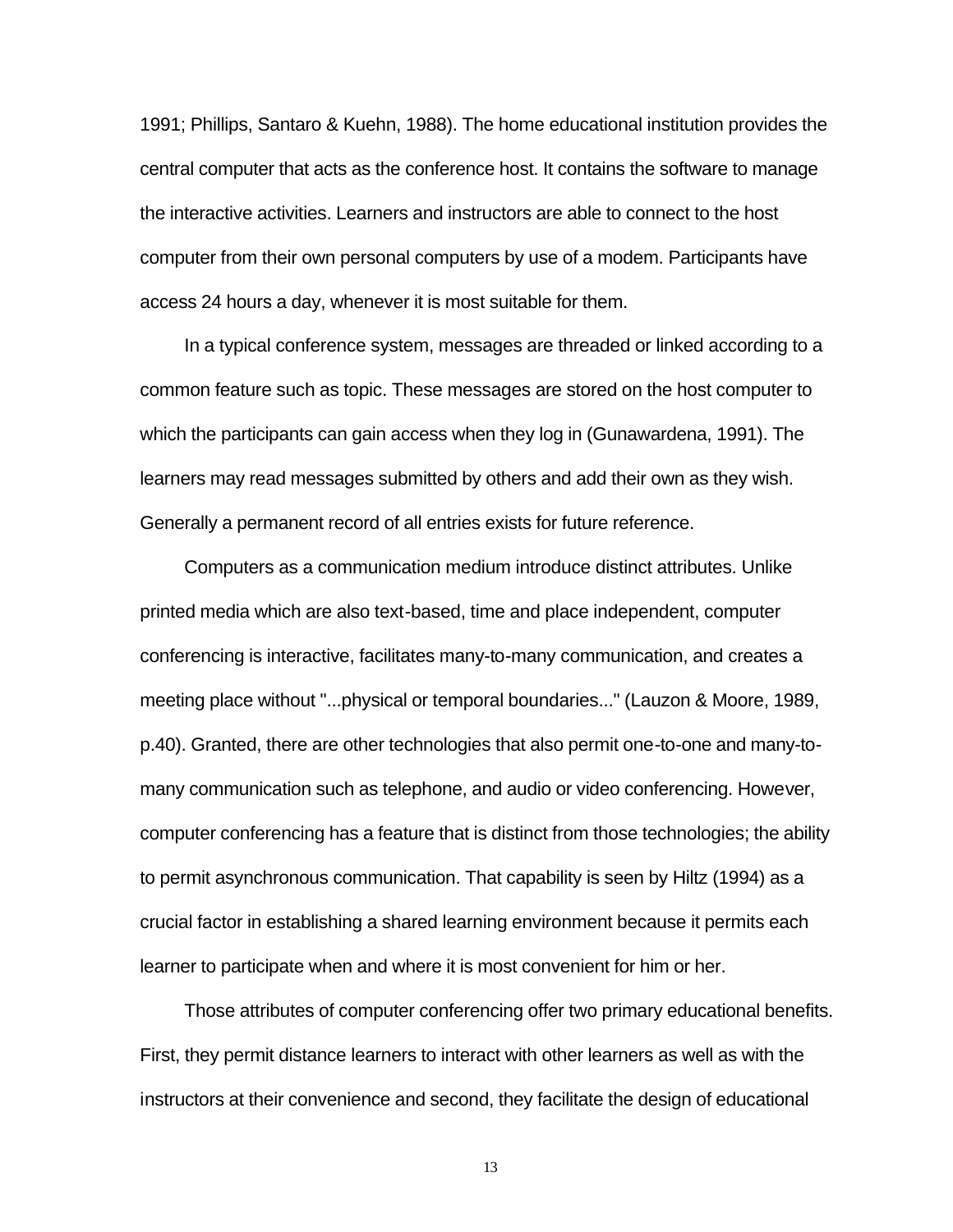programs based on social learning models. Both, as discussed earlier, are deemed to be significant in the process of learning and, to date, have been limited in distance education.

The significance of the introduction of computer mediated communication to the domain of distance education has not been overlooked (Gunawardena, 1991). Many educators have commented upon the potentials of the medium. Seaton (1993) contends that the ability of computer conferencing to enable shared learning is one of its "...most successful pedagogical uses..." (p.51). It is further noted that, as CMC can facilitate many-to-many communication, it is particularly suited to educational activities that involve discussion, debate, reflection, collaboration, and groupwork (Davie & Wells, 1991; Jonassen et al. 1995; Kaye, 1990). Wells (1992) offers what may be viewed as a strong endorsement, declaring that the ability of CMC to enable groupwork "...may be one of CMC's greatest potential contributions to distance education." (p.6).

Jonassen et al. (1995) also note the promise of CMC, remarking that distance education by taking advantage of newer computer technologies such as computer conferencing, can capitalize upon the reported benefits of interaction in the learning process and respond to the developing challenge and interest in constructivist learning models.

### Non-participation in CMC

Despite the potential for computer conferencing systems to facilitate group interaction, it does not assure it (Harasim, 1989). While there are cases of high levels of interaction, there are also situations where the degree of learner participation is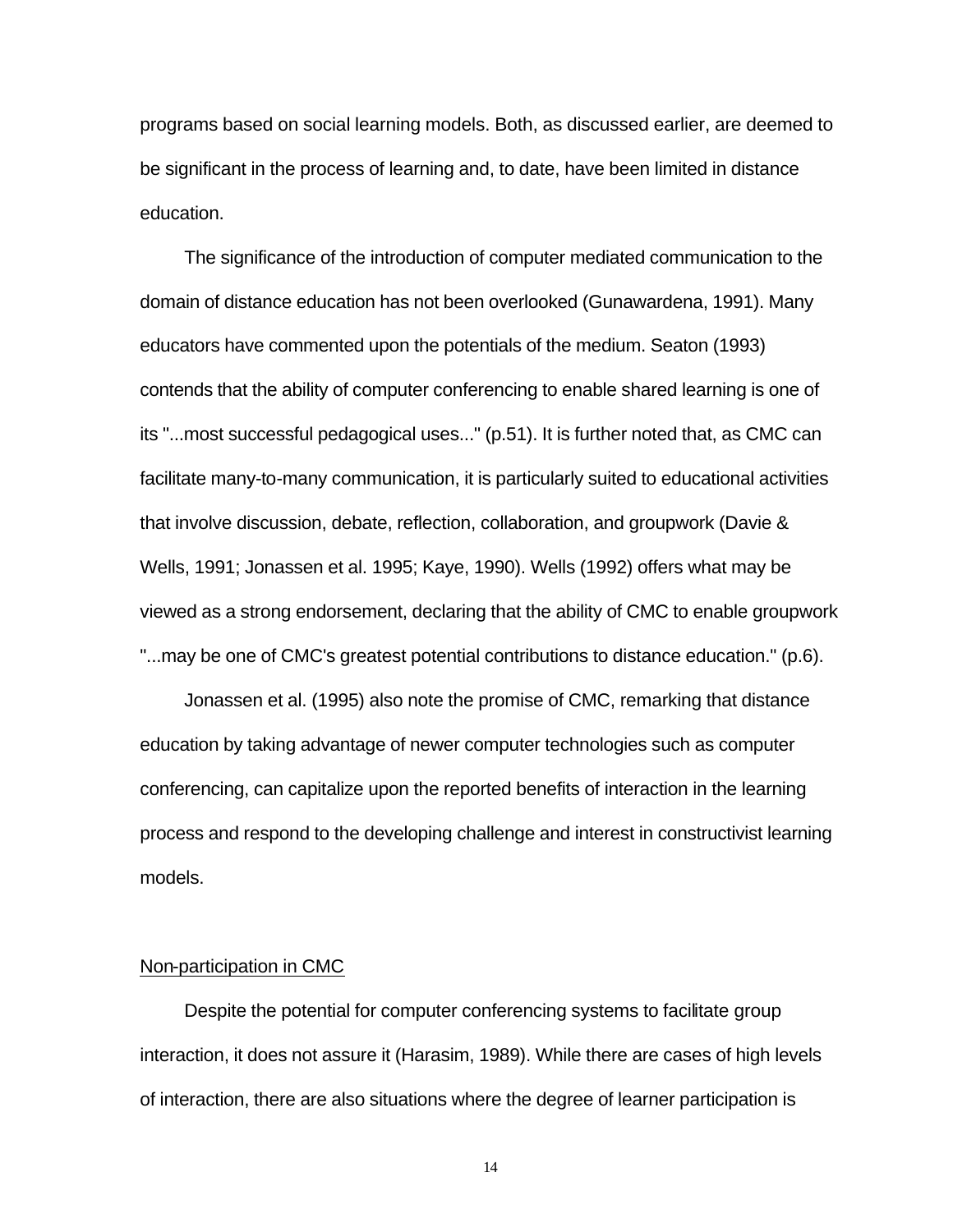found wanting (Gunawardena, 1991). A number of situations have been reported where varying proportions of the registered students do not actively participate. Some read other's messages but do not submit their own. This phenomenon of reading but not contributing is referred to as lurking in the CMC vernacular (Kaye, 1990).

Mason (1989), as part of an evaluation of a conferencing system at the Open University of the United Kingdom (OUUK) reports such a case. A course offered at the OUUK was delivered by distance and featured CoSy software for computer conferencing. The course had 1364 registered students with 1006 being male and 358 being female. All students were over the age of 21 with about half between 30-40 years of age. That distribution was representative of the usual student population at OUUK. As part of the larger evaluation, learner participation rates, as measured by number of contributions, were monitored over one year. It was discovered that 728 students read but never contributed to the conference (p.130). That number represents more than 50% of the registered students.

Wells (1992) reports a similar finding in a computer mediated course offered by Norsk Kunnskapinstituttt (NKI) where 70% of the participants either did not contribute or only logged on a few times. A total of 1246 contributions to the conference were produced by 100 students. Of those 100, 30 were described as lurkers, 45 logged on only a few times and the remaining 25 produced the bulk of the entries.

A third study, by Phillips and Pease (1985), surveyed top level management participants in a computer mediated course. As part of their survey the authors explored computer conferencing participation levels. They discovered that a large percentage of the students stated that they "primarily logged into conferences to read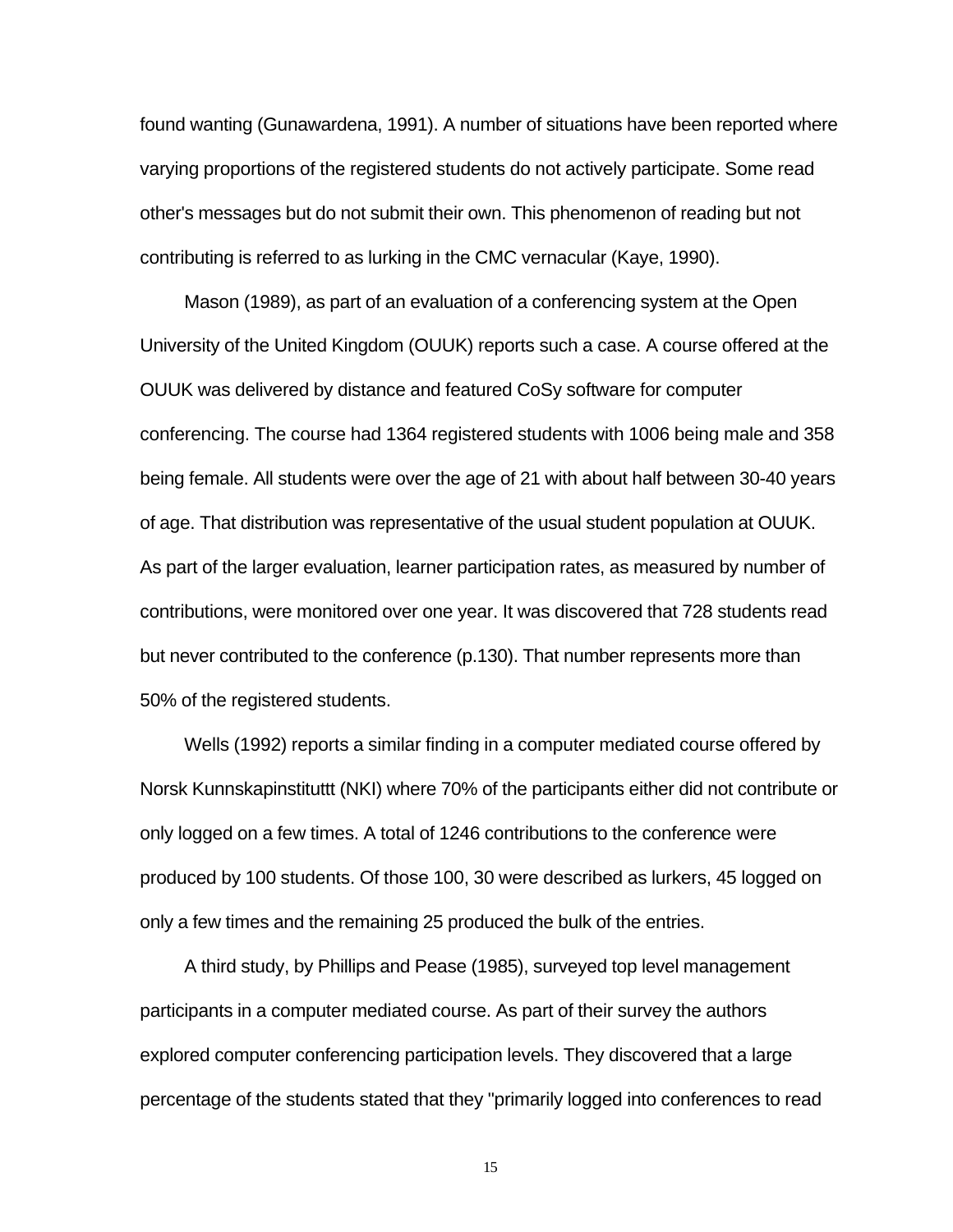the current entries but rarely entered comments." (p.14). However, there are no explanations provided for the participation rates and the authors express the need to "...understand why this phenomenon occurs..." (p.14).

Wells (1992) in her review of the literature on CMC in distance education reports that a minority of CMC group learners (10%) may contribute up to half of the messages. Rapaport (1991) relates similar findings. He cites the experience of the University of Michigan which has used a computer conferencing system since 1974. Rapaport (1991) reports that in the University of Michigan experience, the typical read-write ratio is 100 to 1. That is, the typical participant will read 100 messages for every one that he or she contributes. Furthermore, he contends that a small proportion of the people account for much of the conference messages, although he does not specify the number.

Ruberg and Sherman (1992) point out that others have also reported comparable experiences where a relatively small proportion of students send most of the messages. While the majority of the students may read the messages, a portion rarely or never send their own.

These reports raise the question of why the learners do not seize the opportunity that is offered by CMC and points to the need for further research to explain the phenomenon.

While there is published documentation about its occurrence, no specific investigations about the phenomenon of lurking have been uncovered. What causes lurking and what its implications are for learning outcomes in distance education are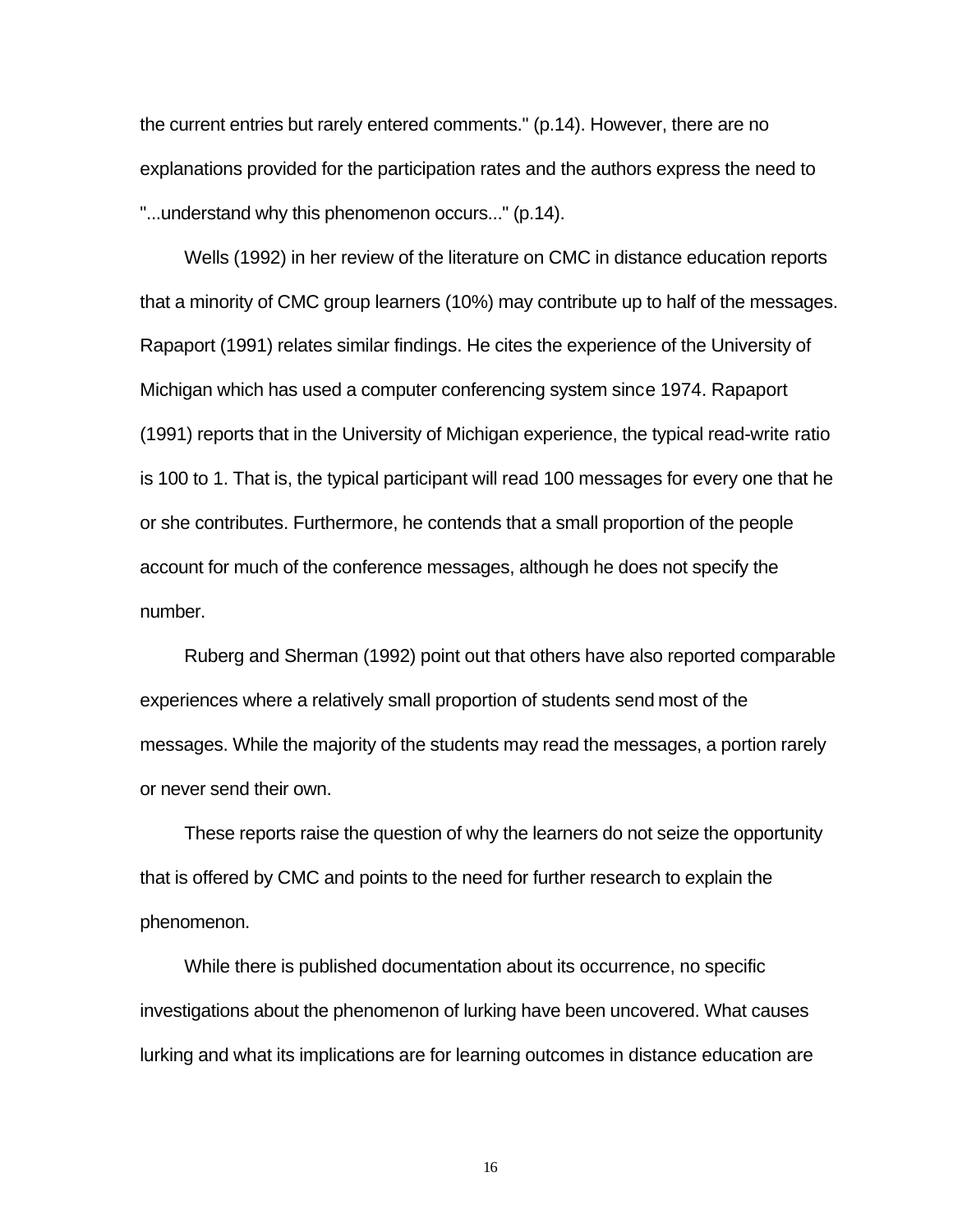unknown. However, there are a number of authors who have put forth hypotheses to explain the etiology of lurking.

Loss of Nonverbal Expressions. Two authors, Davie (1989) and Feenberg (1989), suggest that lurking is related to the nature of computer conferencing. With its reliance upon text, computer conferencing is not the same as conventional face-to-face interaction and certain differences between CMC and face-to-face communication may be associated with lurking.

A fundamental difference in computer conferencing is the absence of nonverbal communication cues to which one normally has access in a spoken conversation. Nonverbal expressions are complex behaviours which Feenberg (1989) labels 'phatic' functions and are an essential part of the communication process. Examples of nonverbal communication cues include body positioning, hand gestures, head and facial movements, voice tone and volume, and inflections and cadence of speech. Nonverbal communication cues play a fundamental role in conveying such things as emotion and variations of meaning that words alone may not disclose.

In the act of face-to-face communication the speaker refines, adjusts, and clarifies the message by using the nonverbal expressions in combination with the text. The receiver also relies upon the cues, in addition to the text, to accurately interpret the message and the underlying meaning. Throughout conversations such cues are continually reciprocated and monitored by both parties to ensure that the full meaning of the messages are conveyed (Feenberg, 1989).

However, text-only computer conferencing is void of such cues, limiting the signals that are so significant in verbal communication. The sender has no access to these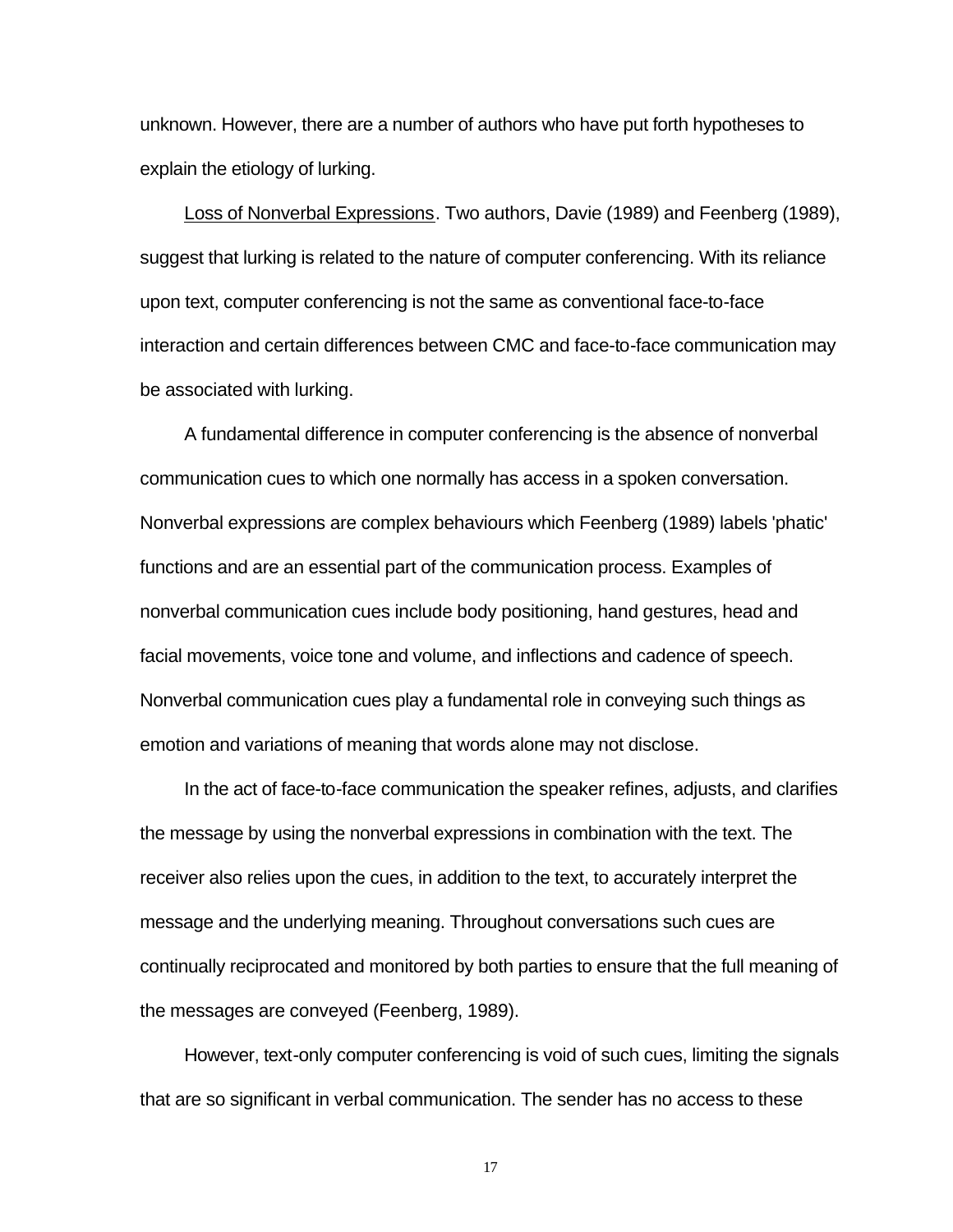important cues that tell him/her how his/her message was received as well as that it was indeed received. How the message was received is measured by the text of the receiver's response and by the returning phatic functions. Any future impetus to contribute is contingent upon a favourable reception of one's contribution by others. Unfavourable reception of one's message or even worse, absence of acknowledgement, brings forth communication anxiety. Davie (1989) and Feenberg (1989) both suggest that it is this lack of nonverbal cues in computer conferencing that leads to the sender's apprehension. The loss of a crucial measuring tool leads to the fear of negative reception by others, to communication anxiety and reluctance to participate.

Loss of Anonymity. Relative anonymity is afforded by computer mediated communication. Harasim (1989) points out that the text-based nature of computer mediated communication masks a number of factors that reveal the identity of the writer. Commonly cited elements are gender, race, socio-economic status, and physical features. The reasons for non-participation in CMC may lie in the loss of this anonymity (Grint, 1989; Gunawardena, 1991).

Gunawardena (1991) claims that, over time, computer conference participants are able to identify learner characteristics by the specific character and nature of their messages. Grint (1989) offers a similar explanation. To base his argument, he draws a comparison between the verbal word and the written word. One element by which we are defined by others is the quality of our communication. Spoken communication, because of its transient nature, permits corrections and adjustments to be made spontaneously. Occasional miscues while speaking, stumbling for example, are not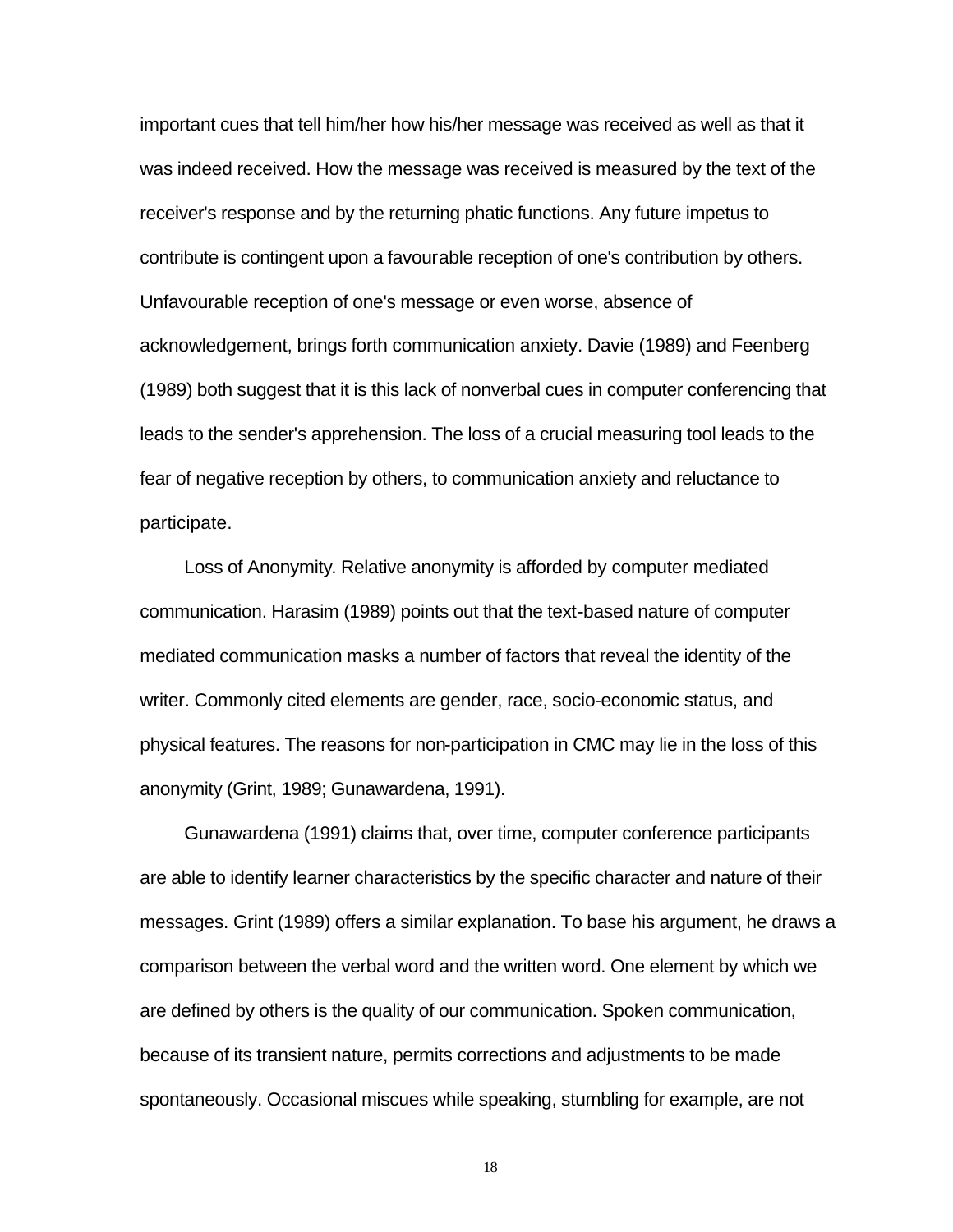viewed pejoratively. However, the written word is subject to a different standard; it is expected that the written word be technically correct. Davie (1989) states that the act of contributing a message in a conference may be viewed by the contributor to be more like "...an act of publishing, rather than an act of speech." (p.80). If one's written contribution is not of high quality, readers tend to draw disparaging conclusions about the characteristics of the writer. Any anonymity possessed by the writer is, in a manner, betrayed by the written message.

Thus, the character and quality of one's written message reveals elements of one's identity via the computer conference. Fear of being defined negatively because of the message quality may prevent some learners from contributing. Furthermore, the permanency and open nature of the computer conference record creates the risk and fear of public ridicule. According to Grint (1989), this only adds to the impetus to avoid contributing. "A critical block to participation seems to be fear of public ridicule." (p.189). It may be that participants feel that "you are what you write".

It is important to note that the accuracy of personal characteristic identification in this manner is secondary. The mere expectation by the writer that they may be defined pejoratively because of the quality of their written message underpins their responses and arguably gives reason to not contribute.

Common Theme. A common thread is notable in these hypotheses. It appears that comfort in the act of communicating in a public forum is, in part, rooted in positive reception of the message by the receiver and a sense of security and confidence in the written message. If one feels that one's written message is of good quality and receives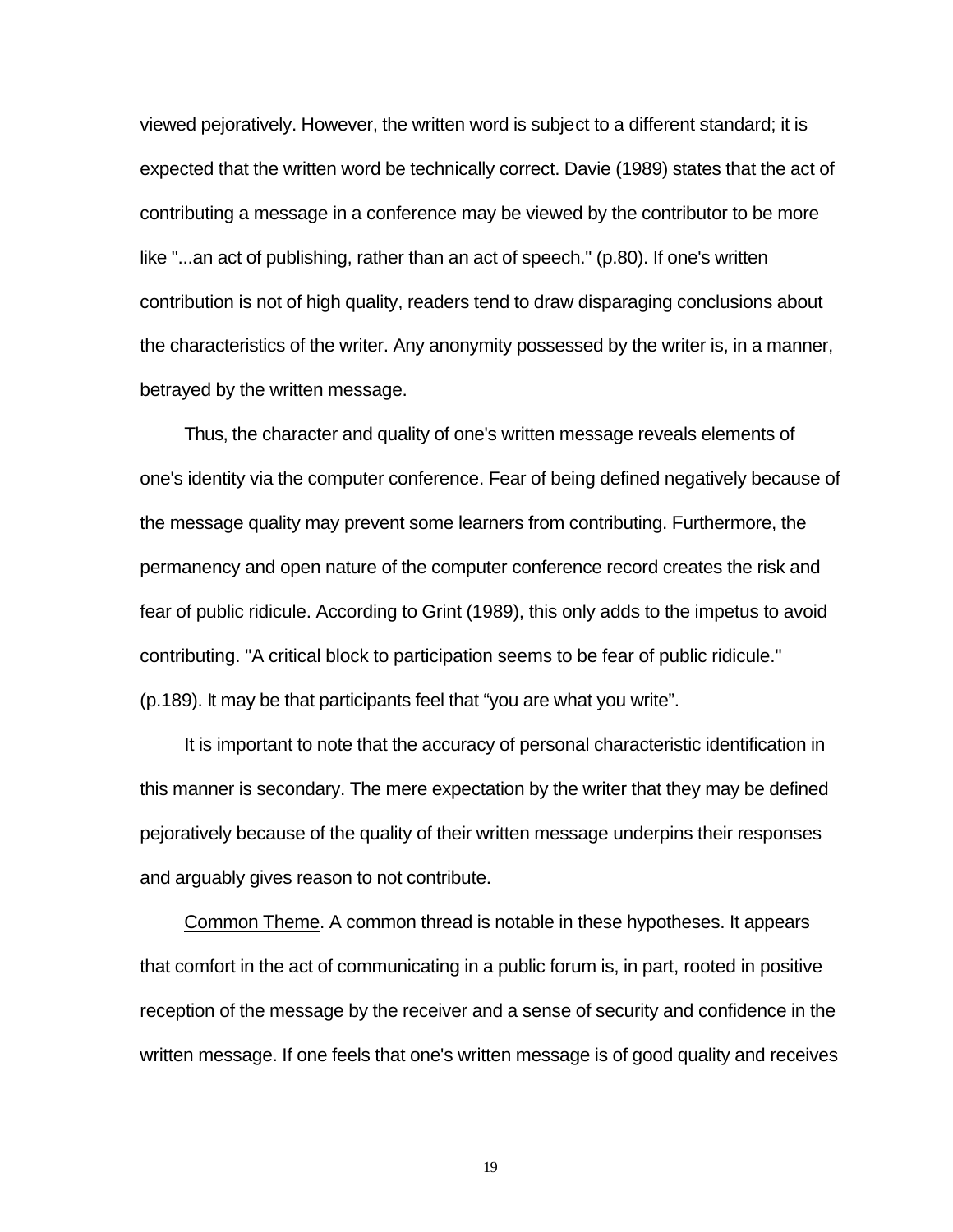positive feedback from the receiver, then one is at ease in communicating. That resulting ease might be expected to be manifest by active participation.

However, this sense of security and comfort may be eroded by the absence of phatic functions, which aid in the measurement of the message's reception, and the apprehension about how others will judge the writer because of the perceived quality of the message. Consequently, such lack of comfort may lead to fear and anxiety concerning the act of communicating in public. Arguably, this fear and anxiety may result in reduced communication efforts. This apprehension concerning the act of communicating in a public forum is referred to by McCroskey (1981) as communication apprehension (CA).

#### Communication Apprehension

McCroskey (1981) first defined communication apprehension as "... an individual's level of fear or anxiety associated with either real or anticipated communication with another person or persons." (p.3). This definition, he points out, permits the application of the concept to all modes of communication; talking, writing, or even singing. Although the concept was originally viewed as a personality trait construct, it now encompasses both trait and situational circumstances. Thus, McCroskey's (1981) definition of communication apprehension states that:

CA currently is viewed as a person's level of fear or anxiety associated with any form of communication with other people, experienced either as a trait-like, personality-type response or as a response to the situation constraints of a given communication transaction. (p.5)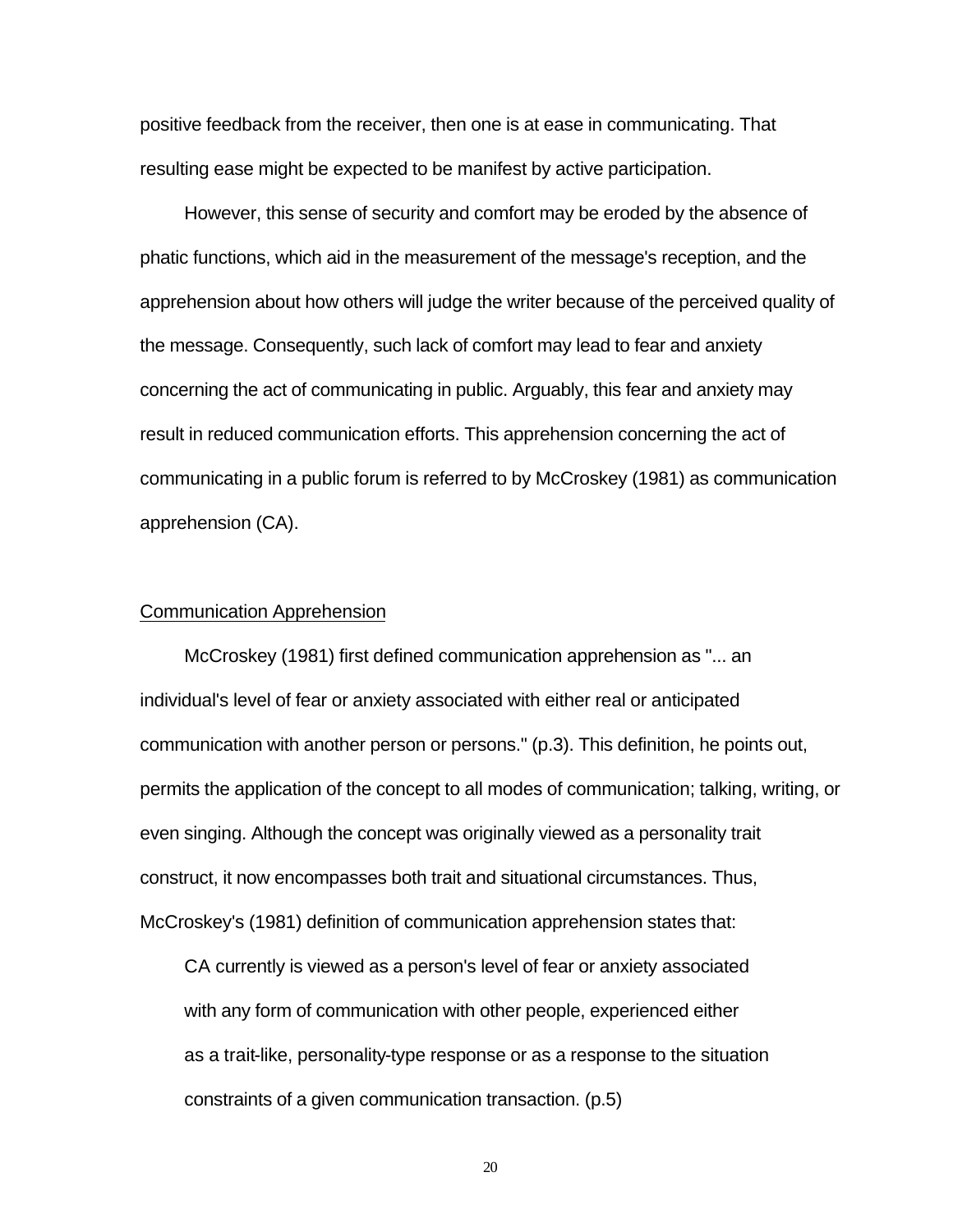There are several estimates of the number of people who are highly apprehensive in communication with others. Some estimates suggest that the number is approximately 20% of the student population (Allen, O'Mara & Long, 1987; Bourhis & Allen, 1992). Elsewhere it is reported that approximately 12.6 million students in the USA are communication apprehensive (Bourhis & Stubbs, 1991). Further, communication apprehension is consistently found across a wide variety of demographic variables (Bowers, 1986).

Effects Upon Educational Outcomes. Several studies indicate that communication apprehension and related avoidance in a traditional educational setting has academic consequences. In a survey conducted by Bowers (1986), 402 randomly selected on campus students were presented with the following scenario and asked the question, "Does this ever happen to you?" (p.373).

You're attending a class here at the University. It's a class in which students sometimes make comments or ask questions, and you consider yourself prepared for the class. During the class, a question or comment occurs to you, and you think that your question or comment would be useful to you and useful to the class generally. Yet, because of some kind of inhibition

or apprehension, you do not make the comment or ask the question. (p.372) Of the 402 subjects in the sample, 281 or 70% of the subjects responded affirmatively to the question. Those responding 'yes' to the question were further asked to specify the consequences of their self identified communication apprehension in class. They listed the following: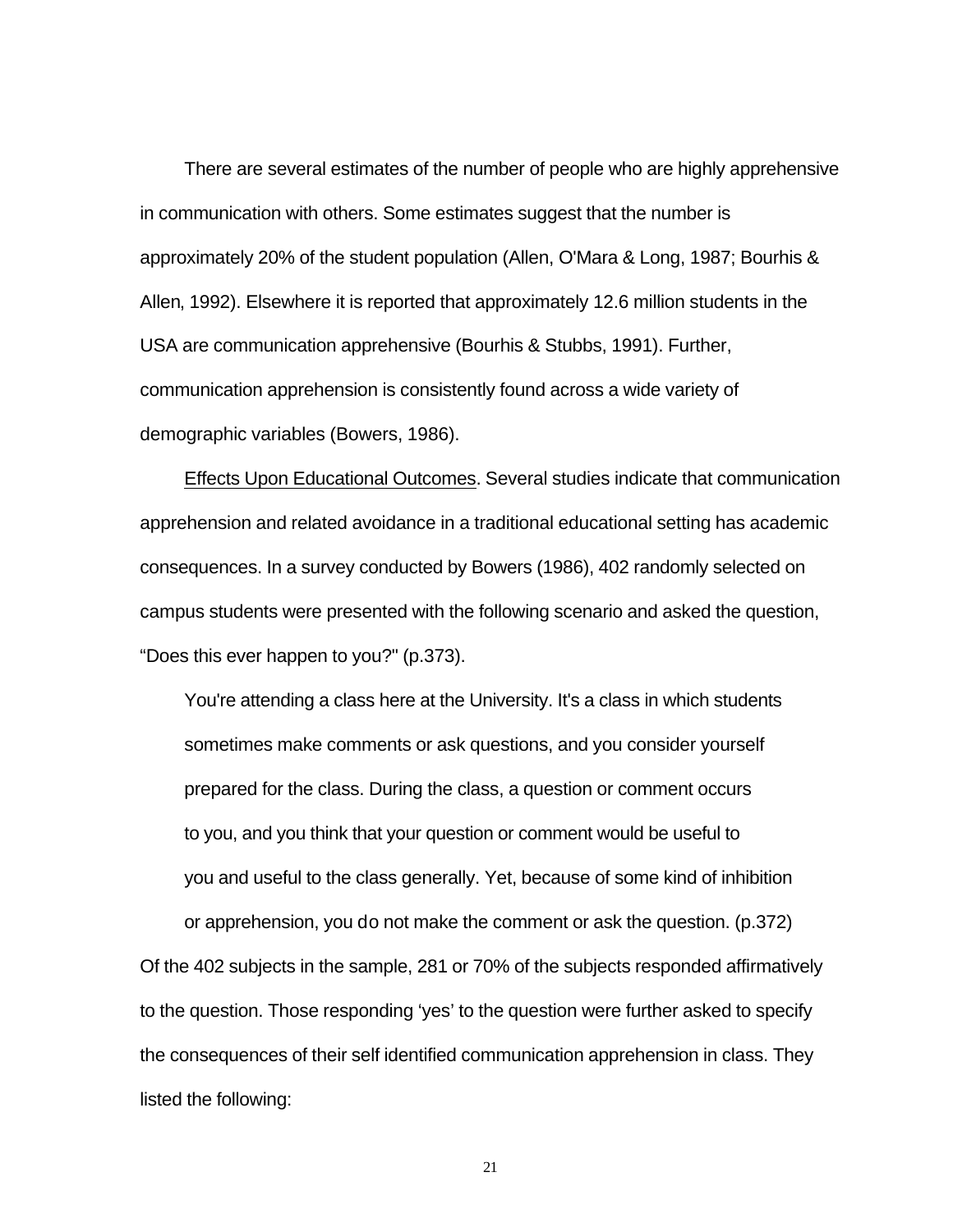a) dropping a needed course (7%);

b) skipping class (8%);

c) attempting to make themselves inconspicuous (31%); and,

d) other consequences (31%).

The most commonly mentioned of the other consequences was that "...they did not learn the needed information." (p.375) because they did not ask their questions.

In a longitudinal study spanning four semesters, McCroskey and Payne (1984) found that high communication apprehensive students, when compared to low communication apprehensive students, were more likely to drop out and achieved lower grade point averages (GPAs). The researchers studied a sample of incoming freshman students (N=1884) at West Virginia University; 56% were male and 44% were female.

All subjects completed the PRCA-24 (McCroskey, 1981) test that measures communication apprehension. CA levels were specified using the mean and the standard deviation of a sample of more than 20,000 subjects. Those scoring one standard deviation below the mean were considered to be low CA and those scoring one standard deviation above the mean were considered to be high CA. Academic achievement of the subjects was operationalized by each student's cumulative grade point average (GPA) for the four semesters. The retention rate was operationalized as the number of students enrolled and completing each semester. The overall drop out rate of the sample across the period of the study was 29.5% which was consistent with the 29.4% drop out rate of the population. However, the study revealed that those subjects classified as high CA had a higher drop out rate (32.7%), than those subjects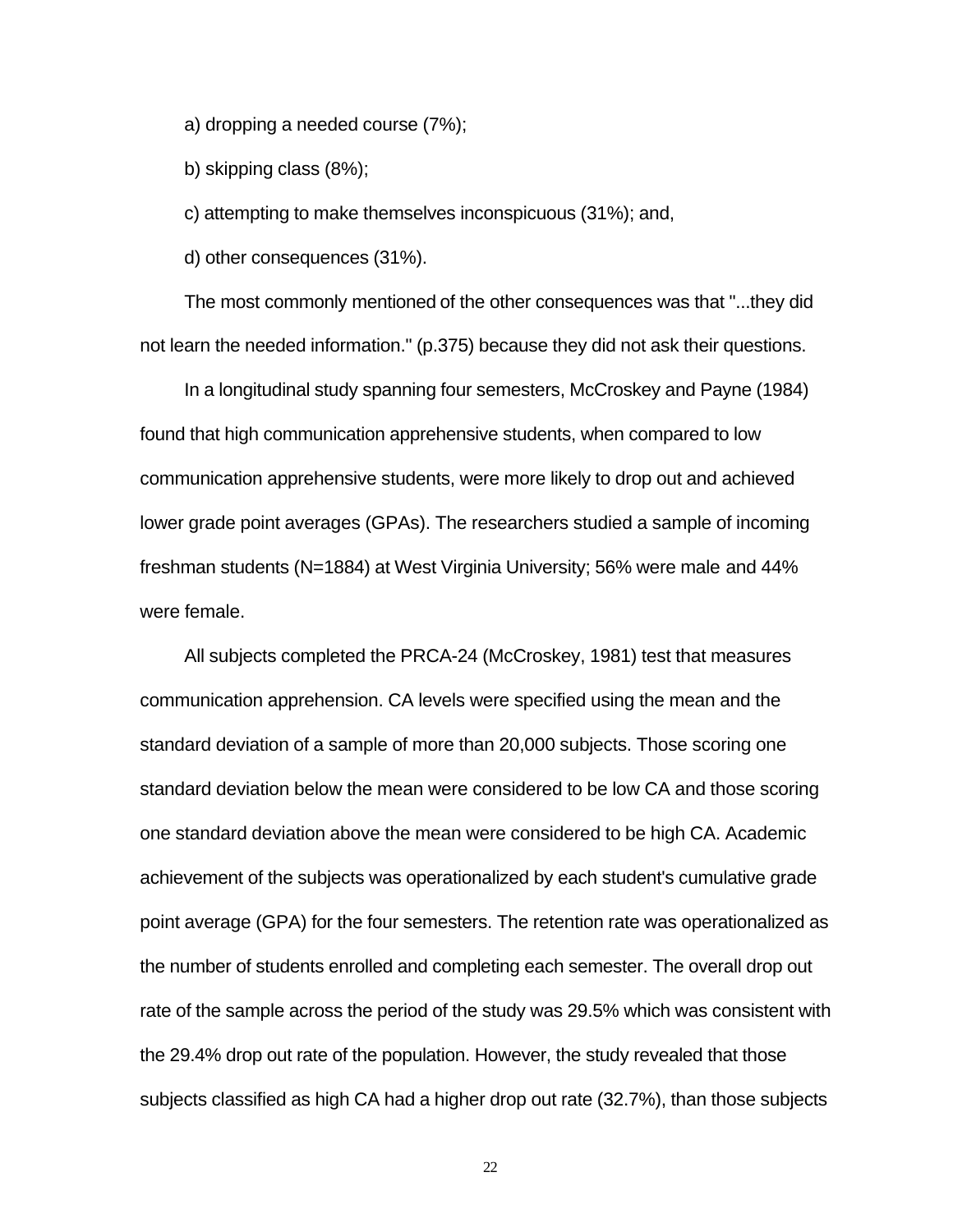classified as low CA (23.9%) after four semesters. The study also found that the cumulative GPA for those classified as low CA were significantly higher than for those classified as high CA.

A more comprehensive study was conducted by Bourhis and Allen (1992) concerning the relationship between communication apprehension and cognitive performance. The authors noted that the association between the two has been examined in the traditional educational environment for more than 50 years. In their review of the literature, Bourhis and Allen (1992) observed that three distinctive and inconsistent findings have arisen from that research. They were that:

a) CA and performance are significantly and negatively correlated;

b) CA and academic achievement are not significantly related; and that

c) the environment is a significant mediating variable between communication apprehension and performance.

Seeking to clarify the relationship between communication apprehension and learning outcomes, they conducted a meta-analysis of data from 30 research reports drawn from *ERIC, Psychological Abstracts, Sociological Abstracts, Educational Index,* and the *Index of Journals in Communication Studies* for studies that examined the relationship between communication apprehension and cognitive performance. They uncovered 23 documents that contained information on 30 experiments. To be included in the analysis, all of the documents had to meet three criteria. First, the document had to contain quantitative data measuring the association between communication apprehension and some measure of cognitive performance. Cognitive performance was defined as any measure indicating achievement or intellectual or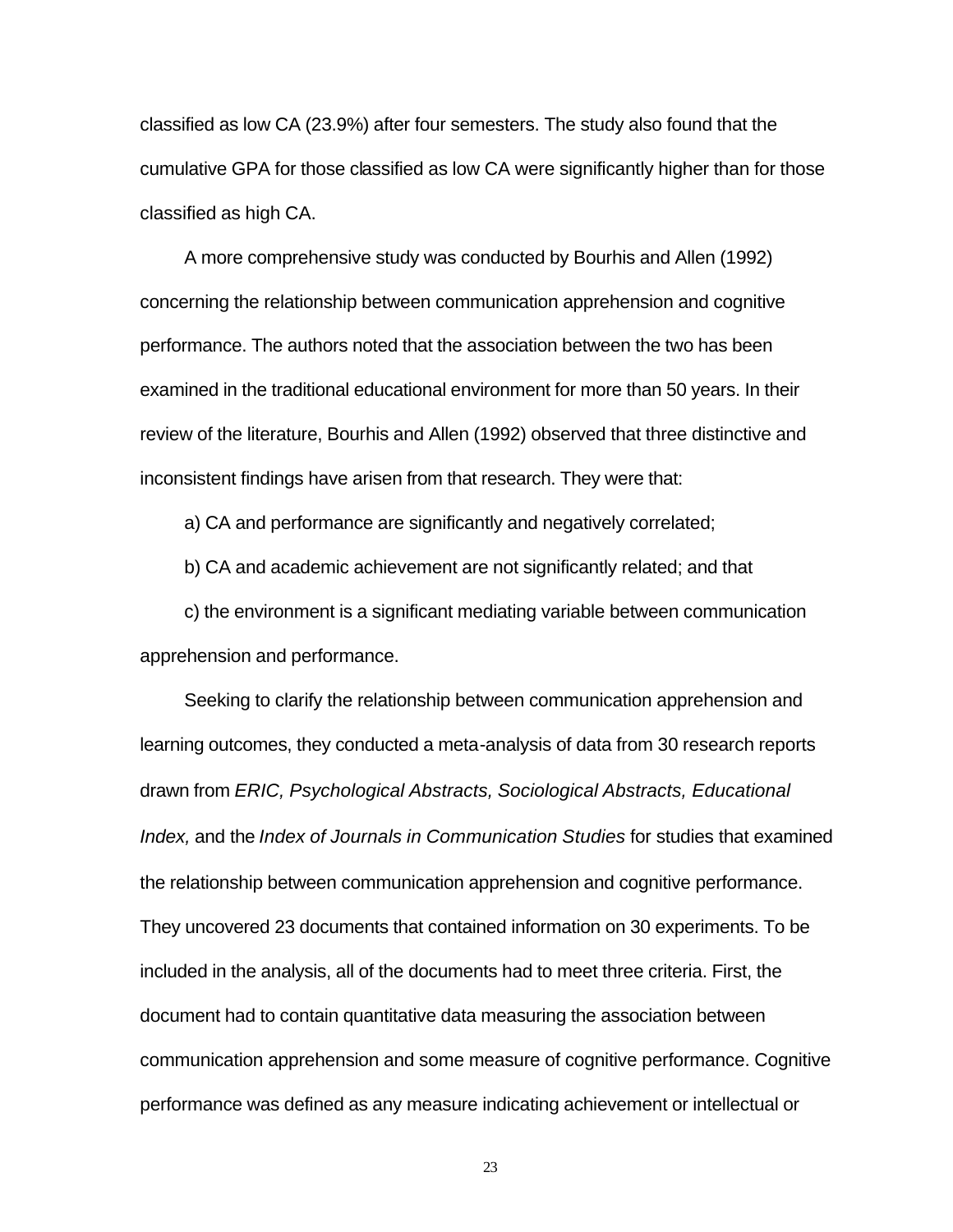academic ability. This definition permitted the inclusion of such measures as test score, final course grades, and IQ scores. Second, the document had to be accessible, and third, the report "...had to contain information permitting the estimation of an effect size." (p.70).

Each study was coded according to year of study, age of subjects, and the type of dependent measure such as, grades, English scores, intelligence scores, math scores, and reading scores. Using the correlation coefficients identified in the experiments and the estimates of cognitive performance, Bourhis and Allen tested for homogeneity using the Hedges and Olkin (1986) chi-square test. The overall results indicated an average negative correlation between CA and cognitive performance "r  $[10,728] = -0.118$ ,  $k = 28$ , p < .05" (p. 71). They concluded that "A small but stable relationship exists between CA and cognitive performance. The small correlation (*r* = -.12) indicates that as CA increases cognitive performance decreases." (p.73).

In view of the research studies cited, it appears that there is evidence suggesting that, in traditional educational contexts, communication apprehension has negative effects upon a variety of educational outcomes.

An argument can be made that the distance learner is also subject to communication apprehension and its academic implications. Since, communication apprehension is reported to affect approximately 20% of the student population (Allen, O'Mara & Long, 1987; Bourhis & Allen, 1992) and extends across a variety of demographic variables (Bowers, 1986), the learner studying at a distance is not likely to be exempt from the effects of communication apprehension.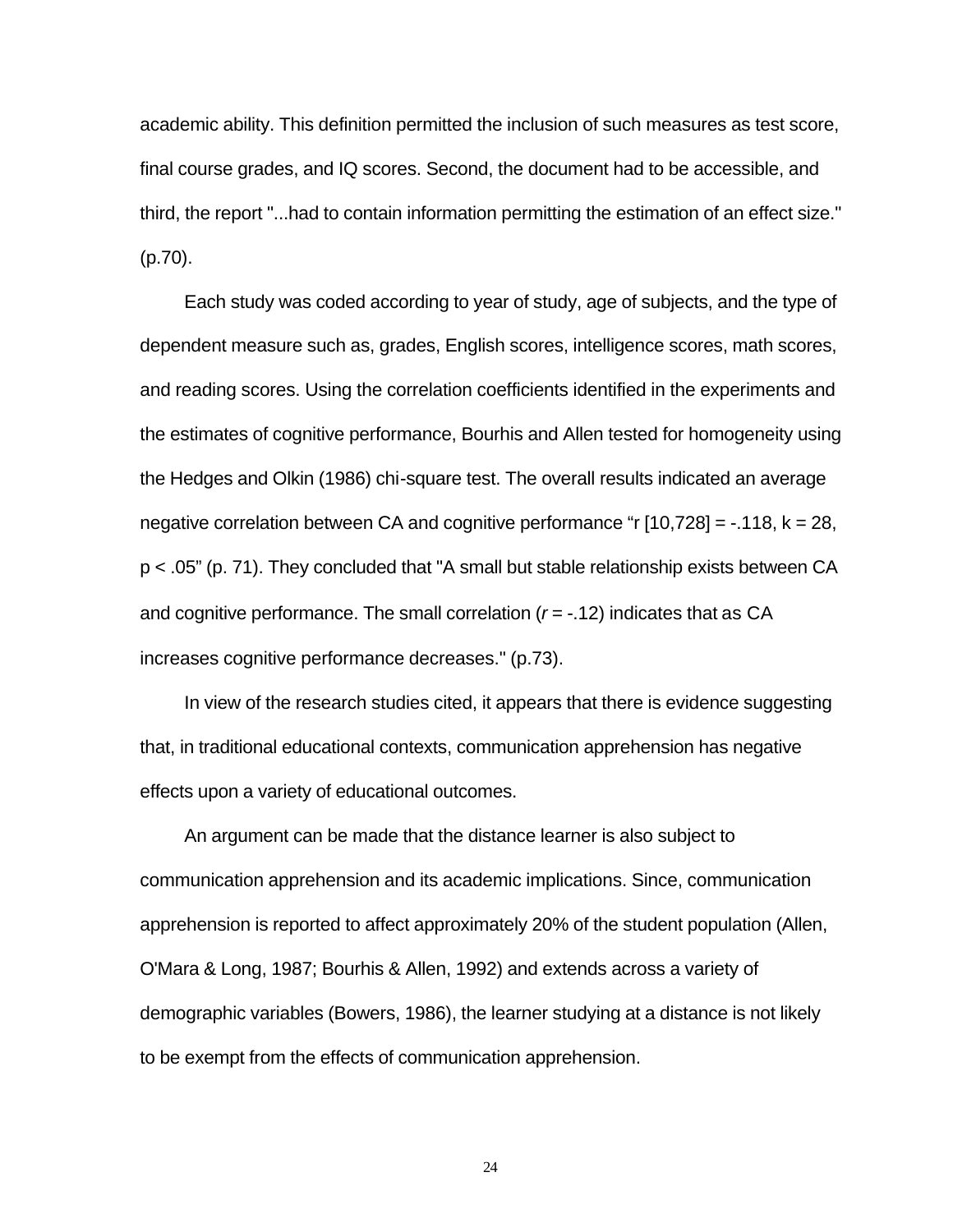Traditional educational environments typically operate with groups of people; the type of environment that is associated with communication apprehension (Bowers 1986). In contrast, distance education has traditionally been a relatively solitary experience. The learner at a distance typically studies course materials at home with varying levels of interpersonal contact with the teacher. Most interaction by the student is with the content. By virtue of this limited contact with groups, the opportunity for the experience of communication apprehension in the distance learning environment has been limited. However, with the development and expanded use of interactive technologies such as computer conferencing, the exposure of the individual distance learner to groups increases. Inasmuch as communication apprehension is a phenomenon linked to interaction with other people or groups, then, one can reasonably expect that as the occasions for interaction in distance education arise, communication apprehension and its educational consequences may also occur.

### Summary and Research Questions

Interaction amongst the participants in education is often identified as an important element in the learning experience, offering a variety of benefits. In distance education many-to-many interaction has not been common. Two cited reasons are the prevalence of transmissive educational models upon which distance education traditionally has operated and the limited capabilities of communication media. However, with the development of and expanded use of electronic communication technologies the opportunity for interaction has grown. Computer conferencing is increasingly being used to facilitate this interaction.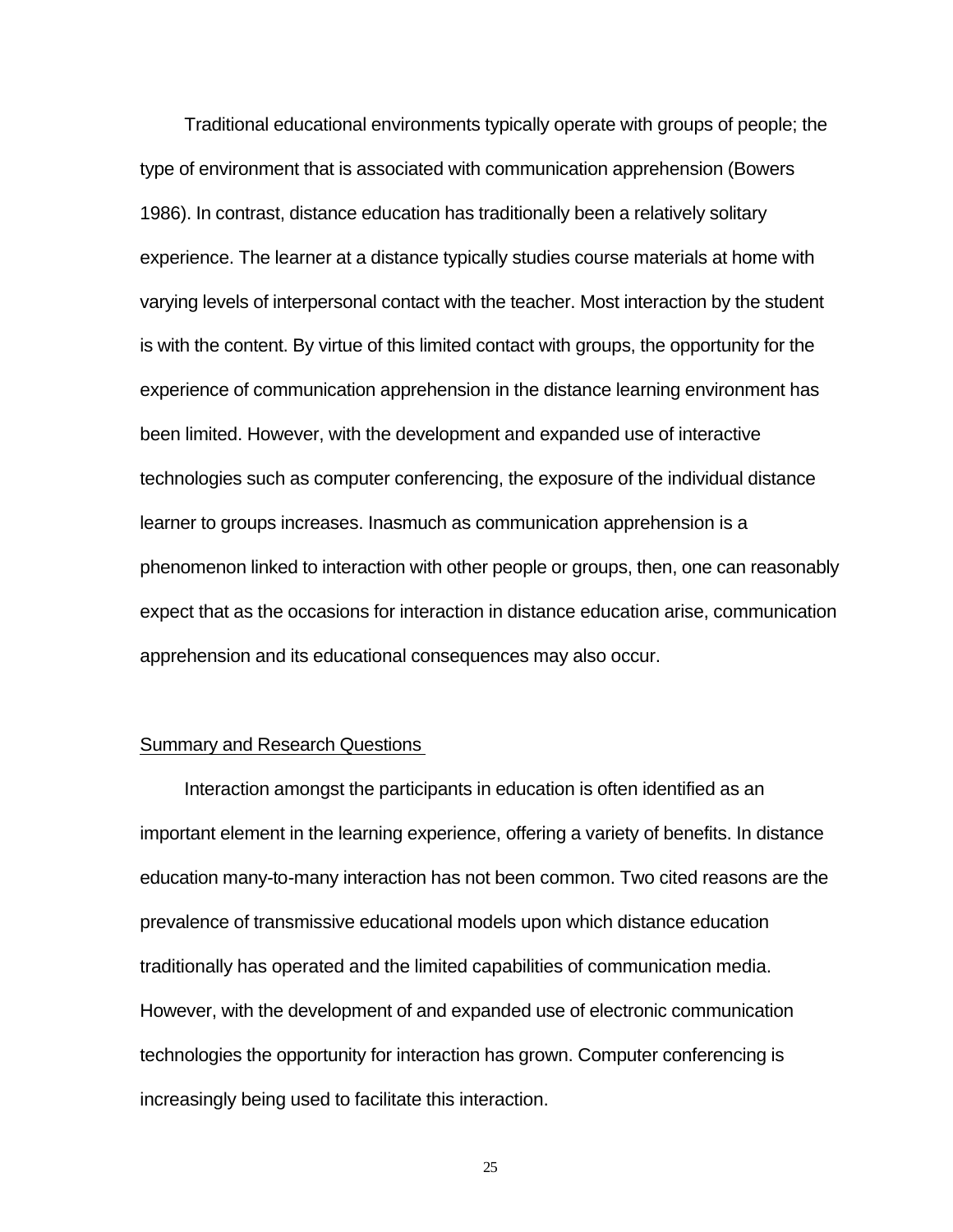Nevertheless, in spite of the increasing opportunity to interact with others, many distance students enrolled in courses utilizing computer conferences fail to participate or participate minimally. The literature suggests that non-participation may be related to the nature of text-only computer conferencing and apprehension concerning communication with others. Further, attempts to understand differing levels of interpersonal communication in campus-based education have made use of the communication apprehension concept.

This study will examine the explanations that distance education students involved in computer conferencing give for their varying levels of participation and will also examine levels of communication apprehension, as measured by an existing instrument, to answer the following research questions.

1. To what do students attribute their levels of participation in computer conferencing?

2. Is there a systematic relationship between oral communication apprehension and levels of computer conference participation?

3. Is there a significant difference between responses of the lurker and the nonlurker to the PRCA-24 and the computer conference participation questionnaires?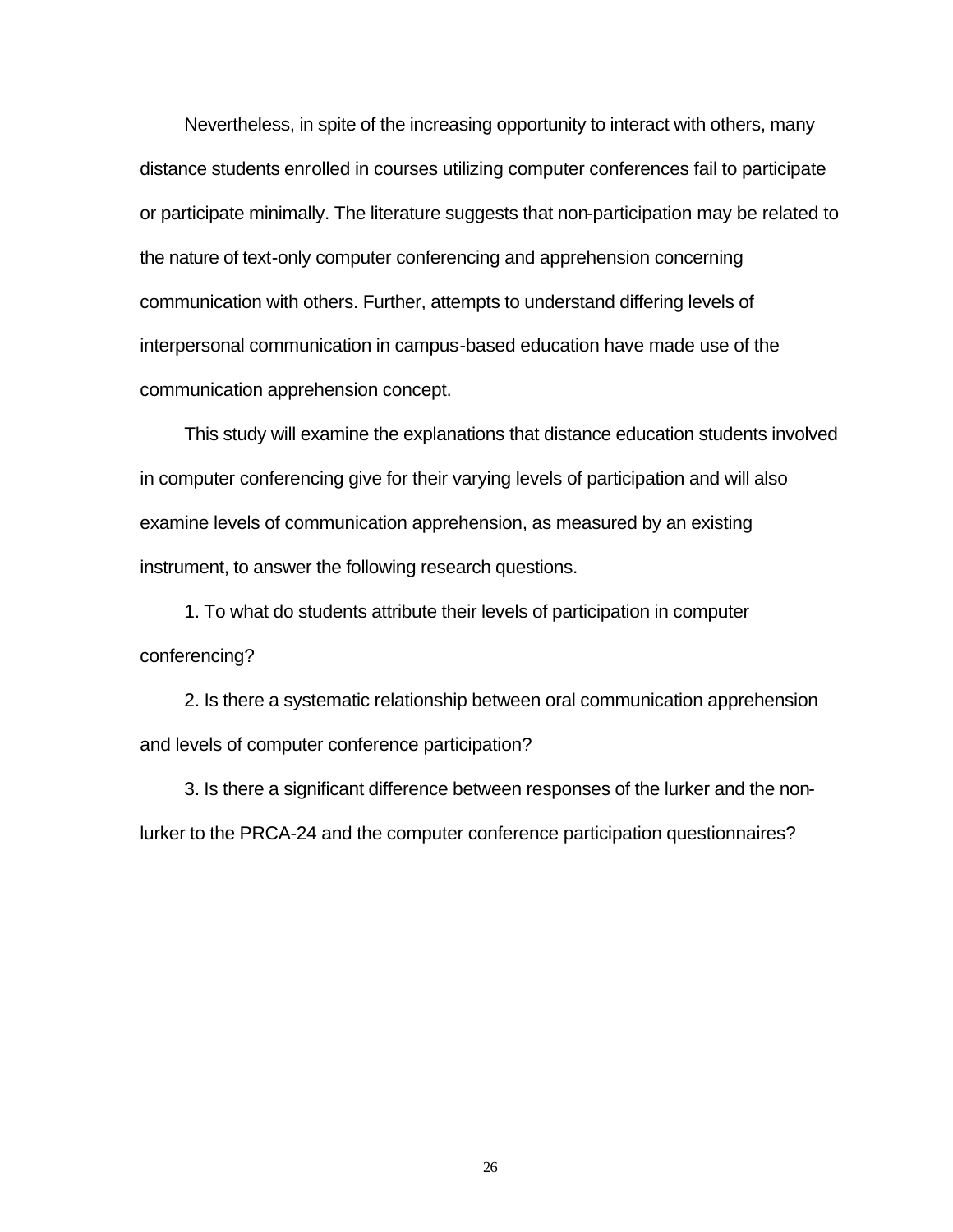### **CHAPTER III**

### METHOD

#### Design

This study utilized a single case study research design to investigate the reasons for varying levels of participation in computer conferencing and to examine whether there is a relationship between oral communication apprehension and levels of participation in computer conferences.

Case study research design is defined as non-experimental as it does not include any manipulation or control, is inductive, and does not seek to predict. Rather, its aim is to offer an explanation or description of events or phenomenon, as they are, in response to the questions 'how' and 'why' (Merriam, 1988; Yin, 1984). It is particularly regarded as a useful method to gather basic information when little is known about the phenomenon of interest (Merriam, 1988).

To date, published information concerning the reasons for different levels of participation in computer conferencing is limited. Thus, with a view to finding initial information about the factors that influence participation in computer conferences, a case study design was selected as the most appropriate technique. This study is an exploratory examination of the phenomenon of lurking through one group of subjects.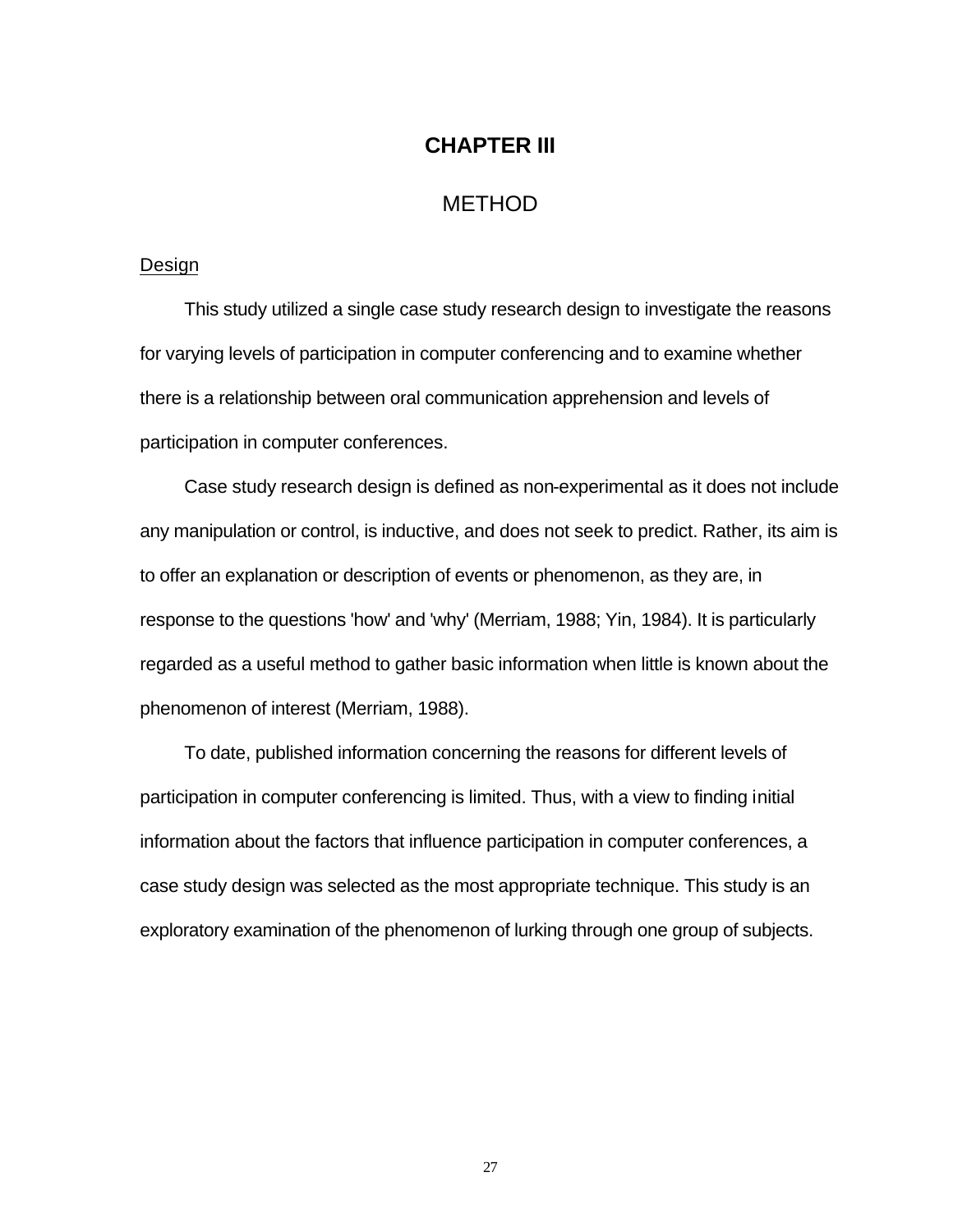#### **Definitions**

Lurking. Lurking is operationally defined as a mean conference participation rate of two or fewer contributions per conference unit/topic and/or a mean word count of 150 words or less per conference unit/topic.

Communication Apprehension. Communication apprehension is defined as one's level of fear or anxiety associated with any form of communication with other people (McCroskey, 1981). In this study communication apprehension will be operationalized according to the normative values from the testing of 25,000 subjects with the PRCA (McCroskey, 1984). The data from that testing indicates that the scores form a normal distribution, with a mean of 65.6 and a standard deviation of 15.3.

High Communication Apprehension. High communication apprehension is operationally defined as a score of one standard deviation (15.3) or more above the mean (65.6).

Low Communication Apprehension. Low communication apprehension is operationally defined as a score of one standard deviation (15.3) or more below the mean (65.6).

Conference Participation Rate. The total number of entries and total word count for those entries to the course computer conferences by each respondent.

#### **Subjects**

The target population of this study was the students registered in courses of the Master of Distance Education (MDE) program at Athabasca University ( $N = 274$ ; 132 males, 142 females). Students in the MDE program are typically adult learners and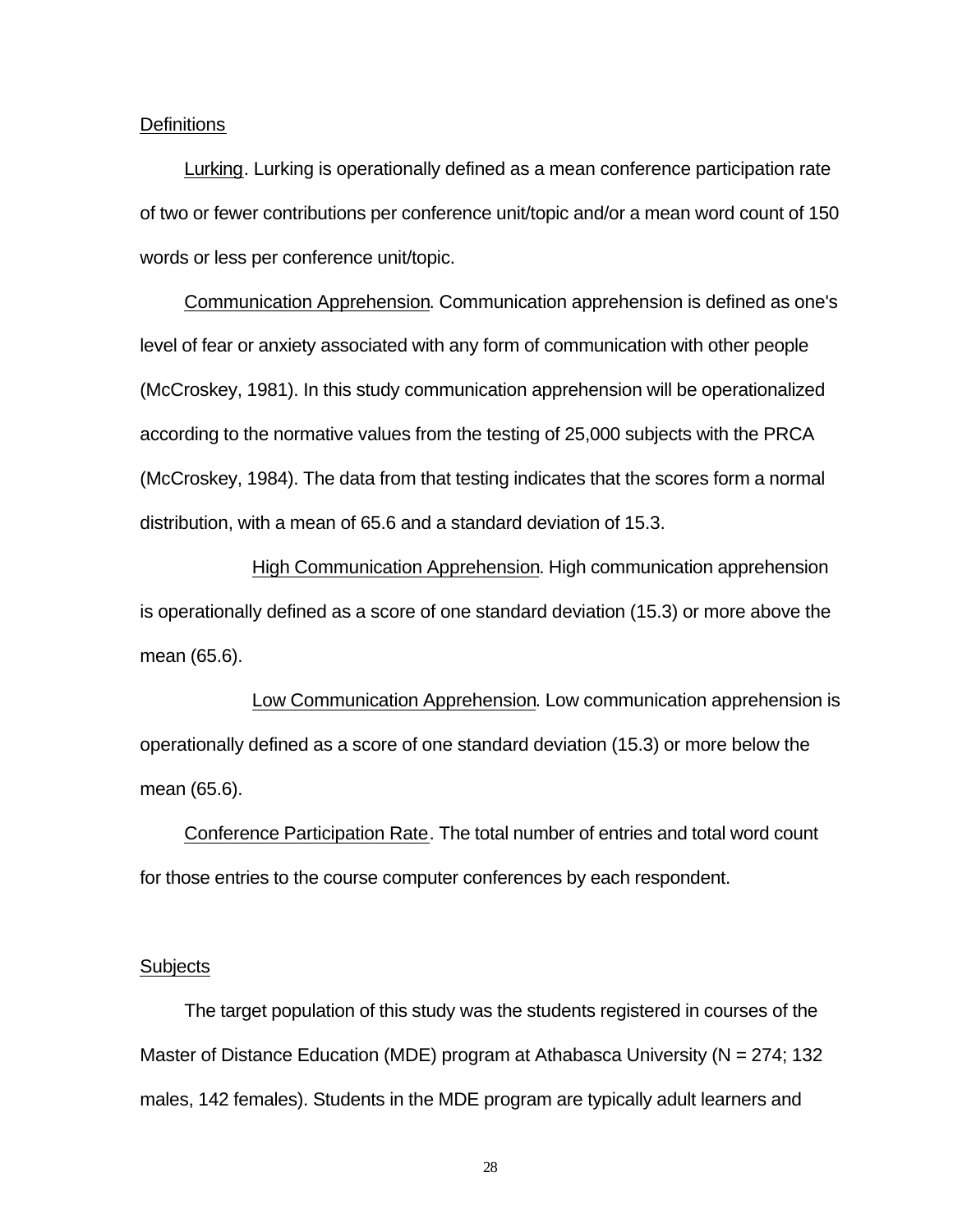come from diverse occupational backgrounds including the fields of education, health services and the corporate sector. All are required to have an undergraduate degree or its equivalent for admission. All were studying the courses at a distance in broadly dispersed geographic locations throughout Canada.

The subjects for this study were graduate students enrolled in one or more of the three following courses offered in the MDE program:

1) MDDE 601, An Introduction to Distance Education and Training;

2) MDDE 602, Methods of Inquiry and Decision Making; and,

3) MDDE 603, Systems Design in Distance Education.

The students were either registered as program students in the Master of Distance Education program or as non-program students who enrolled in one or more courses. Non-program students are eligible to apply for acceptance into the program at a later date. Eighty-five students were enrolled in the Master of Distance Education Program while 41 were enrolled as non-program students taking one or more courses. The sample was comprised of 126 subjects, 66 females and 60 males which was consistent with the target population. The average age of the sample was approximately 42 years.

#### Instruments

Computer Conference Participation Survey. A 31 item survey using 5-point Likerttype responses as well as some open-ended items was developed for the study (Appendix A). The questions asked were generated on the basis of information obtained from the literature ( McCreary and Van Duren, 1987; Davie, 1989; Feenberg,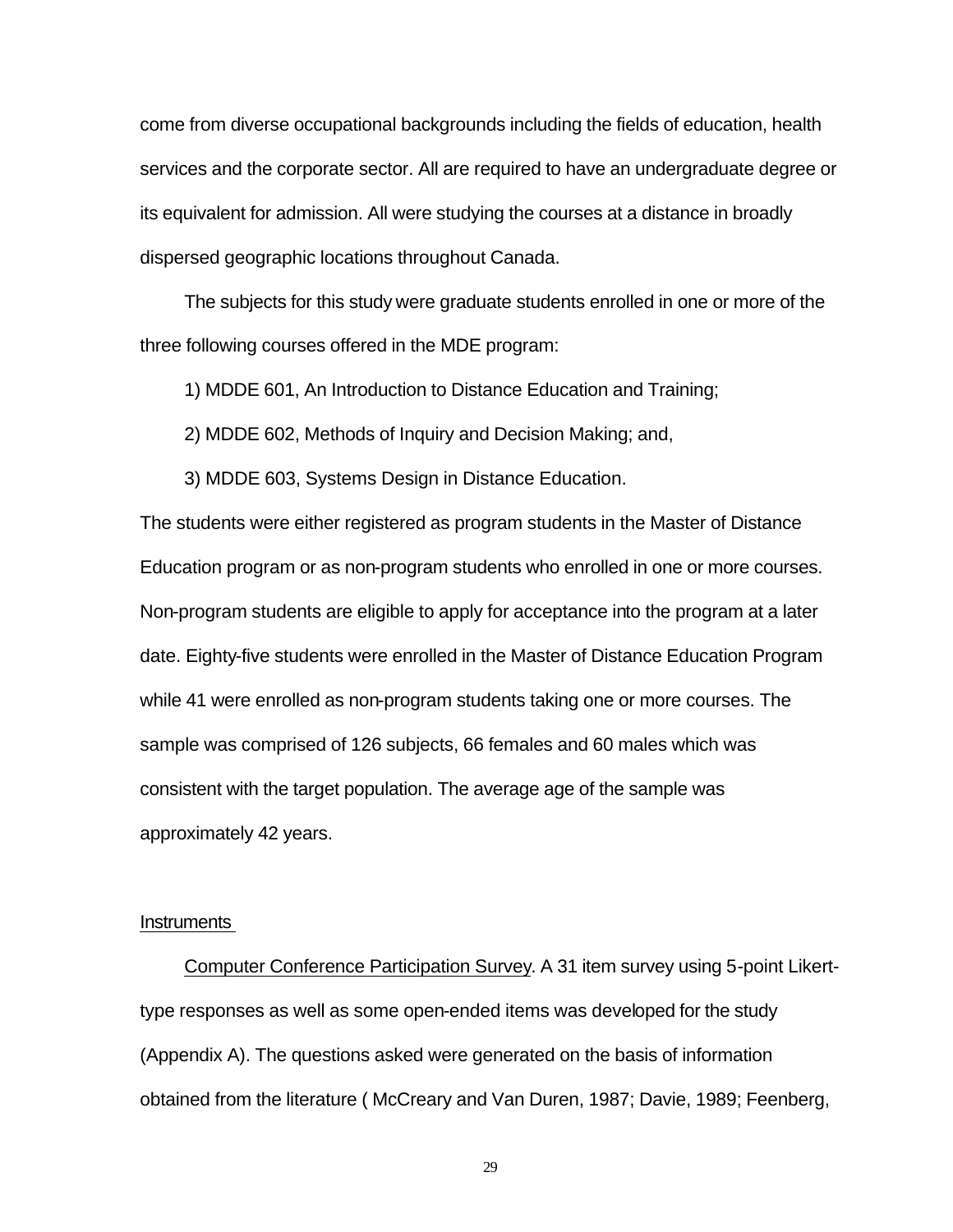1989; Grint, 1989; Chacon, 1992), academic advisors and from reviewing conference transcripts. Questions focus on possible reasons for varying levels of participation in course conferences.

Personal Report of Communication Apprehension-24. The Personal Report of Communication Apprehension (PRCA-24), a 24 item Likert-type scale questionnaire developed by James C. McCroskey (Appendix B), was used with permission of the author.

This instrument originated in the early 1970s and the version used in this study is the most recent. It can be used to generate scores in four communication contexts; groups, dyads, meetings and public, as well as a combined overall score. The instrument features six items that test communication apprehension in each of the contexts. To avoid response bias, three of the six items are positively worded and three are negatively worded. The results of testing of over 25,000 subjects form a normal distribution with a mean of 65.6 and a standard deviation of 15.3 (McCroskey, 1984, p.38). Reliability of the instrument is reported to consistently exceed 0.90 (McCroskey & Payne, 1984). In support of the test's validity, McCroskey cites research that indicates the test has produced empirical results that support the major elements of the theory that underlie the construct of communication apprehension (McCroskey, 1978).

It must be noted that the PRCA-24 focuses upon fear of oral public communication in an individual. It does not, nor will it be used in this study, to measure lurking behaviour in a computer conference. However, whereas lurking behaviour may possibly be associated with the fear of oral public speaking the purpose of the PRCA-24 in this study is to measure the fear of oral public speaking.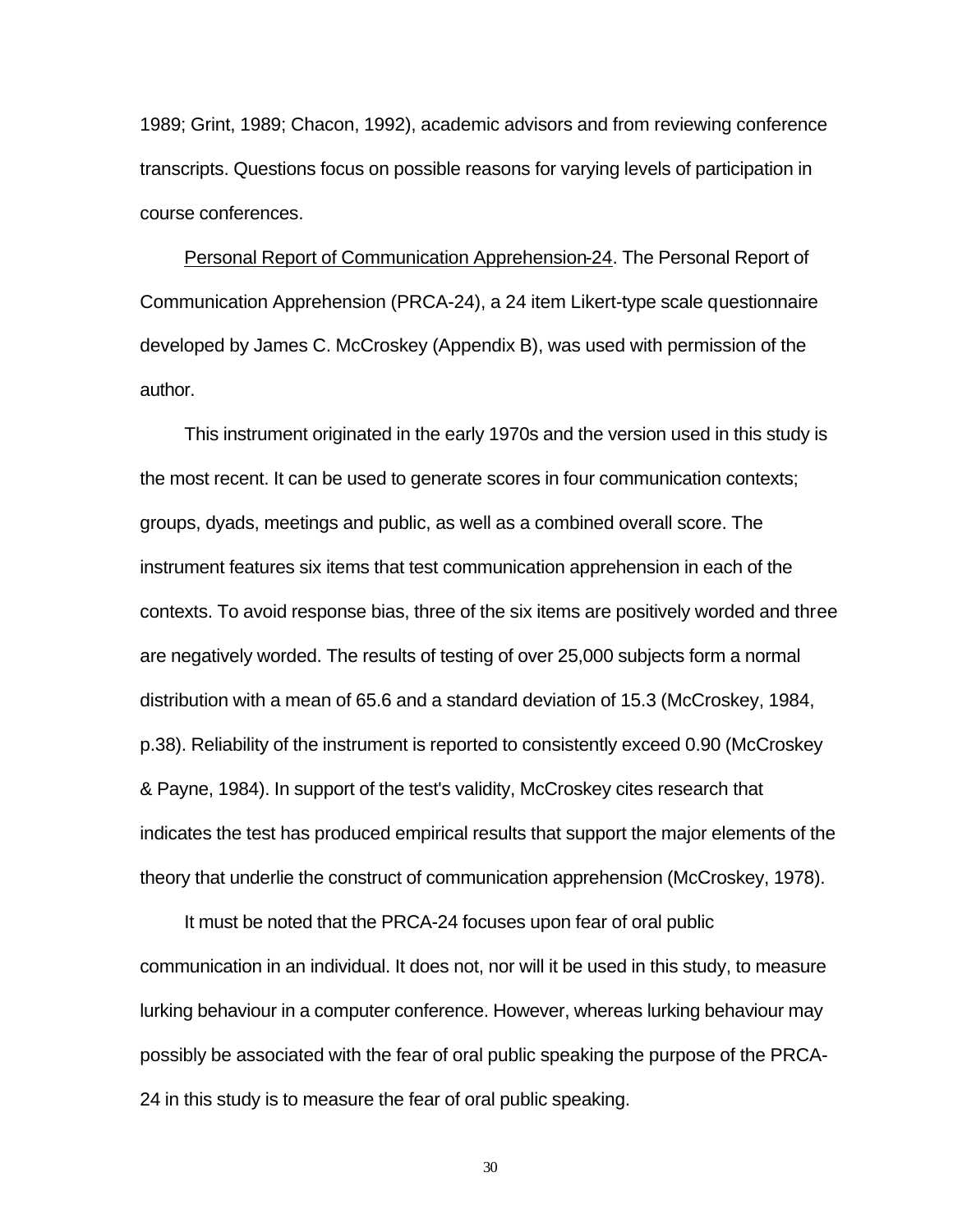#### Procedure

Permission for access to the computer conference records was obtained from the course instructors (Appendix C) and ethical clearance was received from the Ethics Review Committee of Athabasca University.

Subject Selection. Subjects for the sample were first drawn from students registered in two courses at Athabasca University in 1995-1996; An Introduction to Distance Education and Training (MDDE 601), Methods of Inquiry and Decision Making (MDDE 602). The response rate from this initial subject list was weak and therefore it was decided that additional subjects be included in the study. Students registered in two sections of Systems Design in Distance Education (MDDE 603) were added to the subject list.

An Introduction to Distance Education and Training (MDDE 601) is the first core or required course in the Master of Distance Education program at Athabasca University. It is also the only core course in which non-program students are permitted to enrol. Thus, this course tends to have the highest course enrolments. Further, all program students and many non-program students take the course, thus ensuring the widest range of students and participants. Finally, since most students, both program and non-program students, enrol in this course early in their studies, most of the students are inexperienced in computer conferencing and many are inexperienced in distance education. There were three sections of this course with different instructors for each section during the two periods, September to December 1995 and September to December 1996.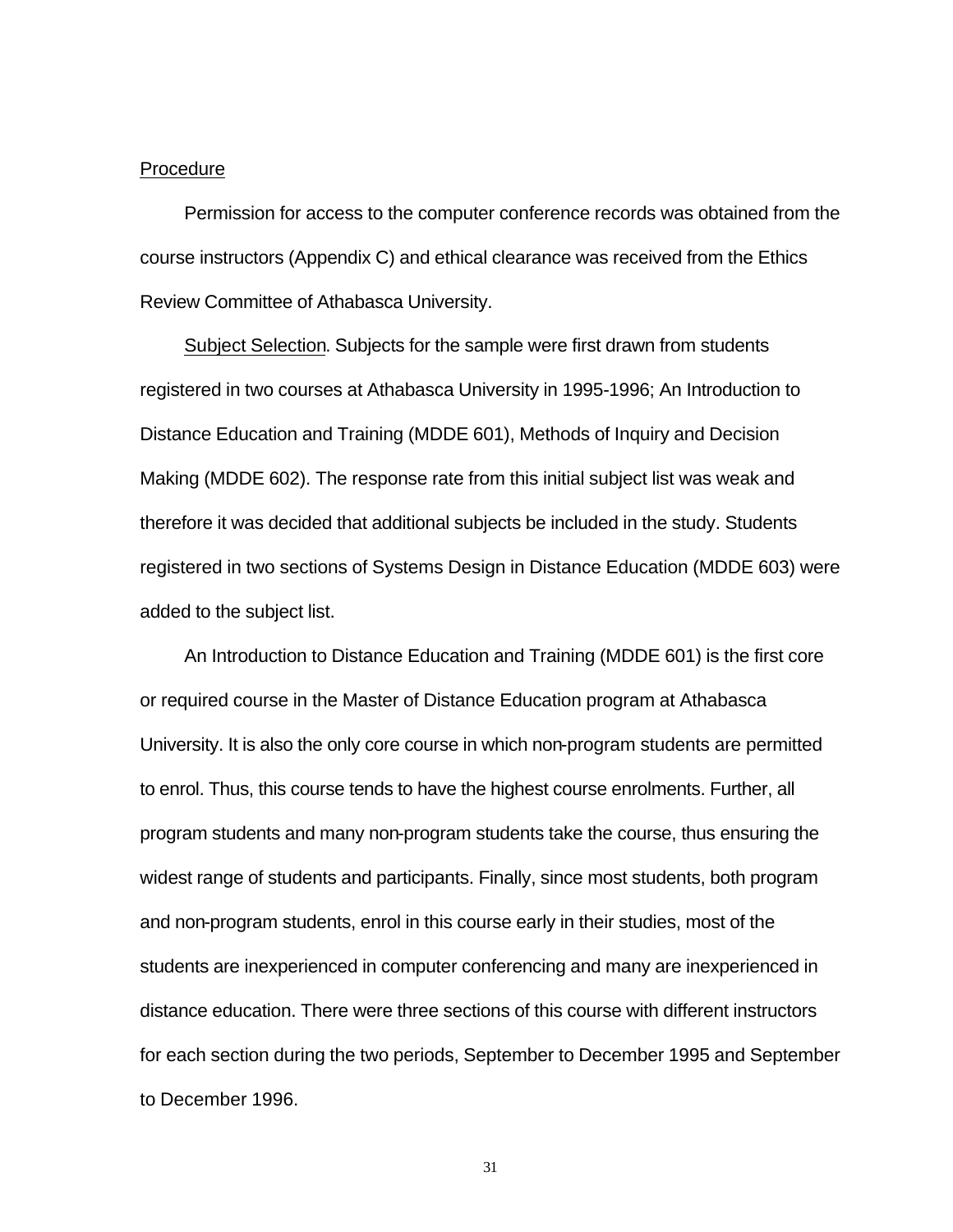Methods of Inquiry and Decision Making (MDDE 602) and Systems Design in Distance Education (MDDE 603) are also required courses for MDE program students. However, non-program students are not normally permitted to enrol in either course. Thus, most students are somewhat more experienced with computer conferencing and with distance education. During the September to December, 1996 period, there were two sections of MDDE 602 conducted with different instructors for each section. MDDE 603 was conducted in 1995 and again in 1996 with two different instructors for each section.

All three courses had the largest enrolments relative to other courses in the MDE program and thus offered the best potential to represent the population. In selecting the sample from these courses it was anticipated that there would be a substantial number of students from a wide range of backgrounds with varying levels of previous course and conferencing experience.

Registration in the three courses totalled 164 students. However, all were not included in the test sample as 38 were deleted from the list of potential subjects for two reasons. First, the MDE program has an early withdrawal policy that permits enrolees to withdraw within the first 30 days of the course commencement. Inasmuch as those students who did withdraw early (n=28) would not be involved in the conferences beyond the initial 30 days they were not included in the sample. Second, some of the subjects were on the student list more than once (n=10) because of registration in more than one of the selected courses. In that case, they were regarded as a subject by virtue of their registration in their first course and processed as one subject. For example, if a participant was registered in MDDE 601 as well as MDDE 602, his/her conference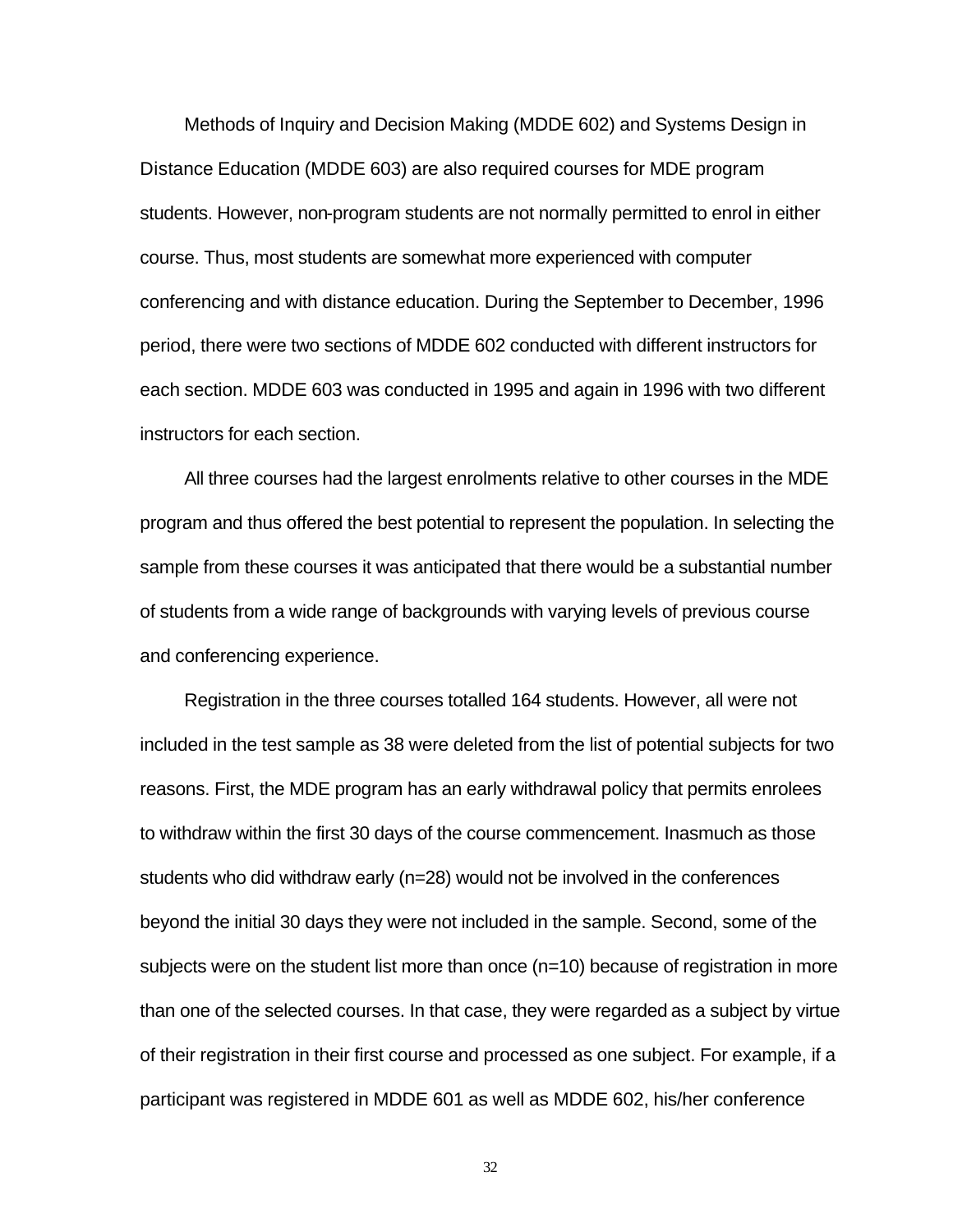participation rate was determined on the basis of his/her participation in MDDE 601 alone.

Distribution of Questionnaires. In view of the fact that most students in the sample retained an e-mail address it was decided that contact would be primarily by e-mail. However, with electronic mail, the name or other identifying information of the sender is commonly noted automatically on the message. To assure confidentiality of the respondents' identities, an individual other than the researcher acted as a mediator. This individual sent and received the questionnaires, removed all identifying information, and coded the completed questionnaires before forwarding them to the researcher.

A cover letter (Appendix D) along with a copy of both questionnaires was sent to each member of the sample either by e-mail or surface mail. The cover letter introduced the researcher and fully informed the subjects of the goals, activities, intentions of the study and the expectations of the subjects. Their privacy and anonymity was assured and they were given freedom to participate or not as they wished. Further, an offer to receive notification when a copy of the report would be available was conveyed to each participant. The return of completed questionnaires by the subjects was regarded as expressed consent to participate.

Those subjects contacted by e-mail were asked to complete and return the questionnaires within two weeks. Those contacted by surface mail were asked to complete and return them within three weeks. A reminder letter was forwarded to those who did not respond within the specified time frames. There were 21 completed questionnaires returned at this time. A second reminder was sent four weeks after the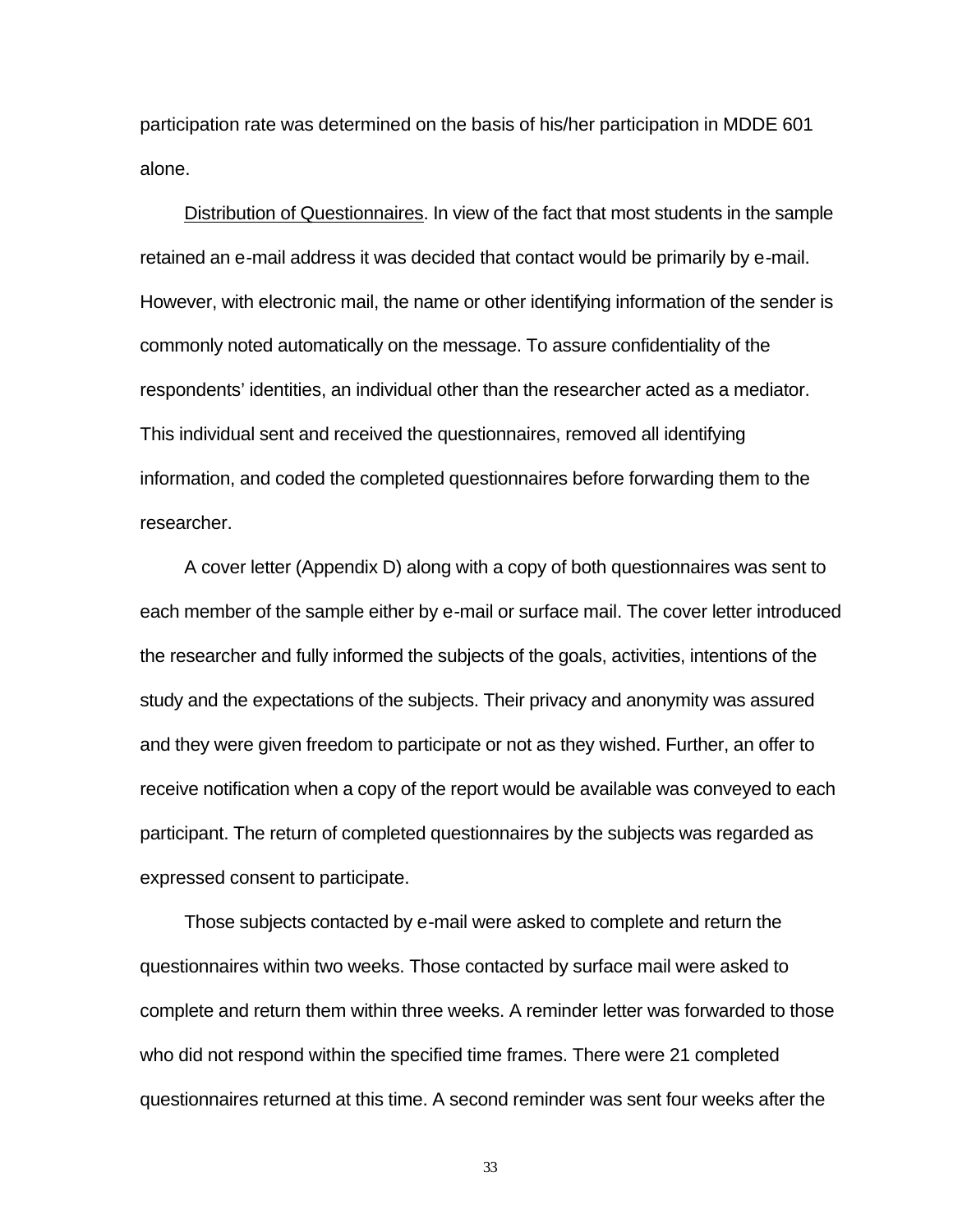initial contact. This letter asked the non-responders for permission to contact them by telephone. If they did not wish to be so contacted, they were asked to specify their wishes in return mail. This generated 13 more responses, 12 completed questionnaires and one decline to be involved. Thirty-three completed questionnaires were returned.

. At this point in the process the students registered in the two sections of Systems Design in Distance Education (MDDE 603) were added to the subject list. They were sent the same cover letter and questionnaires with one subsequent reminder notice. The addition of those students generated a further 13 returned questionnaires. Over the succeeding days several more questionnaire responses arrived. Of a potential 126 respondents, 52 questionnaires (41.27%) were returned.

Examination of Conference Records. The computer conference records for each of the three courses were obtained from Athabasca University. Before their receipt, participant identifiers were coded to ensure the subjects' privacy and anonymity. The individual course conference records were differentiated by the specific topic in the course. Each course had multiple conference topics or units ranging from four in MDDE 601 to 12 in MDDE 602. The number of individual messages and the number of words in each separate message contributed by each respondent were counted. Although most subjects submitted multiple separate entries to register individual comments, a few subjects submitted aggregate messages, commenting upon several, and on occasion, many other entries. It was judged that these aggregate submissions, where the writer referenced with clear intent more than one previous message or conference item, were most accurately regarded as multiple entries. Therefore, specific comments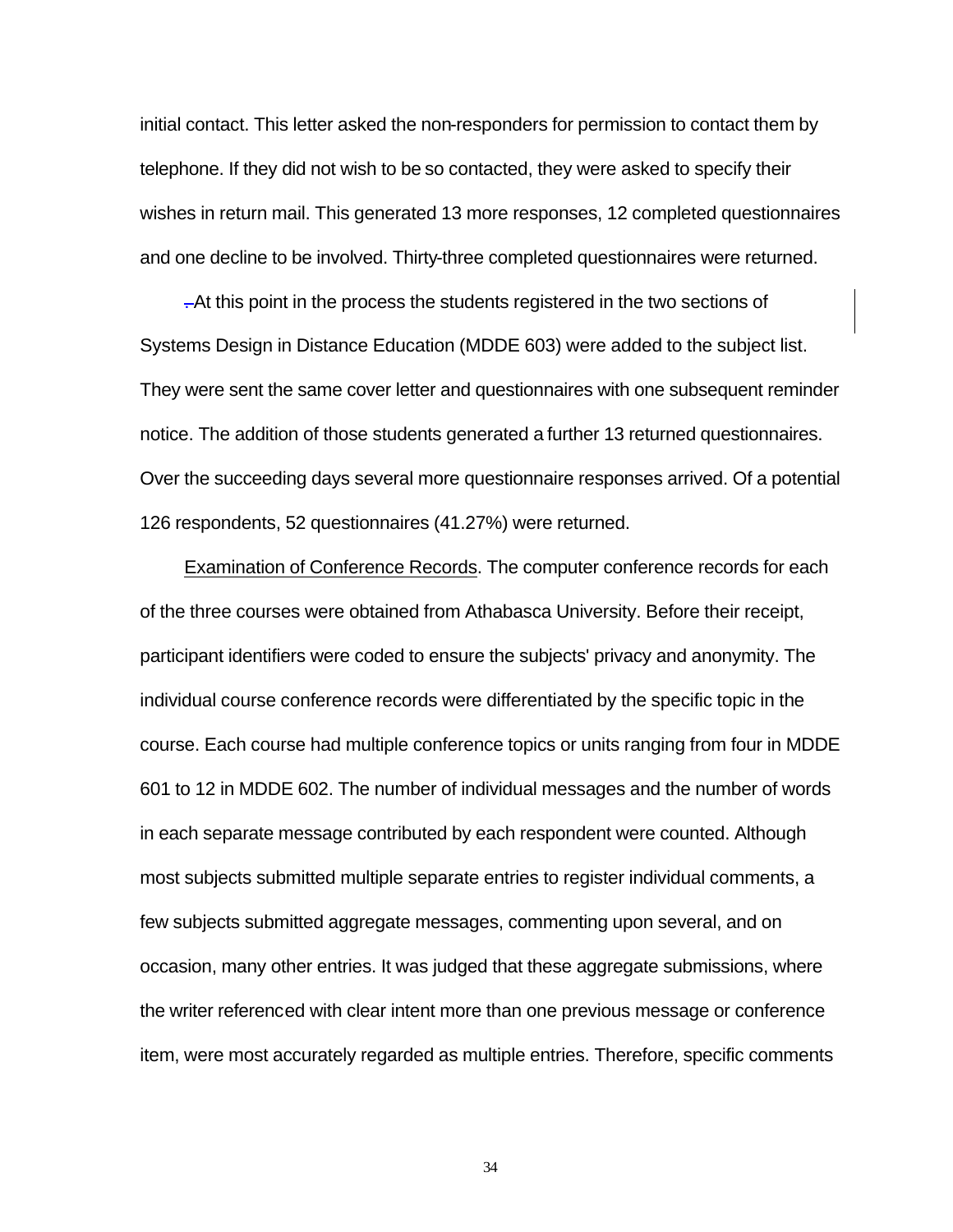expressly referenced to another message were counted as one separate message. All conference entries were counted except for those:

a) submitted by the conference moderator;

b) identified as being withdrawn;

c) that were duplicates of a message otherwise counted; and,

d) that were inadvertently copied from another conference.

All the words in the identified message were counted except for:

a) words generated by the CoSy computer conference program;

b) headings;

c) signatures; and,

d) quotes from the messages of other students.

Thus, a cumulative number of messages and a cumulative number of words submitted by each respondent was recorded for each course unit or topic.

Course Requirements for Conference Participation. Each course had different requirements for participation in the conferences. There were variations in the minimum number of entries required and in the crediting of the contributions. Most moderators allotted a percentage of the final course mark to the conference contributions, ranging from 10 to 20%, while one did not. Some required a minimum of 2 contributions per unit while others had no minimum contribution.

Progress of the conference entries was monitored by all the moderators. If a student were recognized as inactive, then three of the five moderators made contact to determine if there were a technological problem or remind them of the potential to earn marks. Generally, there was no overt enforcement of the participation requirement by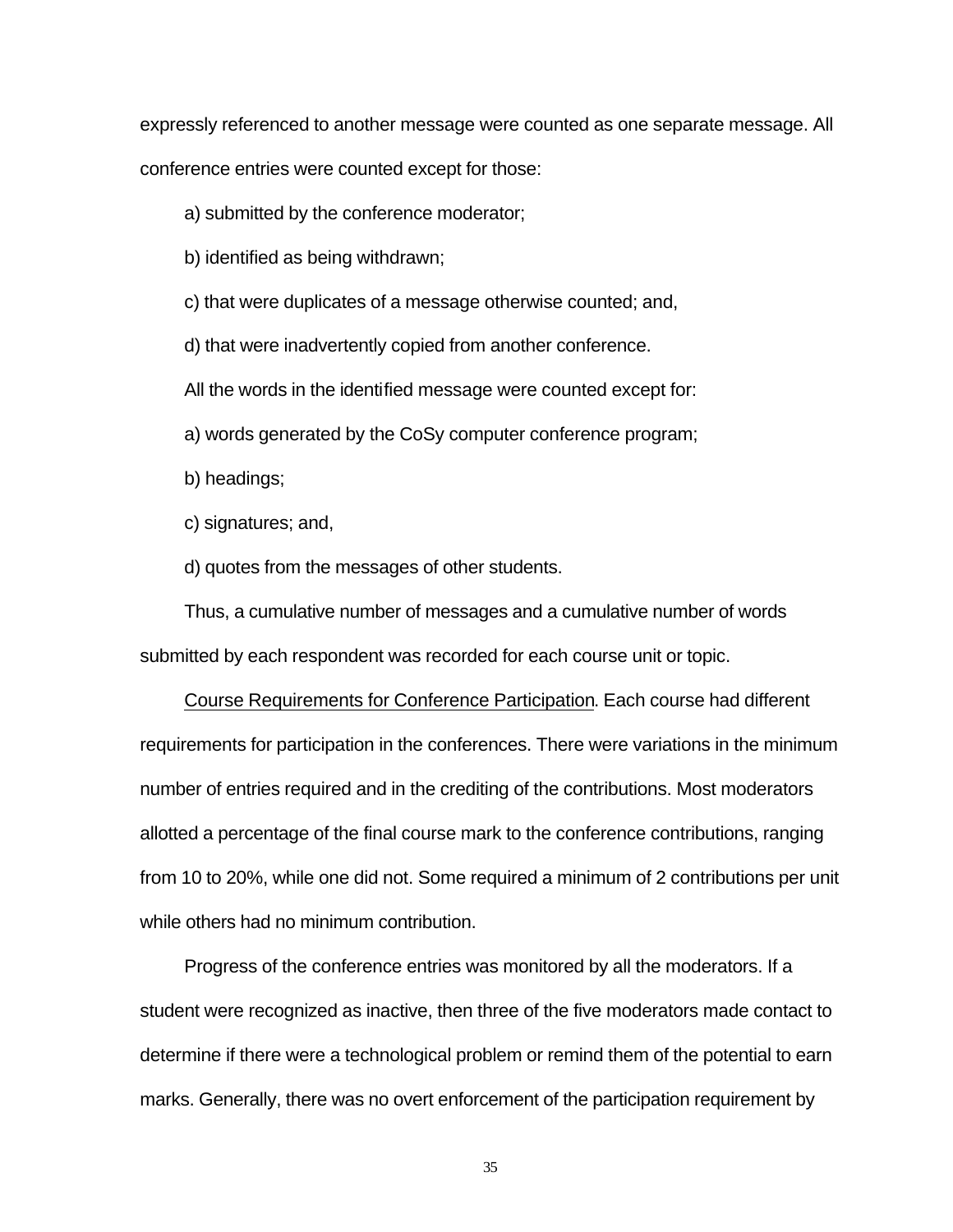the moderators except that two reminded the students that marks would be allotted for participation. No initiative was taken to control the length or number of entries to the conferences by any moderator.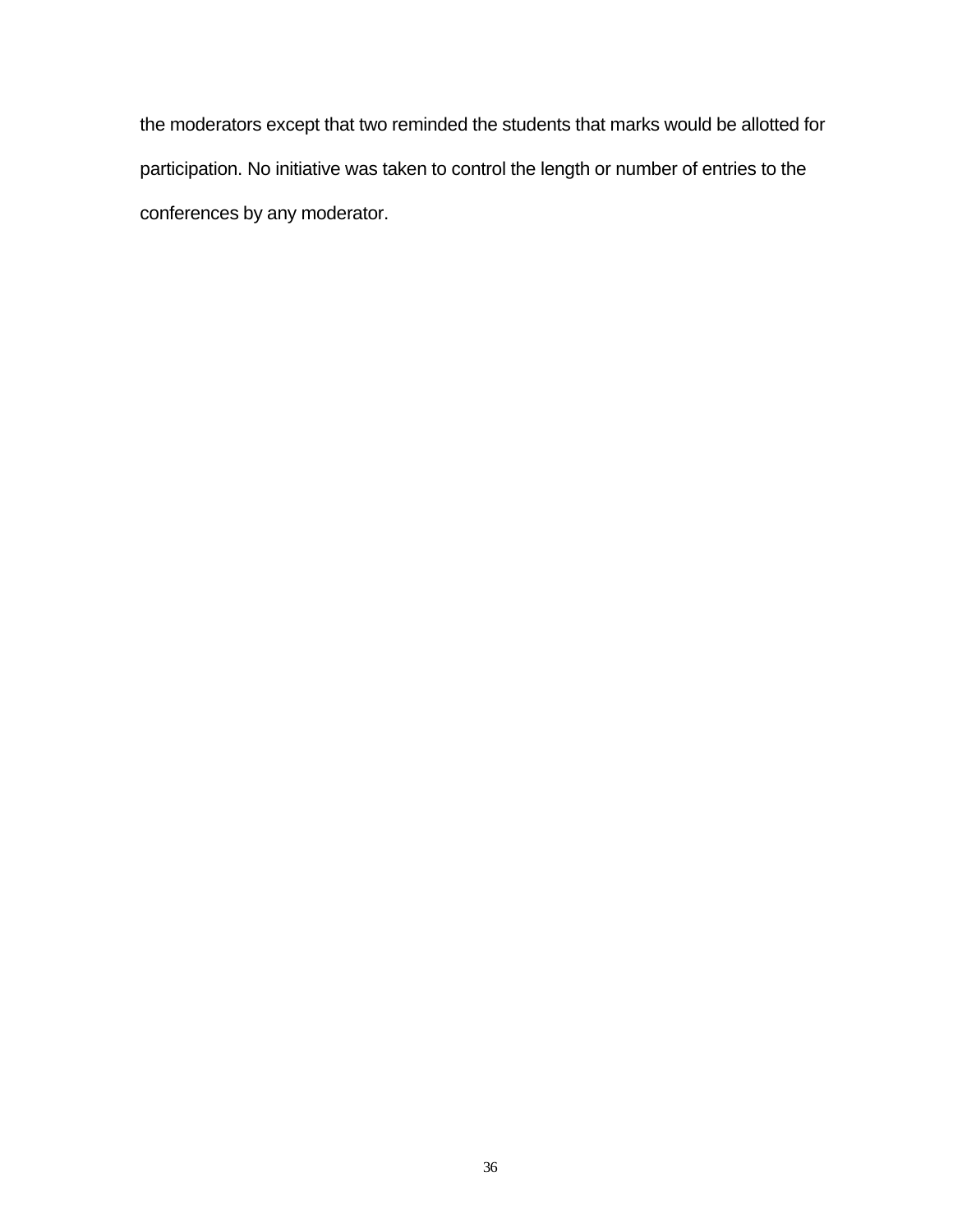## **CHAPTER IV**

### DATA ANALYSES

#### Research Question # 1

The computer conference participation questionnaire was used to collect data that was anticipated to answer the first research question "To what do students attribute their levels of participation in computer conferencing?". It contained 28 likert-type questions that offered the respondent a choice of five options as well as two openended questions. It was organized into three major sections. The first section of the questionnaire contained questions that related to the respondents perceptions, feelings and habits with regard to the conference activity. The second section of the questionnaire focused upon the effect that selected factors had upon how often the respondent entered messages to the conferences. This section was further divided into the following four subsections:

- a) communication technology factors;
- b) personal or life circumstance factors;
- c) course related factors; and,
- d) perceived competence factors.

The final section of the questionnaire addressed general issues such as the students' satisfaction with the use of computer conference and the value that they placed upon the conference activity to their learning. The data from the questionnaire is as follows.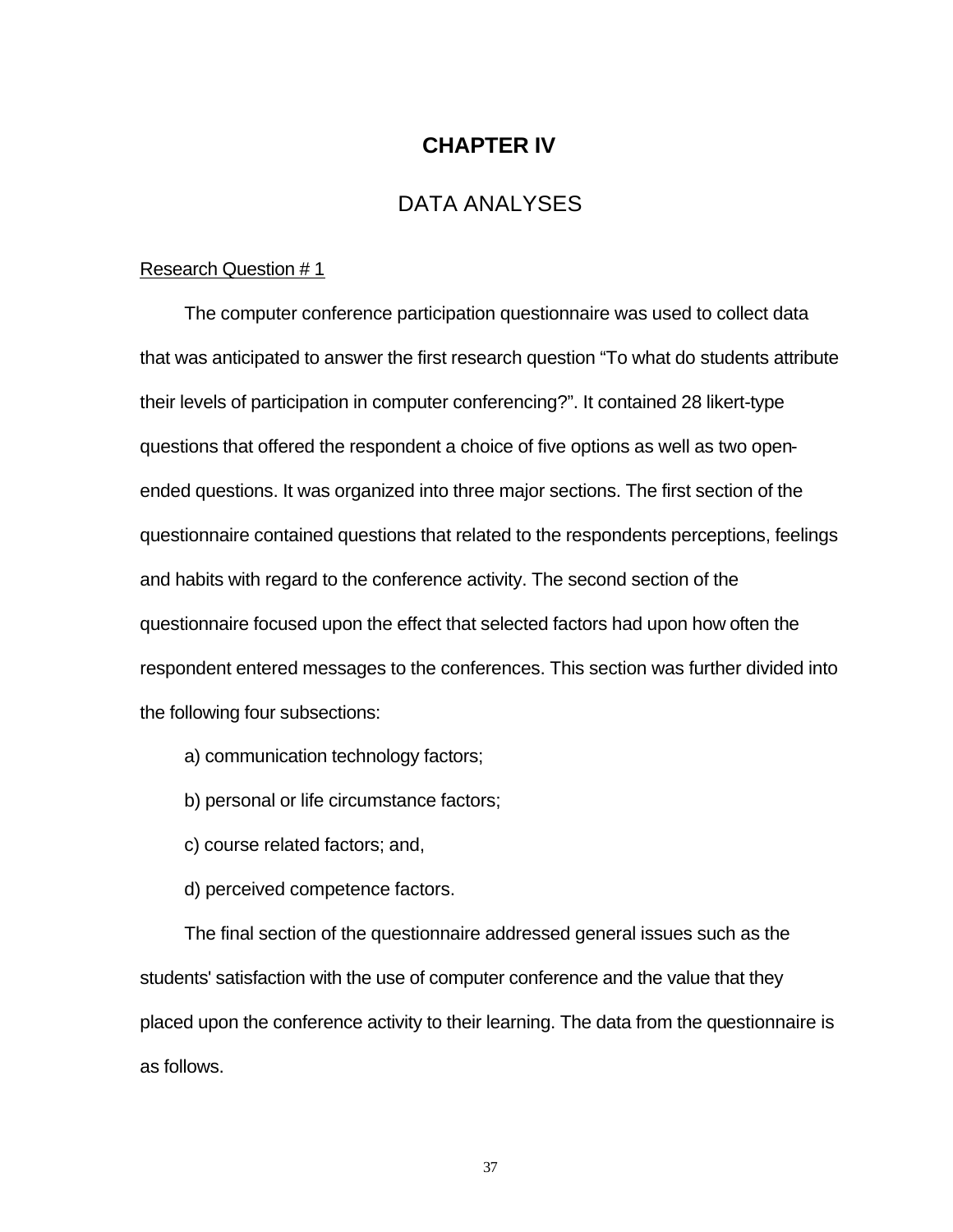Conference Activity and Experiences. Fifty-five percent of the respondents had experience in computer conferencing. Many of those earlier experiences were gained in other MDE courses. The remaining 45% of the respondents were first-time participants in computer conferencing.

Table 1 shows that most of the participants viewed their level of participation as within the average range, while a small number considered their participation at the extremes.

### Table 1

### Self Identified Rating of Conference Participation

| Level         | $\underline{n}$ | $\frac{9}{6}$ |  |
|---------------|-----------------|---------------|--|
| Very low      | $\overline{4}$  | 7.69          |  |
| Below average | 11              | 21.15         |  |
| Average       | 16              | 30.76         |  |
| Above average | 19              | 36.53         |  |
| Very high     | 2               | 3.84          |  |
|               |                 |               |  |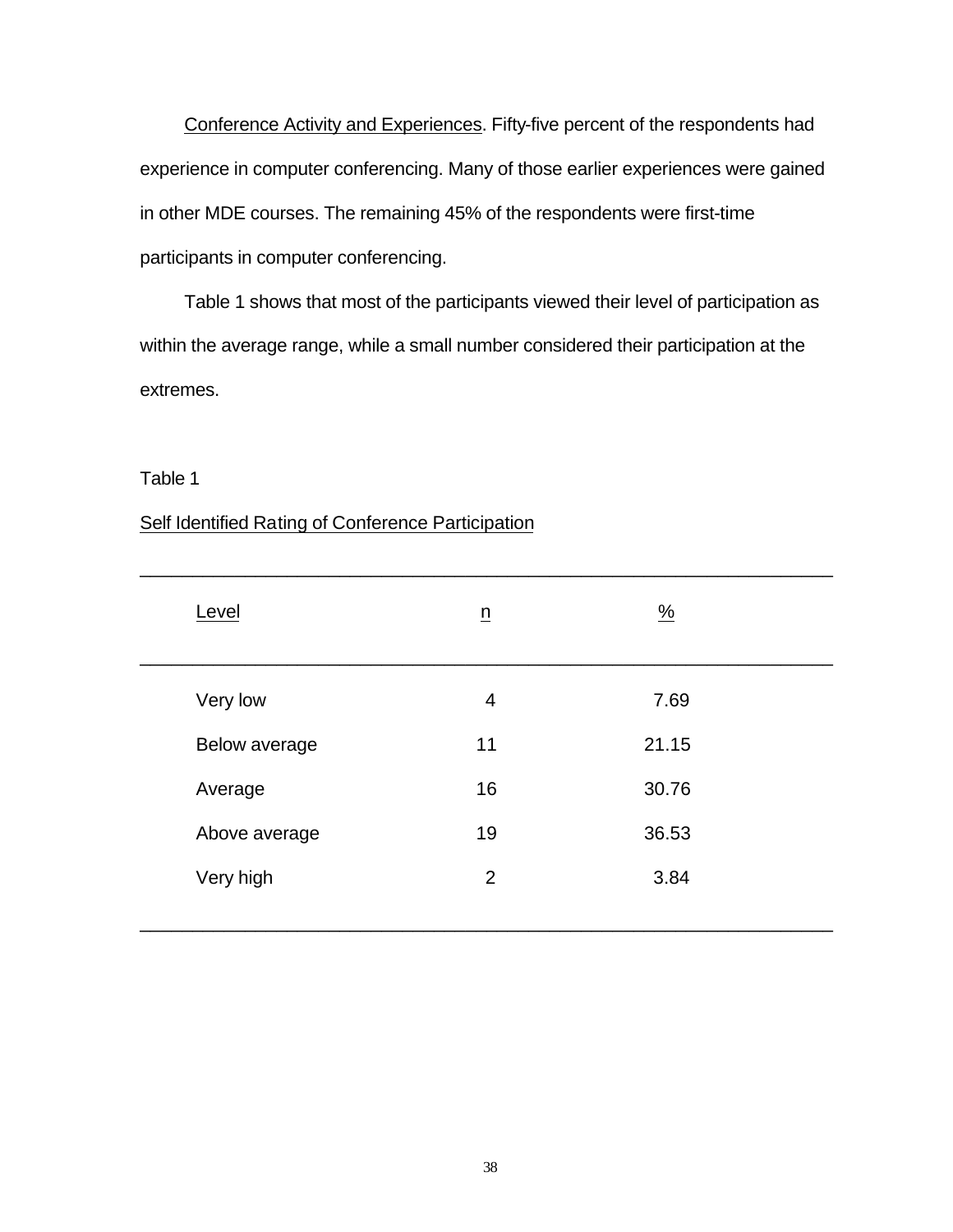As can be seen in Table 2, the majority of respondents reported that they logged on and read the conference messages every day or two. The most common frequency was every second day. However, while the majority of the respondents tended to read the other's messages every day or two, they did not necessarily respond at the same time. Table 3 shows that many of the respondents would often read the other participants messages without contributing their own in response.

### Table 2

| Frequency              | $\underline{n}$ | $\frac{9}{6}$ |  |
|------------------------|-----------------|---------------|--|
| Less often than weekly | 4               | 7.69          |  |
| Weekly                 | 3               | 5.77          |  |
| Every couple of days   | 22              | 42.30         |  |
| Daily                  | 21              | 40.38         |  |
| More than once daily   | 2               | 3.84          |  |
|                        |                 |               |  |

### Frequency of Reading Conference Entries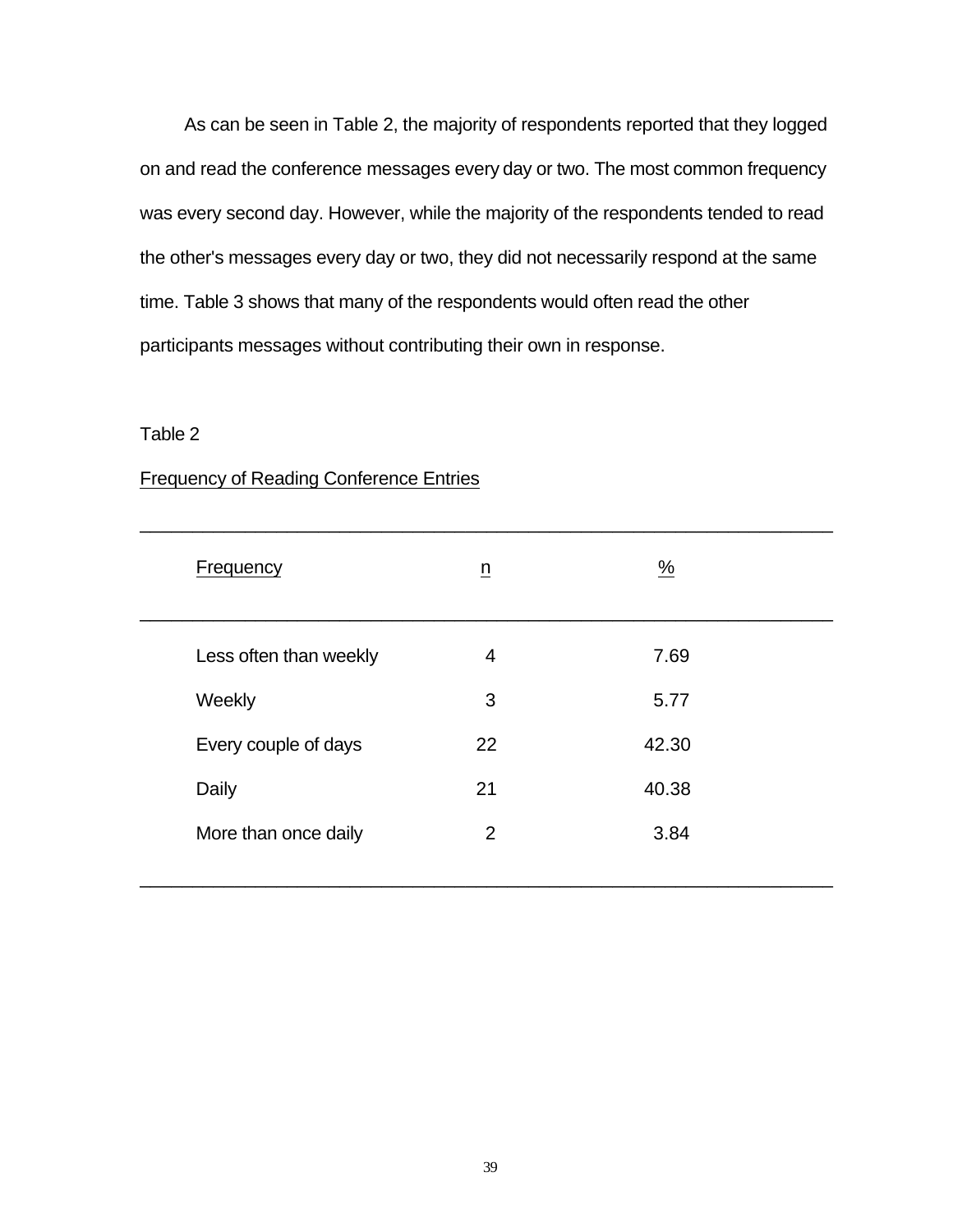| <b>Frequency</b> | $\underline{n}$ | $\frac{9}{6}$ |  |
|------------------|-----------------|---------------|--|
| Very rarely      | $\overline{0}$  | $\mathbf 0$   |  |
| Rarely           | 2               | 3.84          |  |
| Occasionally     | 13              | 25.00         |  |
| Often            | 28              | 53.84         |  |
| Very often       | $9$             | 17.30         |  |
|                  |                 |               |  |

Table 4 shows that approximately 40% of the respondents felt some sense of discomfort in placing a message on the conference that would be read by others. A small number indicated that they were decidedly uncomfortable while the majority indicated that they were, at the least, comfortable in doing so.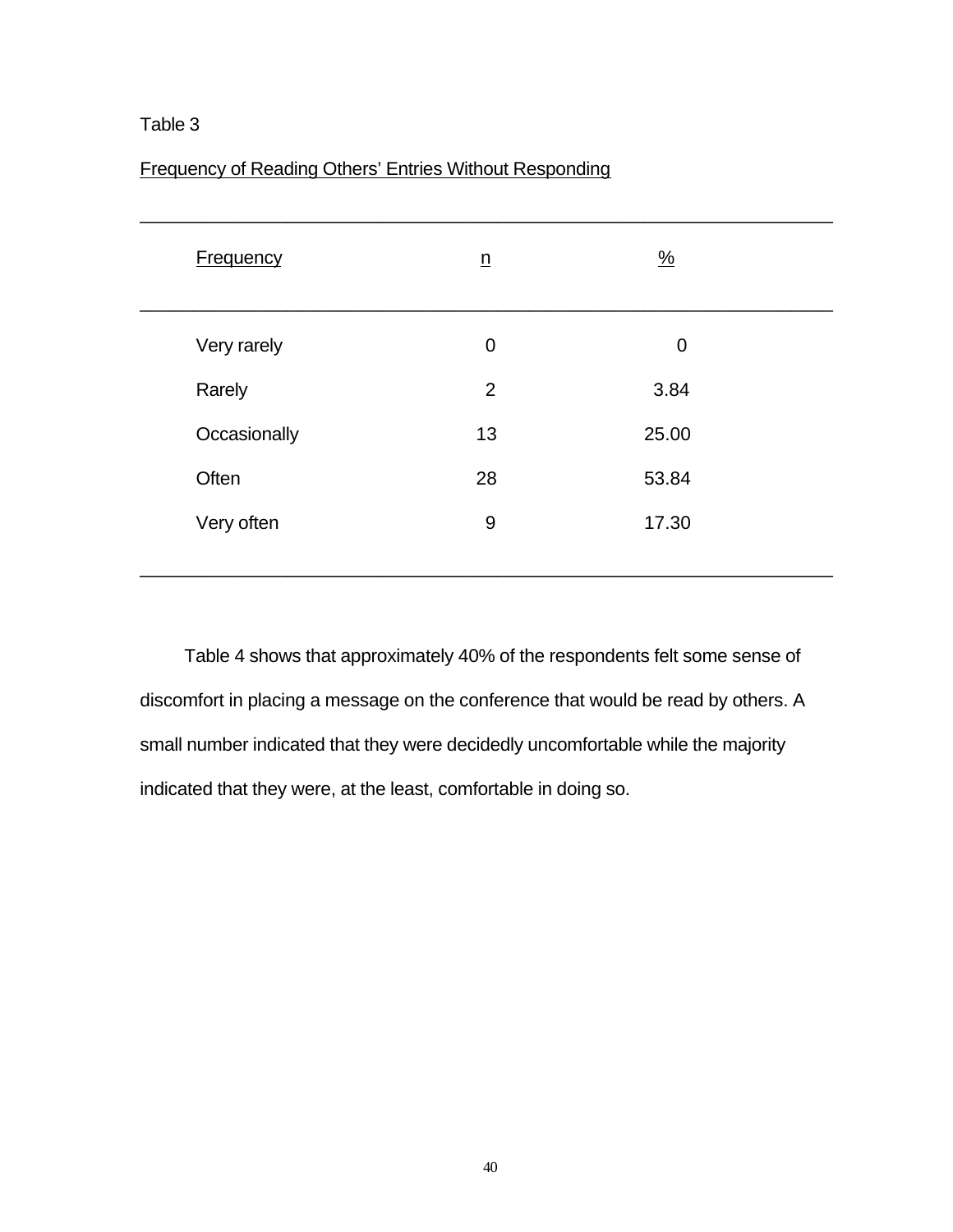## Comfort Level Placing Message on Conference

| Level                | n  | $\frac{0}{2}$ |  |
|----------------------|----|---------------|--|
| Very uncomfortable   | 5  | 9.61          |  |
| Uncomfortable        | 2  | 3.84          |  |
| Somewhat comfortable | 14 | 26.92         |  |
| Comfortable          | 15 | 28.84         |  |
| Very comfortable     | 16 | 30.76         |  |
|                      |    |               |  |

The matter of how well a message is written seemed to be a concern for many of the respondents. Table 5 shows that more than half of the respondents considered it very to extremely important that their messages be grammatically correct or well-written.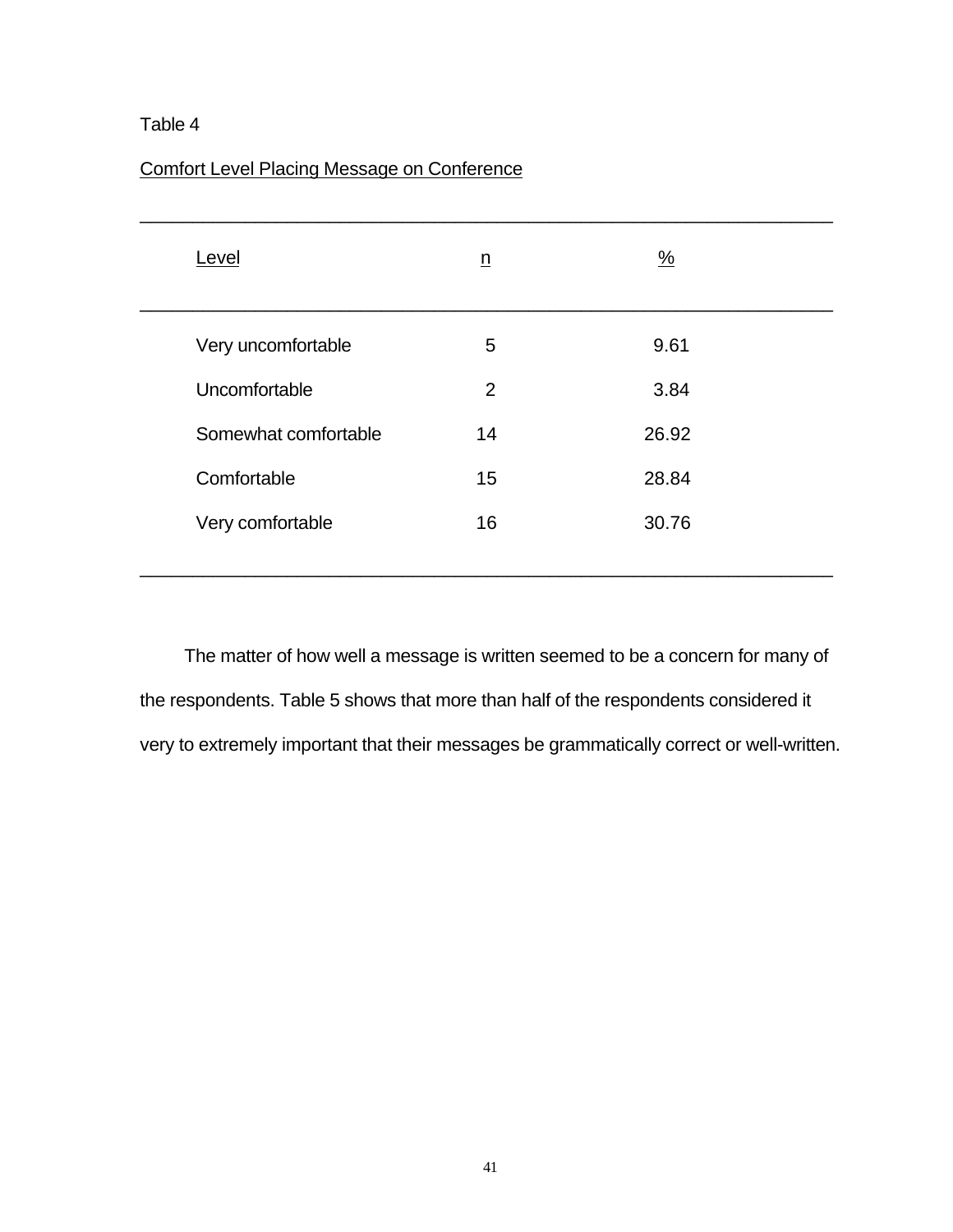| Importance of Grammatically Correct or Well-Written Messages |  |
|--------------------------------------------------------------|--|
|                                                              |  |

| Level                      | $\underline{n}$ | $\frac{9}{6}$ |  |
|----------------------------|-----------------|---------------|--|
| Unimportant                | 3               | 5.77          |  |
| Not very important         | 2               | 3.84          |  |
| Somewhat important         | 17              | 32.69         |  |
| Very important             | 19              | 36.53         |  |
| <b>Extremely important</b> | 11              | 21.15         |  |
|                            |                 |               |  |

Table 6 shows that more than one-half of the respondents said they composed their messages often or most of the time in advance of logging-on.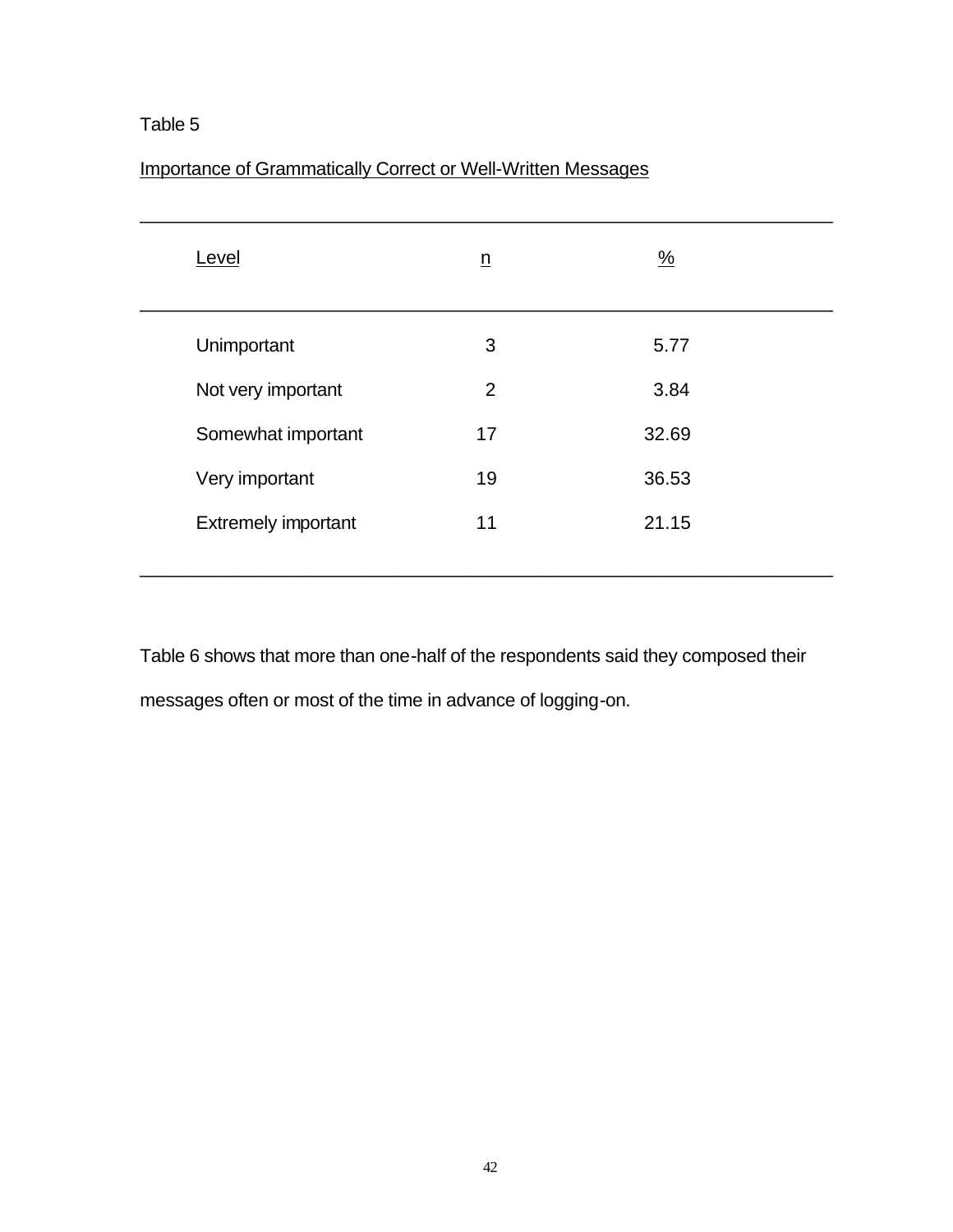### Frequency of Message Composition Prior to Logging On

| <b>Frequency</b> | $\underline{n}$ | $\frac{0}{2}$ |  |
|------------------|-----------------|---------------|--|
| Very rarely      | 11              | 21.15         |  |
| Rarely           | 5               | 9.62          |  |
| Occasionally     | 8               | 15.38         |  |
| Often            | 11              | 21.15         |  |
| Most of the time | 17              | 32.69         |  |
|                  |                 |               |  |

In this study, the computer mediated conferences were text-based and consequently devoid of nonverbal communication cues. However, the absence of such cues did not seem to be of special concern to the respondents. As Table 7 displays, approximately 70% of the respondents said they were not at all or only slightly concerned. For almost 14%, the absence of nonverbal cues was of considerable or very much concern.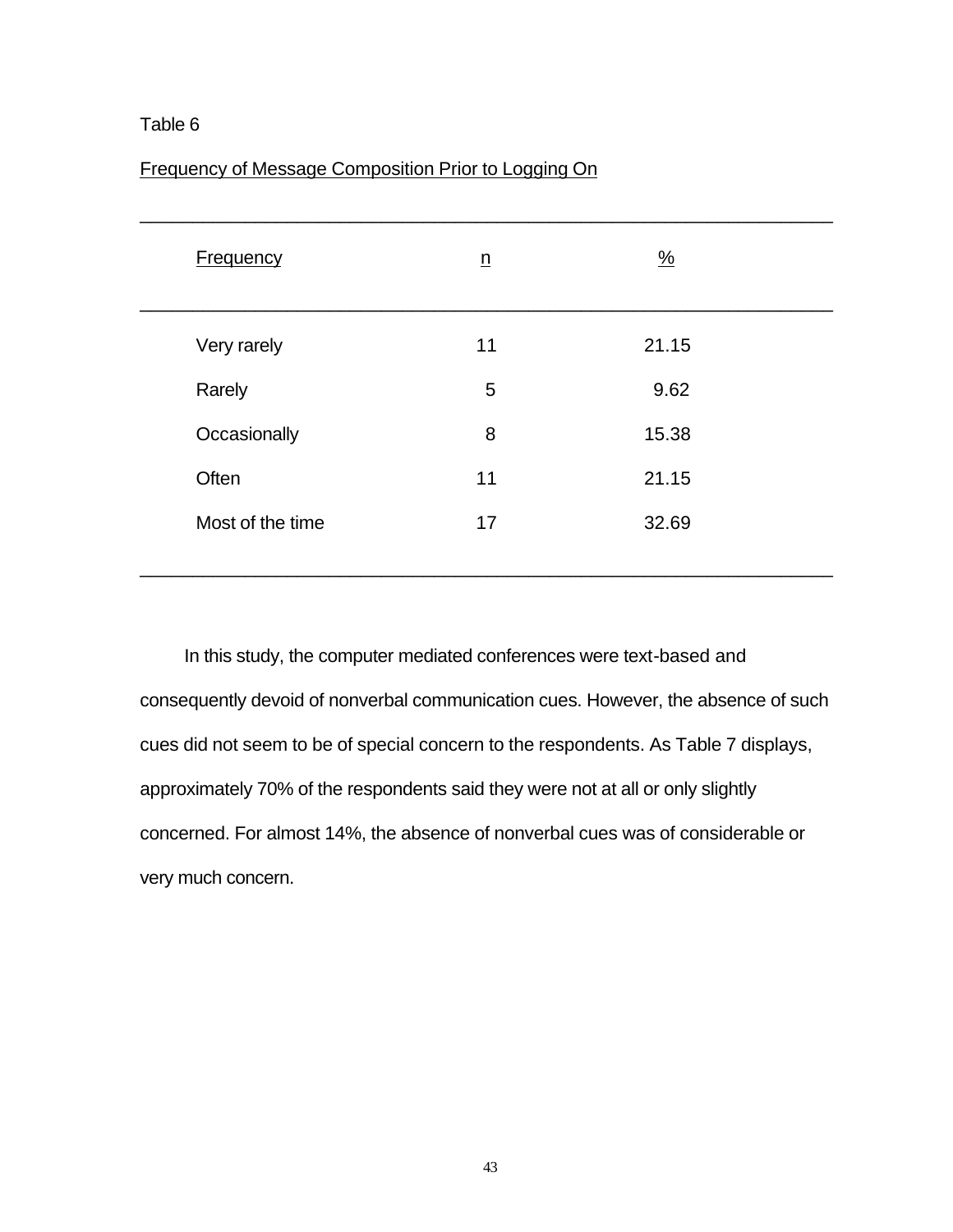| Level        | $\underline{n}$ | $\frac{9}{6}$ |  |
|--------------|-----------------|---------------|--|
| Not at all   | 21              | 40.38         |  |
| Slightly     | 16              | 30.77         |  |
| Moderately   | $\overline{7}$  | 13.46         |  |
| Considerably | $\overline{4}$  | 7.69          |  |
| Very much    | 3               | 5.77          |  |
| No response  | $\mathbf 1$     | 1.92          |  |
|              |                 |               |  |

#### Levels of Concern Due to Absence of Nonverbal Cues

Influence of Communication Technology Factors Upon Participation. Two general aspects of internet based communication were expected to influence the degree of participation: financial costs and reliability of access. Reasons for the latter may originate with hardware, software, or the internet service provider.

Overall, half of the respondents indicated that technology related factors did not influence their contribution to the conferences. As shown in Table 8, about threequarters of the respondents indicated that financial costs were not a problem. However, difficulty with access was slightly more of a factor. Table 8 also shows that nearly 39% indicated that difficulty with access was a moderately influencing factor in their conferencing activity.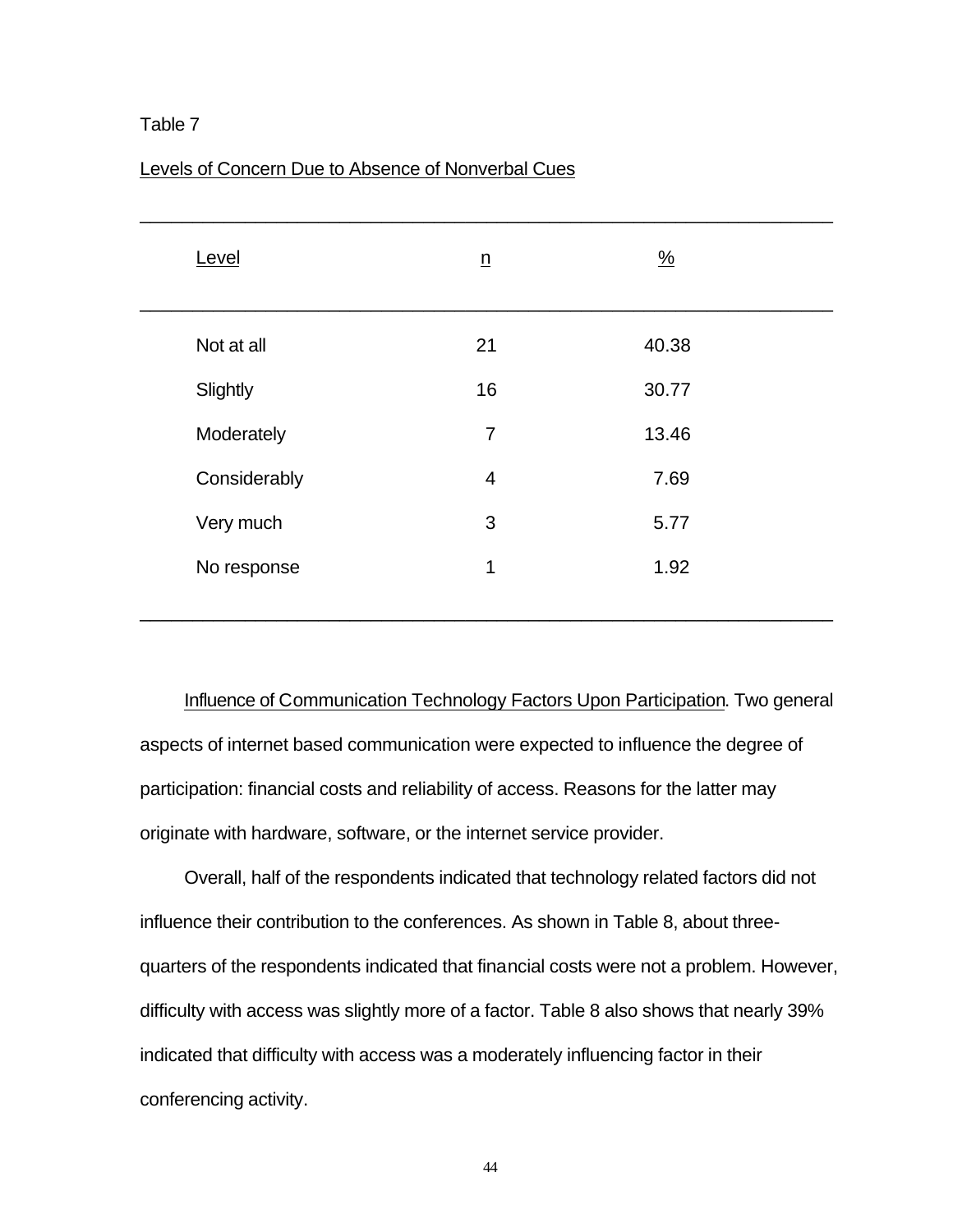## Influence of Communication Technology Factors Upon Contribution

| <b>Financial Costs</b> |                 |               | <b>Difficulty With Access</b> |                 |               |
|------------------------|-----------------|---------------|-------------------------------|-----------------|---------------|
| Level                  | $\underline{n}$ | $\frac{9}{6}$ | Level                         | $\underline{n}$ | $\frac{9}{6}$ |
| Not at all             | 39              | 75.00         | Not at all                    | 13              | 25.00         |
| Slightly               | 5               | 9.61          | Slightly                      | 19              | 36.54         |
| Moderately             | 3               | 5.77          | Moderately                    | 13              | 25.00         |
| Considerably           | 3               | 5.77          | Considerably                  | 4               | 7.69          |
| Very much              | $\overline{2}$  | 3.85          | Very Much                     | 3               | 5.77          |
|                        |                 |               |                               |                 |               |

Influence of Personal or Life Circumstance Factors Upon Participation. Time limitations due to employment, family commitments and illness were also assessed. Overall, personal life factors appeared to be no more than a moderately influencing factor. Table 9 shows that illness did not appear to be a significant influence as approximately 88% testified that it was not at all or a slight influence.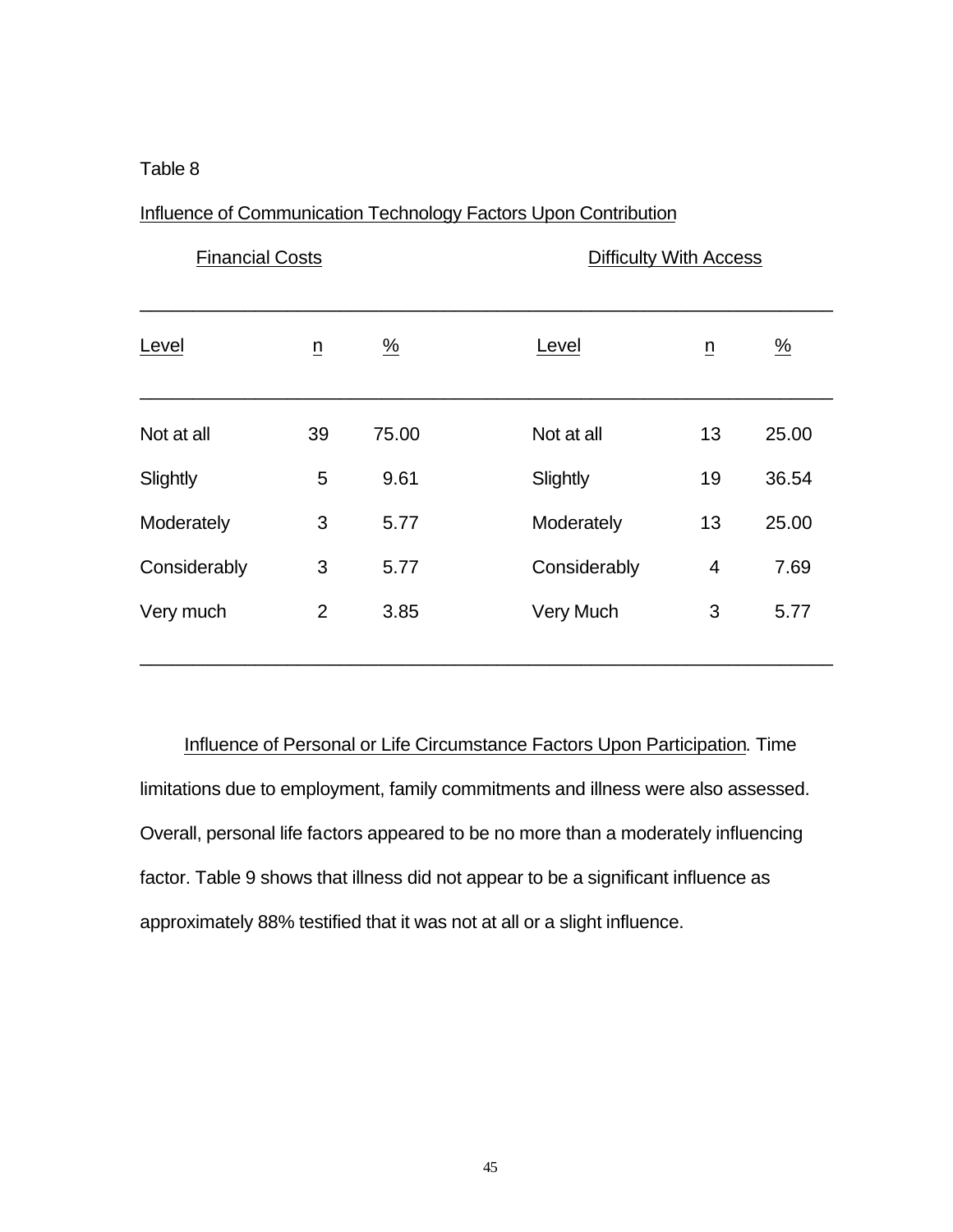| Level        | $\underline{n}$ | $\frac{0}{2}$ |  |
|--------------|-----------------|---------------|--|
| Not at all   | 25              | 48.07         |  |
| Slightly     | 21              | 40.38         |  |
| Moderately   | 3               | 5.77          |  |
| Considerably | 3               | 5.77          |  |
| Very much    | $\mathbf 0$     | $\mathbf 0$   |  |
|              |                 |               |  |

# Influence of Personal or Family Illness Upon Contribution

However, limited time because of work and personal/family commitments as shown in Table 10 had a stronger influence on contributions.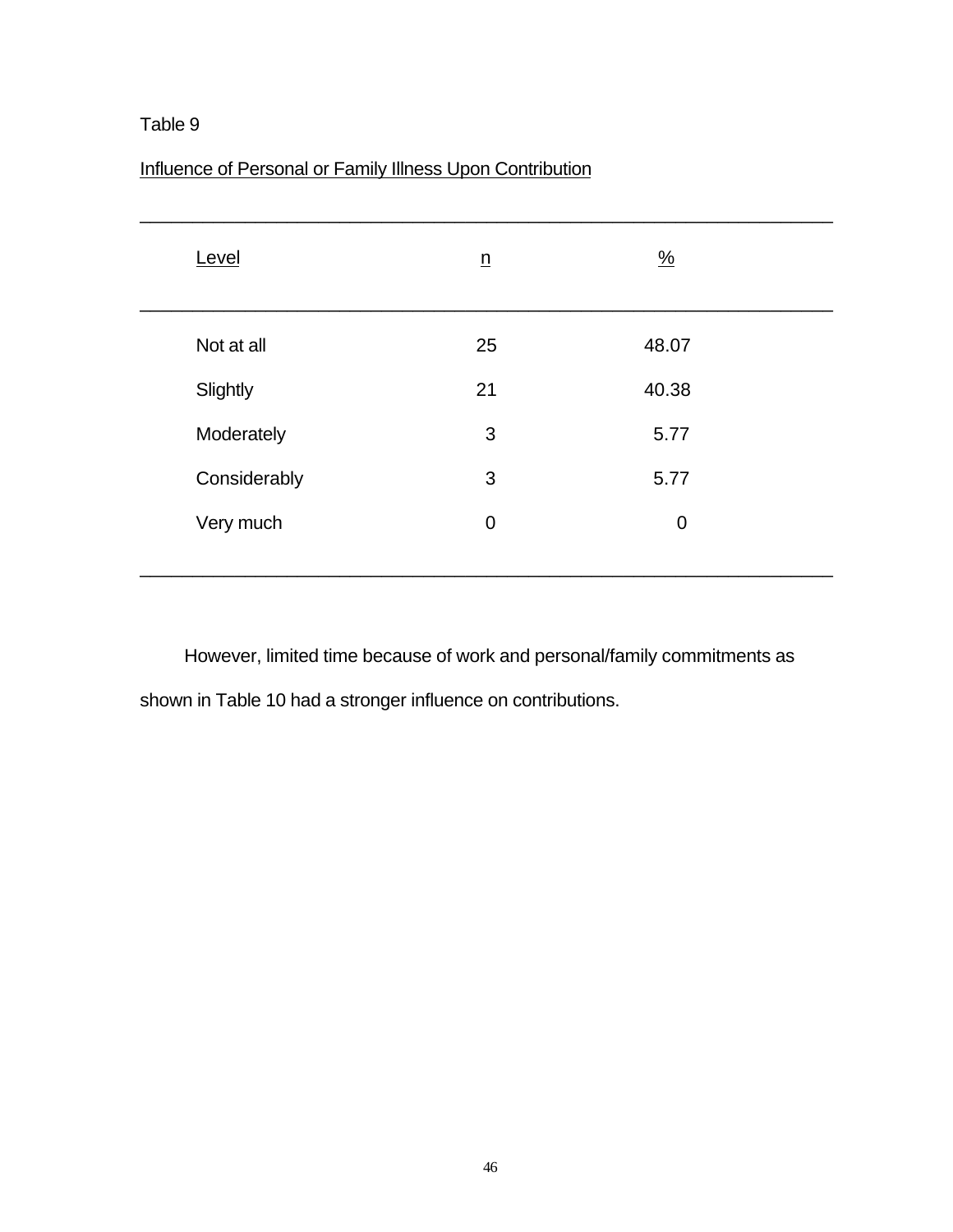### Influence of Time Limitation Upon Contribution

| <b>Employment Related</b> |                 |               | <b>Personal or Family Related</b> |                 |               |
|---------------------------|-----------------|---------------|-----------------------------------|-----------------|---------------|
| Level                     | $\underline{n}$ | $\frac{0}{2}$ | Level                             | $\underline{n}$ | $\frac{0}{2}$ |
| Not at all                | 4               | 7.69          | Not at all                        | 4               | 7.69          |
| Slightly                  | 10              | 19.23         | Slightly                          | 10              | 19.23         |
| Moderately                | 13              | 25.00         | Moderately                        | 21              | 40.38         |
| Considerably              | 22              | 42.30         | Considerably                      | 12              | 23.07         |
| Very much                 | 3               | 5.77          | Very much                         | 4               | 7.69          |
|                           |                 |               | No response                       | $\mathbf{1}$    | 1.92          |

Influence of Course Related Factors Upon Participation. There are a number of potential course related factors that might influence contribution rates. The questionnaire asked for information concerning the relevance of the topic being discussed and the impact that the other students or their messages had upon one's contribution.

About one-third of the respondents indicated that topic irrelevance was not a factor in their participation as shown in Table 11. However, about 13% specified that it was indeed, at the least, a considerable influence.

Table 11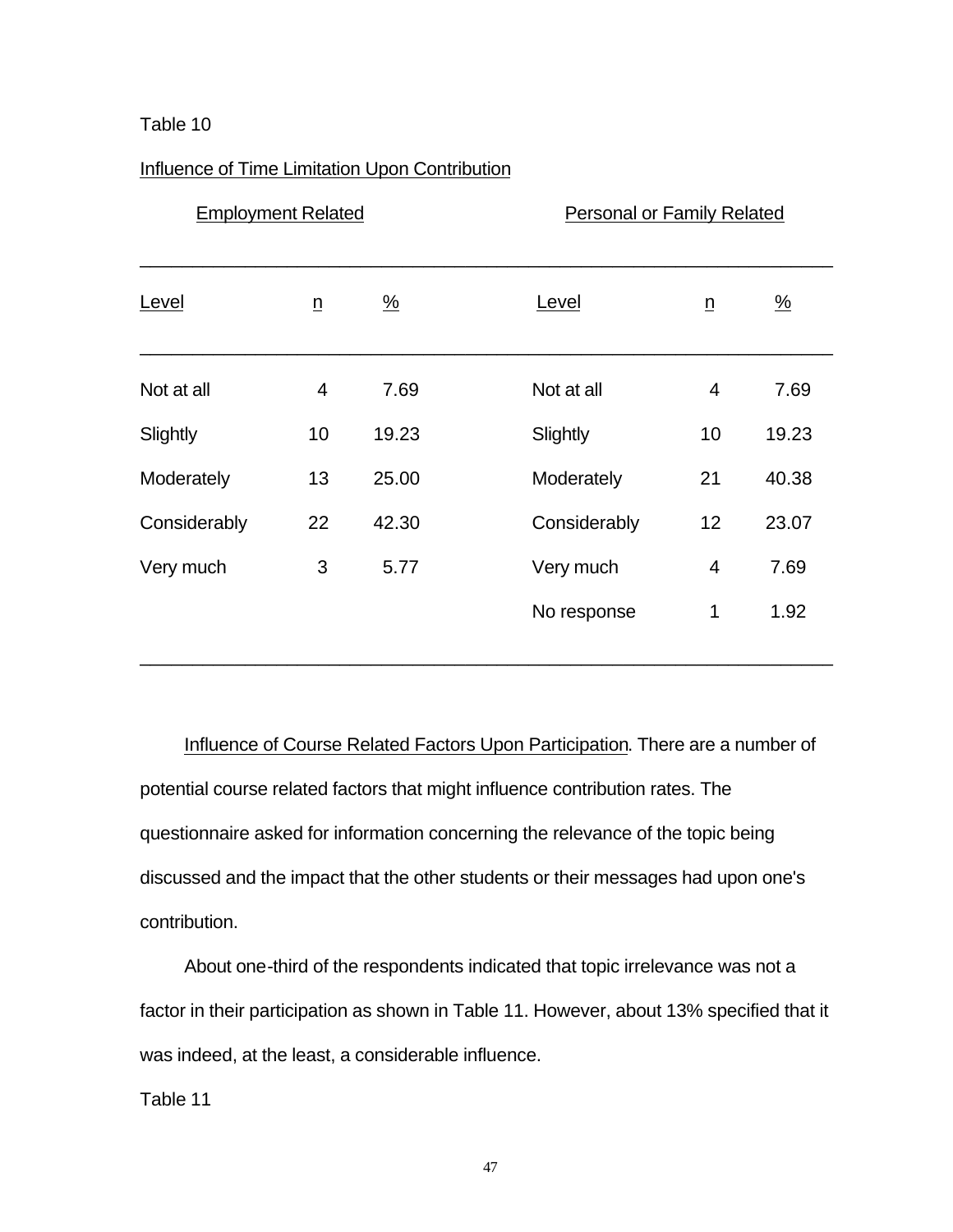| Level        | $\underline{n}$ | $\frac{0}{2}$ |  |
|--------------|-----------------|---------------|--|
| Not at all   | 17              | 32.69         |  |
| Slightly     | 17              | 32.69         |  |
| Moderately   | 10              | 19.23         |  |
| Considerably | 6               | 11.53         |  |
| Very much    | 1               | 1.92          |  |
| No response  | 1               | 1.92          |  |
|              |                 |               |  |

Level of Influence That Perceived Topic Relevance Had Upon Contribution

Tables 12 through 15 show the differing impact that other students or their messages had upon contribution rates*.* In general, two themes emerged from that data. First, a sense of exclusion created by dominant individuals and non-response from others to one's messages were reported to be minor influences upon contribution. Second, in regard to the impact of prior statement of one's view and the failure of previous messages to stimulate a response, the majority of the respondents indicated that both factors ranged from slight to considerable influences upon their contribution.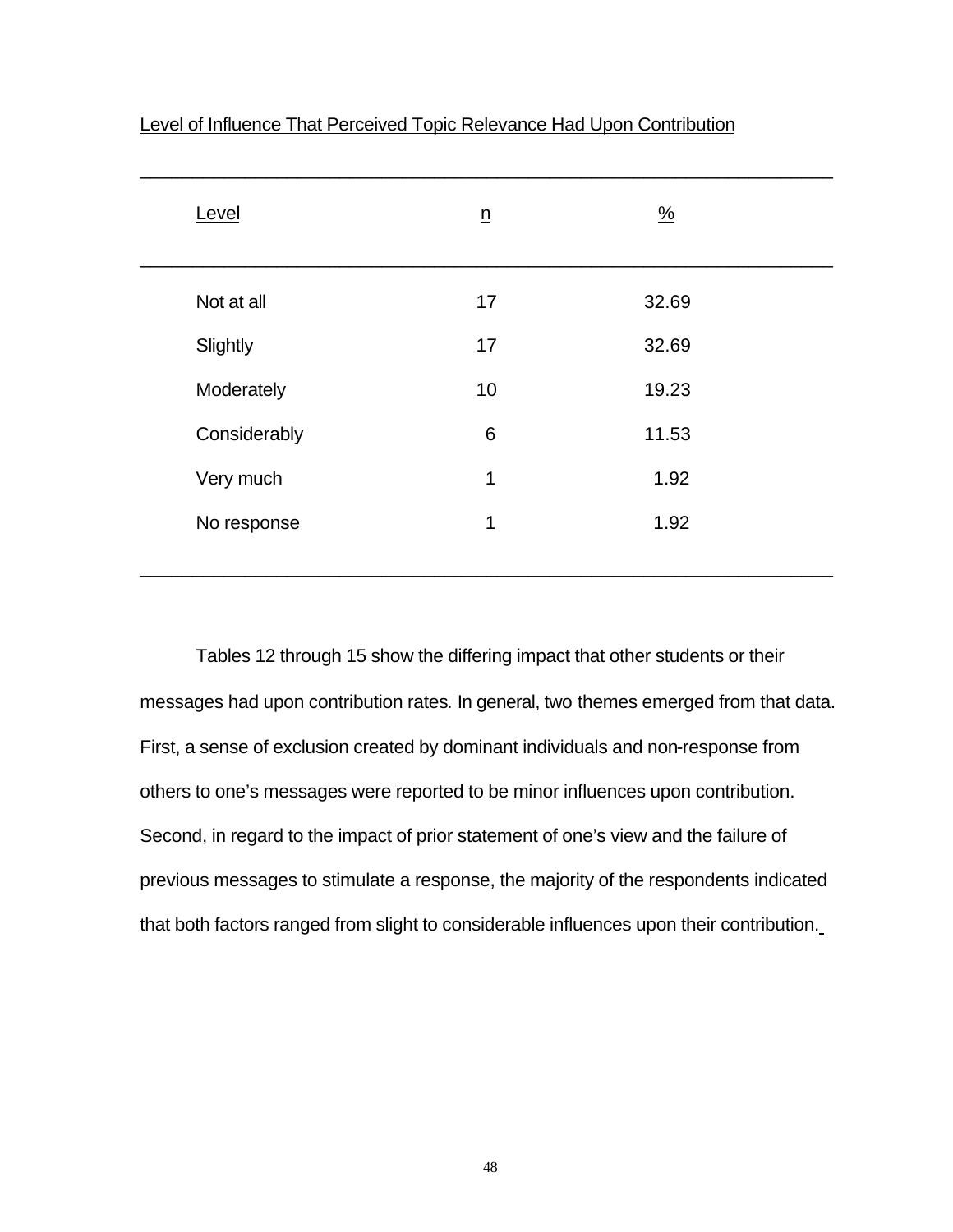## Failure of Other Messages to Stimulate Participation

| Level        | $\underline{n}$ | $\frac{0}{2}$ |  |
|--------------|-----------------|---------------|--|
| Not at all   | $\overline{7}$  | 13.46         |  |
| Slightly     | 15              | 28.84         |  |
| Moderately   | 19              | 36.53         |  |
| Considerably | 9               | 17.30         |  |
| Very much    | 2               | 3.84          |  |
|              |                 |               |  |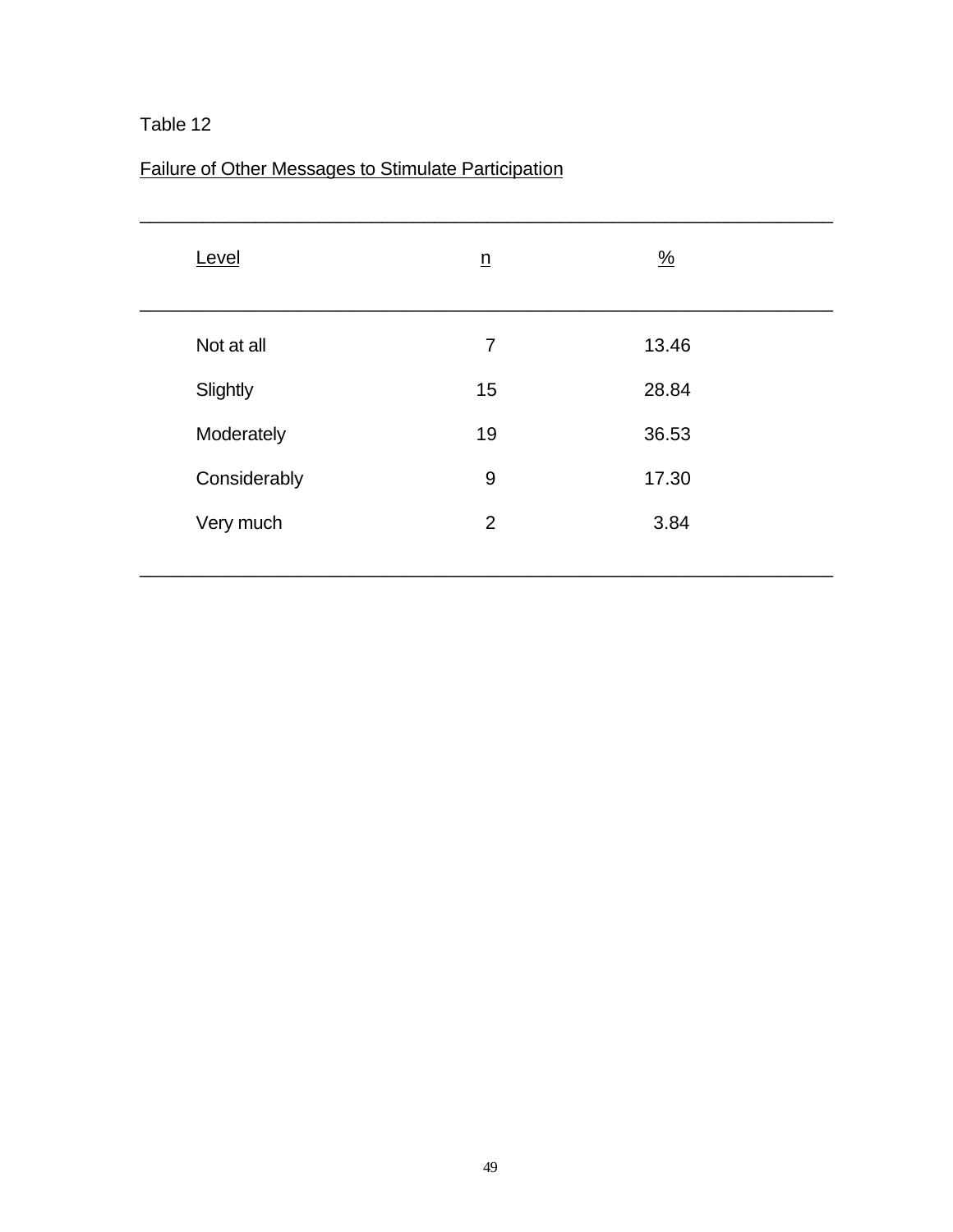# Influence of Prior Expression of Viewpoint Upon Contribution

| Level        | $\underline{n}$ | $\frac{9}{6}$ |  |
|--------------|-----------------|---------------|--|
| Not at all   | 3               | 5.77          |  |
| Slightly     | 10              | 19.23         |  |
| Moderately   | 21              | 40.38         |  |
| Considerably | 12              | 23.07         |  |
| Very much    | 5               | 9.61          |  |
| No response  | 1               | 1.92          |  |
|              |                 |               |  |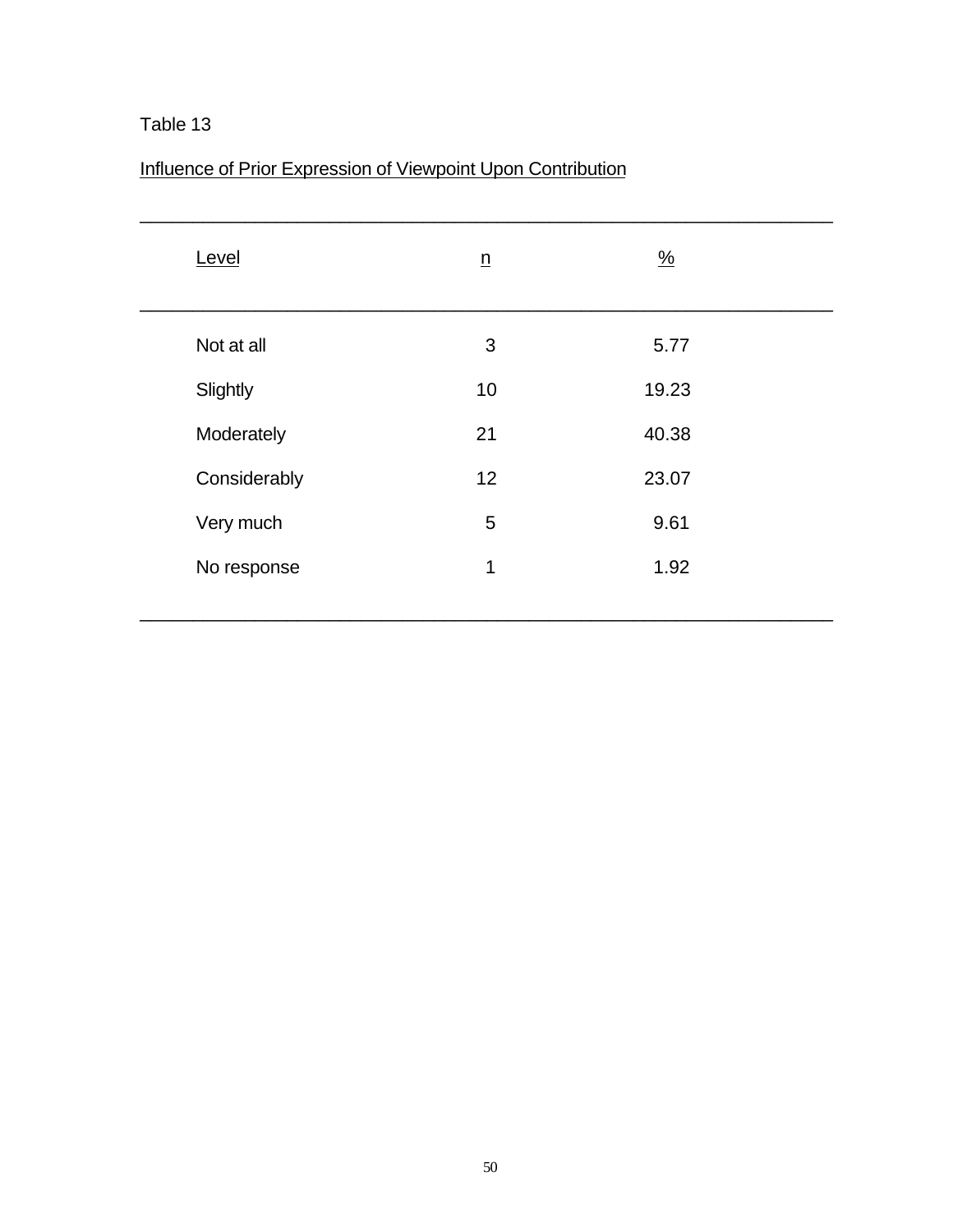# Influence of Non-response From Others Upon Participation

| Level        | $\underline{n}$ | $\frac{9}{6}$ |  |
|--------------|-----------------|---------------|--|
| Not at all   | 22              | 42.30         |  |
| Slightly     | 18              | 34.61         |  |
| Moderately   | $\overline{7}$  | 13.46         |  |
| Considerably | 3               | 5.77          |  |
| Very much    | 2               | 3.84          |  |
|              |                 |               |  |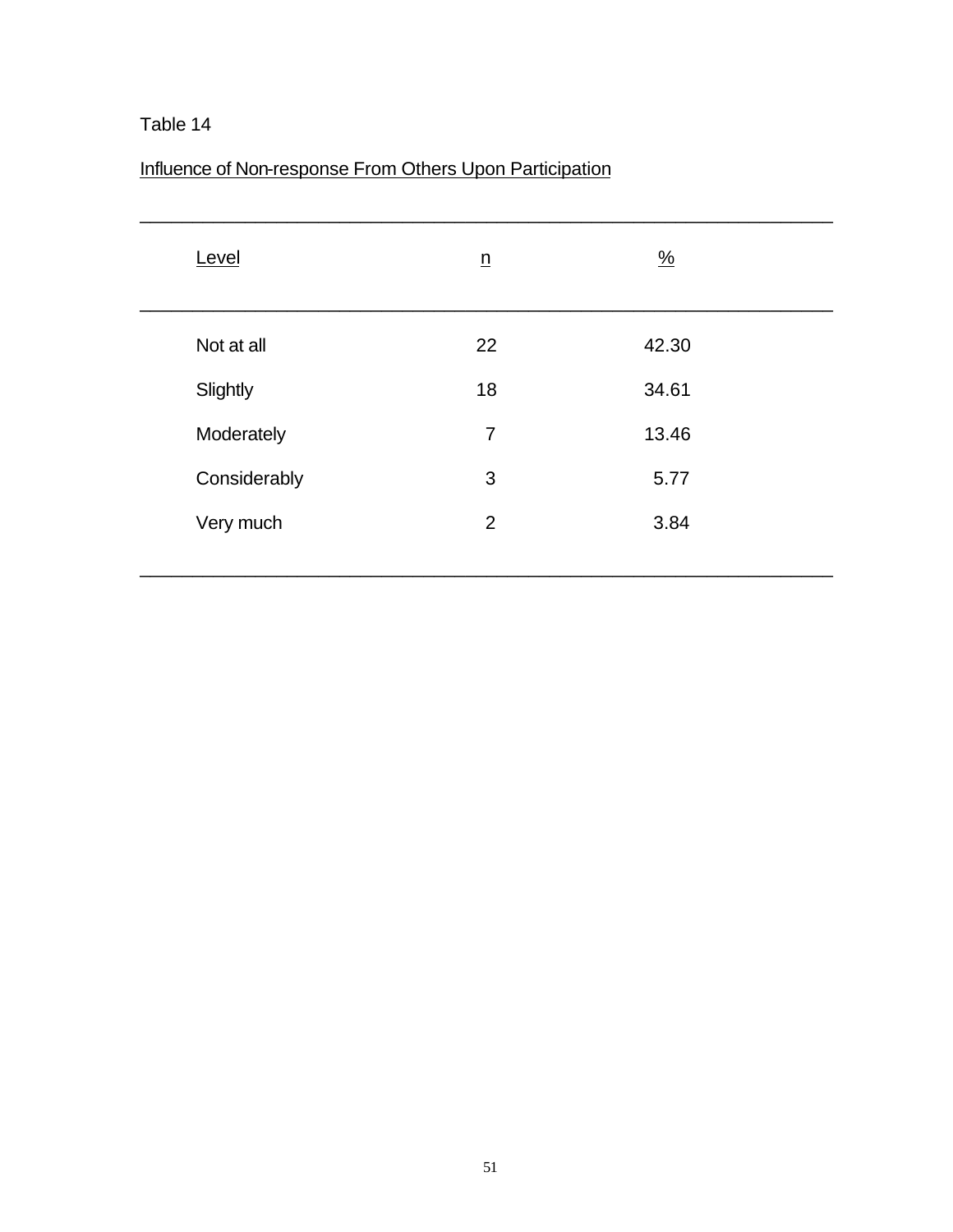| Level        | $\underline{n}$ | $\frac{0}{2}$ |  |
|--------------|-----------------|---------------|--|
| Not at all   | 24              | 46.15         |  |
| Slightly     | 17              | 32.69         |  |
| Moderately   | 3               | 5.77          |  |
| Considerably | 6               | 11.53         |  |
| Very much    | 2               | 3.84          |  |
|              |                 |               |  |

### Sense of Exclusion Due to Dominant Participants

Influence of Perceived Competence Factors Upon Participation. This section of the questionnaire dealt with the influence that self perceived weaknesses had upon conference contribution rates. Table 16 shows that about 69% of the respondents felt that insufficient knowledge about the topic under discussion was no more than a slight influence upon their participation.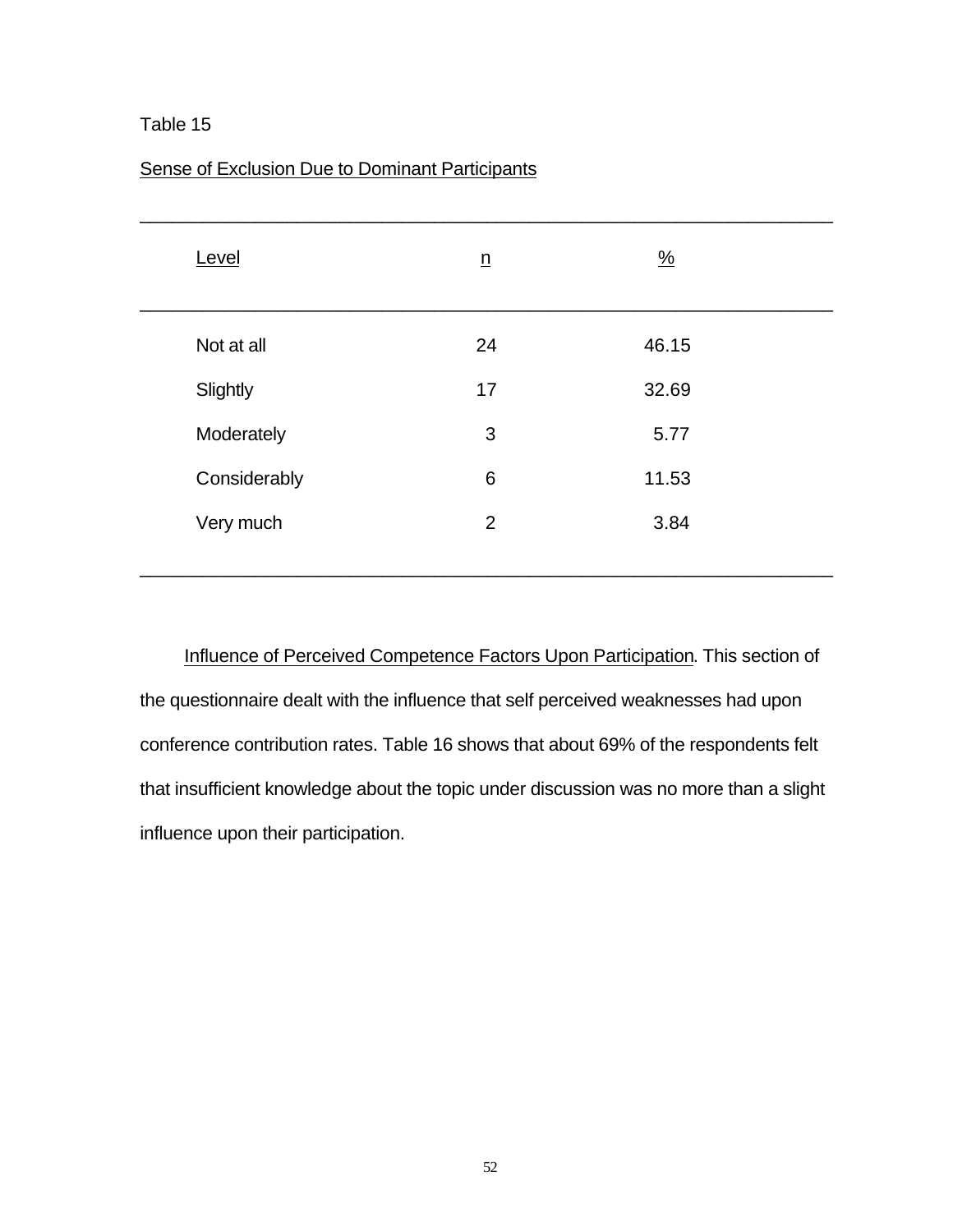| Level        | $\underline{n}$ | $\frac{0}{2}$ |  |
|--------------|-----------------|---------------|--|
| Not at all   | 16              | 30.76         |  |
| Slightly     | 20              | 38.46         |  |
| Moderately   | 14              | 26.92         |  |
| Considerably | $\overline{0}$  | $\mathbf 0$   |  |
| Very much    | 2               | 3.84          |  |
|              |                 |               |  |

### Insufficient Level of Knowledge to Render Comment

The ability of the respondents to use the keyboard or their confidence in their written communication skills did not appear to be major influences upon contribution to the conferences. As Table 17 shows, a high percentage of respondents indicated that neither items affected their participation rate. However, inexperience with computers and the skills necessary to post a conference message were slightly more influential factors as shown in Table 18.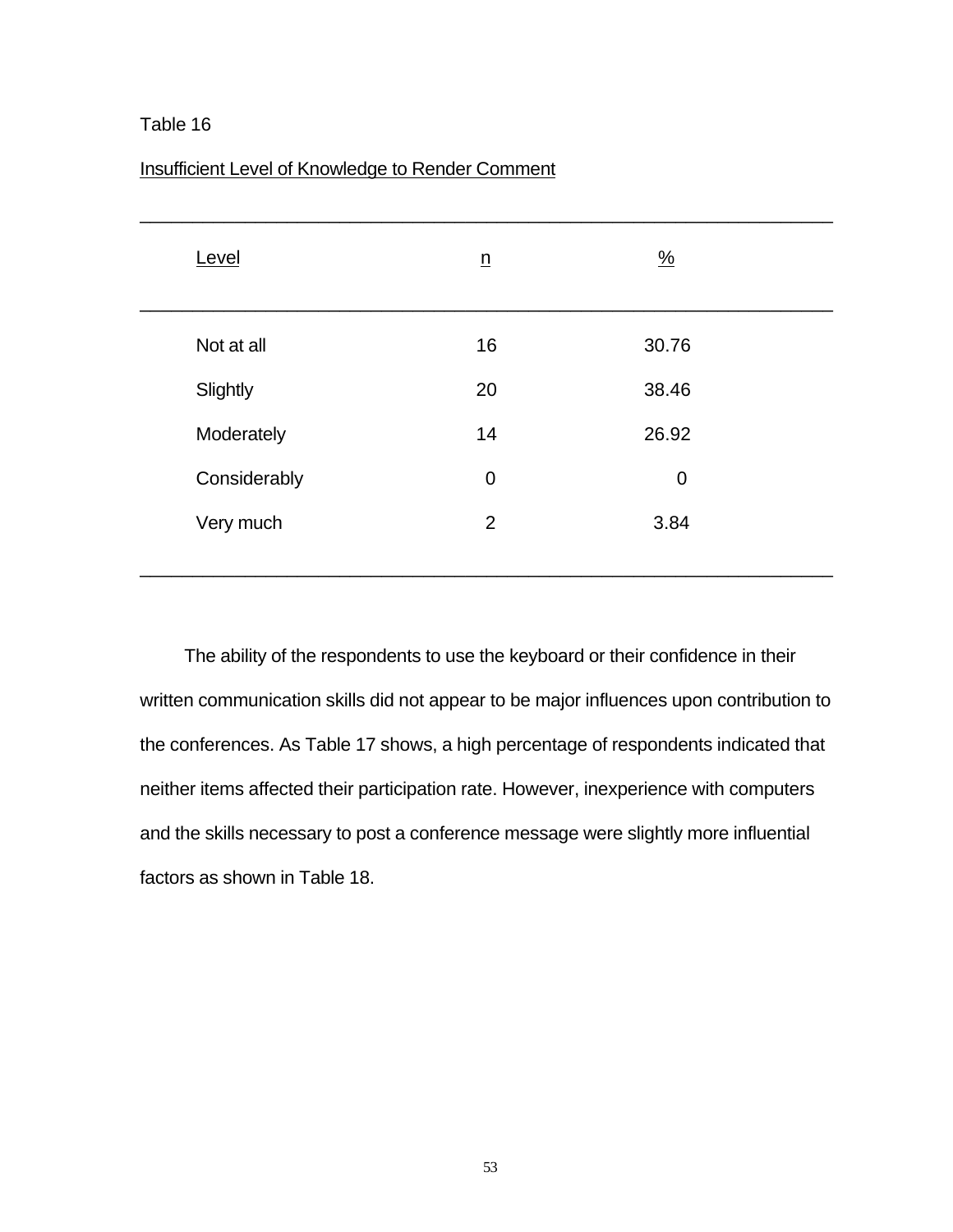# Influence of Weak Writing and Typing Skills Upon Contribution

| <b>Weak Writing Skills</b> |                 |                | <b>Weak Keyboarding Skills</b> |                |                 |                |
|----------------------------|-----------------|----------------|--------------------------------|----------------|-----------------|----------------|
| Level                      | $\underline{n}$ | $\frac{9}{6}$  | Level                          |                | $\underline{n}$ | $\frac{9}{6}$  |
| Not at all                 | 46              | 88.46          | Not at all                     |                | 44              | 84.61          |
| Slightly                   | 5               | 9.61           | Slightly                       |                | 6               | 11.53          |
| Moderately                 | $\overline{0}$  | $\overline{0}$ | Moderately                     | $\overline{0}$ |                 | $\overline{0}$ |
| Considerably               | $\overline{0}$  | $\mathbf 0$    | Considerably                   | $\mathbf 1$    | 1.92            |                |
| Very much                  | 1               | 1.92           | Very much                      |                | $\overline{0}$  | $\overline{0}$ |
|                            |                 |                | No response                    |                | 1               | 1.92           |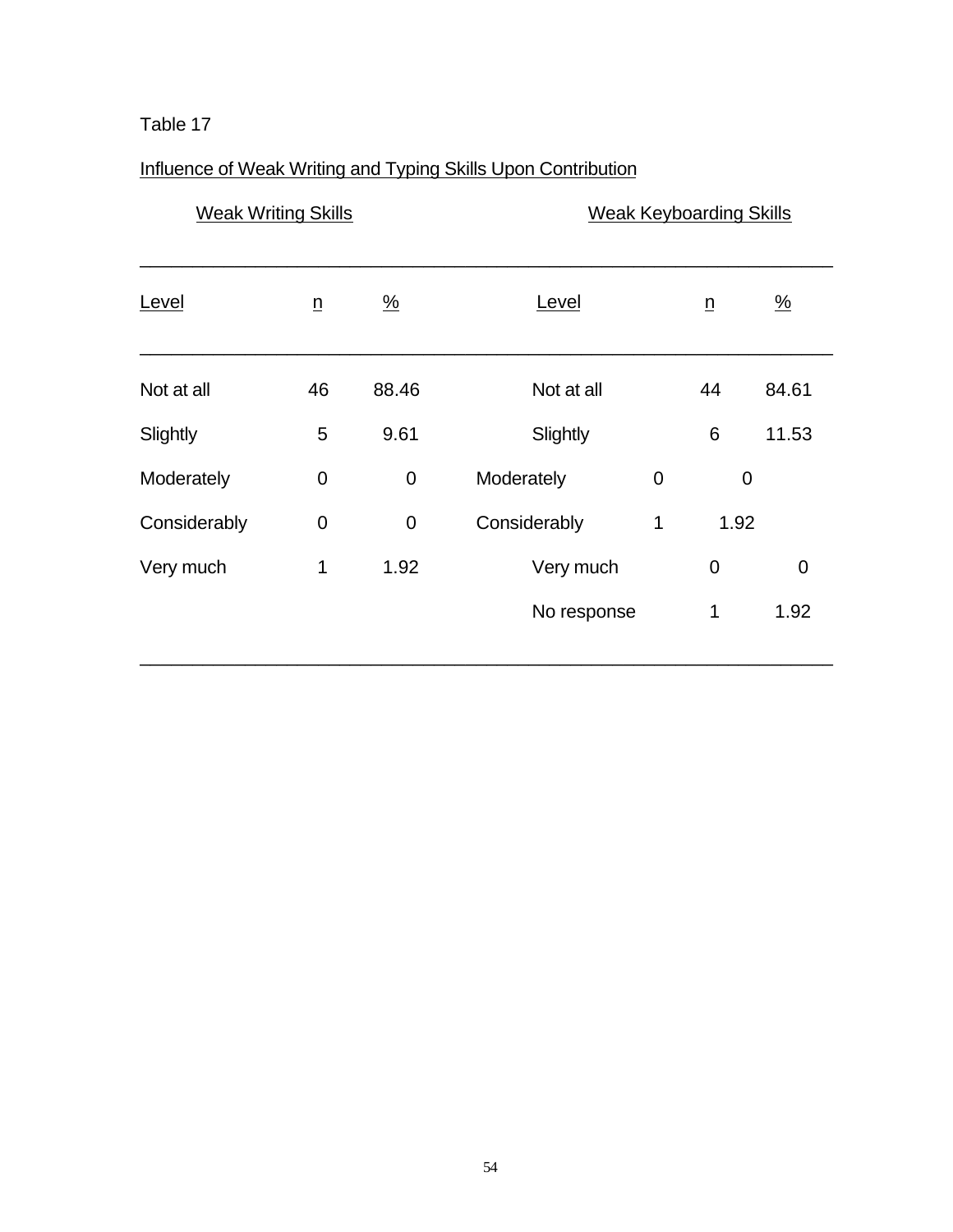| Level        | $\underline{n}$ | $\frac{0}{2}$ |  |
|--------------|-----------------|---------------|--|
| Not at all   | 30              | 57.69         |  |
| Slightly     | 17              | 32.69         |  |
| Moderately   | $\overline{2}$  | 3.84          |  |
| Considerably | 1               | 1.92          |  |
| Very much    | $\overline{2}$  | 3.84          |  |
|              |                 |               |  |

# Influence of Weak Message Posting Skills Upon Contribution

Feelings of intimidation spawned by the high level of knowledge or keen articulation skills of other conference participants appeared to be an inhibiting factor for a small portion of the respondents. Table 19 shows that approximately one quarter of the respondents felt that those two factors influenced their participation rate at least to a moderate degree.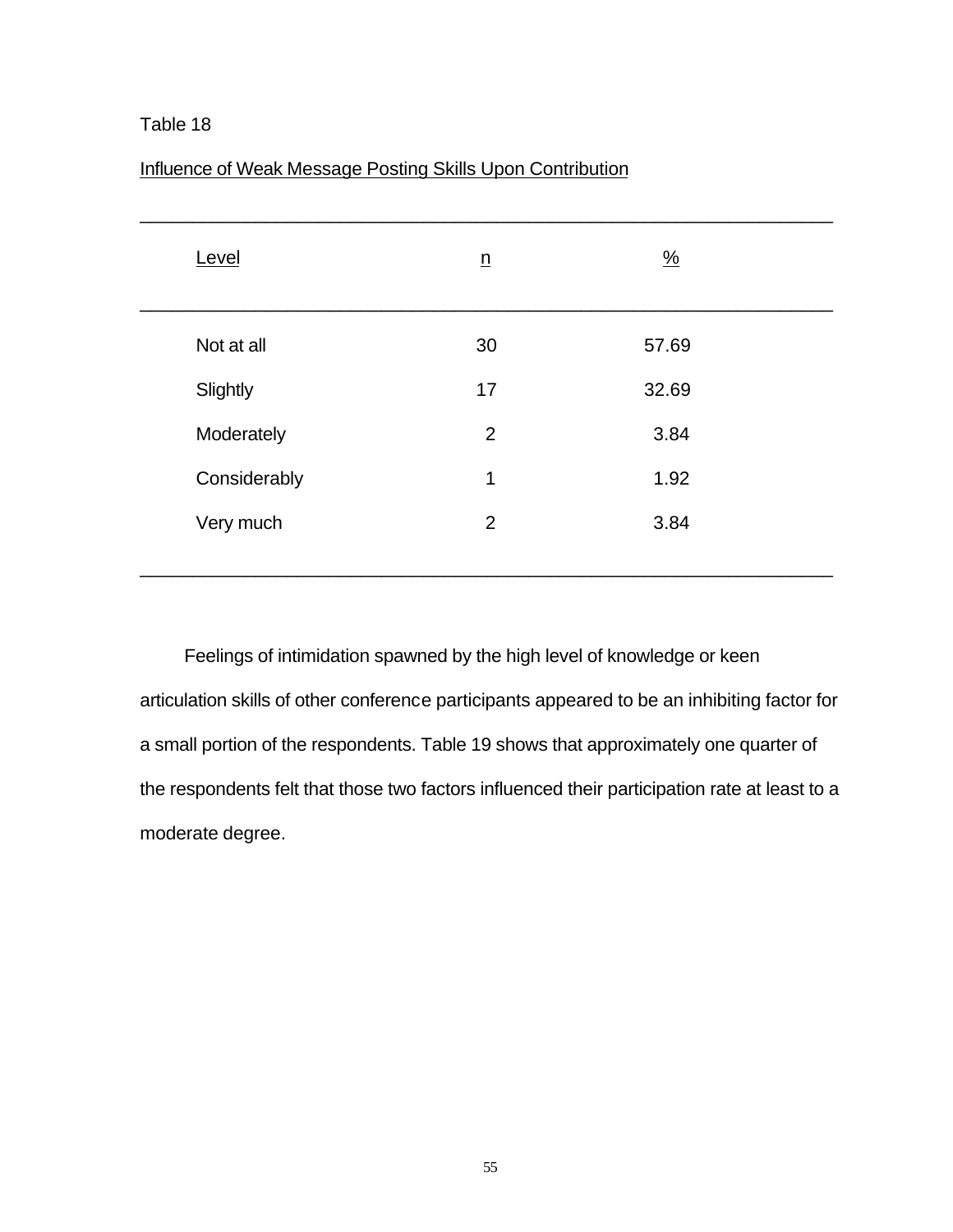| Level        | $\underline{n}$ | $\frac{9}{6}$ |  |
|--------------|-----------------|---------------|--|
| Not at all   | 20              | 38.46         |  |
| Slightly     | 18              | 34.61         |  |
| Moderately   | 9               | 17.30         |  |
| Considerably | 2               | 3.84          |  |
| Very much    | 2               | 3.84          |  |
| No response  | 1               | 1.92          |  |
|              |                 |               |  |

### Influence of Feeling Intimidated Upon Contribution

General Issues. Two questions were posed to the respondents in regard to their overall opinion of computer conferencing. As Table 20 depicts, most respondents attested to at least moderate satisfaction with the conferencing experience and half indicated that the computer conference was either very or extremely important to their learning.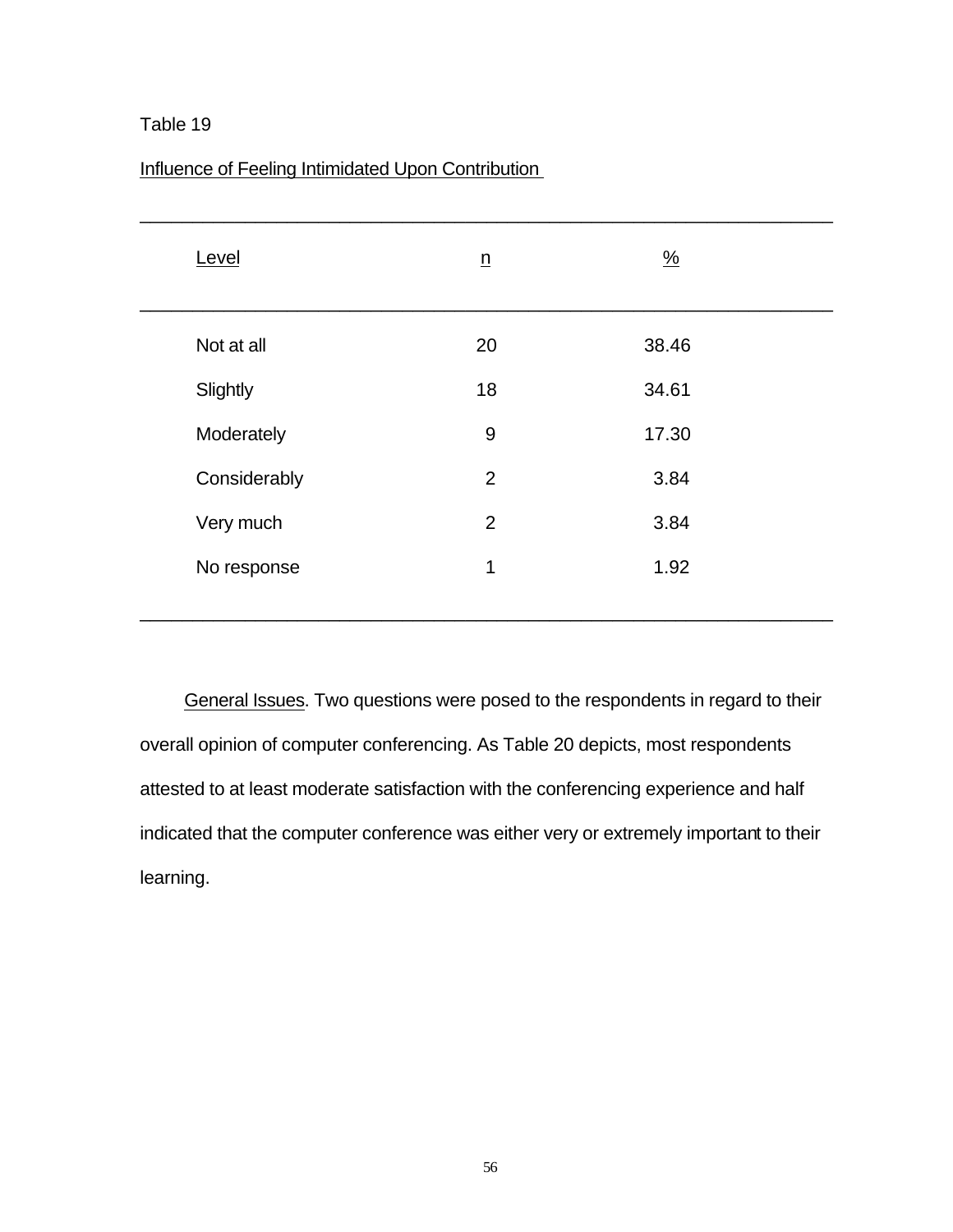#### Overall Opinion of the Computer Conference Experience

|           |                 | <b>Level of Satisfaction</b> | Importance to Their Learning |                 |               |
|-----------|-----------------|------------------------------|------------------------------|-----------------|---------------|
| Level     | $\underline{n}$ | $\frac{\%}{\sqrt{2}}$        | Level                        | $\underline{n}$ | $\frac{9}{6}$ |
| Very low  | 4               | 7.69                         | Not at all important         | 6               | 11.53         |
| Low       | $\overline{2}$  | 3.84                         | Not very important           | 6               | 11.53         |
| Moderate  | 19              | 36.53                        | Somewhat important           | 14              | 26.92         |
| High      | 19              | 36.53                        | Very important               | 17              | 32.69         |
| Very high | 8               | 15.38                        | <b>Extremely important</b>   | 9               | 17.30         |

The questionnaire contained two open-ended questions in the general issues section. The first question asked the respondents to identify what they viewed as the most important factors that influenced their contribution to the conference. The second question asked for any additional comments they would like to submit. The responses to both questions were tabulated separately and clustered according to any central themes that emerged.

In regard to the first question, five themes were identified. The most commonly identified factor that influenced the contribution rate was the availability of time. Several commented that, especially when the entries from others were lengthy, they felt that they just did not have the time to read and respond.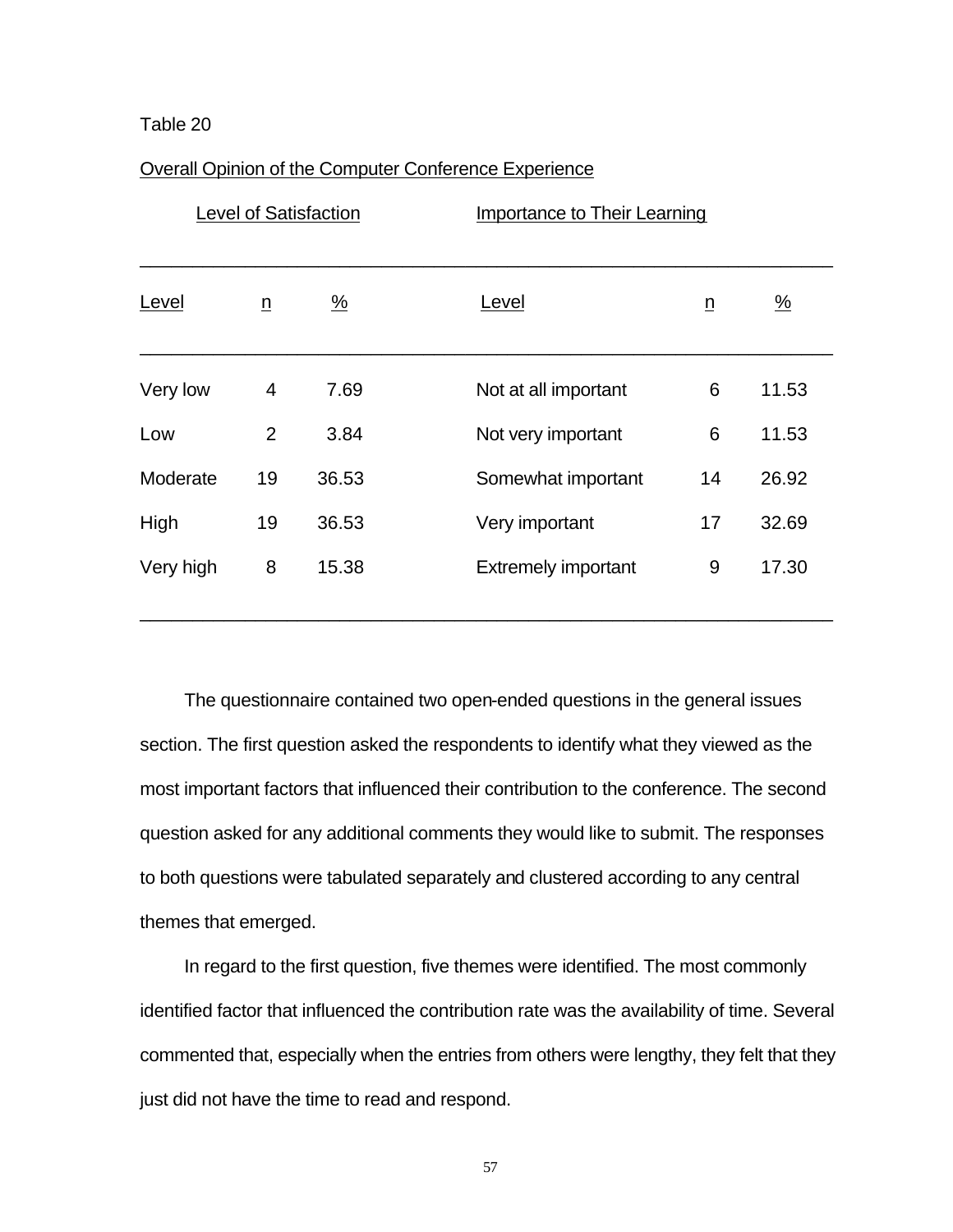The second most commonly identified factor that influenced their participation rate was the potential to earn marks. This issue also generated further remarks in the additional comments section.

Personal interest in the topic and the sense that they had something worthwhile to contribute were the third and fourth most common themes. Topic relevance was identified as a reason to comment as it was expressed that if the discussion became too social and less related to the course objectives, they were less likely to comment.

The fifth most common theme concerned feedback from others. There were mixed comments here. Some participants said that they were less likely to contribute or even likely to quit contributing if there was no response from others. Reticence because of fear of negative feedback was also mentioned. Others stated that they were more likely to contribute if the conversation was challenging or if the conference moderator tossed out a stirring, debatable issue.

Several single views were expressed that are noteworthy. One respondent commented that the sense of community encouraged him/her to participate, while two participants commented that they viewed themselves as independent learners and did not see any personal value in participating.

The last open ended question requested general comments and produced a variety of responses that could be broadly grouped into four categories. The most comments were related to the level of involvement of the conference moderator. The respondents communicated that they wanted the moderator to be active, lead the discussion and keep it on track. The next most common response was the expressed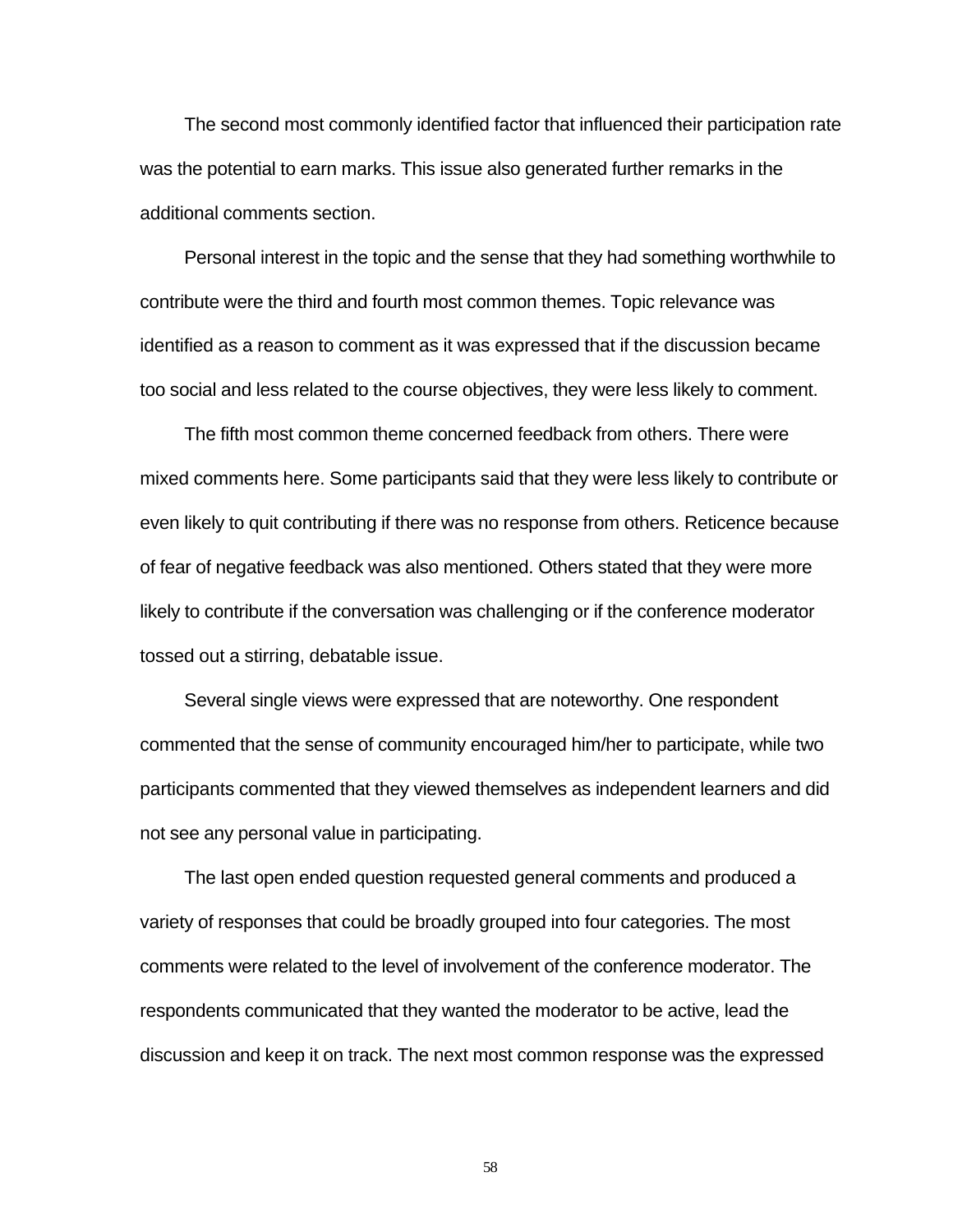satisfaction with attributes of computer conferencing. It was remarked that computer conferencing was satisfying because it:

a) is safe and convenient;

b) is devoid of negative nonverbal signals;

c) is asynchronous;

d) permits exposure to a diversity of opinions and perspectives;

e) is a good alternative to face-to-face discussion; and,

f) creates a sense of community and shared learning.

The third category of comments related to the incongruity between required participation and the concept of learner independence. The comments indicated that the respondents viewed themselves as independent learners and resented being coerced, by the possible forfeiture of marks, into an activity that they did not value. The fourth category summarized comments that expressed dissatisfaction with overly large and formal entries. Such messages were viewed as an obstacle to the more appealing spontaneous, casual and informal style of traditional conversation.

#### Research Question # 2

To find an answer to the second research question "Is there a systematic relationship between oral communication apprehension and levels of computer conference participation?" two sets of data were collected; one set from the records of the computer conferences of the relevant courses and the other set from the responses to the PRCA-24. Both sets of data were tested for correlation.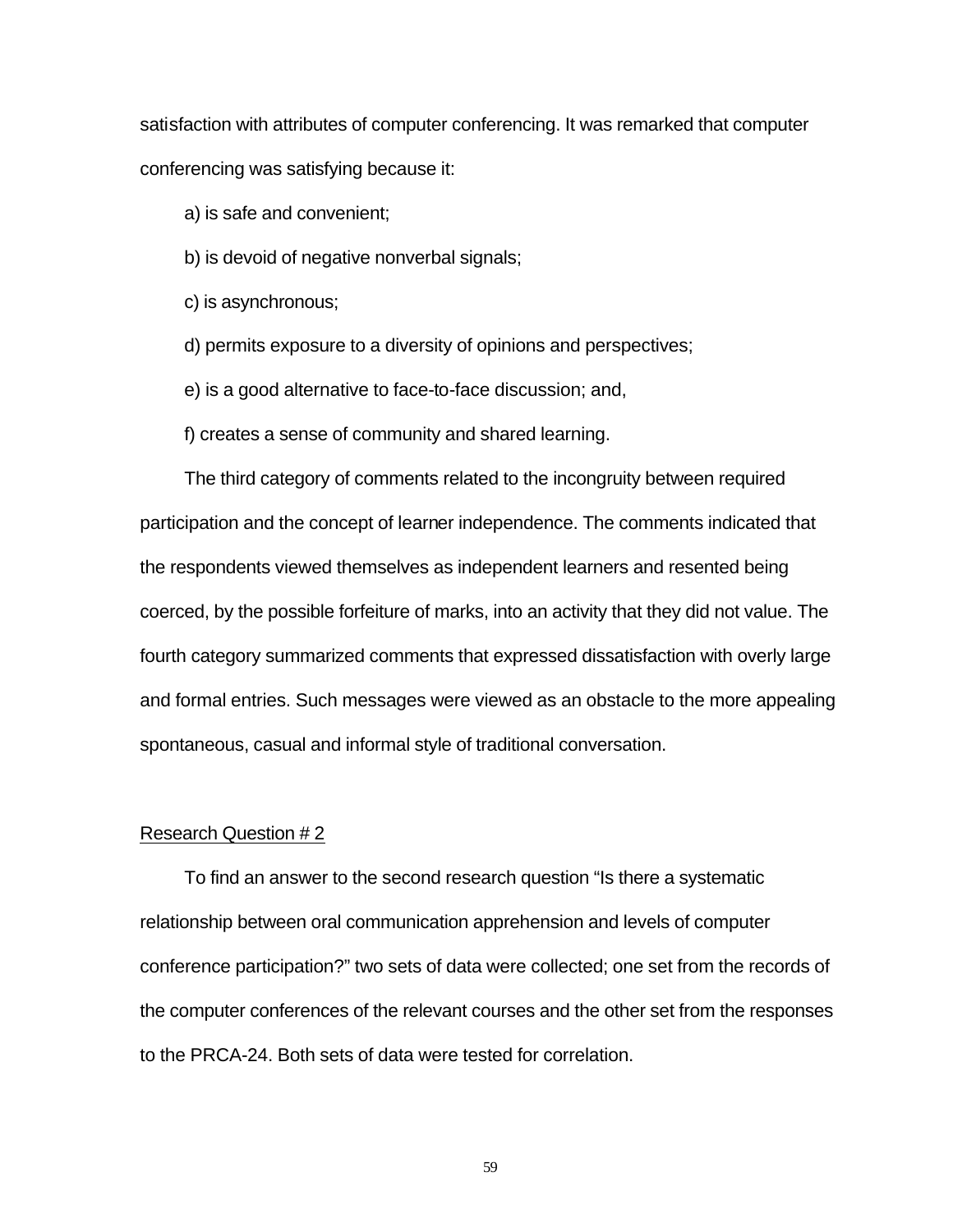Levels of Computer Conferencing Participation. To measure participation levels in the computer conferences, the number of individual messages and the number of words in those messages were counted. The number of messages contributed by the respondents ranged from a low of one to a high of 81. The total word count of the respondents ranged from a low of 105 to a high of 11,486.

With lurking operationally defined as a mean conference participation rate of two or less contributions per conference unit and/or a mean word count of 150 words or less per conference unit, 30.7% ( $n = 16$ ) of the total respondents were defined as lurkers. In contrast,  $60.8\%$  (n = 45) of the total non-respondents met the lurking definition.

There was considerable variation in the patterns of message contribution. Some participants contributed regularly with a general consistency in the number of messages and number of words that they submitted to the conferences. Others were equally irregular, contributing sporadically with no consistency in the number of messages or number of words. Further, others contributed relatively few messages of considerable length, while others contributed few messages with a minimal number of words. At the extremes, some students contributed many messages while others did not contribute at all. In addition, it was not rare for students to participate actively in some units and not in others.

The totals and means of both the message and word counts among all respondents, non-lurkers and lurkers, are shown in Table 21 for comparison.

Table 21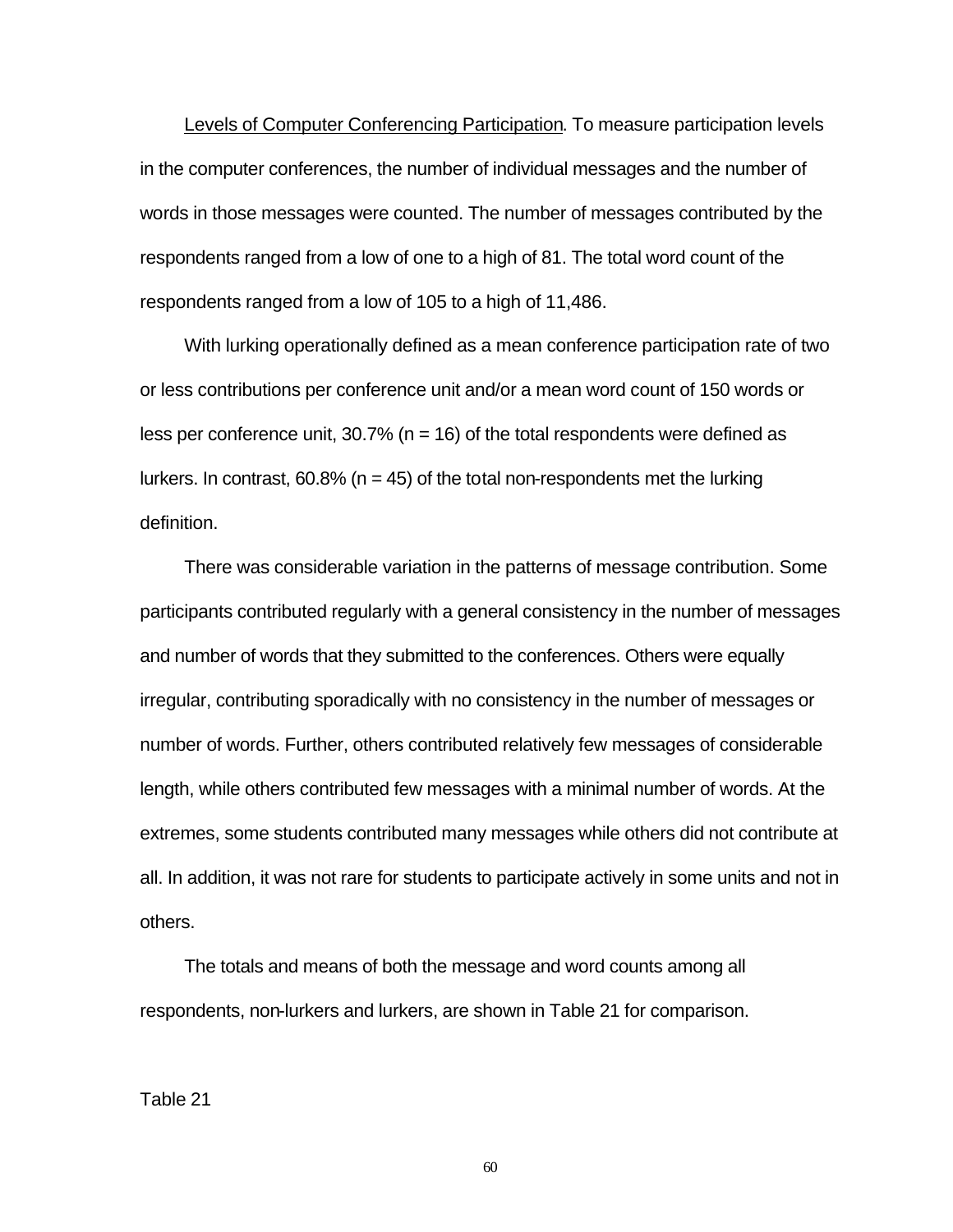| Levels of Conference Participation According to Group |
|-------------------------------------------------------|
|-------------------------------------------------------|

|                 | Message Count |       | <b>Word Count</b> |          |  |
|-----------------|---------------|-------|-------------------|----------|--|
| Group $(N=52)$  | Total         | Mean  | Mean<br>Total     |          |  |
| All Respondents | 1316          | 25.80 | 214,876           | 4,132.23 |  |
| Non-lurkers     | 1143          | 31.75 | 188,999           | 5,249.97 |  |
| Lurkers         | 173           | 10.81 | 25,877            | 1,617.31 |  |

Personal Report of Communication Apprehension - 24 Scores. The completed PRCA-24 response forms of the study sample were scored according to the instrument instructions.

The scores on the PRCA-24 from all of the respondents ranged from a low of 24 to a high of 96. The scores on the PRCA-24 from those who were operationally defined as lurkers ranged from a low of 24 to a high of 83.

For comparison, Table 22 shows the means and standard deviations for all the respondents, the lurkers and the non-lurkers with the normative values.

Table 22

## Central Tendency of PRCA-24 Scores According to Group

| Group     | Mean  | SD    |
|-----------|-------|-------|
| Normative | 65.60 | 15.30 |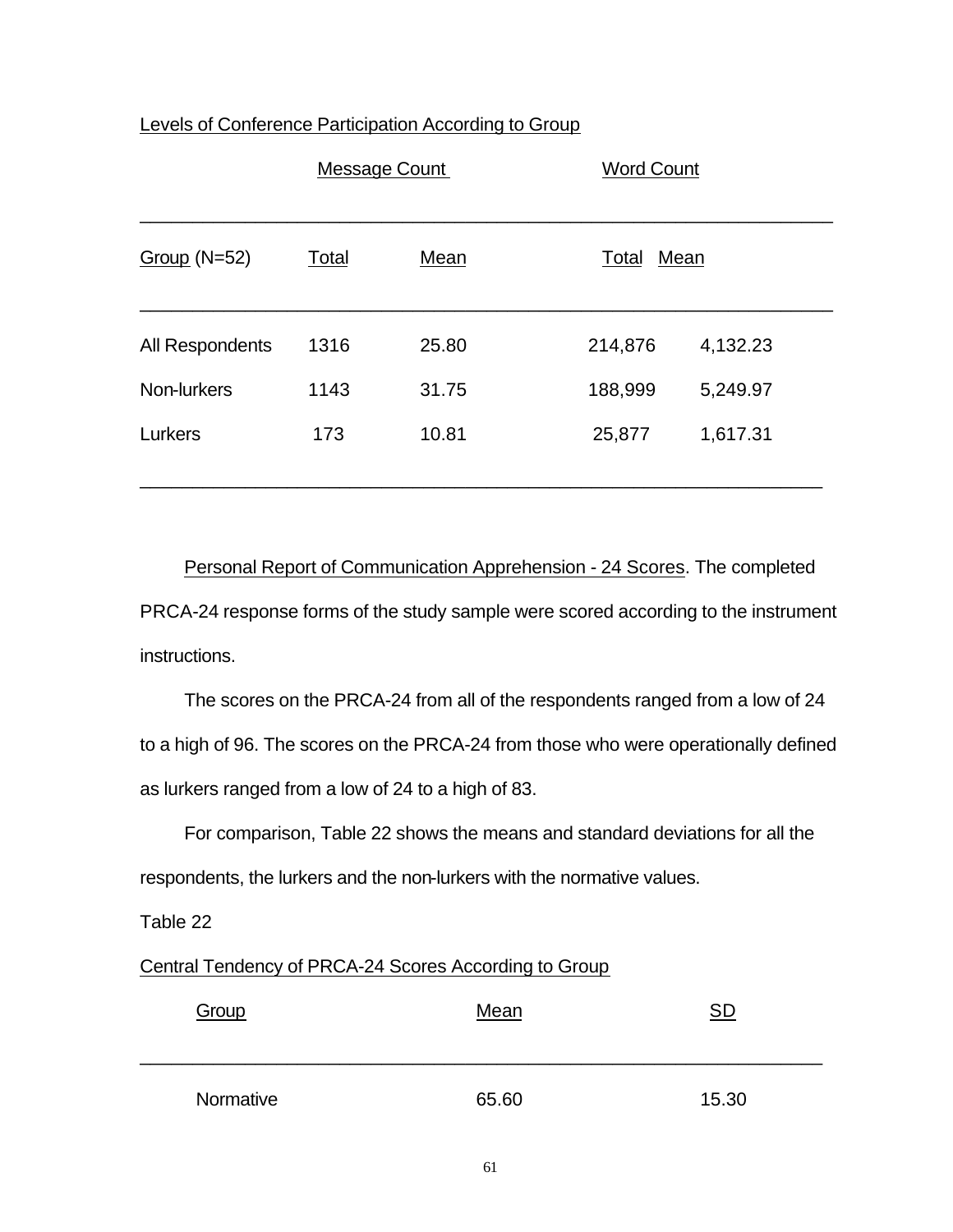| All respondents | 52.02 | 17.76 |
|-----------------|-------|-------|
| Non-lurkers     | 51.64 | 18.09 |
| Lurkers         | 52.88 | 17.54 |

\_\_\_\_\_\_\_\_\_\_\_\_\_\_\_\_\_\_\_\_\_\_\_\_\_\_\_\_\_\_\_\_\_\_\_\_\_\_\_\_\_\_\_\_\_\_\_\_\_\_\_\_\_\_\_\_\_\_\_\_\_\_\_\_\_\_

Correlation Testing of the PRCA-24 Scores and Lurking. The PRCA-24 scores of lurkers were tested for correlation with both the message count and the word count of the lurkers using the product moment correlation coefficient at a confidence level of *p* ? .05 and *df* = 14. Table 23 shows the findings.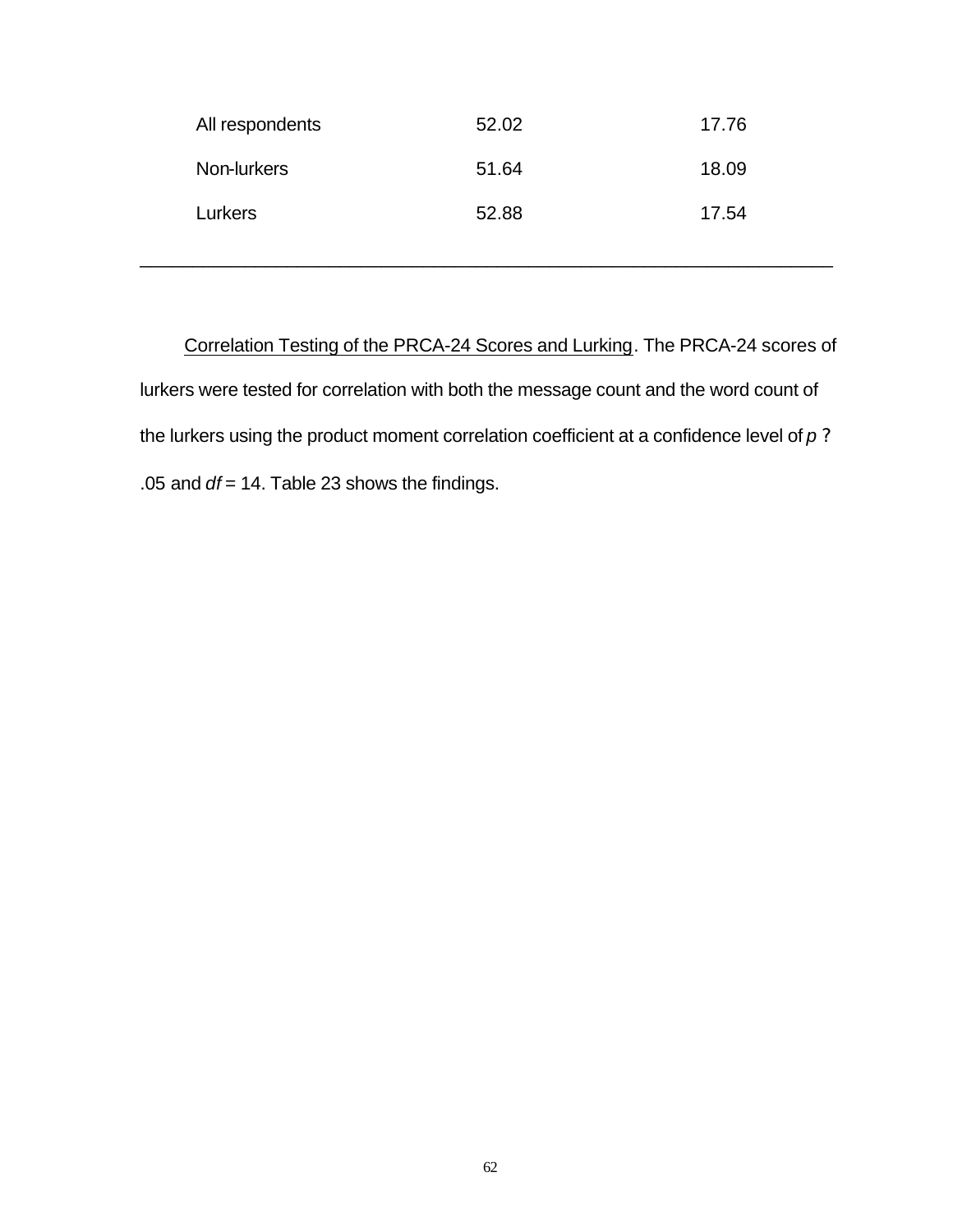#### Correlation of PRCA-24 Scores and Conference Participation Levels

| Message Count     | $r = .2273$ | $df = 14$ | $p$ ? .05 |
|-------------------|-------------|-----------|-----------|
| <b>Word Count</b> | $r = .1837$ | $df = 14$ | $p$ ? .05 |

\_\_\_\_\_\_\_\_\_\_\_\_\_\_\_\_\_\_\_\_\_\_\_\_\_\_\_\_\_\_\_\_\_\_\_\_\_\_\_\_\_\_\_\_\_\_\_\_\_\_\_\_\_\_\_\_\_\_\_\_\_\_\_\_\_\_

These data indicate that there is no statistically significant relationship between the scores on the PRCA-24 and either the message count or the word count of those people who met the criteria for the definition of lurking at the identified confidence level. This finding suggests that an individual's score on the PRCA-24 would not be useful in predicting that individual's participation rate in the computer conference.

#### Research Question # 3

The third question asked "Is there a significant difference between responses of the lurker and the non-lurker to the PRCA-24 and the computer conference participation questionnaires?". To determine an answer the participants (N=52) were separated into two groups, lurkers (n=16) or non-lurkers (n=36), according to their conference participation rates. The responses to each questionnaire item for both testing instruments were tabulated for each individual in each group and analyzed by a chisquare test. The analysis indicates that the proportion of responses by the lurkers and the non-lurkers to the conference participation questionnaire were not significantly different with the exception of three items, #2, #12 and #18, as shown in Table 24.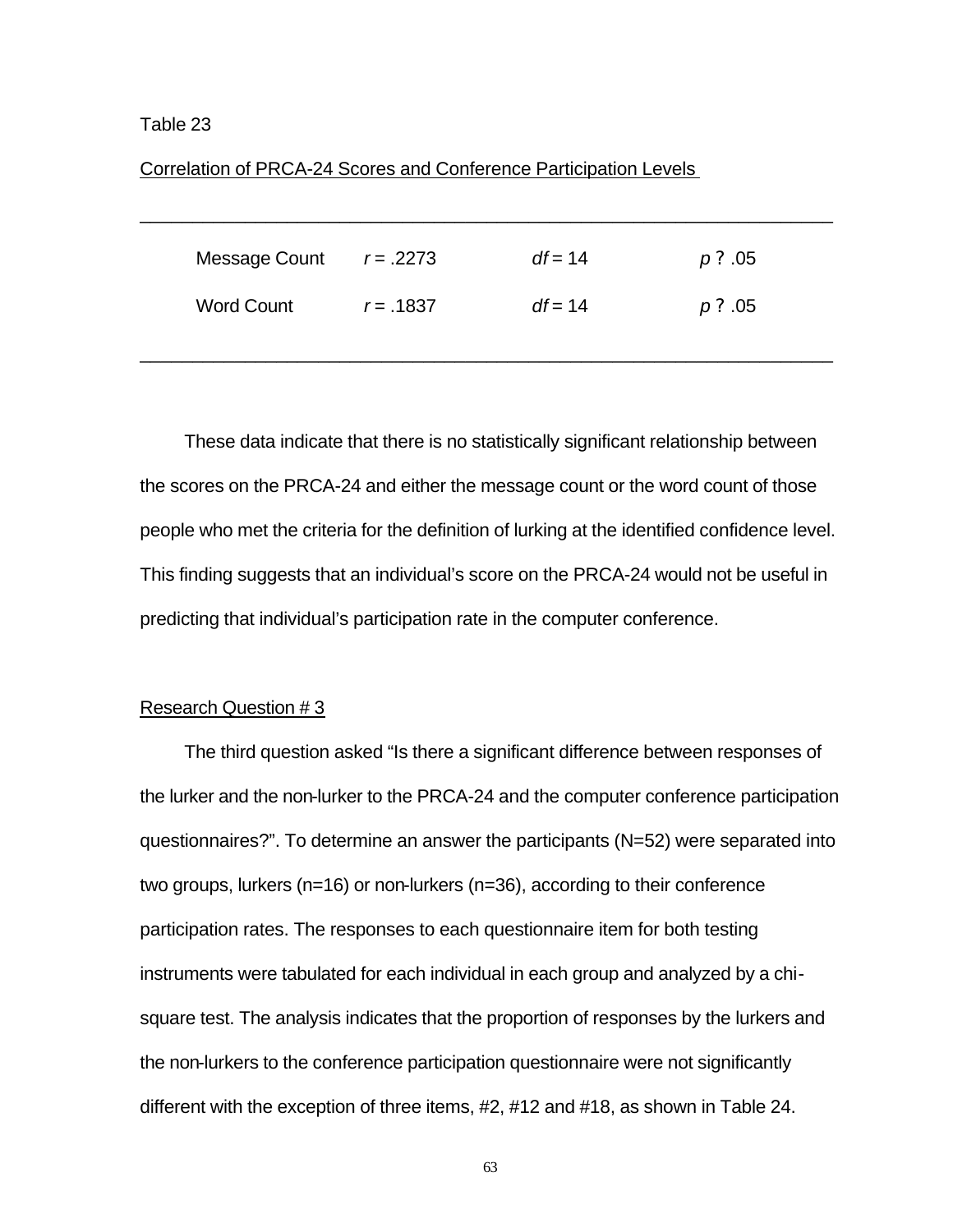## Table 24

| Item $#$         | 22      | Item# | 22      | Item# | 22   |
|------------------|---------|-------|---------|-------|------|
|                  |         |       |         |       |      |
| $\mathbf 1$      | .209    | 11    | .106    | 21    | .803 |
| $\overline{2}$   | $.041*$ | 12    | $.036*$ | 22    | .779 |
| 3                | .747    | 13    | .461    | 23    | .674 |
| $\overline{4}$   | .660    | 14    | .634    | 24    | .803 |
| $\sqrt{5}$       | .381    | 15    | .596    | 25    | .175 |
| $\,6$            | .161    | 16    | .198    | 26    | .563 |
| $\overline{7}$   | .945    | 17    | .555    | 27    | .290 |
| 8                | .665    | 18    | $.038*$ | 28    | .082 |
| $\boldsymbol{9}$ | .560    | 19    | .363    | 29    | .455 |
| 10               | .329    | 20    | .387    |       |      |

# Chi-square Values For Conference Participation Questionnaire Items

\* Statistically significant *p* ? .05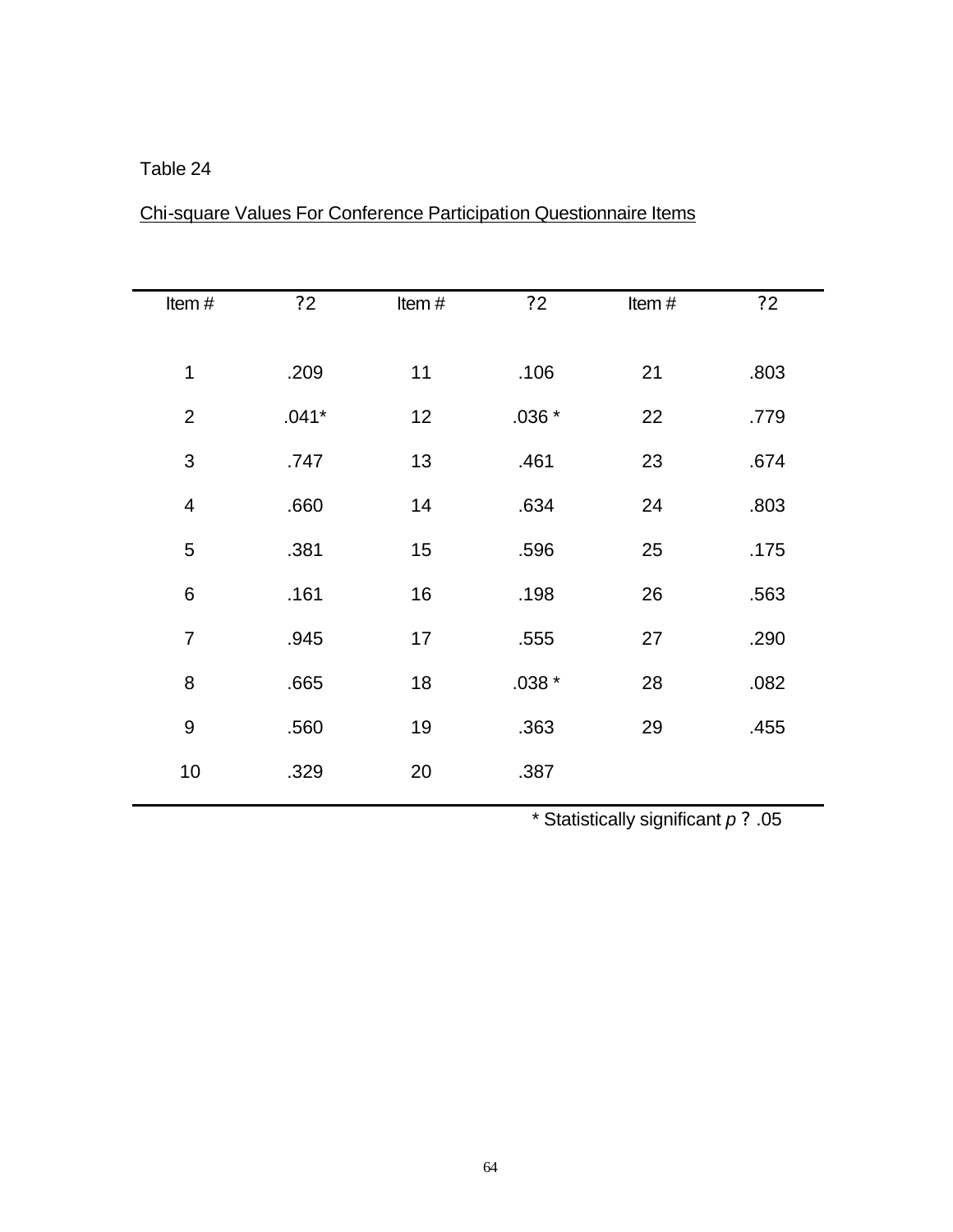Questionnaire item #2 asked the participants to rate their own level of participation. Table 25 shows that 50% of the lurkers compared to 19% of the nonlurkers viewed their level of participation as below average or lower. Further, a greater percentage of the non-lurkers compared to the lurkers viewed their participation levels as above average or greater. It appears that both groups accurately rated their overall participation rates. Interestingly, 12% of the lurkers rated their participation level as above average.

#### Table 25

#### Self Rating of Participation Level: Non-lurkers vs. Lurkers

| Level         | Non-lurkers (%) | Lurkers (%)    |  |
|---------------|-----------------|----------------|--|
| Very low      | 5.56            | 12.50          |  |
| Below average | 13.89           | 37.50          |  |
| Average       | 27.78           | 37.50          |  |
| Above average | 47.22           | 12.50          |  |
| Very high     | 5.56            | $\overline{0}$ |  |
|               |                 |                |  |

Questionnaire item #12 asked the participants about the extent of influence that job related time limitations affected their participation. Table 26 shows the tabulated responses of the lurkers and the non-lurkers to item #12. As can be seen in Table 26,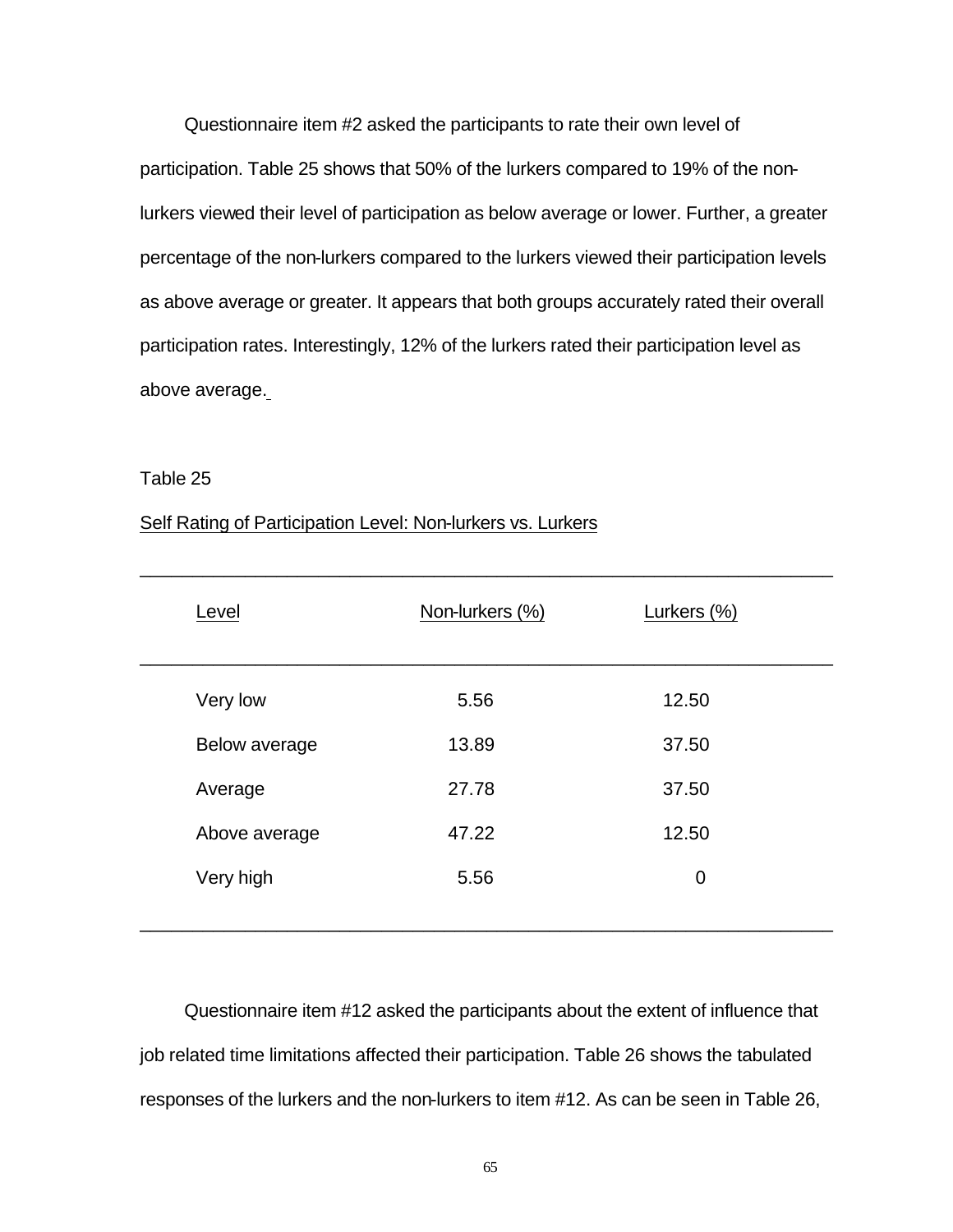there are large differences in the "moderate, considerable" response categories between the lurkers and the non-lurkers. Almost double the percentage of lurkers, compared to the non-lurkers, indicated that job related time constraints were a considerable influence upon their participation in the conferences. Further, very few of the lurkers, in comparison to the non-lurkers, indicated that it was a moderate influence.

#### Table 26

| Level        | Non-lurkers (%) | Lurkers (%) |
|--------------|-----------------|-------------|
| Not at all   | 8.34            | 6.25        |
| Slightly     | 16.66           | 25.00       |
| Moderately   | 33.33           | 6.25        |
| Considerably | 33.33           | 62.50       |
| Very much    | 8.34            | $\mathbf 0$ |
|              |                 |             |

#### Influence of Job Related Time Limitations: Non-lurker vs. Lurker

Item #18 inquired about the extent of influence that prior statement of one's viewpoint had upon conference participation. Table 27 shows the tabulated responses to item #18 from the lurkers and the non-lurkers. The data show that a larger percentage of the non-lurkers indicated that it was a slight influence whereas a much greater percentage of the lurkers indicated that it was a considerable influence.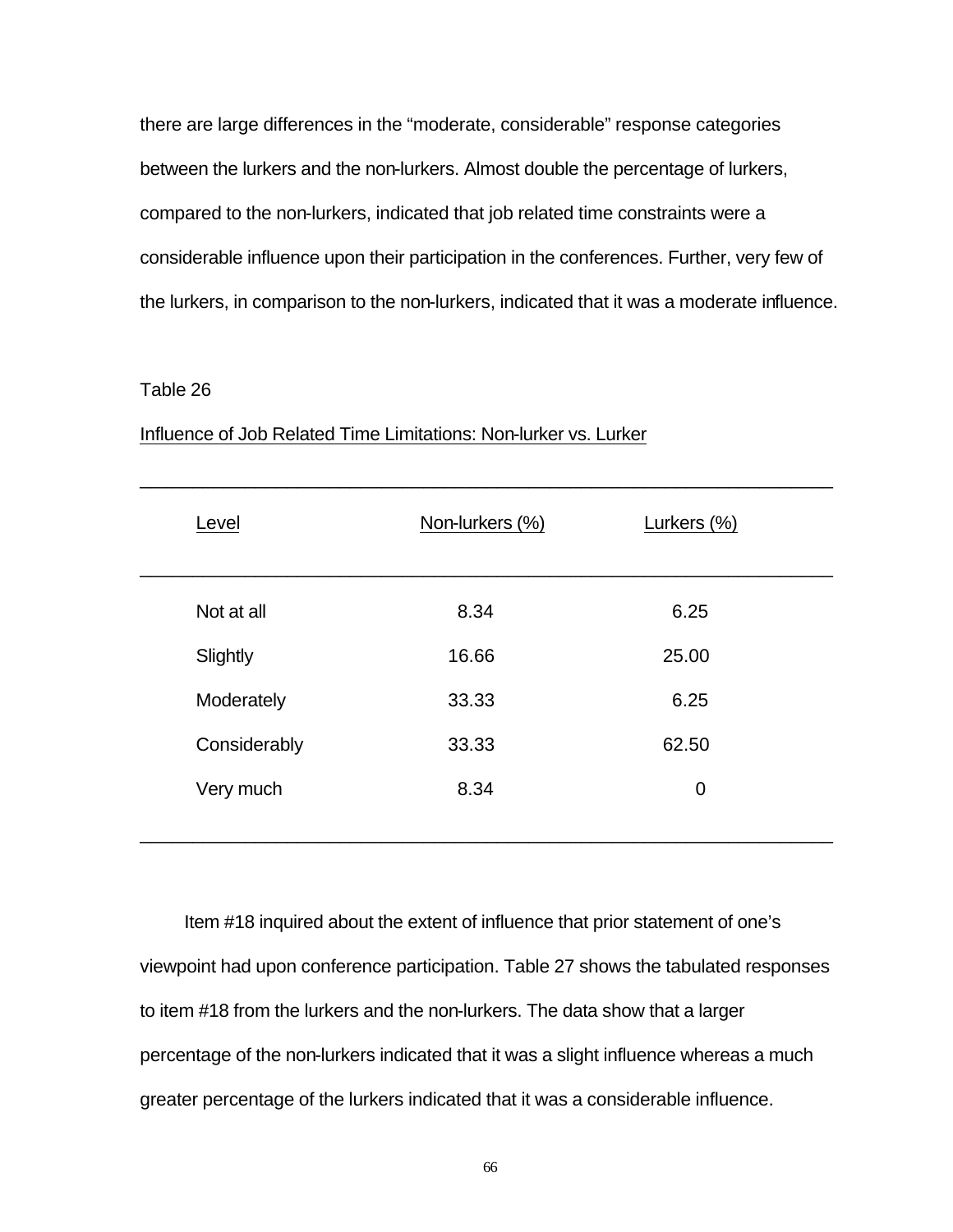## Table 27

| Level        | Non-lurkers (%) | Lurkers (%) |  |
|--------------|-----------------|-------------|--|
| Not at all   | 8.34            | 0           |  |
| Slightly     | 25.00           | 6.25        |  |
| Moderately   | 38.89           | 43.75       |  |
| Considerably | 13.89           | 43.75       |  |
| Very much    | 13.89           | $\mathbf 0$ |  |
| No response  | $\mathbf 0$     | 6.25        |  |
|              |                 |             |  |

## Influence of Prior Expression of View Upon Participation; Non-lurker vs. Lurker

The chi-square analysis data in Table 28 show that the proportion of responses by lurkers and non-lurkers to all of the PRCA-24 test items were not significantly different.

### Table 28

## Chi-square Values for PRCA-24 Questionnaire Items

| Item# | 22   | Item $#$ | ?2   | Item# | ??   |
|-------|------|----------|------|-------|------|
|       | .272 | 9        | .791 | 17    | .761 |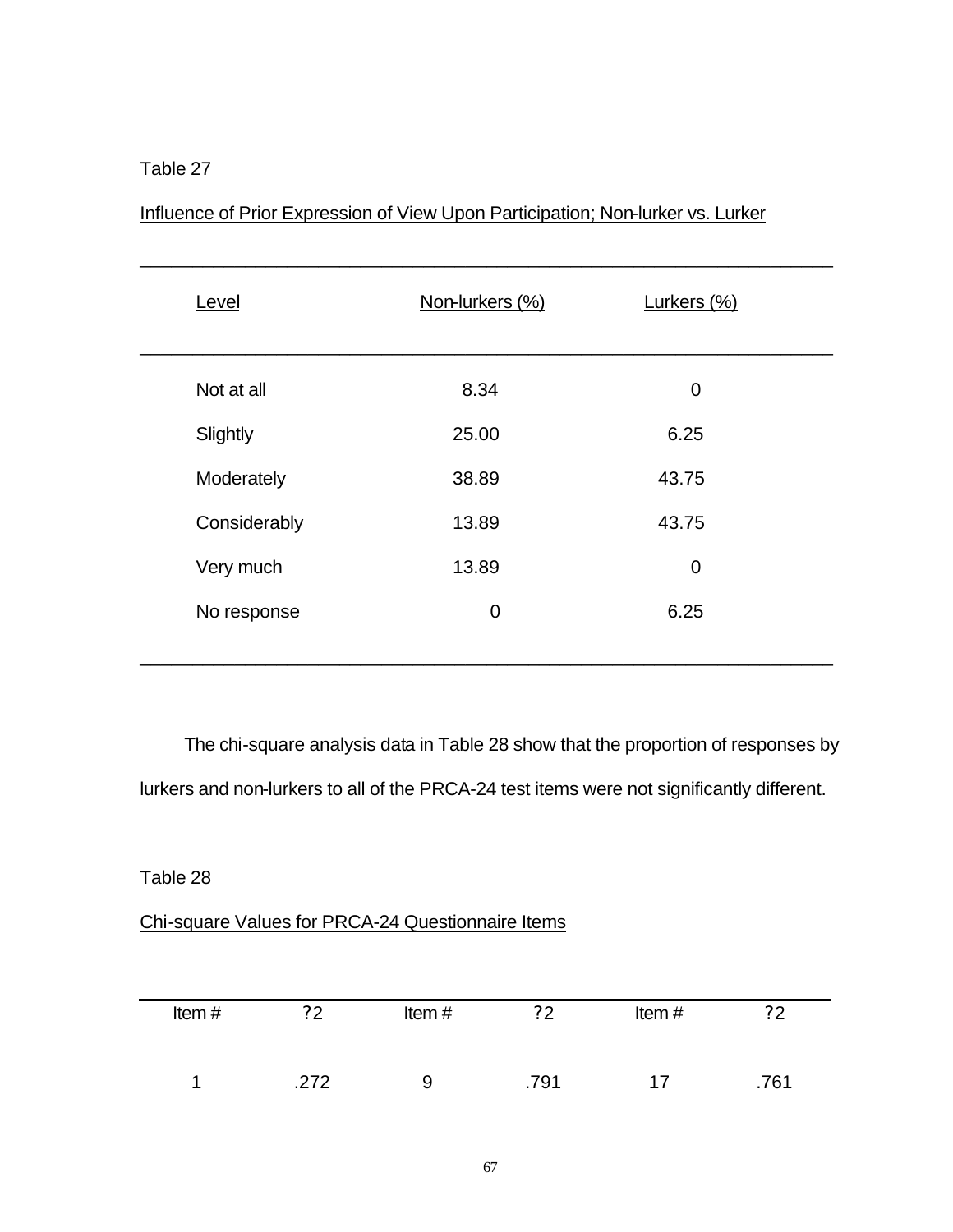| $\overline{2}$ | .748 | 10 | .438 | 18 | .659 |
|----------------|------|----|------|----|------|
| 3              | .426 | 11 | .654 | 19 | .967 |
| 4              | .477 | 12 | .814 | 20 | .293 |
| 5              | .935 | 13 | .400 | 21 | .954 |
| 6              | .364 | 14 | .684 | 22 | .519 |
| 7              | .491 | 15 | .703 | 23 | .684 |
| 8              | .520 | 16 | .769 | 24 | .556 |

*p* ? .05

Ξ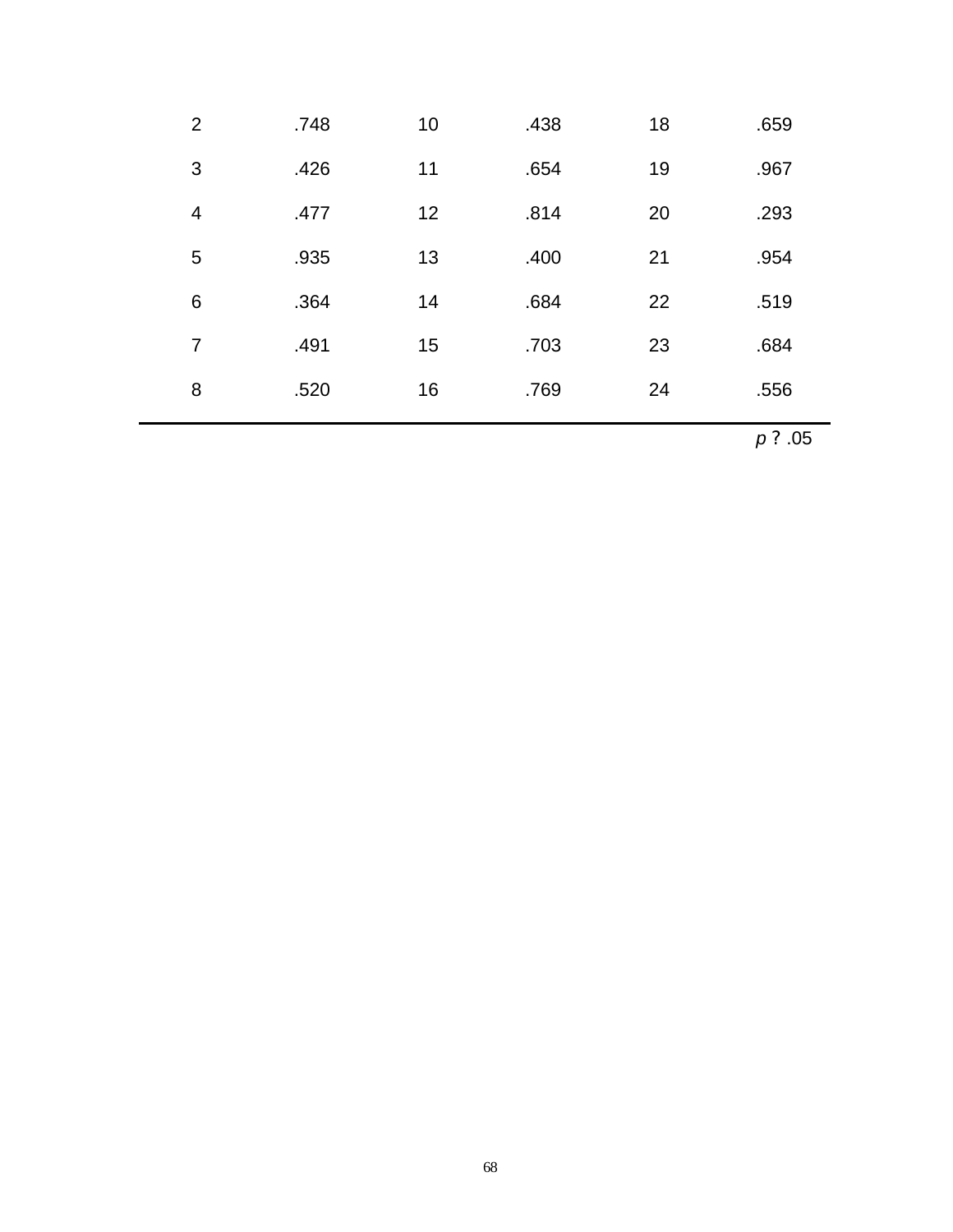## **CHAPTER V**

## DISCUSSION, IMPLICATIONS AND SUGGESTIONS

#### Summary of the Study

Interaction has long been viewed as a critical element in the learning process. Support in the literature for the value of interaction is broad and consistent with claims for a number of educational benefits. In the practice of distance education, interaction has been relatively uncommon and is acknowledged as an inherent constraint. Two reasons identified for limited interaction are the dependence upon a communication medium for interaction and the prevailing instructional design model in distance education that focuses upon transmission of information.

In recent years, the introduction and development of computer technology has launched a new dimension to the distance educational process. With the aid of computer mediation, distance learners are now able to interact with other distance learners in a fashion previously unknown. The distinctiveness of computer mediated communication rests in its ability to permit one-to-one and many-to-many interaction that is asynchronous. However, despite the benefits offered by computer mediated communication, there are reports that many of the learners registered in courses with computer conferences do not actively participate or participate minimally and that the majority of messages are contributed by a disproportionate few.

Opinions in the literature suggest that non-participation may be related to the textonly nature of computer conferencing and apprehension concerning communication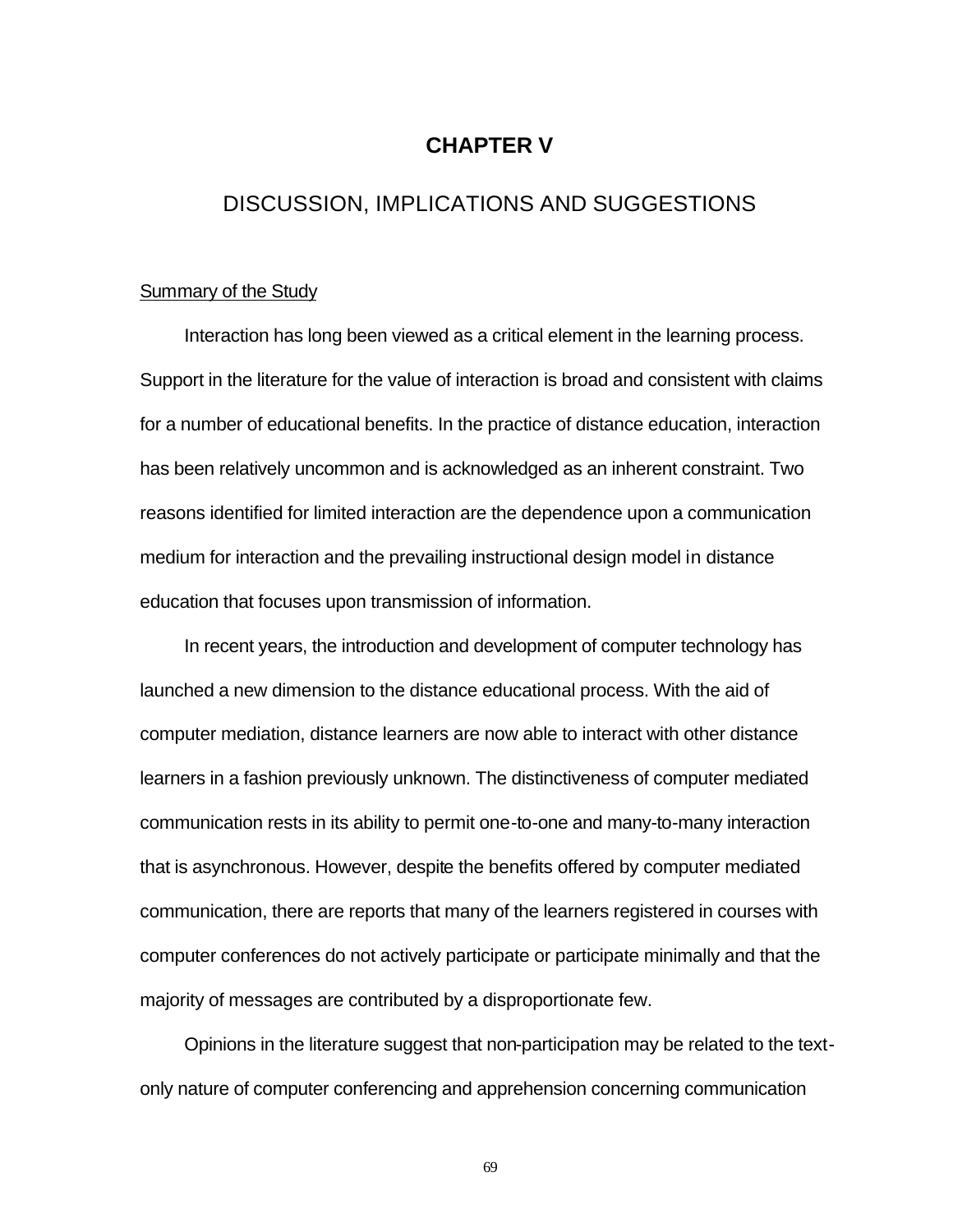with others. The purpose of this study was to investigate the reasons why distance education students do or do not actively participate in computer conferences. Three research questions were posed.

1. To what do students attribute their levels of participation in computer conferencing?

2. Is there a systematic relationship between oral communication apprehension and levels of computer conference participation?

3. Is there a significant difference between responses of the lurker and the nonlurker to the PRCA-24 and the computer conference participation questionnaires?

#### Discussion of the Findings

Limitations of the Study. There are a number of factors that must be given consideration when discussing the findings. With respect to the design, case studies by their nature are limited by only examining a single occurrence of a phenomenon. All research designs have weaknesses that must be addressed by the researcher. With regard to case study design, Merriam (1988) states that primary criticisms are concerned with issues of internal and external validity and reliability.

Internal validity is an issue of whether the research findings reflect reality; that is, do the results accurately show what is indeed there (Merriam, 1988)? In that regard, Merriam (1988) points out that all experiences, in and of themselves, are not selfexplanatory and that all experiences must be interpreted or translated by someone. In an investigation of the experiences of research participants, the self report of the experiences by those people is arguably valid because they are the ones who are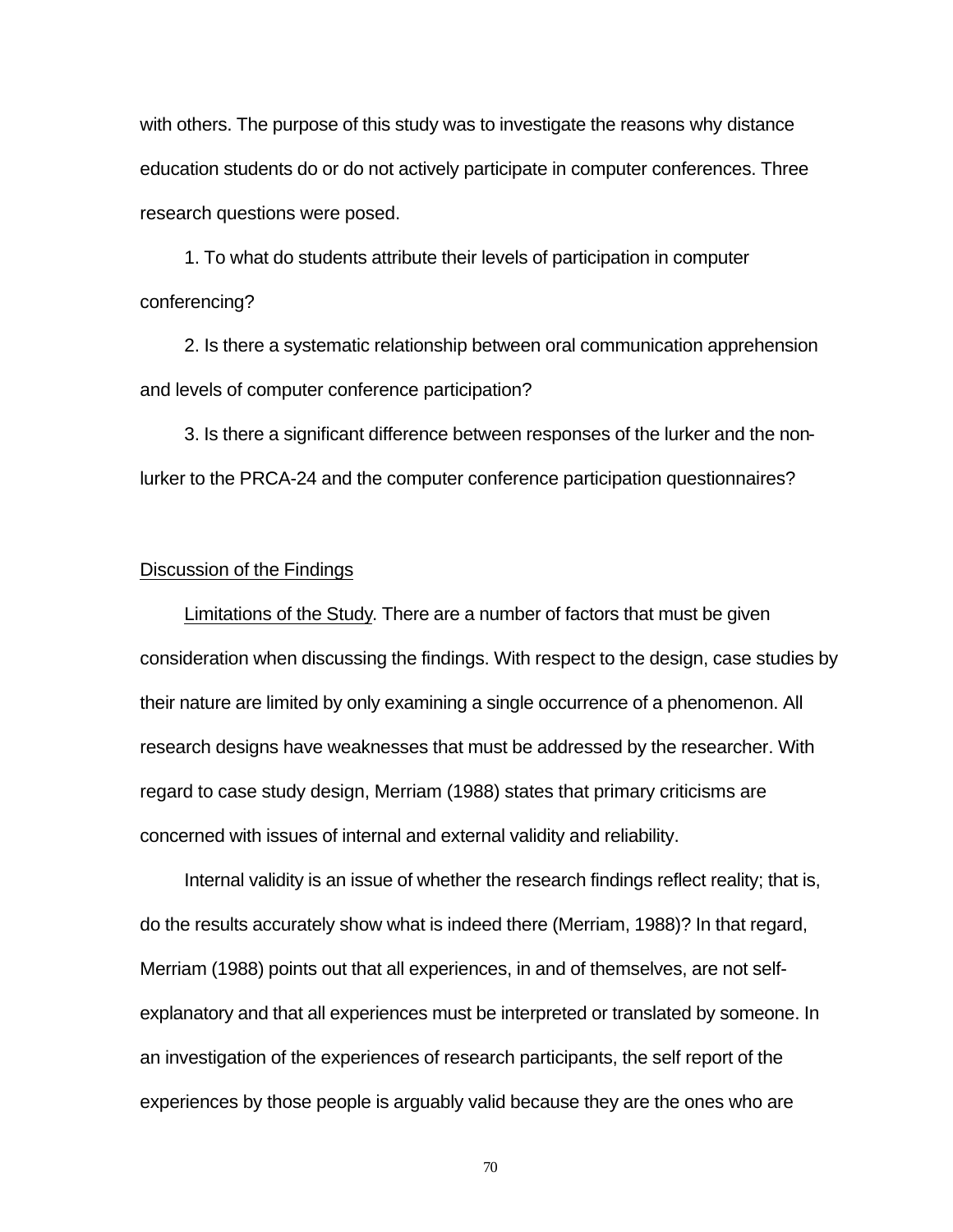interpreting the experience. Accordingly, in qualitative research such as case studies, it is the obligation of the researcher to present the perspectives and experiences of the participants as they are reported (Merriam, 1988). In recognition of that design weakness, this particular study has used self report instruments and has documented the perspectives of the respondents rather than engage in an interpretation of those experiences.

With regard to the question of external validity, case study research represents an instance or snapshot of a phenomenon and consequently the findings do not generalize beyond the study itself. Specifically, the data generated by the subjects in case study research are not representative of the responses that are reflective of a larger population and thus inferences about that population cannot be drawn. Additionally, the multiple data points, i.e. the responses to the questionnaires, are dependent scores in that they are generated by the same subject. This further reduces the projection of the conclusions to an external group (T. Jones, personal communication, March 25, 1998). In this study, there are no attempts to generalize the findings. The findings of this study only reflect the experiences of one group of subjects at a particular point in time.

Reliability refers to the issue of whether research findings can be replicated (Merriam, 1988). Merriam points out that this presents a problem in social science research because human behaviour is dynamic and thus it is virtually impossible to replicate. She states that there is "...no benchmark by which one can take repeated measures and establish reliability..." (p.170). Thus, she further argues, the best method of handling the impossibility of replicating the study is to provide sufficient details of the study so that the reader can conclude that the results are consistent with the process.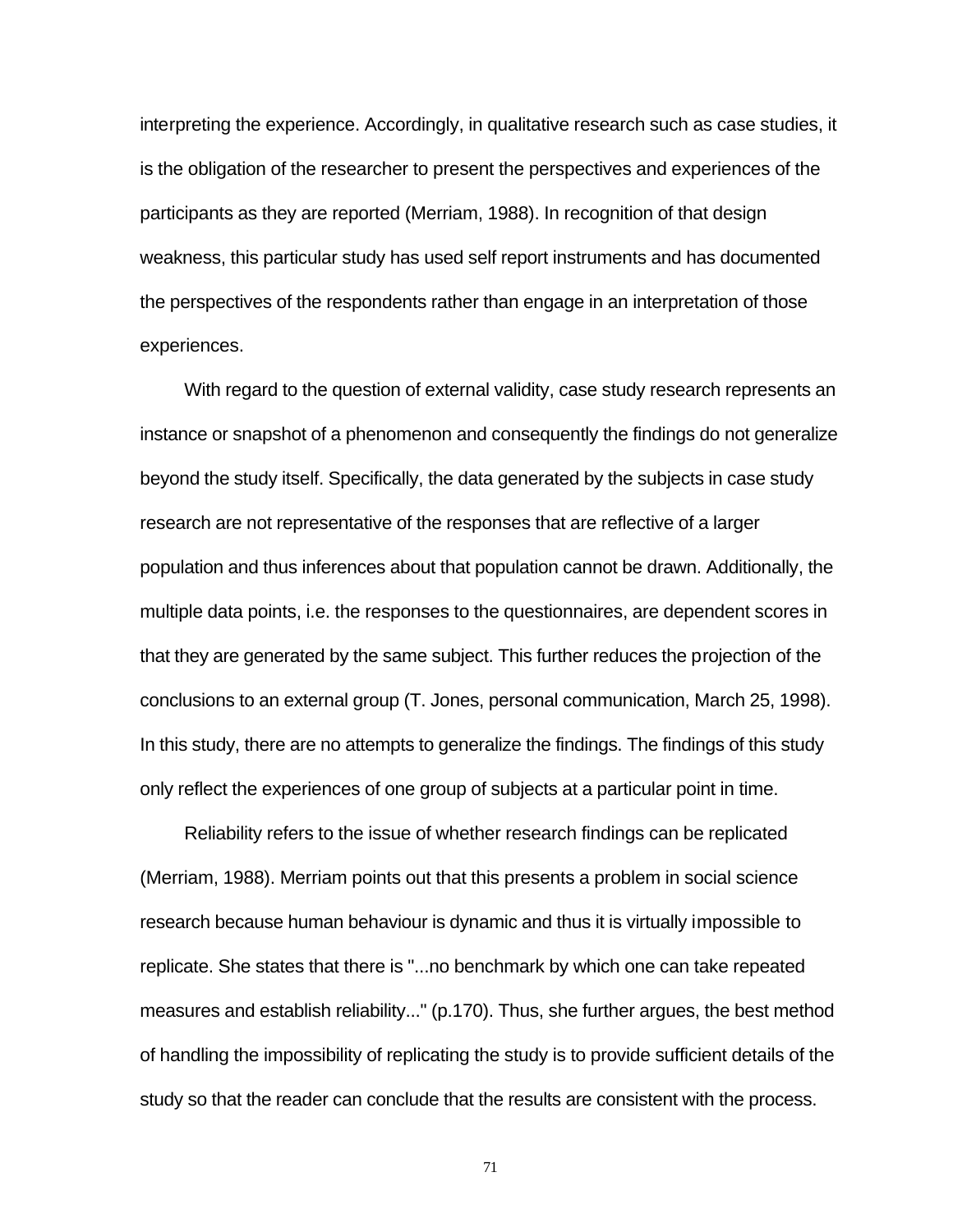To address that issue in this study, details concerning the background to the study, the basis for the subject selection, the basis for the instrument development and selection, the process, and the findings have been provided to enable readers to formulate their own opinions about reliability.

Beyond the limitations imposed by the design, this study is further bound by circumstance related constraints. First, this study is restricted by a limited sample in scope and in size. All the subjects were drawn from a student population in one graduate program. The sampling technique was not random, but rather purposive.

Caution is also taken in regard to the accuracy of the data collected. Due to the potential that the respondents may view communication apprehension as an undesirable label, this study is further limited by the possibility that the respondents inaccurately report their fear of communicating with others. However, it is assumed that responses to both questionnaires are truthful and accurate.

As with any survey, the characteristics of the subjects who choose to respond, versus those who do not, has the potential to bias the results. It is noted in this study that the proportion of non-respondents who met the lurker definition is almost double that of those who did respond. It may be that those learners who are most likely to participate in the conferences were also the ones who are most likely to participate in the study. This raises the concern of response bias. Additionally, the response rate to the survey questionnaires was weak at approximately 41%.

Accordingly, any attempts to draw conclusions without giving weight to the stated limitations or beyond the scope and context of this study would be misguided. It is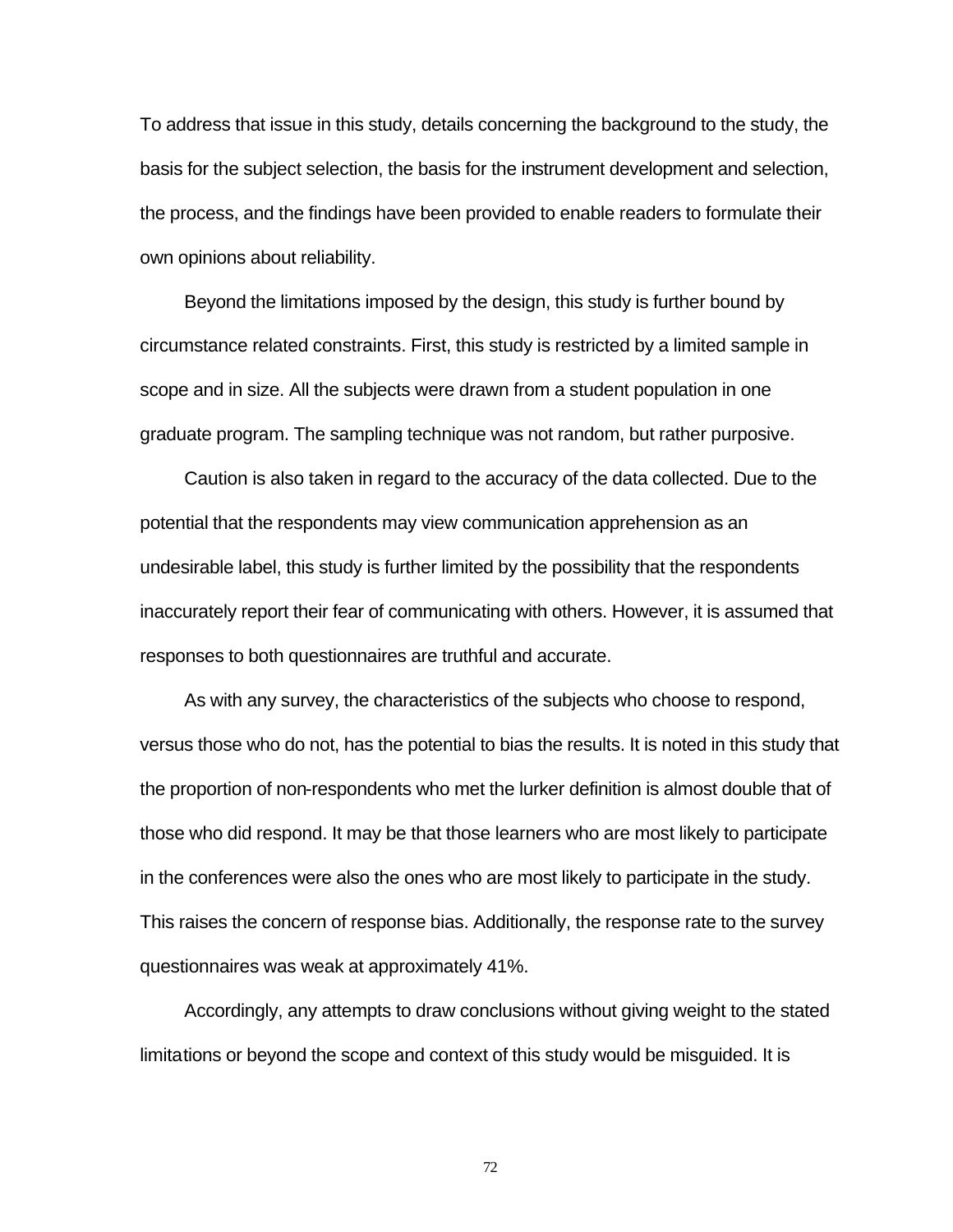unequivocal that the findings and conclusions only pertain to this study and that they must be viewed contextually.

Notwithstanding those caveats, the findings are interesting and informative. It must be restated that the amount of published information concerning the lurking phenomenon is small. The examination of a single case, in all probability, has value in revealing preliminary data about an emerging occurrence. As all journeys begin with a first step, the growth of knowledge arguably begins with introductory experiences. This study, being an initial report of one group's experiences with computer conferencing, can contribute to the development of a better understanding of the wider experience of computer conferencing.

#### Research Question #1

**To what do students attribute their levels of participation in computer conferencing?**

The review of the literature provided two hypotheses for the varying levels in computer conference participation; lack of nonverbal expressions and loss of anonymity. First, in regard to the role that nonverbal cues play, the argument has been made that the text-only nature of computer conferencing gives rise to concern about communicating. As Davie (1989) and Feenberg (1989) have suggested the lack of nonverbal or phatic expressions impairs the communication process by limiting essential elements. Without those elements, it becomes difficult to fully interpret an incoming message. The gauging of how one's message has been received may be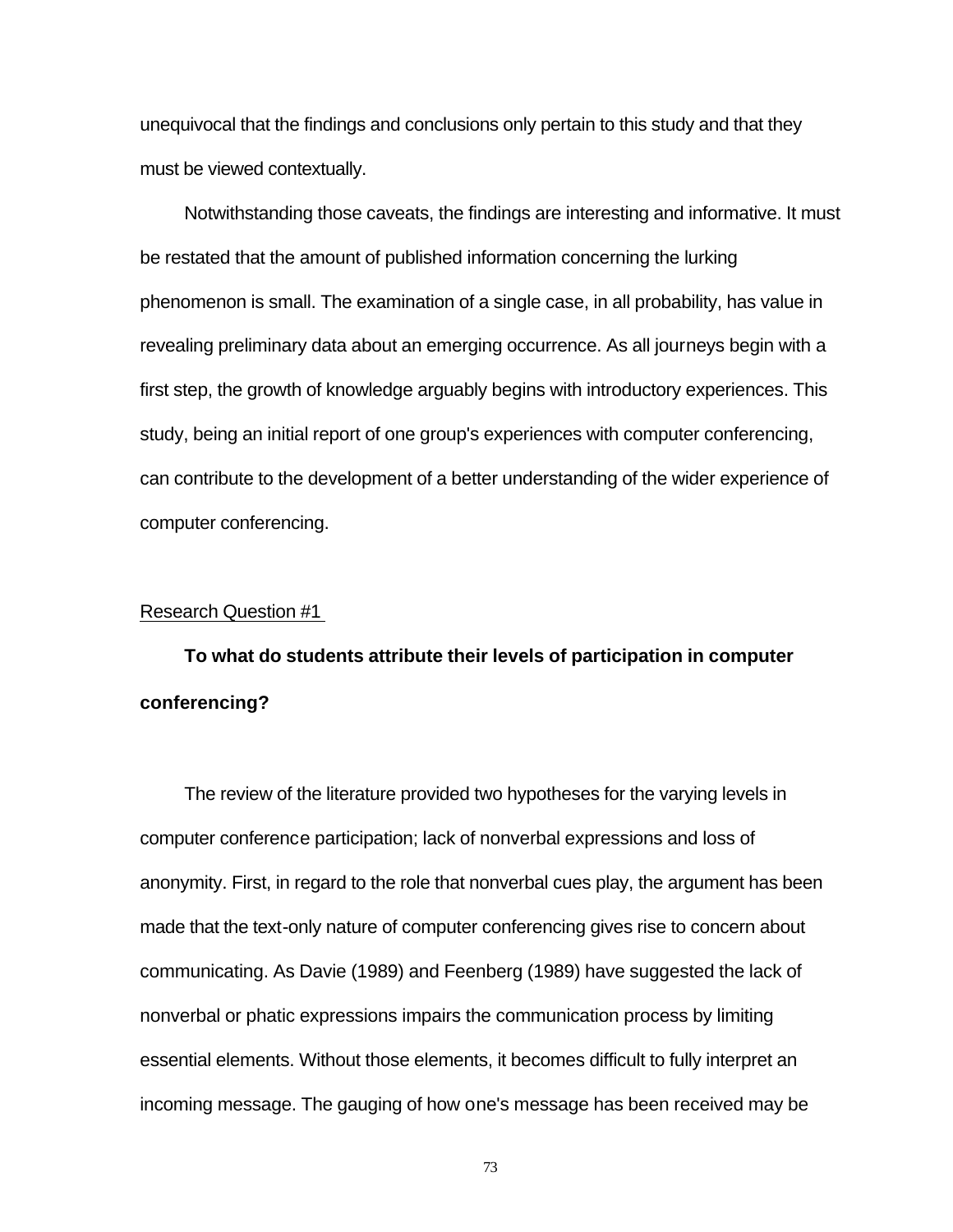very dependent upon those missing elements. In their absence, one may be reluctant to participate.

Two questionnaire items have a relevance to this issue. One item asked the respondents to identify the degree of concern that lack of nonverbal cues created for them. The second item asked the respondents to identify the extent that the absence of responses from others discouraged them from contributing. It would appear from the data that neither issues were a significant concern. As Table 8 shows, more than 70% of the respondents felt that the absence of nonverbal cues were no more than a slight concern. Table 14 shows that more than 70% of the respondents felt that the absence of response from others was not a major influence upon their contribution rate.

Second, in regard to the loss of anonymity, several authors argued that the act of placing a message on a computer conference is held to a different and higher standard of quality than the spoken word. As Davie (1989) states, it is seen as akin to an act of publishing rather than speaking. Arguably then, the conference message demands greater attention to construction and detail.

Two questionnaire items have relevance to this issue. One item asked about the respondents comfort level in placing a message in public forum; the other asked how important it was to the respondent that their messages be grammatically correct or well written. Table 5 shows that approximately 60% of the respondents claimed that they were comfortable. The remaining 40% claimed that they were no more than somewhat comfortable. Interestingly, the data in Table 6 show that a large proportion of the respondents felt that it was important to have entries that were well-written. This finding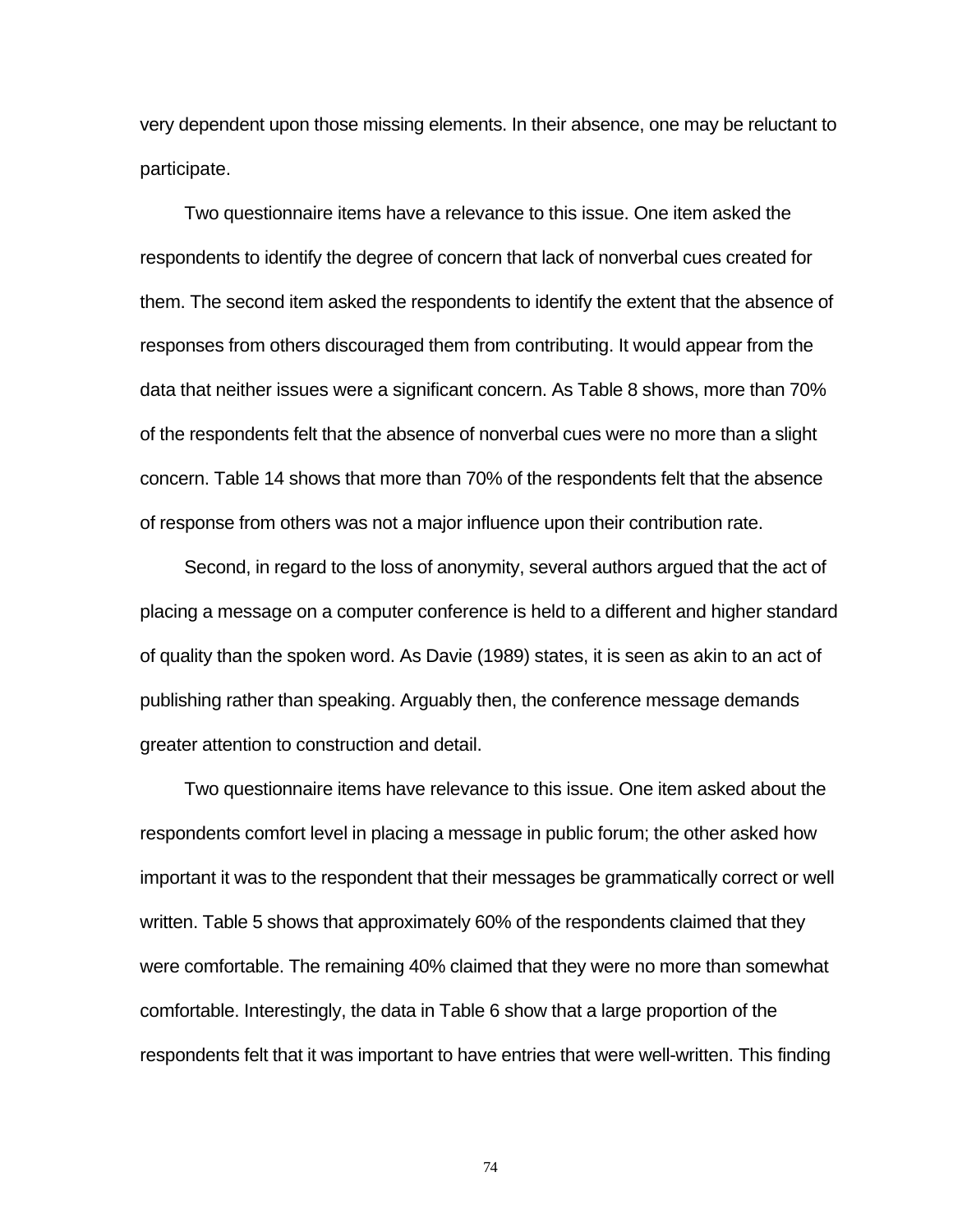is consistent with the argument that a higher standard is expected for written communication.

There is however, another possible explanation for the perceived need to submit well-written messages. As indicated earlier, marks were awarded for participation in most of the courses. The awarding of marks in education traditionally requires that there must be a measure of quality before marks are to be granted. In this case, the respondents may have felt that in order to earn the marks, their contributions needed to be well-written.

Perhaps in some relation to the perceived higher standard for the written word, a significant number of respondents indicated that they composed their messages in advance of logging on, as shown in Table 7. It may be that, to contribute a well written entry, the respondents wrote and refined their messages off-line when they had more time. Alternately, it also may be that there was a cost saving by having the message ready before accumulating on-line connection charges.

#### Research Question #2

**Is there a systematic relationship between oral communication apprehension and levels of computer conference participation?**

The scores of the lurkers on the PRCA-24 were tested for correlation, with both the number of messages and the number of words in those messages, using the Pearson Product Moment Correlation Coefficient. The testing revealed no significant correlation at a 95% confidence level.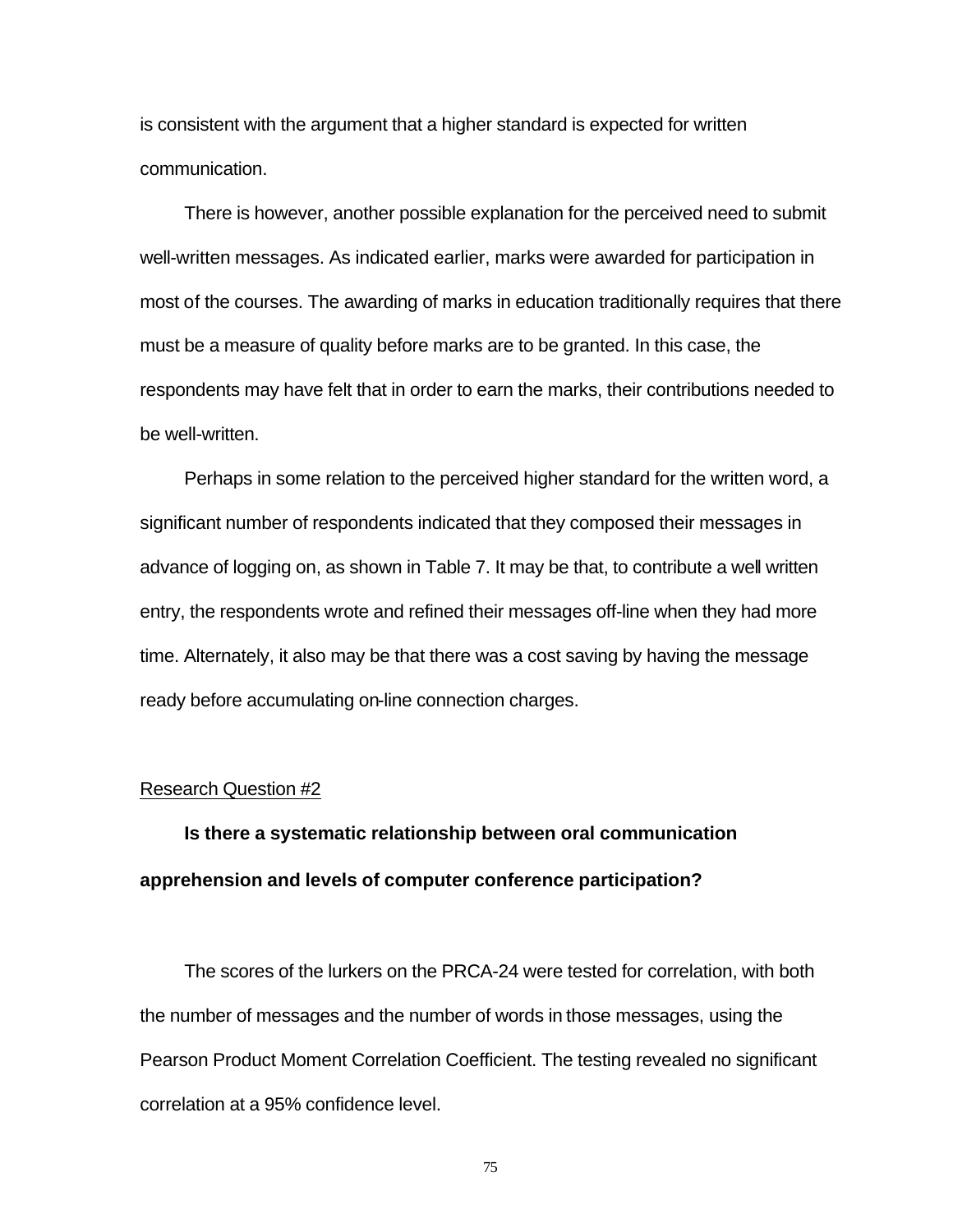There are several comments to be made concerning this finding. As indicated earlier, this study had a response bias tilted toward non-lurkers. Many of those who were minimal participants in the computer conferences were also the ones who did not respond to the questionnaires. Thus, the absence of a statistically significant correlation may reflect that response bias.

Additionally, other uncontrolled variables may have influenced participation rates. First, the conferences had varying levels of participation marks awarded. The potential to earn marks may have motivated some to participate who otherwise would not have done so. Secondly, the instructional style of the moderators and the personalities of the participants may have been influential. For example, the nature of the moderators' messages and discussion questions may have been, more or less, provocative of discussion. Further, the nature of the participants personalities may have been conveyed in their messages. It cannot be said with certainty that group personality factors such as congeniality and affability did not weigh upon the overall participation rates. For example, it could be argued that a cordial group communicates their congeniality through their manner of written discussion and thereby invites an otherwise hesitant person to participate. The converse could also be a possibility where an unfriendly group stifles contributions. Lastly, many of the participants in the study come from a background in some aspect of education. In many instances of educational activity, it is customary for the instructor to speak in front of groups of people in a public forum. A repertoire of such experiences in the participants in this study may have desensitized them to communication apprehension and consequently biased the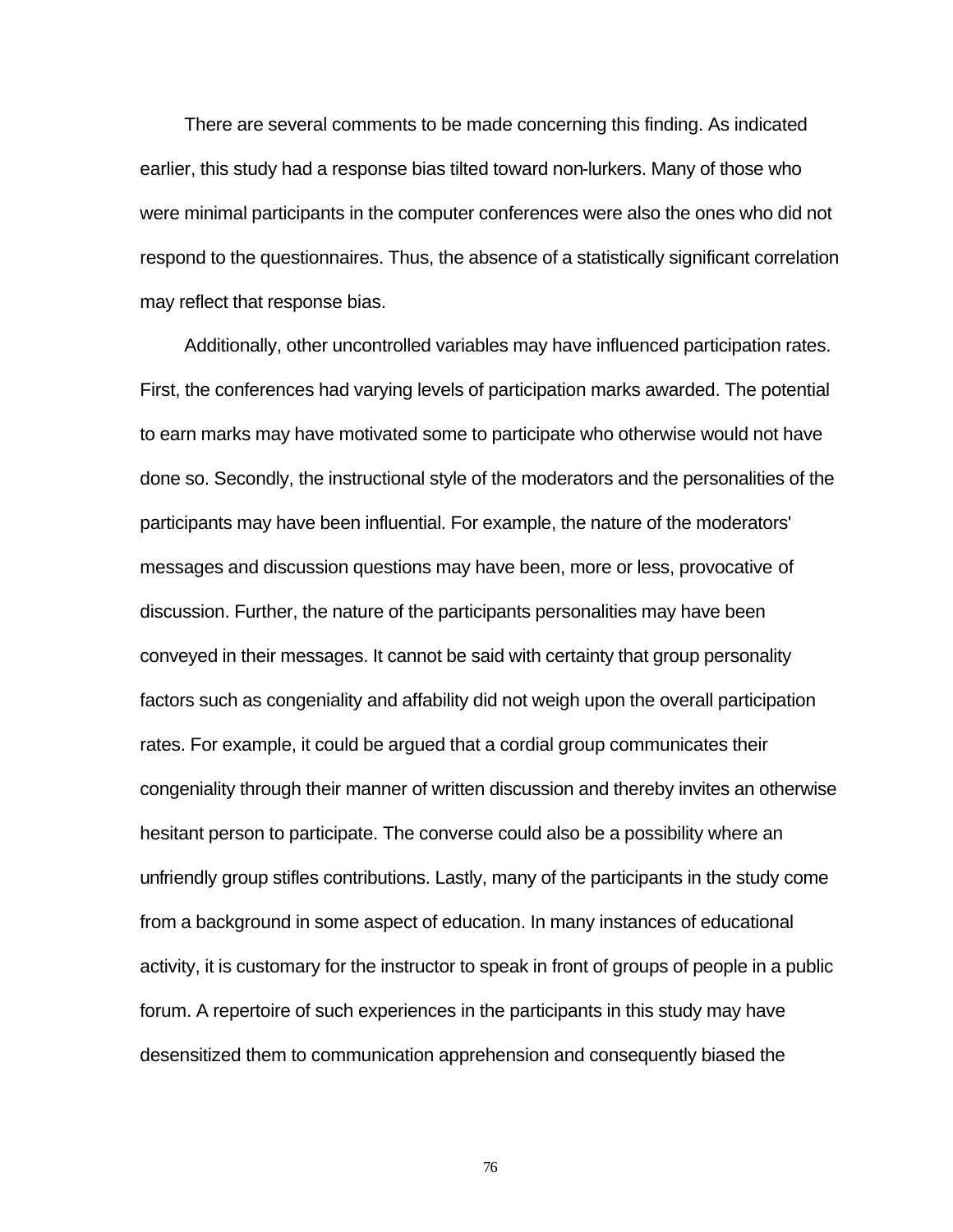results from the PRCA-24 testing. The study's findings might have been very different had it been possible to control or eliminate these variables in an experimental study.

#### Research Question #3

**Is there a significant difference between responses of the lurker and the non-lurker to the PRCA-24 and the computer conference participation questionnaires?**

The chi-square analysis of the responses of the lurkers and the non-lurkers to the conference participation questionnaire were not significantly different with the exception of three items.

The analysis indicated a significant difference in the self-rated levels of participation. A larger proportion of non-lurkers rated themselves higher in level of participation whereas the lurkers rated themselves lower. It appears that each group recognized their own level of activity realistically.

In addition, a higher percentage of the lurkers indicated that job related time constraints and prior statement of their views influenced their participation to a considerable degree. That difference may account for the lower participation rates of the lurkers. However, it must be kept in mind that likert-type questionnaire choices are not quantitative values and are therefore subject to different individual interpretations. The difference between the responses of the two groups has the potential to be a function of different interpretations of the response choice terminology.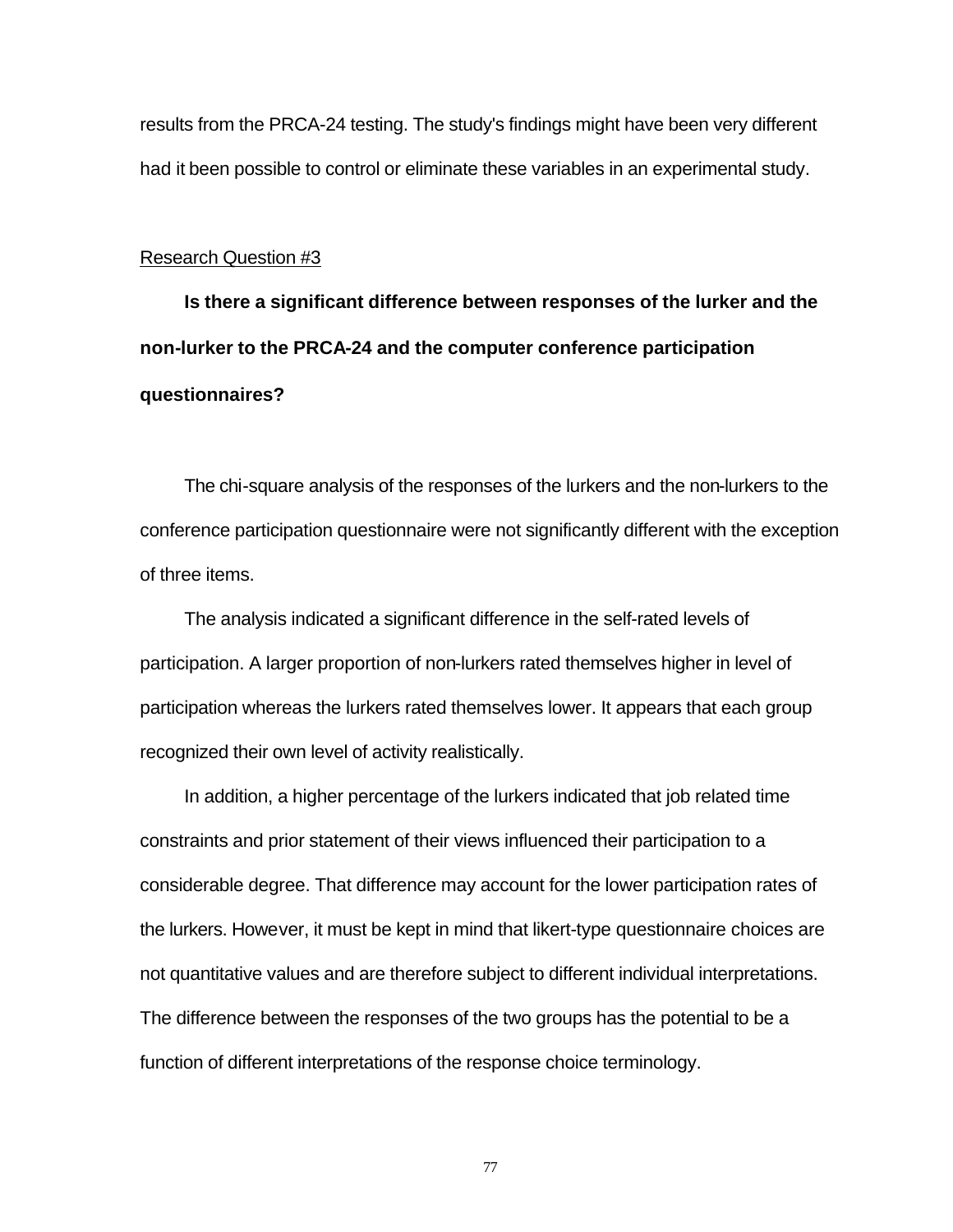The chi-square analysis of the responses to all of the PRCA-24 test items were not significantly different between the lurkers and non-lurkers. This suggests that the feelings and perspectives of the lurker regarding public communication are not different than those of the non-lurkers. Therefore any differences in the participation levels between the lurkers and the non-lurkers would not be attributable to communication apprehension as measured by the PRCA-24.

#### Implications and Suggestions for Further Study

Distance education practice is an evolving and expanding aspect of education. The coincident development and application of computer based technologies in the practice of distance education ushers in a new dimension for distance educators. With the expectation that developments in computer technology will continue and that distance education programs will avail themselves of the technology, new understandings concerning the relationship between the two are important.

This study documents the experiences of learners involved in computer conference activity. As principals in the experience they have shared their perspectives and as such their views can be instructive to program administrators, course developers and computer conference moderators who plan to use computer conferencing as an educational tool.

This study is preliminary in the search for information about participation factors in computer conferencing. The conclusions that can be drawn from this study alone are limited. Accordingly, subsequent studies that investigate these same issues from a larger population would be useful. Additionally, experimental studies, which are better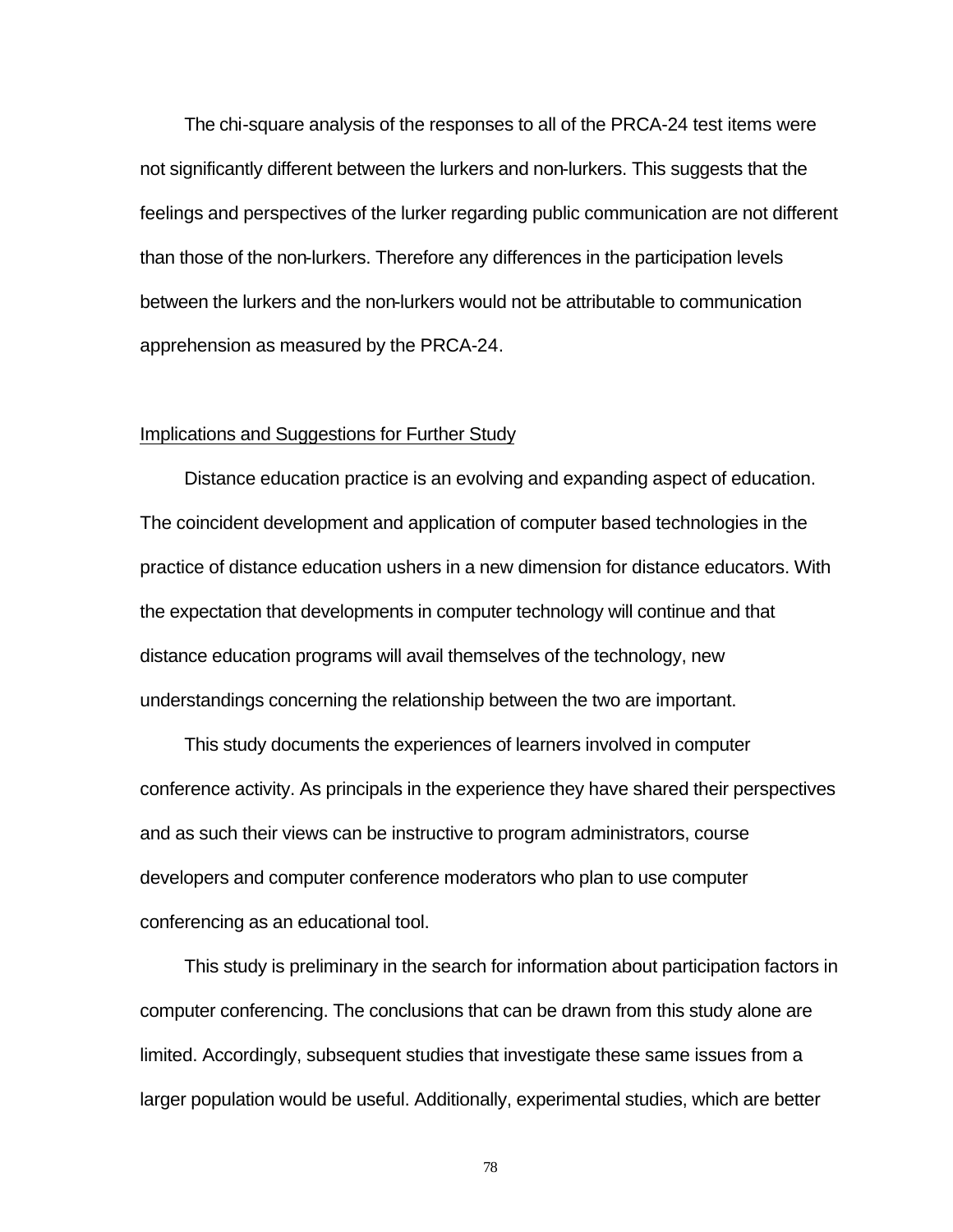able to control potentially confounding variables, might provide more precise answers to the questions posed in this study.

The subject of this study is a relatively uninvestigated matter and thus offers many possibilities for examination, including studies that focus upon the:

1. impact of required participation in graduate level computer conferences;

2. value of participation marks in graduate level computer conferences;

3. role of the moderator in learner participation;

4. impact of non-participation in computer conferences upon learning outcomes;

5. reasons for discomfort in computer conference participation; and,

6. reasons for the importance of well written conference entries.

This list of suggestions is, by no means, complete. There are many other potential questions of interest for the curious investigator.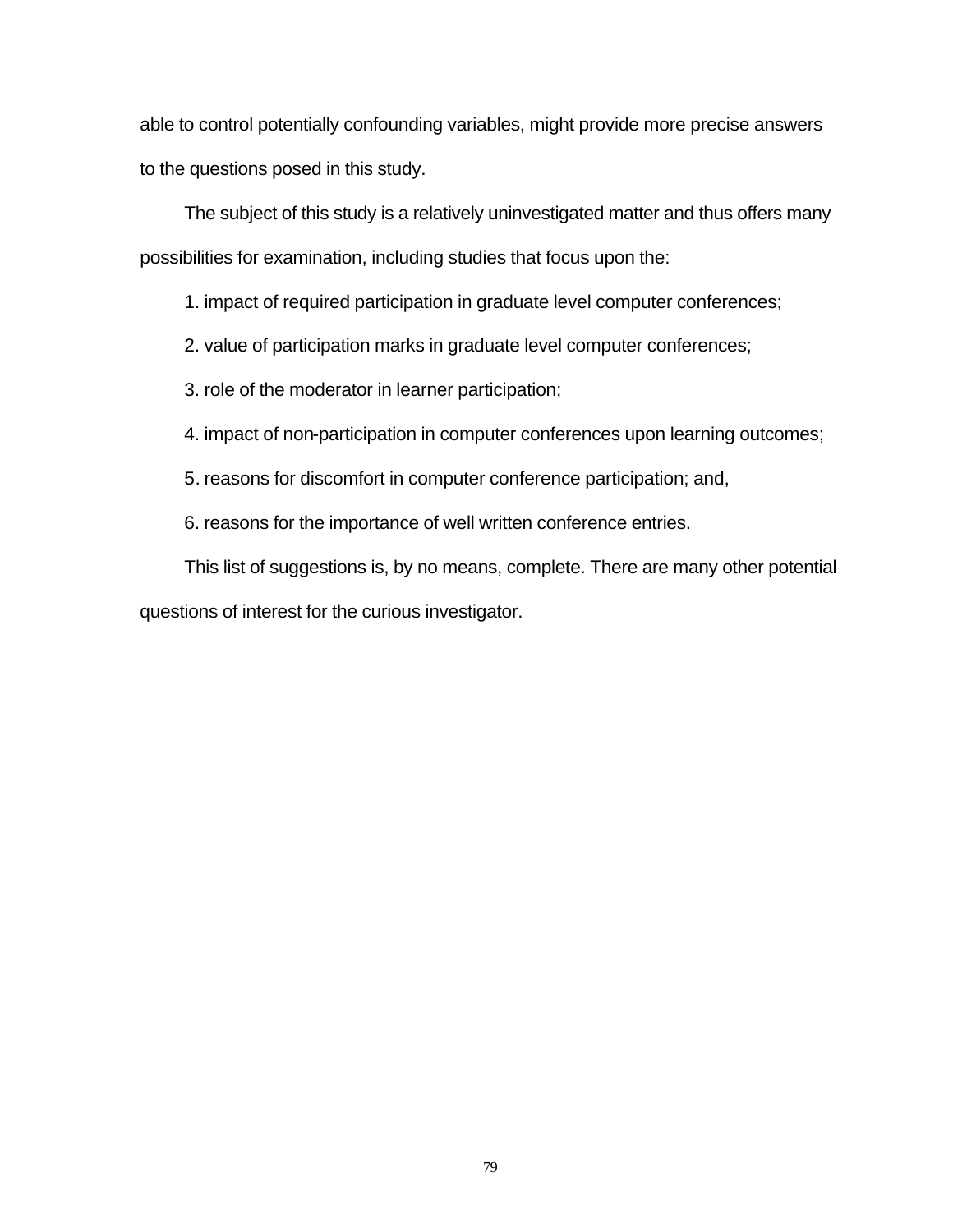### **REFERENCES**

- Allen, J., O'Mara, J., & Long, K. (1987). *The effects of communication avoidance, learning styles and predisposition on individual learning style preferences*. (ERIC Document Reproduction Service No. ED 291 111)
- Bates, A. W. (1988, November). Technology for distance education: A 10 year prospective. *Open Learning, 3*(3) 3-12.
- Bates, A. W. (1990). *Interactivity as a criterion for media selection in distance education.* (ERIC Document Reproduction Service No. ED 329 245)
- Berge, Z. L., & Collins, M. (1993). Computer conferencing and on-line education. *The Arachnet Electronic Journal on Virtual Culture,1*(3) [On-line], available: http://www.uni-koeln.de/themen/cmc/text/berge.93a.txt
- Bourhis, J., & Stubbs, J. (1991*). Communication apprehension and learning styles.* (ERIC Document Reproduction Service No. ED 335 713)
- Bourhis, J., & Allen, M. (1992). Meta-analysis of the relationship between communication apprehension and cognitive performance*. Communication Education, 41*(1), 68-76.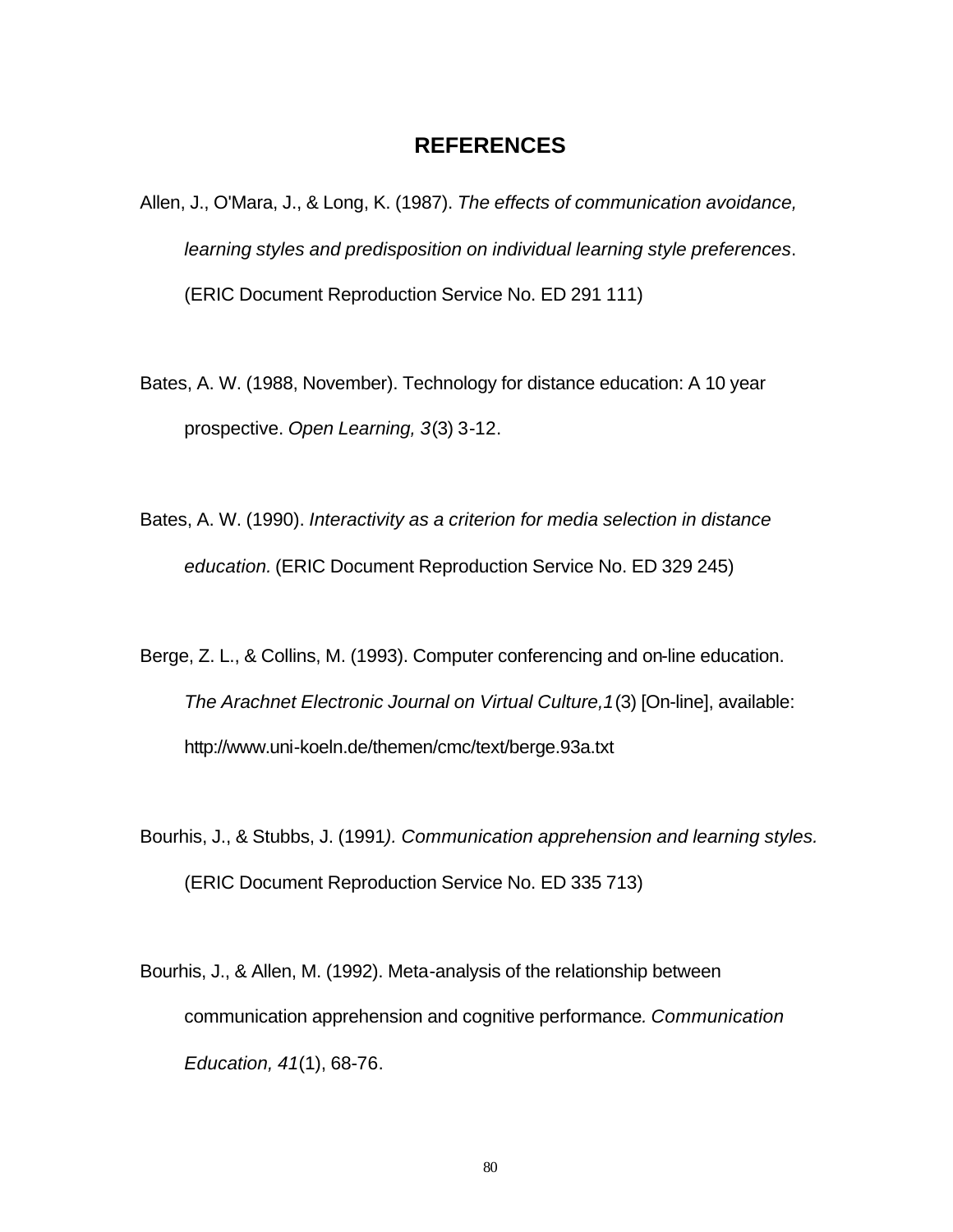Bowers, J. W. (1986). Classroom communication apprehension: A survey. *Communication Education, 35*(4), 372-378.

Burge, E. J. (1994). Learning in computer conferenced contexts: The learners' perspective. *Journal of Distance Education, 9*(1), 19-43.

Chacon, F. (1992, February). A taxonomy of computer media in distance education. *Open Learning*, *7*(2),12-27.

Davie, L. (1989). Facilitation techniques for the on-line tutor. In R. Mason and A. Kaye (Eds.), *Mindweave: Communication, computers, and distance education* (pp. 74-85). Oxford, U.K.: Pergamon Press.

Davie, L. E., & Wells, R. (1991). Empowering the learner through computer- mediated communication. *The American Journal of Distance Education, 5*(1), 15-23.

Dillon, C., & Blanchard, D. (1991). Education for each: Learner driven distance education. Distance Education Symposium: Selected Papers Part 1. Papers presented at the Second American Symposium of Research in Distance Education. The Pennsylvania State University, May 1991, *ACSDE research monograph #4,* 9-33.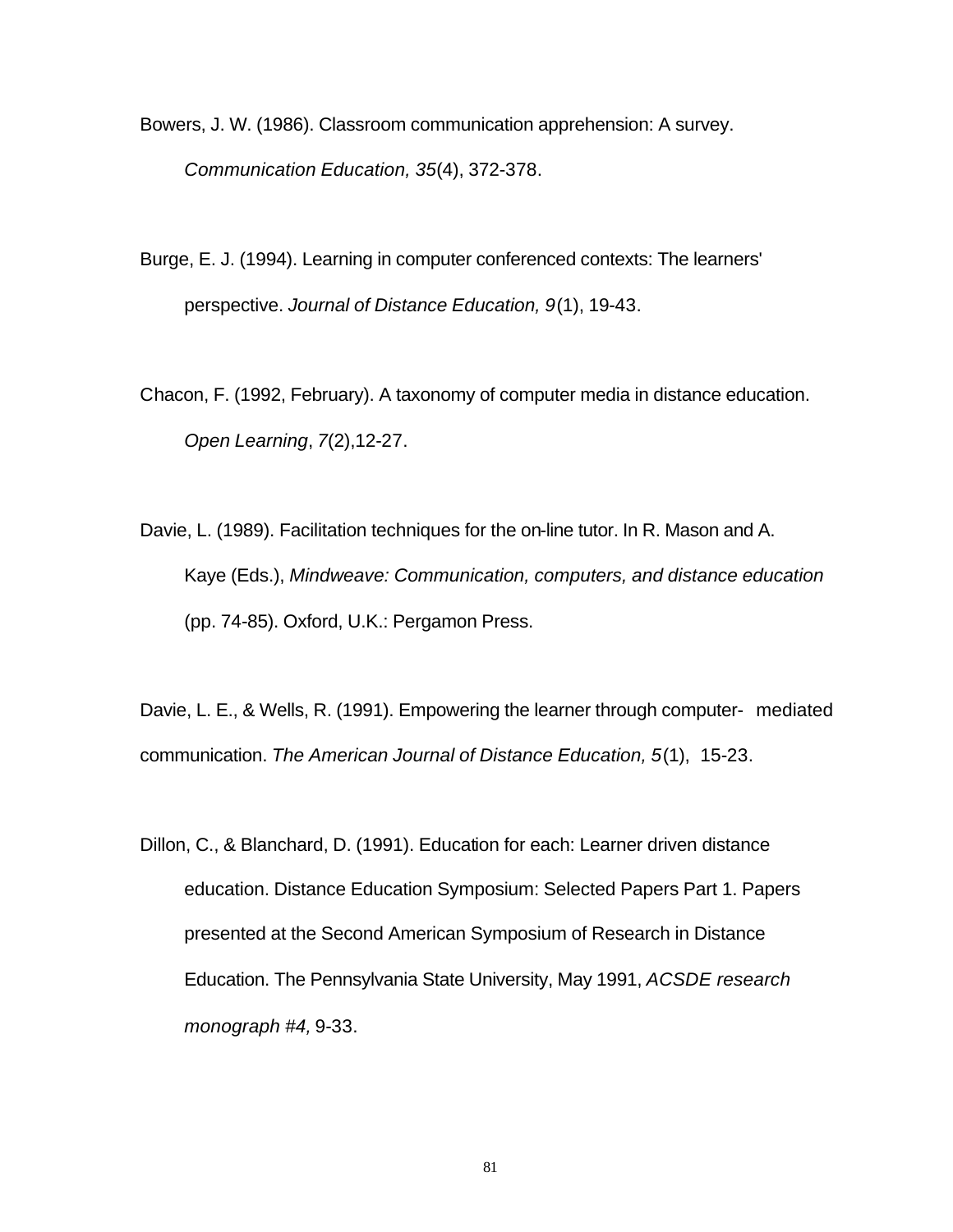Feenberg, A. (1989). The written word: On the theory and practice of computer conferencing. In R. Mason and A. Kaye (Eds.), *Mindweave: Communication, computers, and distance education* (pp. 22-39). Oxford, U.K.: Pergamon Press.

Fulford, C. P., & Zhang, S. (1993). Perceptions of interaction: The critical predictor in distance education. *The American Journal of Distance Education, 7*(3), 8- 21.

Garrison, D. R. (1990). An analysis and evaluation of audio teleconferencing to facilitate education at a distance. *The American Journal of Distance Education, 4*(3), 13-24.

Grint, K. (1989). Accounting for failure: Participation and non-participation in CMC. In R. Mason and A. Kaye (Eds.), *Mindweave: Communication, computers, and distance education* (pp. 189-192). Oxford, U.K.: Pergamon Press.

Gunawardena, C. N. (1991). Collaborative learning and group dynamics in computermediated communication networks. Distance Education Symposium: Selected Paper Part 3. Papers presented at the Second American Symposium of Research in Distance Education. The Pennsylvania State University, May 1991, *ACSDE research monograph #9*, 14-23.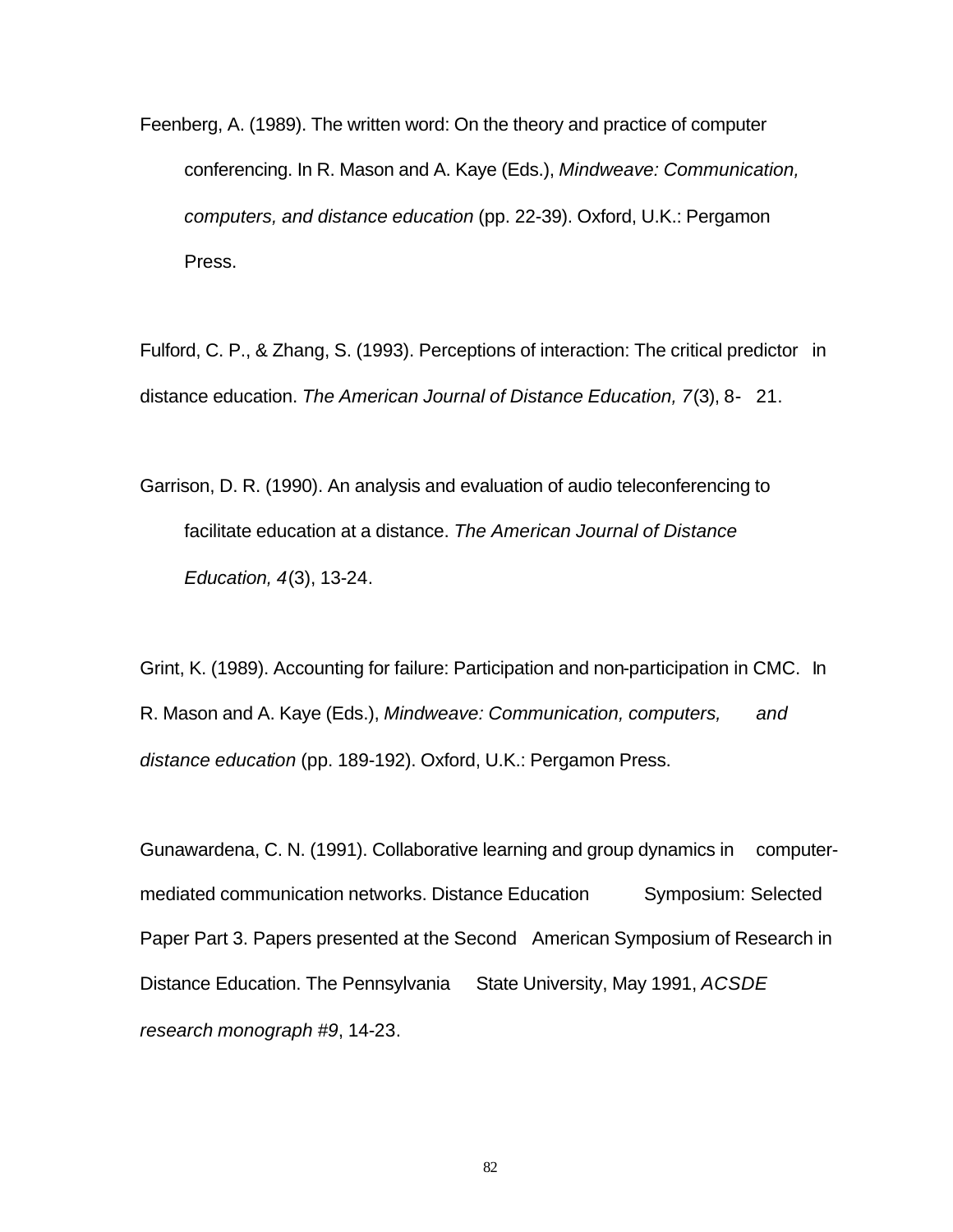- Haile, P. J., & Richards, A. J. (1984). *Supporting the distance learner with computer teleconferencing.* ( ERIC Document Reproduction Service No. ED 256 293)
- Harasim, L. (1989). On-line education: A new domain. In R. Mason and A. Kaye (Eds.), *Mindweave: Communication, computers, and distance education* (pp. 50-62). Oxford, U.K.: Pergamon Press.
- Harasim, L. M. (1990). On-line education: An environment for collaboration and intellectual amplification. In L. M. Harasim, (Ed.), *On-line education: Perspectives on a new environment* (pp. 39-64). New York: Praeger.
- Hedges, L. & Olkin, P. (1986). *Meta-analysis in the social sciences*. Orlando, Fl.: Academic Press.
- Hiltz, S. R. (1990). Evaluating the virtual classroom. In L. M. Harasim, (Ed.), *On-line Education: Perspectives on a new environment* (pp. 133-183). New York: Praeger.
- Hiltz, S. R. (1994). *The virtual classroom: Learning without limits via computer networks.* Norwood, New Jersey: Ablex Publishing Corp.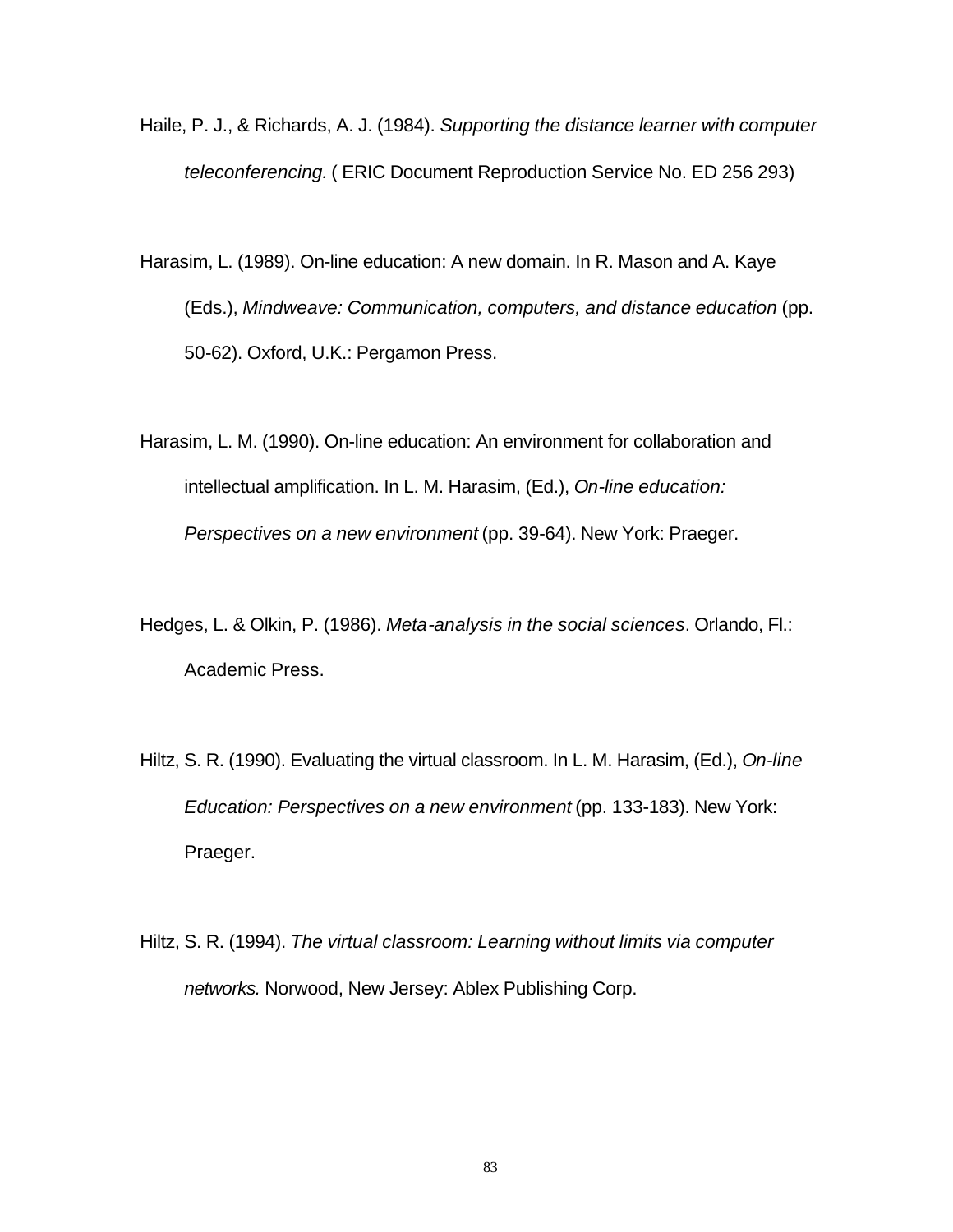- Imel, S. (1991). *Collaborative learning in adult education.* (ERIC Document Reproduction Service No. ED 334 469)
- Jonassen, D., Davidson, M., Collins, M., Campbell, J., & Haag, B. B. (1995). Constructivism and computer-mediated communication in distance education. *The American Journal of Distance Education, 9*(2), 7-26.
- Kaye, A. R. (1989). Computer- mediated communication and distance education. In R. Mason and A. Kaye (Eds.), *Mindweave: Communication, computers, and distance education* (pp. 3-21). Oxford, U.K.: Pergamon Press.
- Kaye, A. R. (1990). *Computer conferencing and mass distance education.* (ERIC Document Reproduction Service No. ED 328 221)
- Keegan, D. (1990). *Foundations of distance education*. (2nd ed.). London: Routledge.
- Kruh, J. J., & Murphy, K. L. (1990). *Interaction in teleconferencing: The key to quality instruction.* (ERIC Document Reproduction Service No. ED 329 418)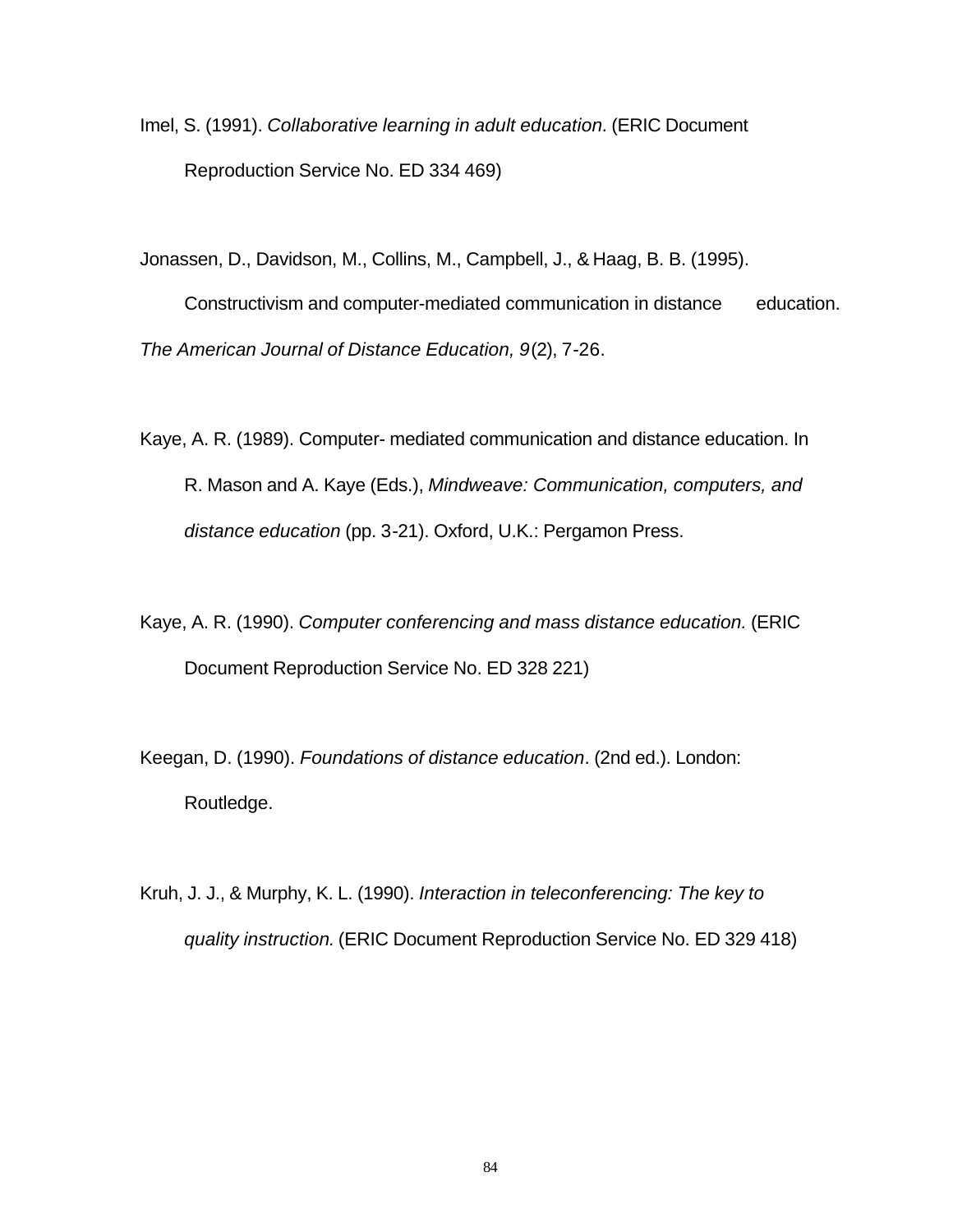- Lauzon, A. C. (1992). Integrating computer based instruction with computer conferencing: An evaluation of a model for designing online education. *The American Journal of Distance Education, 6*(2), 32-46.
- Lauzon, A. C., & Moore, G. A. B. (1989). A fourth generation distance education system: integrating computer assisted learning and computer conferencing. *The American Journal of Distance Education, 3*(1), 38-49.
- Main, R. G., & Riise, E. (1995). *A study of interaction in distance learning. Interim technical report for period June-August 1994.* (ERIC Document Reproduction Service No. ED 383 282)

Mason, R. (1989). An evaluation of CoSY on an open university course. In R. Mason and A. Kaye (Eds*.), Mindweave: Communication, computers, and distance education* (pp. 115-145). Oxford, U.K.: Pergamon Press.

McCreary, E. K., & Van Duren, J. (1987). Educational applications of computer conferencing. *Canadian Journal of Educational Communication, 16*(2), 107- 115.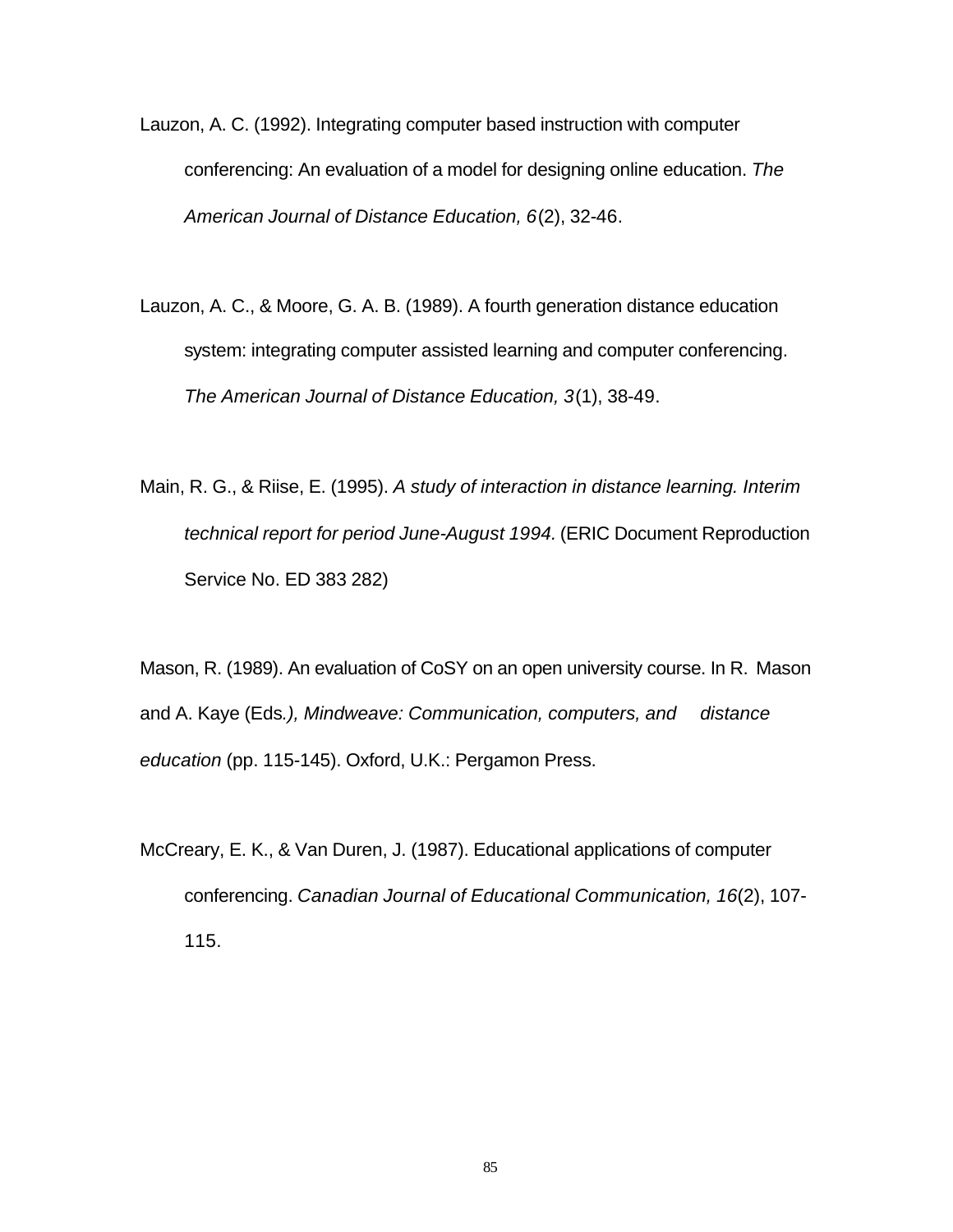- McCroskey, J. C. (1978). Validity of the PRCA as an index of oral communication apprehension. *Communication Monographs, 45*, 192-203 [On-line] Available: http://www.as.wvu.edu/~jmccrosk/81.htm
- McCroskey, J. C. (1981). *Oral communication apprehension: Reconceptualization and a new look at measurement.* (ERIC Document Reproduction Service No. ED 199 788)
- McCroskey J. C. (1984). The communication apprehension perspective. In J. A. Daly & J. C. McCroskey (Eds*.), Avoiding communication: Shyness, reticence and communication apprehension.* (pp. 13-38). London: Sage Publications.
- McCroskey, J. C., & Payne, S. K. (1984). *The impact of communication apprehension on student retention and success: A preliminary report.* ( ERIC Document Reproduction Service No. ED 251 869)
- Moore, M. G. (1989). Three types of interaction. *The American Journal of Distance Education, 3*(2), 1-6.
- Merriam, S. B. (1988). *Case study research in education: A qualitative approach*. San Francisco: Jossey-Bass.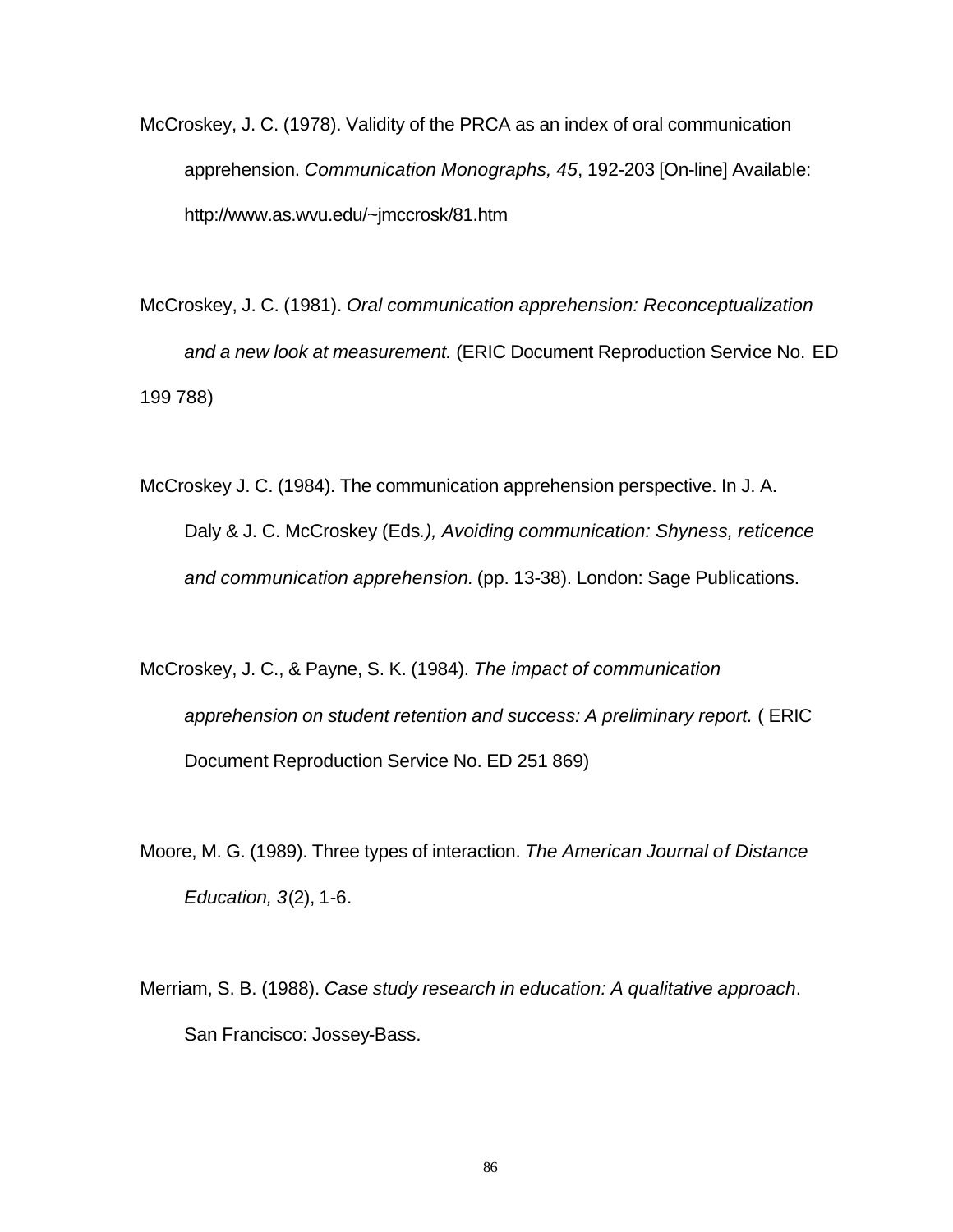Nipper, S. (1989). Third generation distance learning and computer conferencing. In R Mason and A Kaye (Eds*.), Mindweave: Communication, computers, and distance education* (pp. 63-73). Oxford, U.K.: Pergamon Press.

- Phelps, R. H., Wells, R. A., Ashworth, R. L. Jr., & Hahn, H. A. (1991). Effectiveness and costs of distance education using computer-mediated communication. *The American Journal of Distance Education, 5*(3), 7-19.
- Phillips, A. F., & Pease, P. S. (1985*). Computer conferencing and education: Complementary or contradictory concepts?* ( ERIC Document Reproduction Service No. ED 261 428)

Phillips, G. M., Santaro, G. M., & Kuehn, S. A. (1988). The use of computer- mediated communication in training students in group problem-solving and decision-making techniques. *The American Journal of Distance Education, 2*(1), 38-51.

- Pittman, V. V. (1987). The persistence of print: Correspondence study and the new media. *The American Journal of Distance Education, 1*(1), 31-36.
- Rapaport, M. (1991). *Computer mediated communications. Bulletin boards, computer conferencing, electronic mail, information retrieval.* New York: John Wiley & Sons, Inc.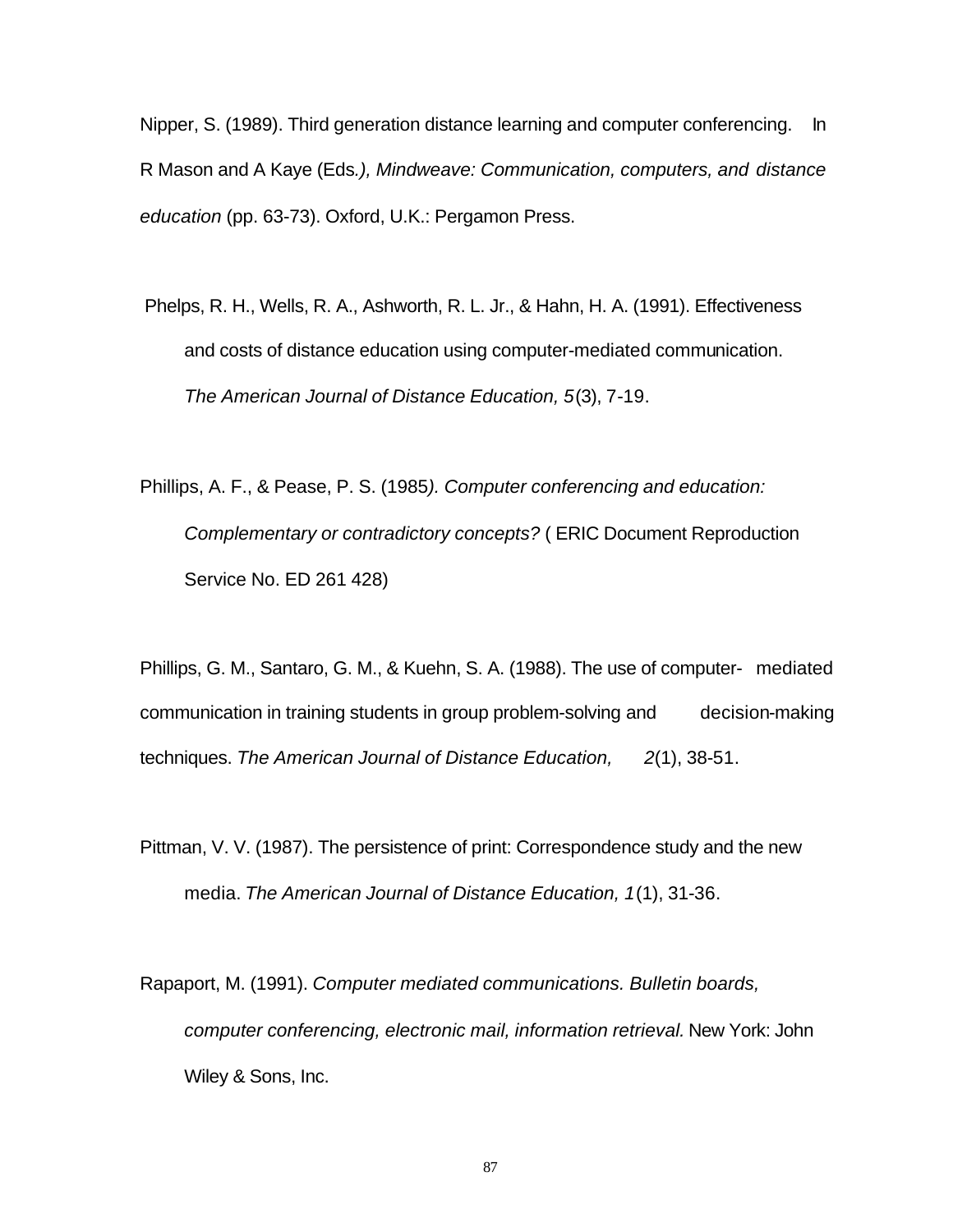- Ruberg, L. F., & Sherman, T. M. (1992). *Computer mediated communication: How does it change the social-psychological aspects of teaching and instruction?*  (ERIC Document Reproduction Service No. ED 352 941)
- Seaton, W. J. (1993, June). Computer mediated communication and student selfdirected learning. *Open Learning, 8*(2), 49-54.
- Shale, D., (1988). Towards a reconceptualization of distance education. *The American Journal of Distance Education, 2*(3), 25-35.
- Simpson, H., Pugh, H. L., & Parchman, S. W. (1993) Empirical comparison of alternative instructional TV technologies*. Distance Education, 14*(1), 147- 164.
- Wells, R. (1992). *A review of computer mediated communication for distance education: Teaching and design considerations.* ( ERIC Document Reproduction Service No. ED 386 162)
- Yin, R. H. (1984). *Case study research: Design and methods.* Beverly Hills, CA: Sage Publications.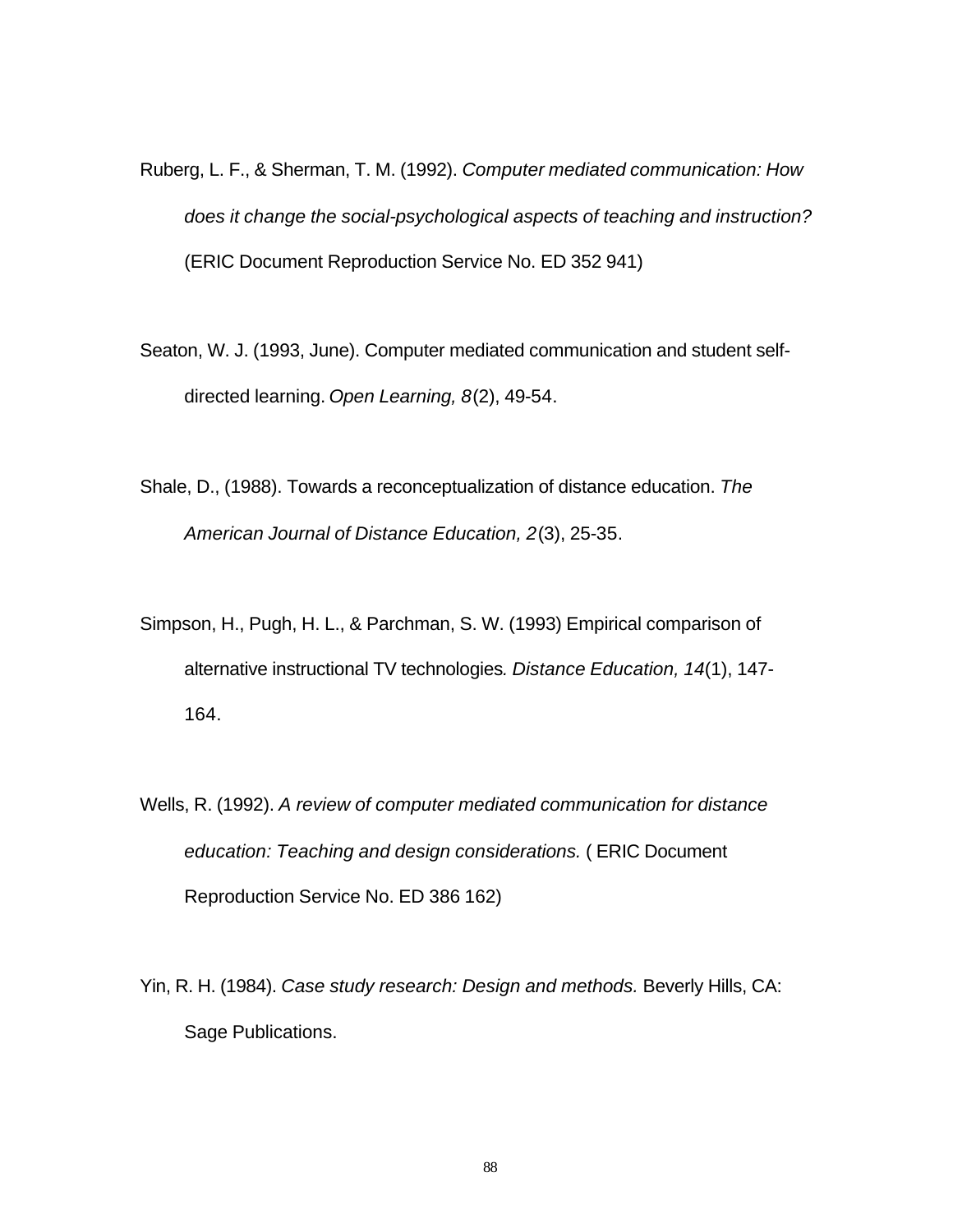# **APPENDIX A**

# COMPUTER CONFERENCE PARTICIPATION QUESTIONNAIRE

Directions: Please select one of the responses that best estimates your experience or feelings by placing an "X" in the space provided. When completed, please return to the sender by e-mail.

1. Was the conference in MDDE 601/602/603 your first experience in computer conferencing?

\_\_\_\_\_\_\_\_ Yes \_\_\_\_\_\_\_\_\_ No

If not..., please describe your previous experience.

2. How would you rate your own level of participation in the conferences for this course?

\_\_\_\_\_\_ very low

\_\_\_\_\_\_ below average

\_\_\_\_\_\_ average

\_\_\_\_\_\_ above average

\_\_\_\_\_\_ very high

3. How often did you read the conference messages submitted by others?

**\_\_\_\_\_\_\_** less often than weekly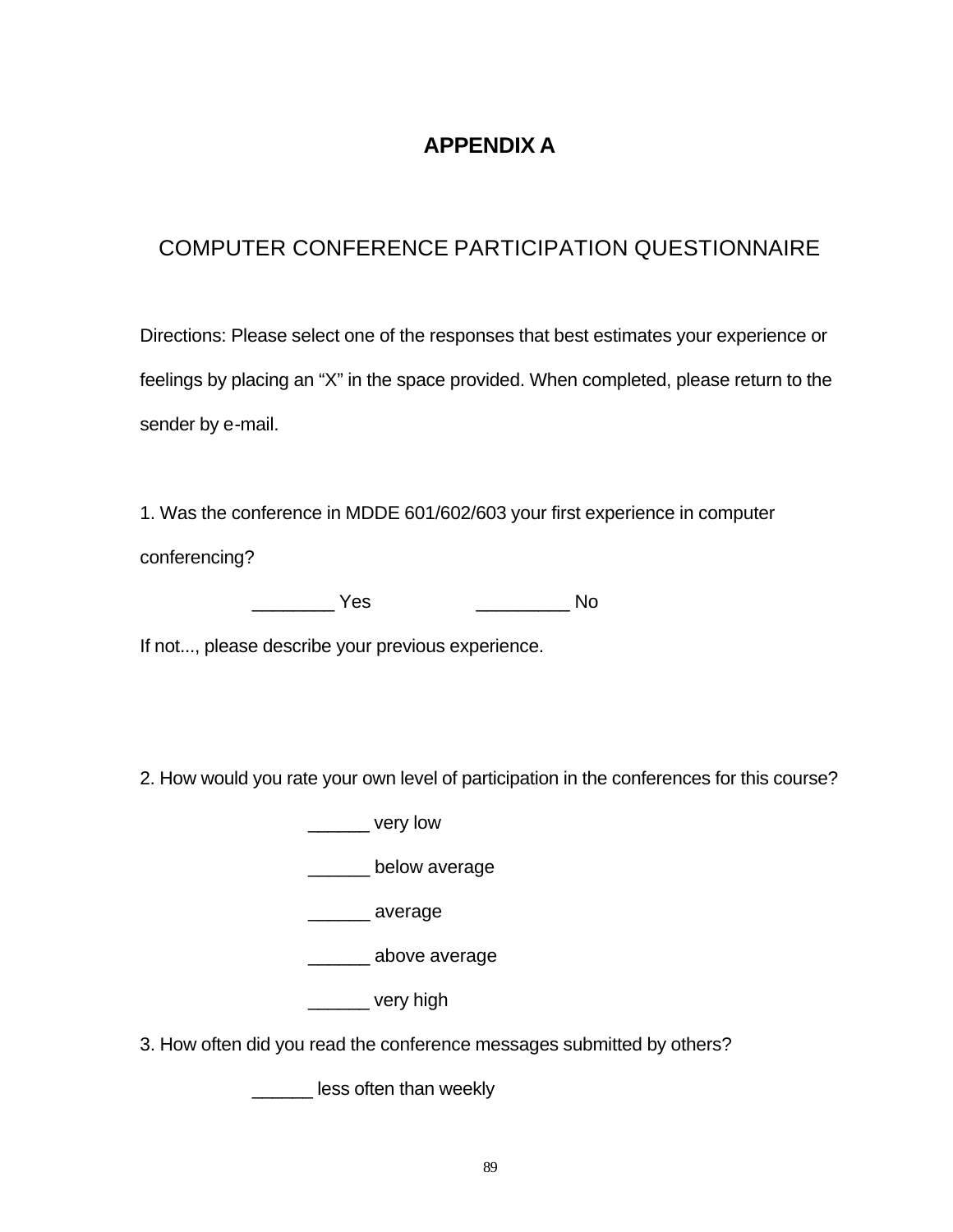\_\_\_\_\_\_ weekly

\_\_\_\_\_\_ every couple of days

\_\_\_\_\_\_ daily

\_\_\_\_\_\_ more than once daily

4. How often did you read the conference messages from others without responding?

\_\_\_\_\_\_ very rarely

\_\_\_\_\_\_ rarely

\_\_\_\_\_\_ occasionally

\_\_\_\_\_\_ often

\_\_\_\_\_\_ very often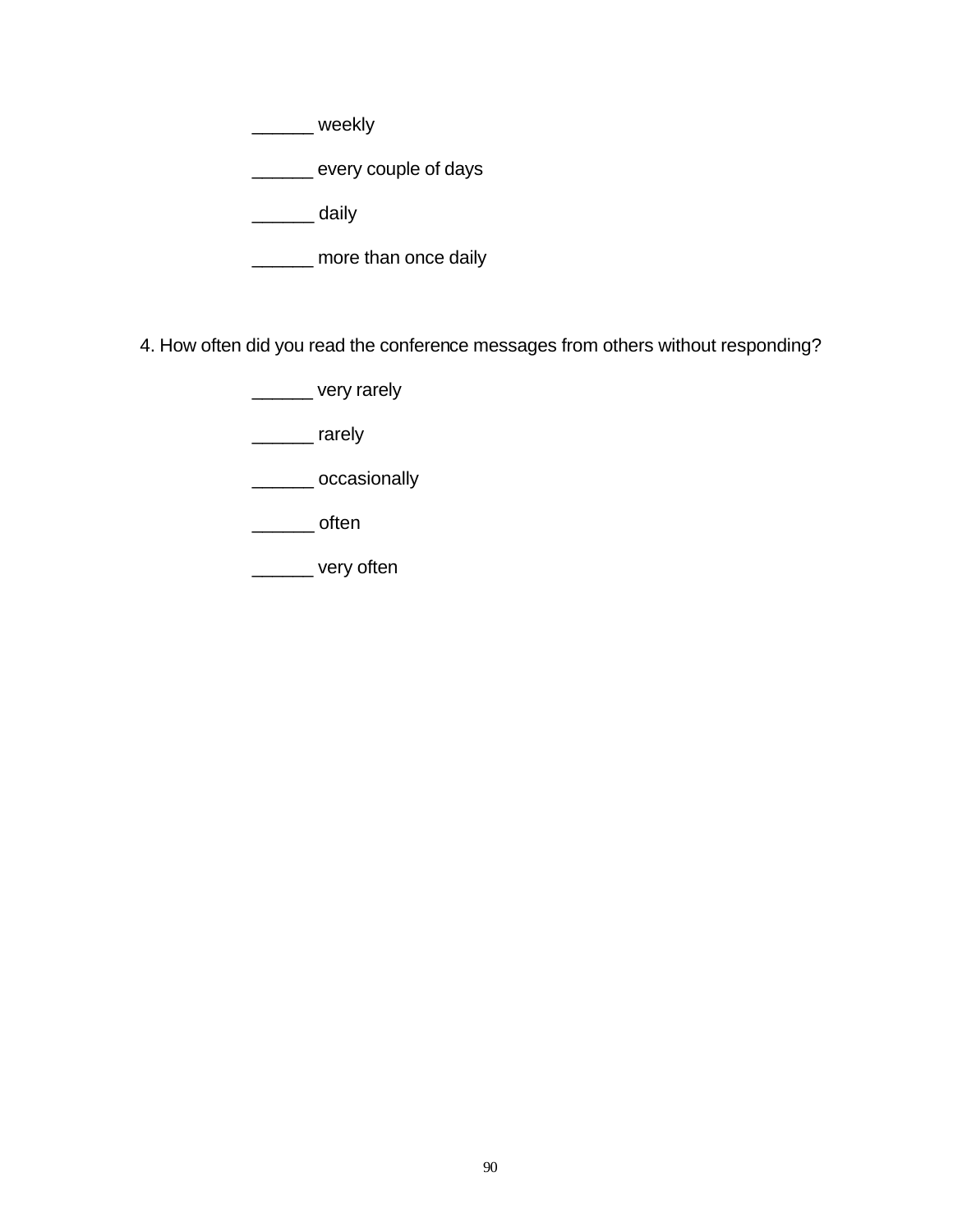5. How comfortable were you placing a written message on the conference that would

be read by others?

\_\_\_\_\_\_ very uncomfortable

\_\_\_\_\_\_ uncomfortable

\_\_\_\_\_\_ somewhat comfortable

\_\_\_\_\_\_ comfortable

\_\_\_\_\_\_ very comfortable

6. How important was it to you that your conference postings were grammatically

correct or well written?

\_\_\_\_\_\_ unimportant

\_\_\_\_\_\_ not very important

\_\_\_\_\_\_\_ somewhat important

\_\_\_\_\_\_ very important

\_\_\_\_\_\_ extremely important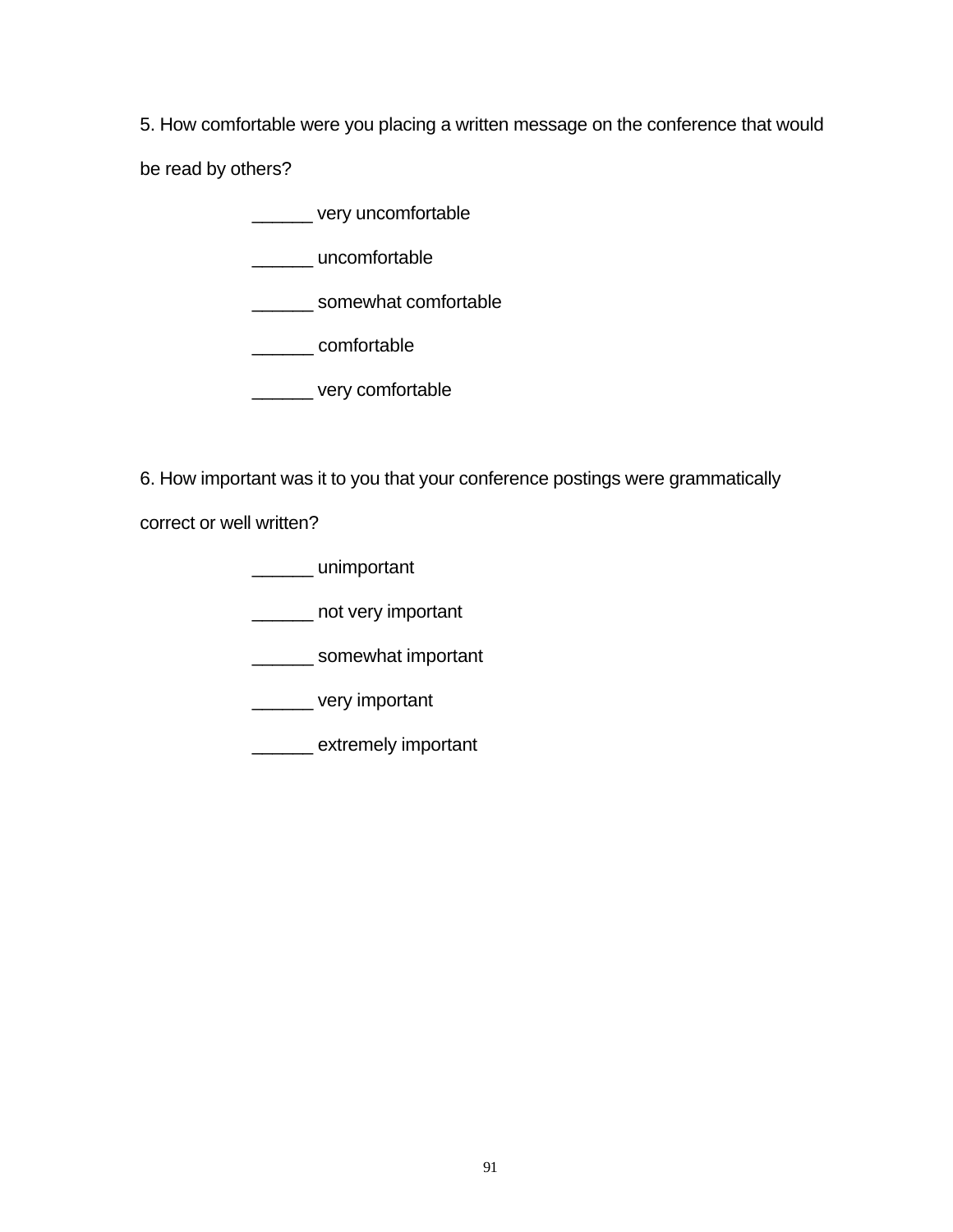7. To what degree were the absences of nonverbal communication cues in these text-

based conferences a concern for you?

\_\_\_\_\_\_ not at all

\_\_\_\_\_\_\_\_ slightly

\_\_\_\_\_\_ moderately

\_\_\_\_\_\_ considerably

\_\_\_\_\_\_\_ very much

8. How often did you compose your messages in advance of logging-on to the

conference?

\_\_\_\_\_\_ very rarely

\_\_\_\_\_\_ rarely

\_\_\_\_\_\_ occasionally

\_\_\_\_\_\_ often

\_\_\_\_\_\_ most of the time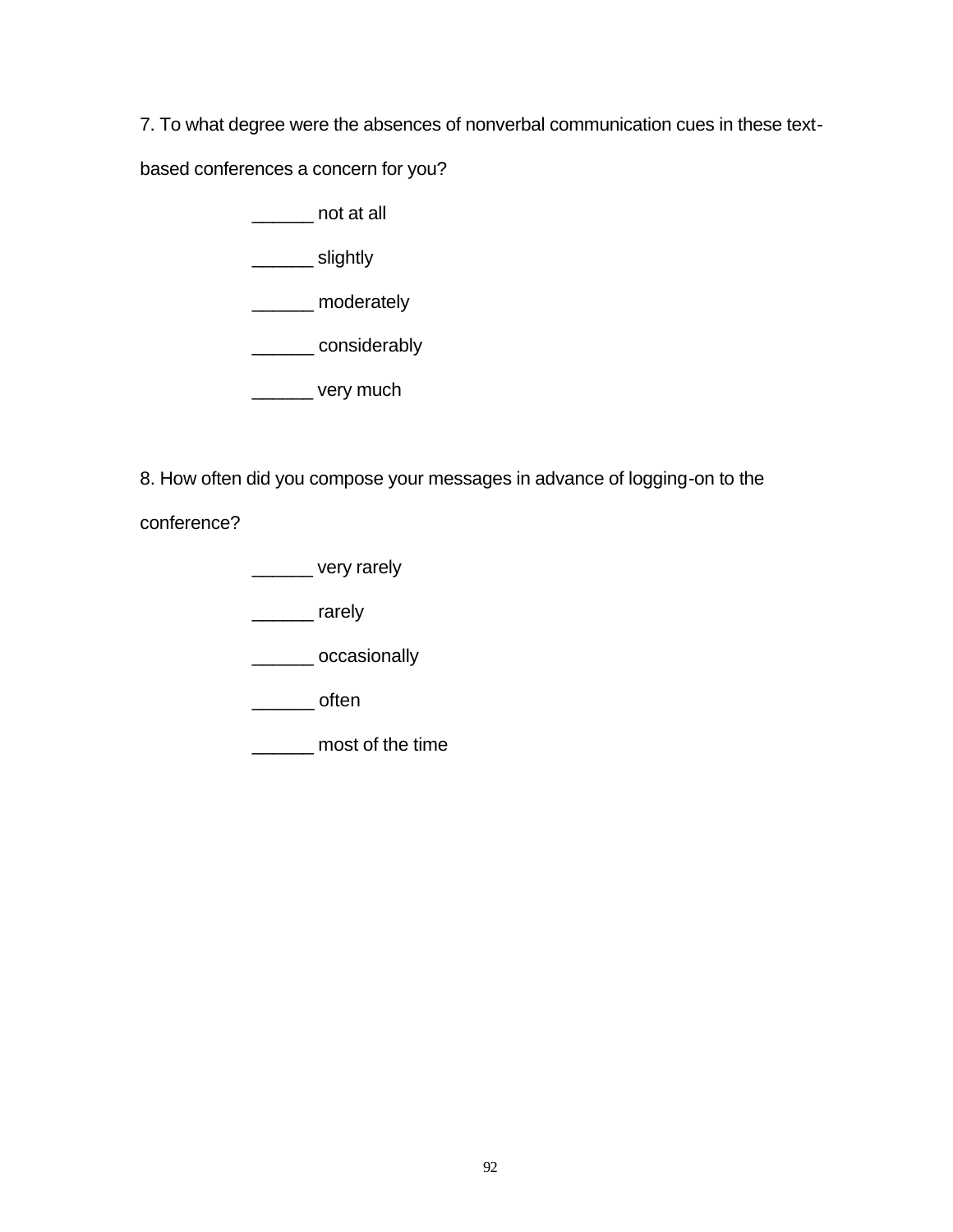Please indicate the extent to which the following factors influenced how often you made contributions to the course conferences. Indicate your choice by placing an "X" in the space provided.

# COMMUNICATION TECHNOLOGY FACTORS

9. Financial costs of connecting to the internet.

\_\_\_\_\_\_ not at all

\_\_\_\_\_\_\_\_ slightly

\_\_\_\_\_\_ moderately

\_\_\_\_\_\_ considerably

\_\_\_\_\_\_ very much

10. Unreliable communications access (e.g., problems with hardware, software, Internet

Service Provider)

\_\_\_\_\_\_ not at all

\_\_\_\_\_\_\_\_ slightly

\_\_\_\_\_\_ moderately

\_\_\_\_\_\_ considerably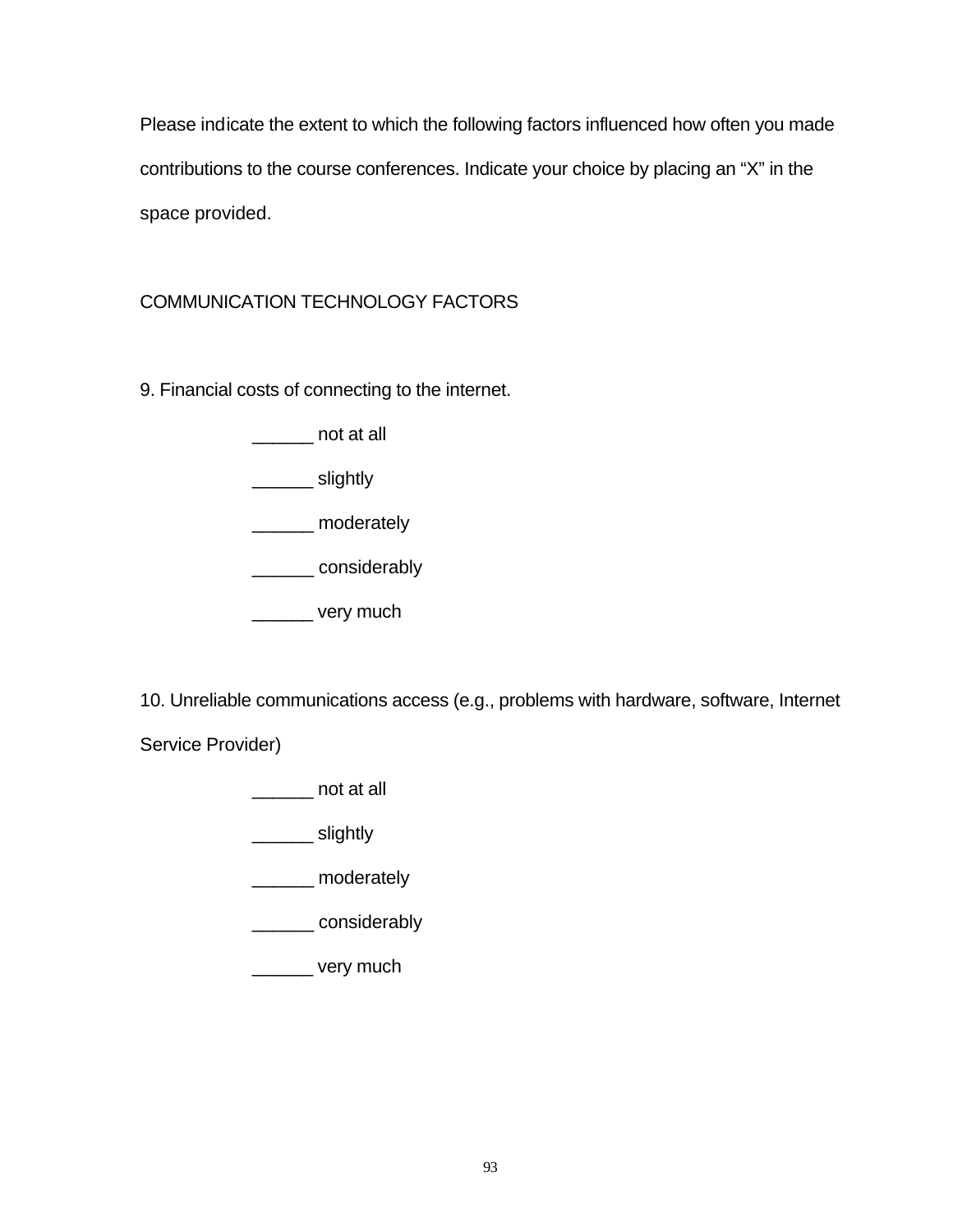11. Other technological problems. Please describe

\_\_\_\_\_\_ not at all

\_\_\_\_\_\_\_ slightly

\_\_\_\_\_\_ moderately

\_\_\_\_\_\_ considerably

\_\_\_\_\_\_\_ very much

# PERSONAL OR LIFE CIRCUMSTANCES FACTORS

12. Time limitation because of job related commitments

\_\_\_\_\_\_ not at all

\_\_\_\_\_\_\_ slightly

\_\_\_\_\_\_ moderately

\_\_\_\_\_\_ considerably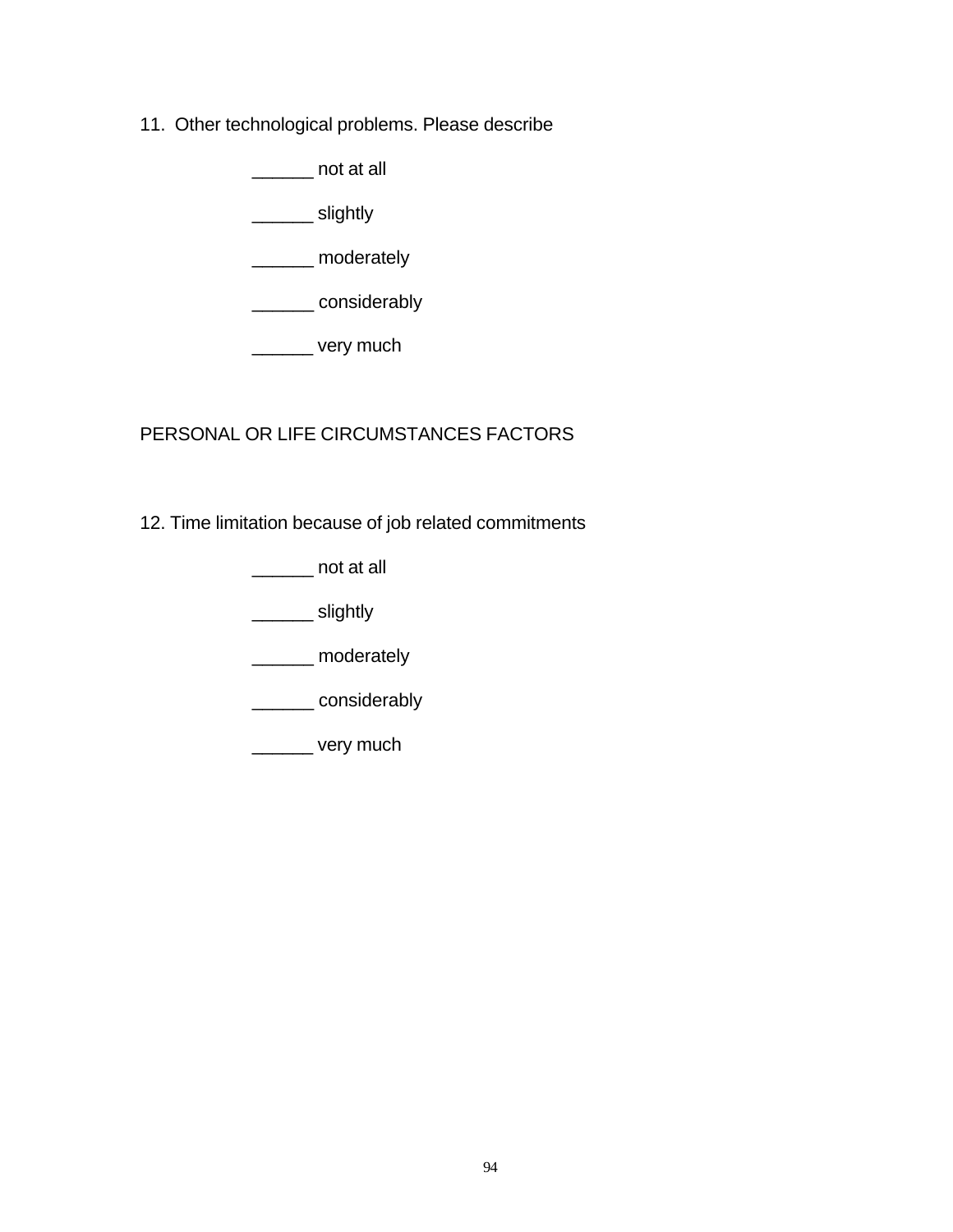13. Time limitation because of family or personal commitments

\_\_\_\_\_\_ not at all

\_\_\_\_\_\_ slightly

\_\_\_\_\_\_ moderately

\_\_\_\_\_\_ considerably

\_\_\_\_\_\_ very much

14. Illness (personal or family)

\_\_\_\_\_\_ not at all

\_\_\_\_\_\_ slightly

\_\_\_\_\_\_ moderately

\_\_\_\_\_\_ considerably

\_\_\_\_\_\_ very much

15. Other personal or life circumstances factors. Please describe.

\_\_\_\_\_\_ not at all

\_\_\_\_\_\_\_ slightly

\_\_\_\_\_\_ moderately

\_\_\_\_\_\_ considerably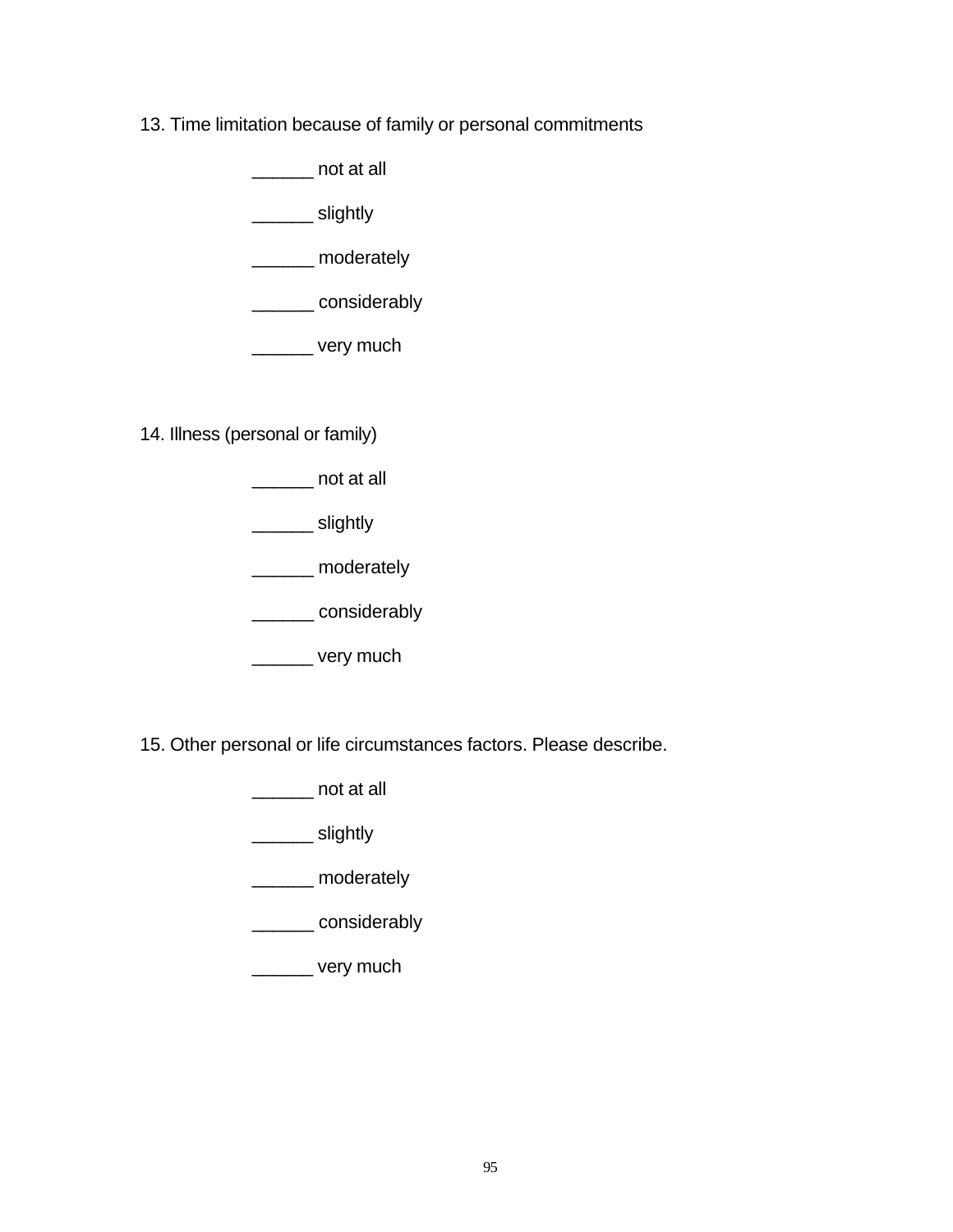## COURSE RELATED FACTORS

16. The specific issue or topic under discussion didn't seem all that relevant to me.

not at all

\_\_\_\_\_\_\_\_ slightly

\_\_\_\_\_\_ moderately

\_\_\_\_\_\_ considerably

\_\_\_\_\_\_ very much

17. Other conference contributions did not prompt or stimulate me to respond.

\_\_\_\_\_\_ not at all

\_\_\_\_\_\_\_ slightly

\_\_\_\_\_\_ moderately

\_\_\_\_\_\_ considerably

\_\_\_\_\_\_ very much

18. Someone else seemed to have already stated my viewpoint.

\_\_\_\_\_\_ not at all

\_\_\_\_\_\_\_ slightly

\_\_\_\_\_\_ moderately

\_\_\_\_\_\_ considerably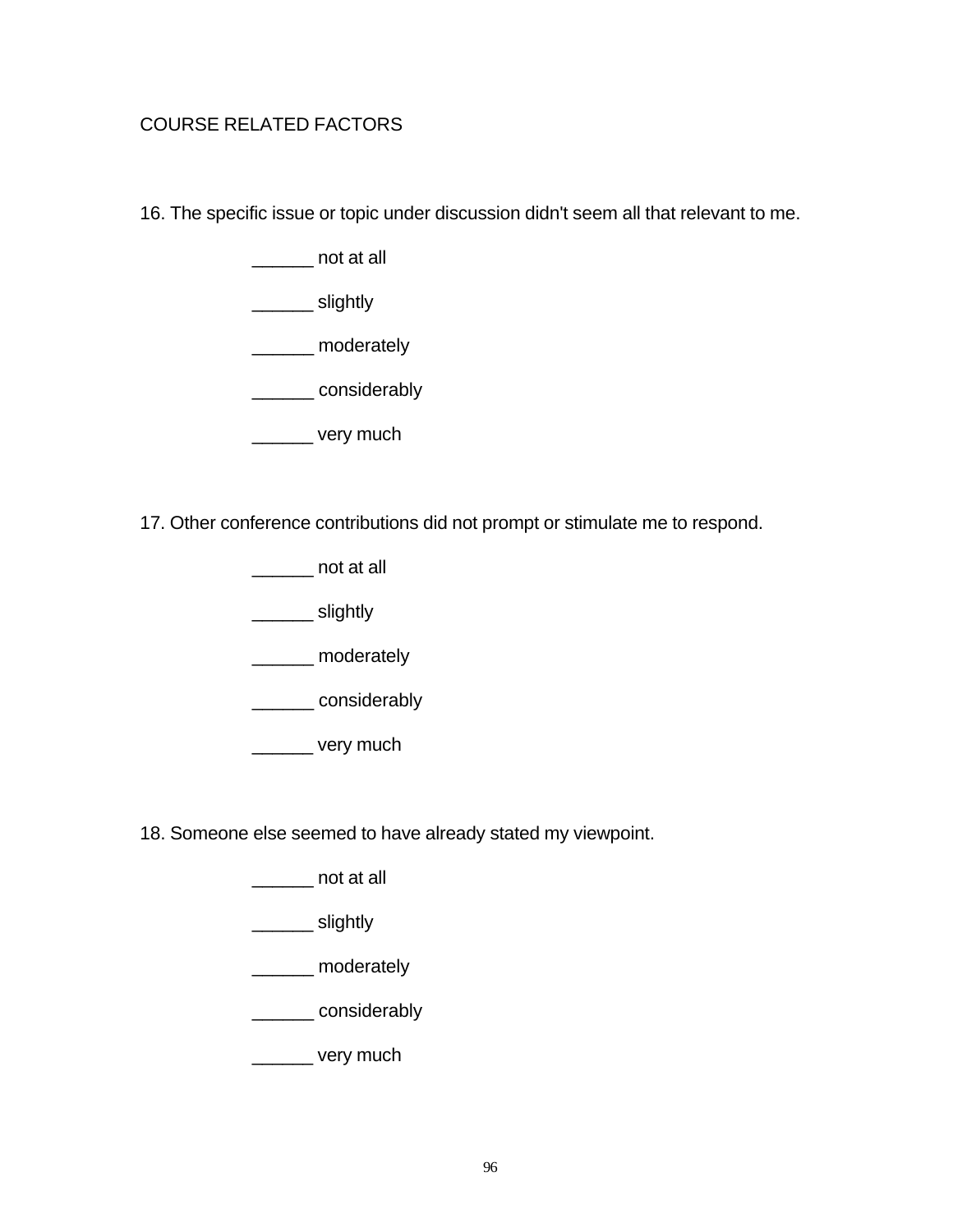19. The absence of response from others to my previous entries discouraged me from making further entries.

> \_\_\_\_\_\_ not at all \_\_\_\_\_\_ slightly \_\_\_\_\_\_ moderately \_\_\_\_\_\_ considerably \_\_\_\_\_\_ very much

20. I felt that I was not part of the discussion because certain individuals dominated the conference.

\_\_\_\_\_\_ not at all

\_\_\_\_\_\_\_ slightly

\_\_\_\_\_\_ moderately

\_\_\_\_\_\_ considerably

\_\_\_\_\_\_ very much

21. Other course related factors. Please describe.

\_\_\_\_\_\_ not at all

\_\_\_\_\_\_\_ slightly

\_\_\_\_\_\_ moderately

\_\_\_\_\_\_ considerably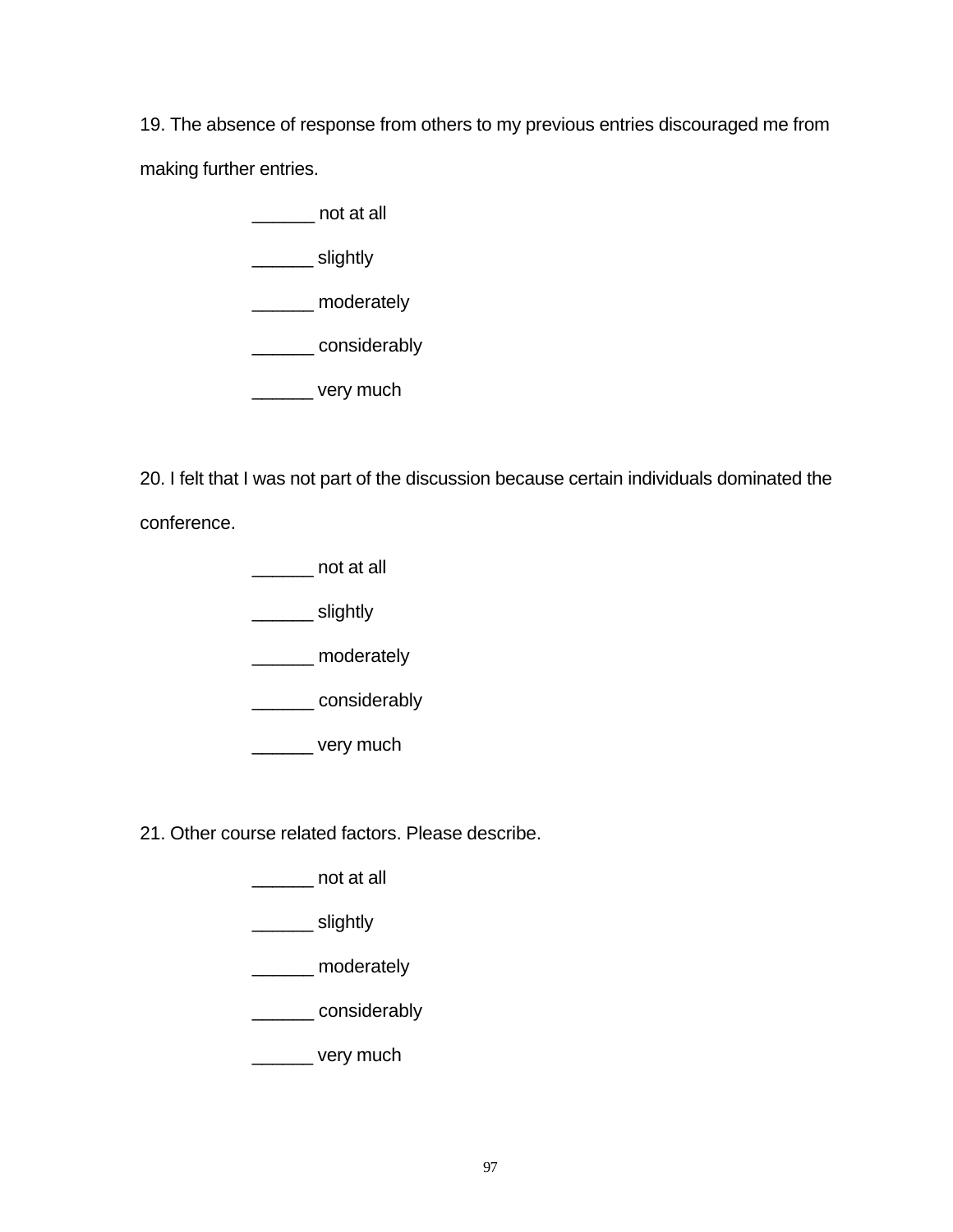## PERCEIVED COMPETENCE

22. I felt that I did not know enough about the topic to comment.

not at all

\_\_\_\_\_\_\_\_ slightly

\_\_\_\_\_\_ moderately

\_\_\_\_\_\_ considerably

\_\_\_\_\_\_ very much

23. I felt that my written communication skills were inadequate.

\_\_\_\_\_\_ not at all

\_\_\_\_\_\_\_ slightly

\_\_\_\_\_\_ moderately

\_\_\_\_\_\_ considerably

\_\_\_\_\_\_ very much

24. I felt that my skill in using the keyboard was inadequate.

\_\_\_\_\_\_ not at all

\_\_\_\_\_\_\_ slightly

\_\_\_\_\_\_ moderately

\_\_\_\_\_\_ considerably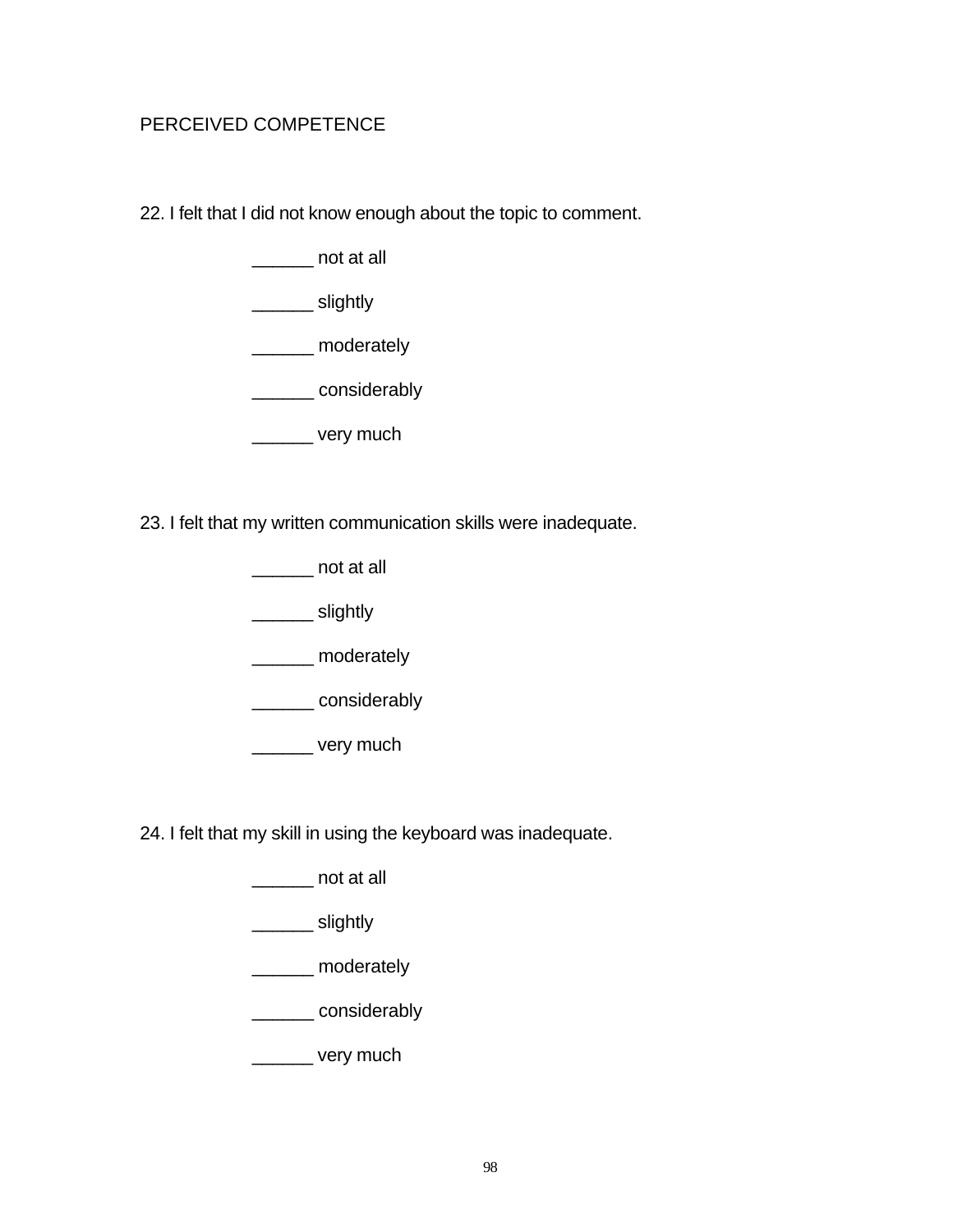25. I felt inexperienced with computers and the skills required for posting a message.

\_\_\_\_\_\_ not at all

\_\_\_\_\_\_\_\_ slightly

\_\_\_\_\_\_ moderately

\_\_\_\_\_\_ considerably

\_\_\_\_\_\_ very much

26. I felt intimidated by others who seemed to be very knowledgeable or articulate.

\_\_\_\_\_\_ not at all

\_\_\_\_\_\_\_\_ slightly

\_\_\_\_\_\_ moderately

\_\_\_\_\_\_ considerably

\_\_\_\_\_\_ very much

27. Other personal competence factors. Please describe

\_\_\_\_\_\_ not at all

\_\_\_\_\_\_\_ slightly

\_\_\_\_\_\_ moderately

\_\_\_\_\_\_ considerably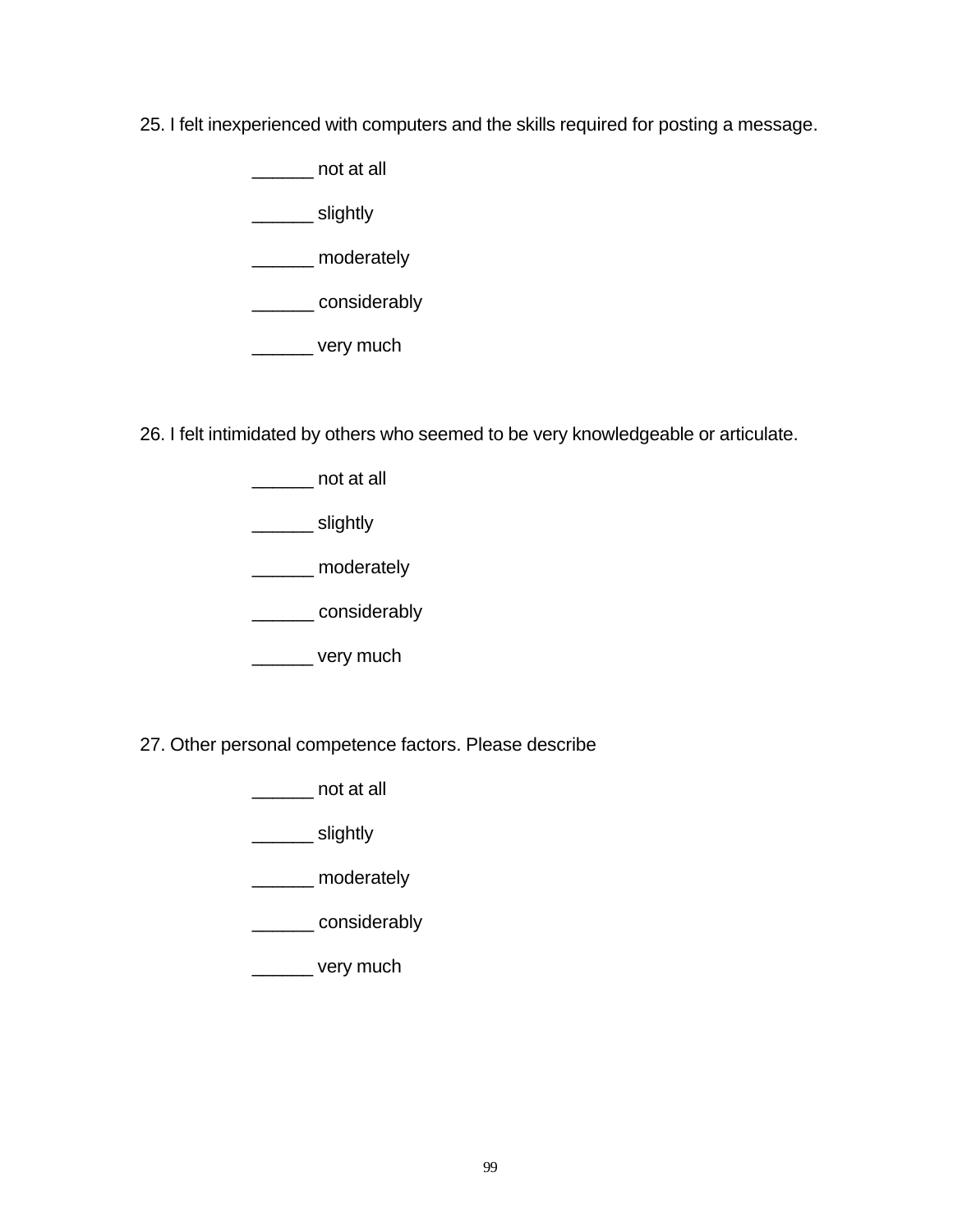# GENERAL ISSUES

28. Overall, how would you rate your level of satisfaction with the use of computer

conferencing in this course?

\_\_\_\_\_\_ very low

\_\_\_\_\_\_ low

\_\_\_\_\_\_ moderate

\_\_\_\_\_\_ high

\_\_\_\_\_\_ very high

29. How important to your learning was the computer conferencing element in this

course?

\_\_\_\_\_\_ not at all important

\_\_\_\_\_\_ not very important

\_\_\_\_\_\_\_ somewhat important

\_\_\_\_\_\_ very important

\_\_\_\_\_\_ extremely important

30. For you personally, what was (were) the MOST IMPORTANT factor(s) that

influenced whether you DID or DID NOT make entries into the computer conferences in

this course? Please describe.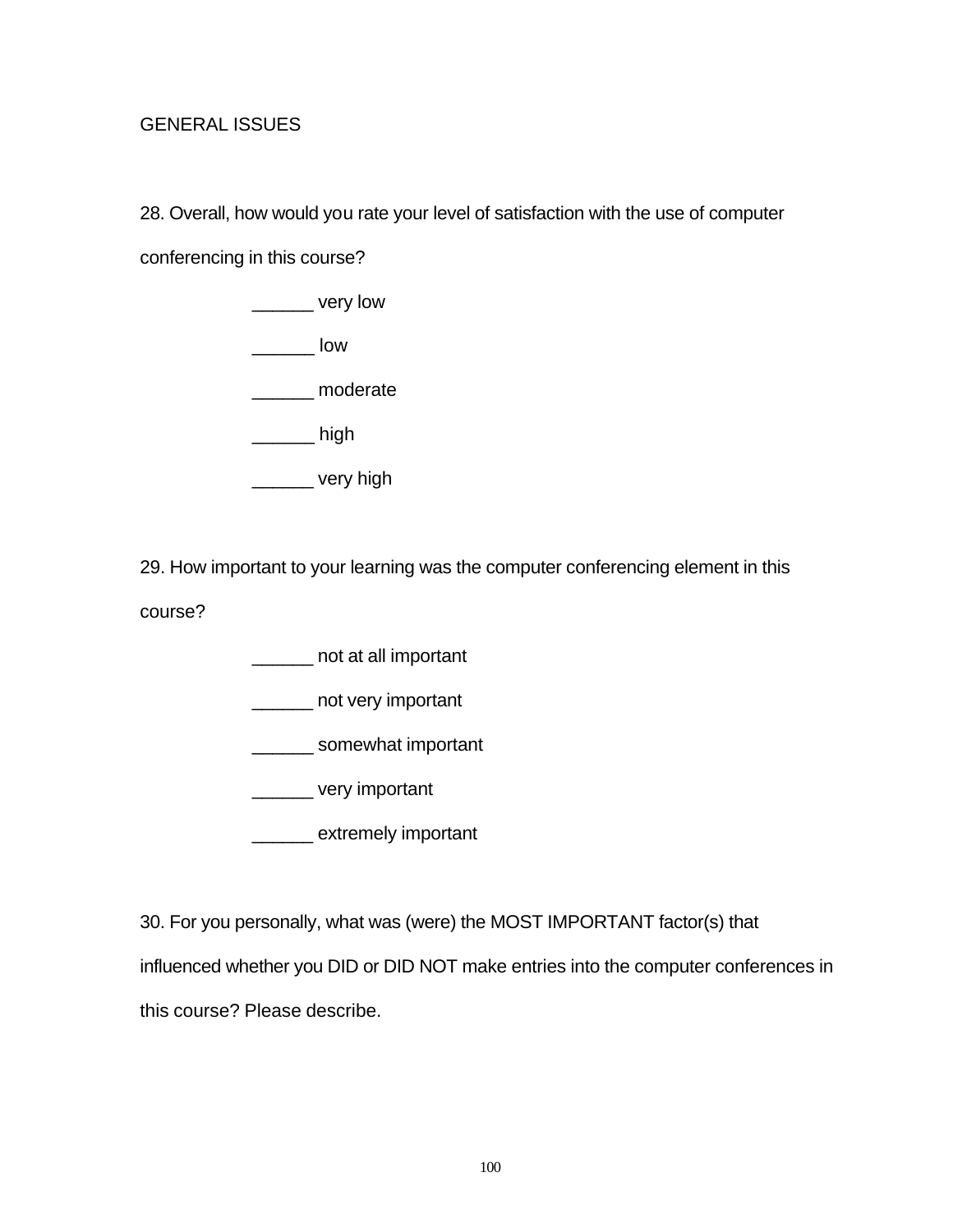31. Do you have any additional comments about your experiences with computer conferencing in this or other courses? Please describe.

Thank you very much for your assistance in this research. If you would like to receive additional information or notification when the project is completed and a report is available, please indicate by placing an "X" in the place provided.

Yes, I would like to receive notification when there is a report available from this research.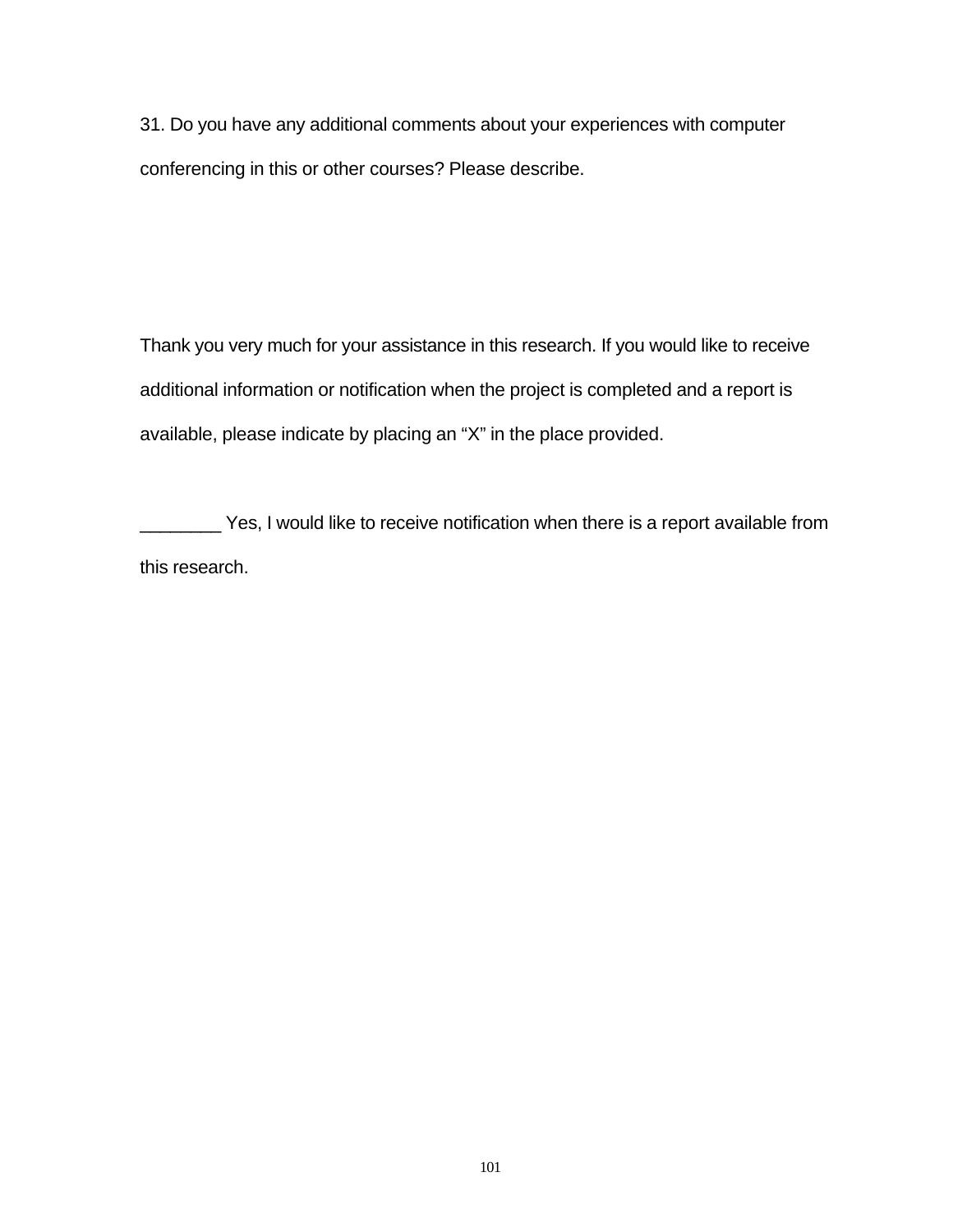# **APPENDIX B**

# PERSONAL REPORT OF COMMUNICATION APPREHENSION (PRCA-24)

DIRECTIONS: This instrument is composed of 24 statements concerning your feelings about communication with other people. Please indicate in the space provided the degree to which each statement applies to you by marking whether you (1) Strongly Agree, (2) Agree, (3) Are Undecided, (4) Disagree, or (5) Strongly Disagree with each statement, There are no right or wrong answers. Many of the statements are similar to other statements. Do not be concerned about this. Work quickly, just record your first impression.

- 1. I dislike participating in group discussions.
- \_\_\_\_\_\_ 2. Generally, I am comfortable while participating in a group discussion.
- \_\_\_\_\_\_ 3. I am tense and nervous while participating in group discussions.
- **EXECUTE:** 4. I like to get involved in group discussions.
- \_\_\_\_\_\_ 5. Engaging in a group discussion with new people makes me tense and nervous.
- \_\_\_\_\_\_ 6. I am calm and relaxed while participating in group discussions.
- \_\_\_\_\_\_ 7. Generally, I am nervous when I have to participate in a meeting.
- 8. Usually I am calm and relaxed while participating in meetings.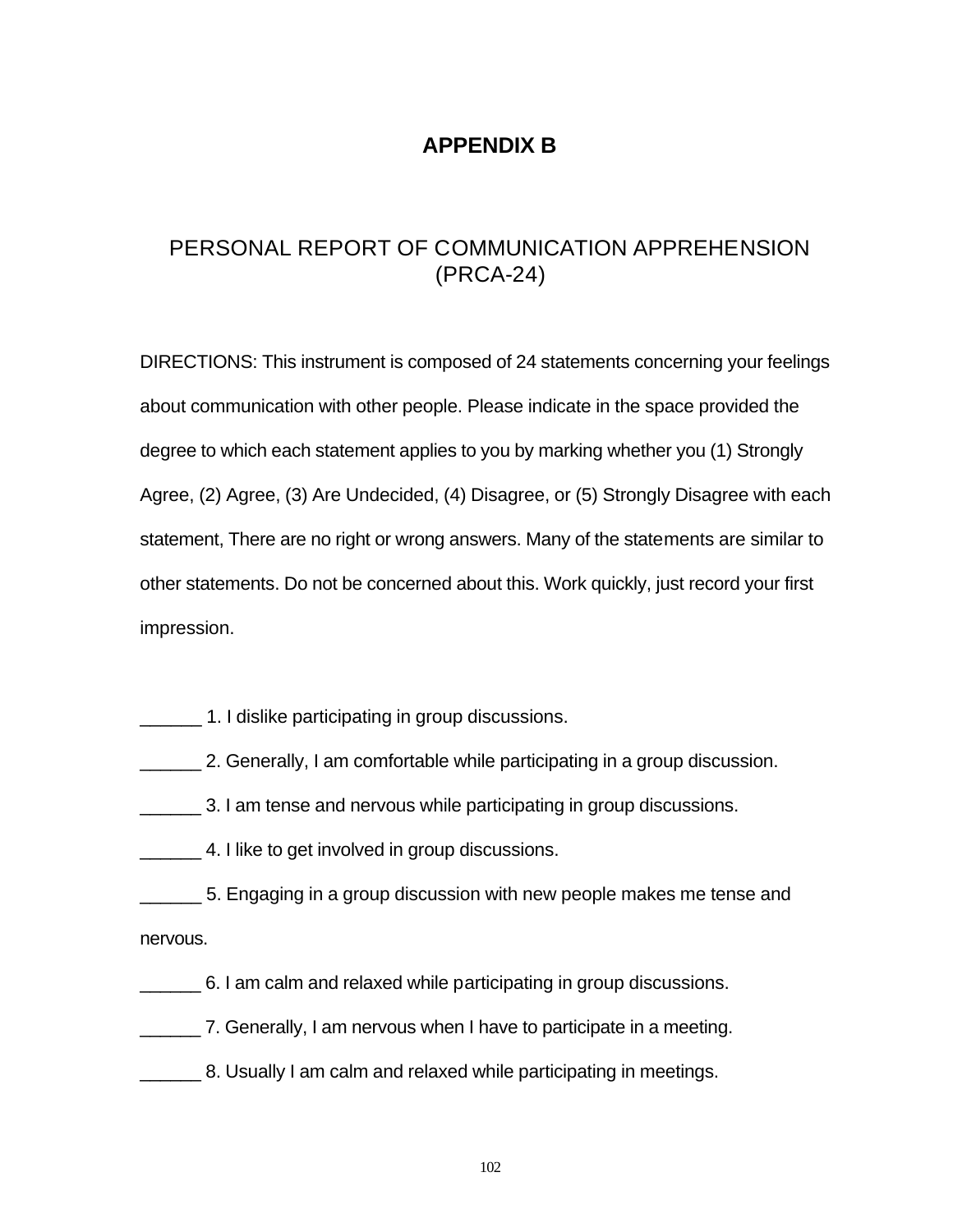**Fig. 2. 1** 9. I am very calm and relaxed when I am called upon to express an opinion at a meeting.

- **10. I am afraid to express myself at meetings.**
- 11. Communicating at meetings usually makes me uncomfortable.
- 12. I am very relaxed when answering questions at a meeting.
- 13. While participating in a conversation with a new acquaintance, I feel very

nervous.

- 14. I have no fear of speaking up in conversations.
- 15. Ordinarily I am very tense and nervous in conversations.
- 16. Ordinarily I am very calm and relaxed in conversations.
- 17. While conversing with a new acquaintance, I feel very relaxed.
- 18. I'm afraid to speak up in conversations.
- 19. I have no fear of giving a speech.
- \_\_\_\_\_\_ 20. Certain parts of my body feel very tense and rigid while giving a speech.
- \_\_\_\_\_\_ 21. I feel relaxed while giving a speech.
- **22.** My thoughts become confused and jumbled when I am giving a speech.
- 23. I face the prospect of giving a speech with confidence.
- 24. While giving a speech I get so nervous, I forget facts I really know.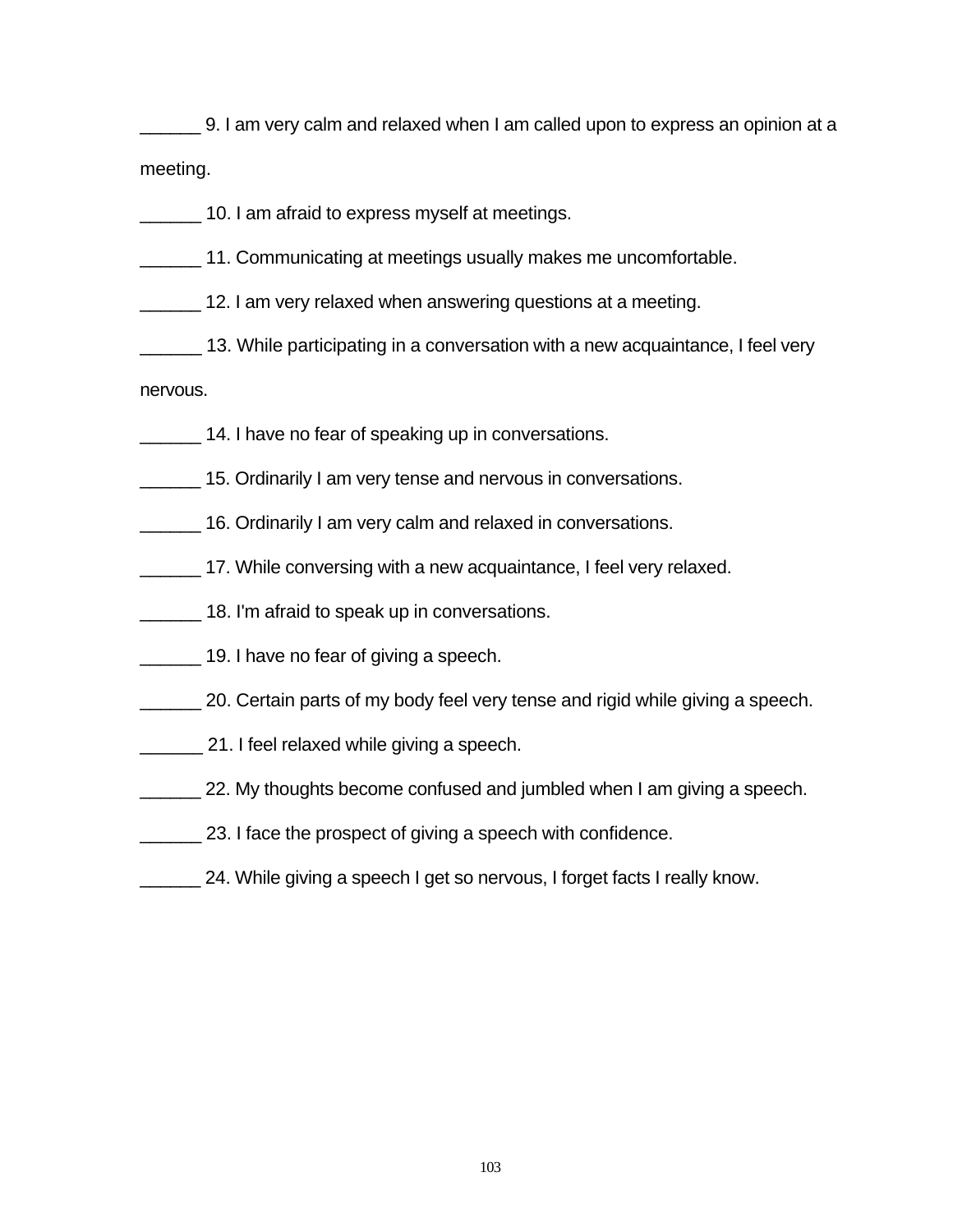SCORING: To compute the subscores, add and subtract the items indicated.

| DYAD:              | $18 - (13) + (14) - (15) + (16) + (17) - (18);$ |  |
|--------------------|-------------------------------------------------|--|
| <b>GROUP:</b>      | $18-(1) + (2) - (3) + (4) - (5) + (6);$         |  |
| <b>MEETING:</b>    | $18 - (7) + (8) + (9) - (10) - (11) + (12);$    |  |
| <b>PUBLIC:</b>     | $18 + (19) - (20) + (21) - (22) + (23) - (24);$ |  |
| <b>OVERALL CA:</b> | Dyad + Group + Meeting + Public;                |  |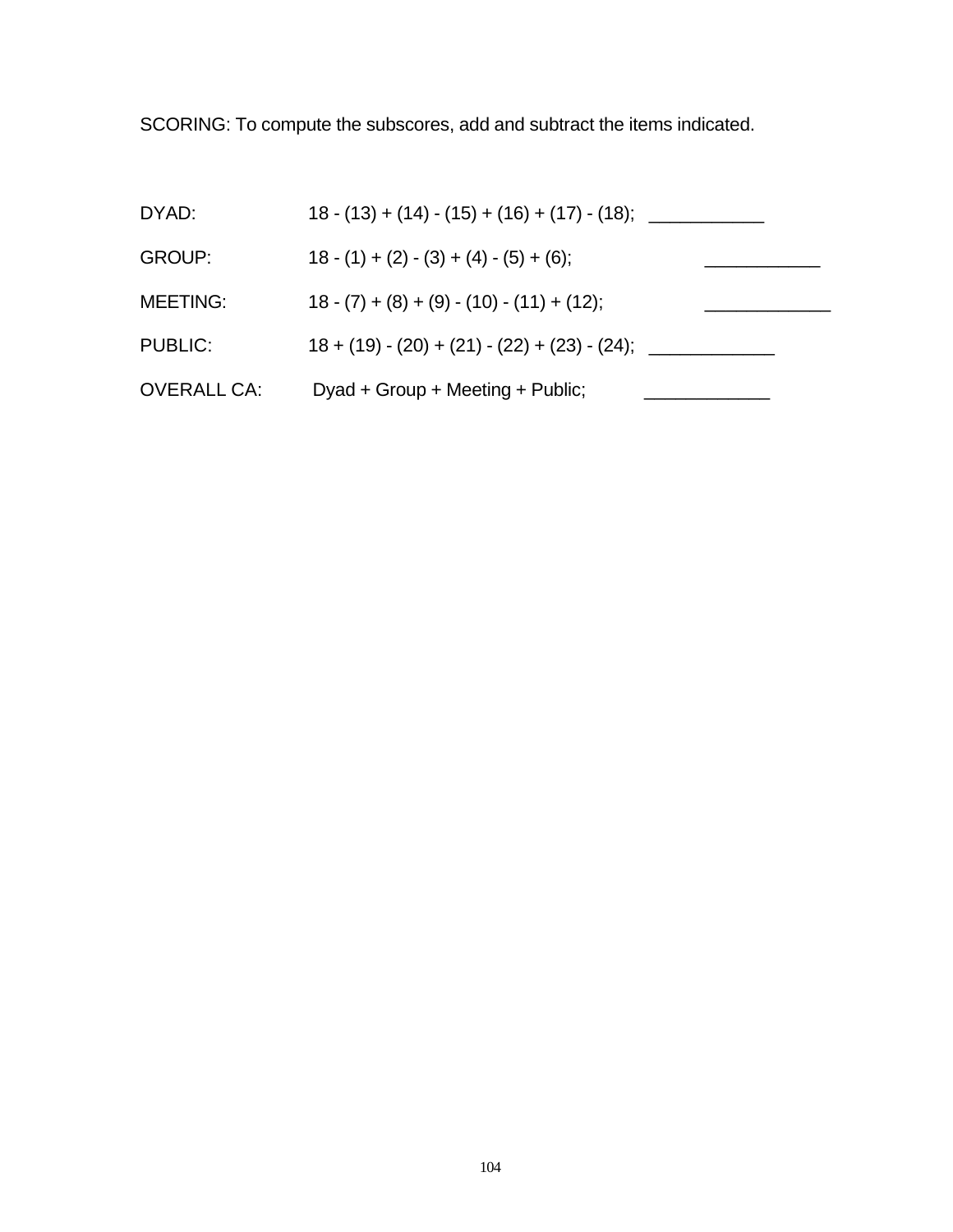## **APPENDIX C**

#### LETTER OF PERMISSION TO COURSE INSTRUCTORS

Dear Sirs;

Hello, my name is Dan Taylor. I am a graduate student in the Master of Distance Education program at Athabasca University currently working on the thesis component of the degree requirements. My interest is in computer conferencing and distance education and I have chosen this area for my thesis.

Computer technology because of its ability to facilitate two-way communication is increasingly becoming a communication medium in distance education practice. The introduction of computers to distance education now enables the distance learner to engage in one-to-one and many-to-many interaction. However, as its application has expanded in distance education, it is becoming increasingly apparent that many of the learners do not participate in conferences in spite of the opportunity to do so.

My specific interest is in the reasons for non-participation in computer conferencing and the phenomenon of lurking. (lurking is defined as the act of reading other's computer conference submissions but rarely or never contributing)

To investigate this issue for my thesis, I need to acquire records of computer conference participation activity.

I am writing to you to ask your permission to examine the computer conference records for the Athabasca University course MDDE 601/602/603.

105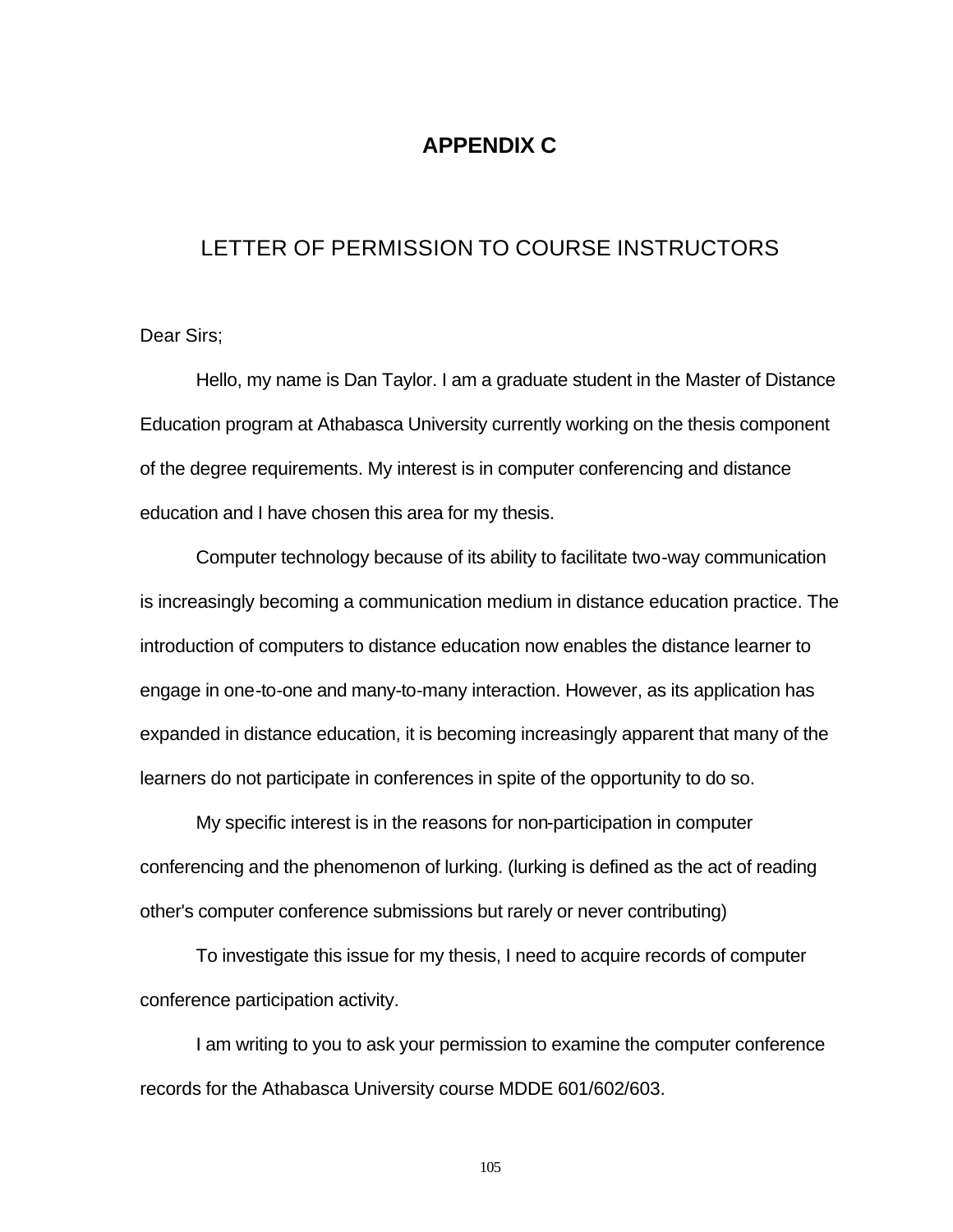Please be assured that the anonymity and privacy of all participants will be protected. All information will be held in strict confidence and all identifying information will be removed from the records before I receive them. I wish to emphasize that my interest is primarily in the student participation patterns in the conference. The specific content of the conference messages will not be reported in any manner in the study. Access to the data will be restricted to myself, my thesis supervisor, and a member of AU staff. That staff member will be receiving the records, removing any identifying data, and then forwarding the raw data to myself.

Should you have any questions, please do not hesitate to contact me at the following e-mail address; dtaylor@a.stu.athabascau.ca

Thank you for your attention to this request.

Yours truly,

Dan Taylor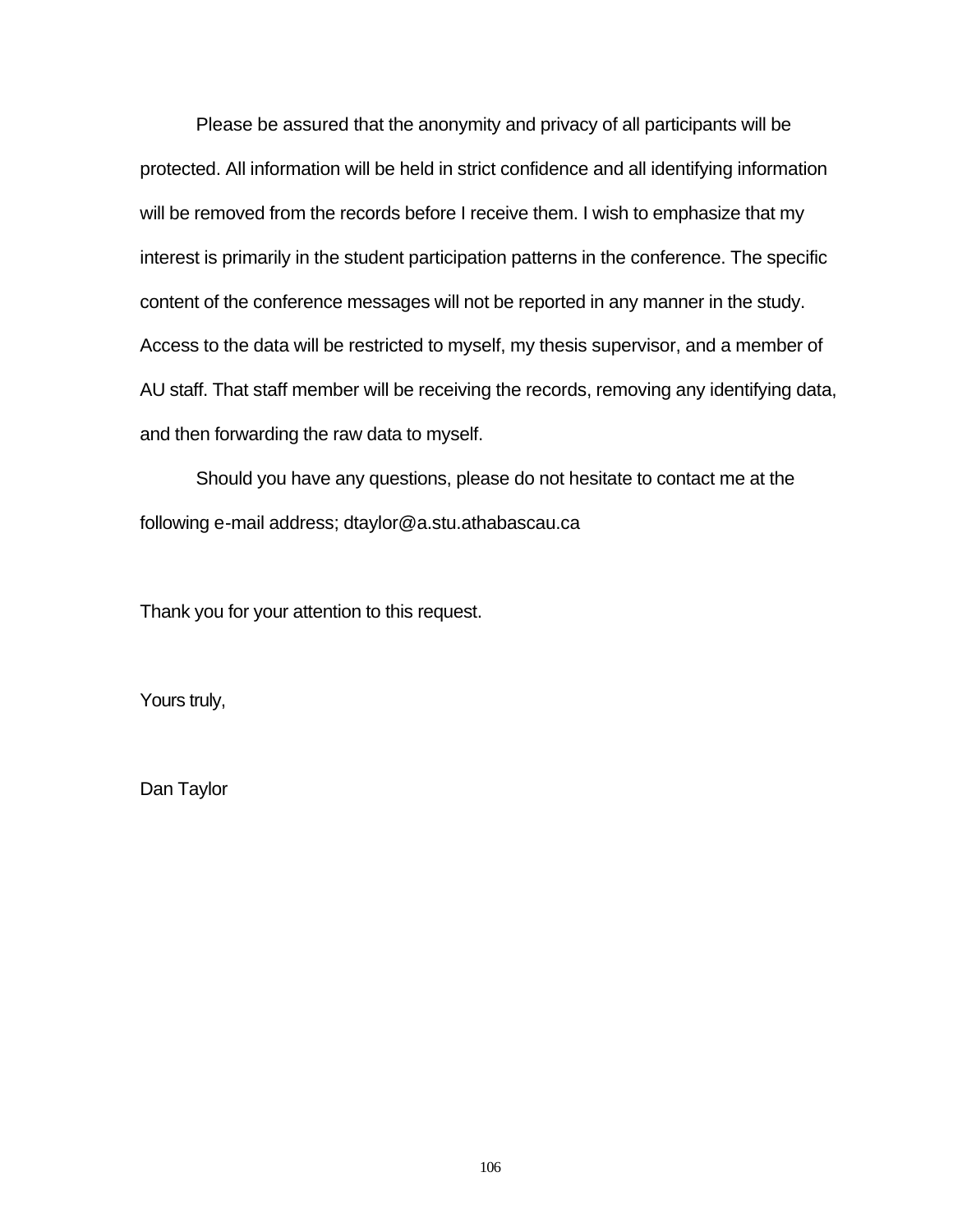# **APPENDIX D**

## LETTER OF REQUEST TO PARTICIPANTS

#### Dear Student

Hello, my name is Dan Taylor. I am a graduate student in the Master of Distance Education program at Athabasca University. I am currently working on the thesis component of the degree requirements. My interest is in computer mediated communications (CMC) and distance education.

Computer technology, because of its ability to support two-way communication, is increasingly becoming a communication medium in distance education practice. One fundamental element of computer mediated communication is computer conferencing which enables many-to-many communication. My thesis topic is concerned with computer conference participation.

The use of computers to mediate communication in distance education is relatively new and thus there are many aspects of the computer conferencing experience that are either not known or poorly understood. Nonetheless, computer technology use in distance education is likely to increase. Therefore, we need to learn more about the computer conference experience. A better understanding of computer conferencing will benefit future students.

An integral element of the computer conference is the learner who is actually involved in it. Information from learners concerning the experience is crucial to

107